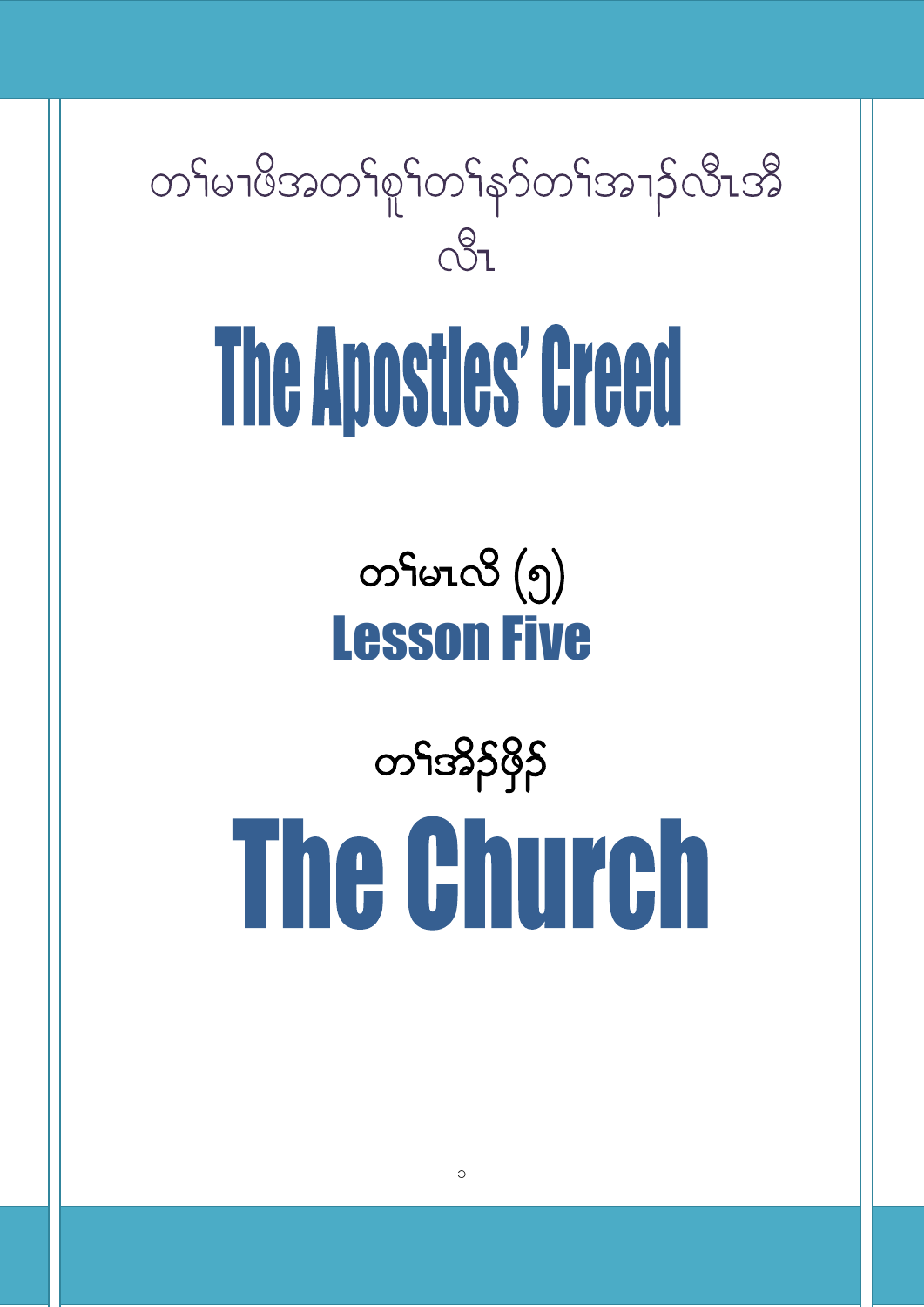# တ<sup>ရ</sup>င့<sup>ရ</sup>နိတီတဖဉ် TABLE OF CONTENTS

| (က) လံာစီဆုံလိ <sup>ု</sup> လံၤ <b>Old Testament</b>                                                                                  |
|---------------------------------------------------------------------------------------------------------------------------------------|
| (ခ) ယူဉ်ရူး $Jesus$                                                                                                                   |
| (ဂ) တ <sup>၎</sup> ဒုးဘဉ်ထွဲတ <sup>ှ</sup> တဖဉ် Implications                                                                          |
| ၁) တ႑်ပညိ5်ကွ <sup>ငှု</sup> စိ Purpose                                                                                               |
| ၂) ပုကုိက္နာနာ်က္နာတာအိုးတာများတစ္ပါက္နာနာ်က္နာတာတစ္ေ <b>Believers and Unbelievers</b>                                                |
| ၃) တ <sup>ှ</sup> မာလာအလီးဘဉ်ပုံကဖဉ် Obligations                                                                                      |
|                                                                                                                                       |
| (က) အစီပညီ Definition                                                                                                                 |
| (ခ) ပုၤဂိ <sup>ရ</sup> မှ People                                                                                                      |
| ၁) တ <sup>ှ</sup> အိဉ်ဖိုဉ်လၫတ <sup>ှ</sup> ထံဉ်အီးသ့ Visible Church                                                                  |
| ၂) တ <sup>ှ</sup> အိဉ်ဖှိဉ်လၫတ <sup>ှ</sup> ထံဉ်အီးတသ္ Invisible Church                                                               |
|                                                                                                                                       |
| $(\infty)$ အစီပညီ Definition                                                                                                          |
| (ခ) တၫ်အိဉ်ဖိုဉ်လၢတၫ်ထံဉ်အီၤသ့အတၫ်ဘဉ်ဃးဒီးတၫ်အိဉ်ဖိုဉ်ခဲလၫာ် $\bf{V}$ isible $\bf{C}$ atholi $\bf{c}$ $\bf{Church}$                   |
| (ဂ) တ <sup>၎</sup> အိဉ်ဖိုဉ်လၢတ <sup>ု</sup> ထံဉ်အီၤတသ့အတ <sup>၎</sup> ဘဉ်ဃးဒီးတၫ်အိဉ်ဖိုဉ်ခဲလ႑ာ် <b>Invisible</b><br><b>Catholic</b> |
| <b>Church</b>                                                                                                                         |
| ၁) ပုံးအုဉ်ကူးခ်ိဳဉ်ကူးတ <sup>6</sup> တဂာ <b>One Savior</b>                                                                           |
| ၂) တ <sup>၎</sup> ဘူဉ်တ <sup>၎</sup> ဘါတမံၤ <b>One Religion</b>                                                                       |
|                                                                                                                                       |
| (က) တ <sup>၎</sup> အိဉ်ဖိုဉ်လၢတ <sup>ှ</sup> ထံဉ်အီးသ့ Visible Church                                                                 |
| ၁) တ <sup>၎</sup> ဘျူးတ <sup>၎</sup> ဖိုဉ်အကျဲတဖဉ် Means of Grace                                                                     |
| ၂) နိ <sup>5</sup> သးအတ <sup>5</sup> ဟ္ဥၥ်တဖဉ် Spiritual Gifts                                                                        |
| ၃) တ <sup>ရ</sup> ပီးတ <sup>ရ</sup> လီတ <sup>ရ</sup> သူတ <sup>ရ</sup> စွဲတဖဉ် Material Goods                                          |
| (ခ) တၫအိဉ်ဖိုဉ်လၫတ႑်ထံဉ်အီၤတသ္ Invisible Church                                                                                       |
| ၁) တ <sup>ှ</sup> သးစဲဘူးဒီးခရံှ <b>် Union With Christ</b>                                                                           |
| ၂) တၫ်သးစဲဘူးဒီးပှၤစူၫ်က္ၤနှာ်က္ၤတ႑် Union With Believers                                                                             |
|                                                                                                                                       |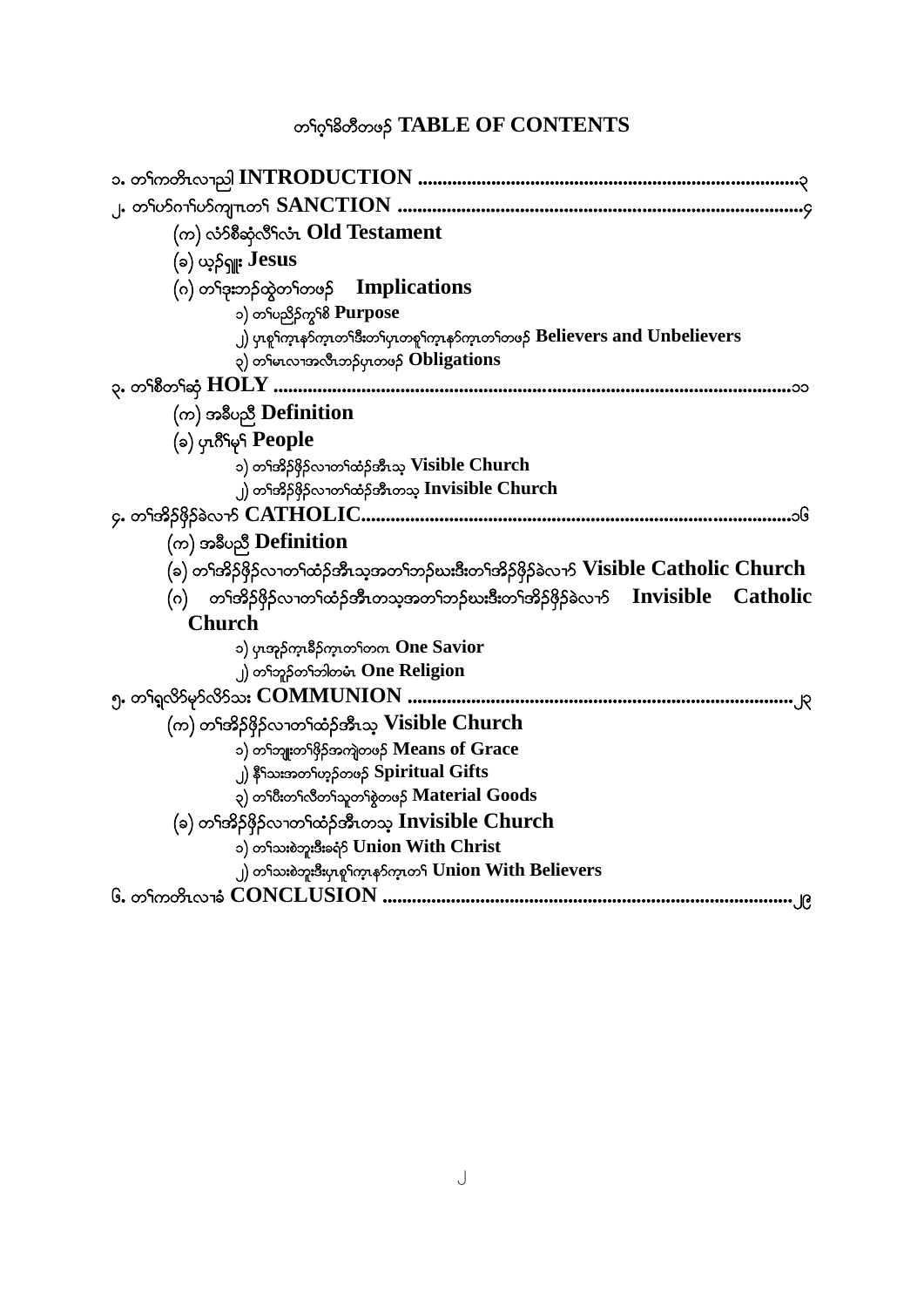# တ<sup>ှ</sup>အိန်ဖို့န် The Church

# တ<sup>ှ</sup>ကတိၤလၫည<sup>ါ</sup> INTRODUCTION

လၢပစိၤဆၢကတိႝၤ်ခဲအံၤႇဖဲပုၤအါဂၤနၤ်ဟူတၤ်ကတိၤ်ဴတၤ်အိဉ်ဖိုဉ်ႛိန္ၟၣႇအ၀ဲသ္ဥဴဆိကမိဉ်ထိဉ်၀ဲဒဉ်လၢတၤ်သူဉ်ထိဉ် ဖဲ့ပုၤခရံာ်ဖိတဖဉ်ထံဉ်လိ5်သးလၢကဘူဉ်ထိဉ်ဘါထိဉ်ယွၤန္နဉ်လီၤ. တဘျီတခ်ိဉ်တ႑်သူဉ်ထိဉ်တဖဉ်အံၤဖးဒိဉ်ဒီးတ႑်အိဉ်ဖိုဉ် လၢအဘဉ်တၫ်ကယၢကယဲအိၤလိၤဘိလိၤမှ1,ဘဉ်တၫ်မၤဃံမၤလၤတ့ၫ်အိၤလၢ(တၫ်စုသူတ႑်မၤ)တဖဉ်နဉ်လိၤႉ တဘျိတ နိဉ်အဝဲသူဉ်မှ1်ဒဉ်သရိုာ်ဆုံးဆုံးဖိတဖဉ်လၢအအိဉ်ဒီးတ1်ပီးတ1်လီမှ1်ဆုဉ်မှ1်ဂိ1်တဖဉ်နှဉ်လီၤ တဘိုတနိဉ်အဝဲသုဉ်မှ1်ဒဉ် တၫ်ဆီတလဲကွံာ်တၫ်ပာ်ဖိုဉ်တၫ်ပီးတၫ်လီအလိံၤ်တဖဉ်မှတမှၤ်တၫ်ပာ်ဖိုဉ်တ႑်ပီးတ႑်လီအလိၤ်အမဲှာသါလၢအကွၤ်ဃီၤတ႑် လၫကျဲအခိဉ်တဖဉ်နဉ်လီၤႉ တဘျီတခဵဉ်အ၀ဲသ့ဉ်မ့\်ဟံဉ်တဖဉ်ႇတႚ်အိဉ်ဆိးအလီိၤ်ဆံးဆံးဖိတဖဉ်ႇမ့တမ့ၤ်တၤ်အိဉ်ကဒုအ လိႝၤ်လၢအဘဉ်တၤ်မၤအီၤလၢကပံာ်တဖဉ်ႇမ့တမ့ၤ်လၤၤ်ကအိပူၤတဖဉ်ဒဉ်လဲာ်ႇဖဲပုၤဘူဉ်တၤ်ဘါတၤ်တဖဉ်အိဉ်ခူသူဉ်လၤ တၫ်ပျံ၊တၫ်ဖုးအလိံၫနဉ်လိံၤ. ဘဉ်ဆဉ်လၢတ႑်မၢဖိအတ႑်စူ႑်တ႑်နှာ်တ႑်အ႑ာလီၤအိလိၤအပူၤန္ဉဉ်,ဒ်သိးဒဉ်လၢလံာ်စီဆုံအ ပူးအသိႏွတ<sup>ု</sup>ကတိၤ<sup>••</sup>တၫ်အိဉ်ဖိုဉ်"ပညိဉ်တၫကတၫၤ်ဒီးအဆိကတၫၤ်ဆူယွာအပုၤဂိၢမုၤ်,ပုၤတဝၢလၢအစိဆုံဘဉ်တၢ်ဒုး အိဉ်ထိဉ်အီၤဒီဖျိပုၤတဖဉ်လၢအအၫဉ်လီၤအိလီၤတၫ်နှာ်ပ႑်ႇဖိဒီးသးစီဆုံဖျိဖျိဖျါရှနှဉ်လီၤ.

အဝဲအံၤမ္โတ ်မၤလိယဲ ်ျပတိ််ျတပတိ််လ 1တ ်မၤလိတဆိတ္ဥ်တဆိလ 1အပိဉ်ထိဥ်အခံဘဥ်ဃးတ ်ျမ 1ဖိအတ ်ုစူ ်တ ်ု နှာ်တၢ်အၫဉ်လီၤအီလီၤန္ဉာ်လီၤႉ ဒီးပဟ္၄ာ်အခိဉ်တီလ႑"တၫ်အိဉ်ဖိုဉ်"နဉ်လီၤႉ လၢတၢ်မၤလိဝဲအံၤအပူၤႇပကကွၢ်သက်ိဳးတ႑် ဂ့်္ဂလၢတၤ်ဟ်ဖျါထိဉ်အီၤလၢတၤ်မၢဖိအတၤ်စူ်တၤ်နှာ်တၤ်အၢဉ်လီၤအီၤလီၤအပူၤလၢအအၢဉ်လီၤတူၤ်လိာ်တၤ်နှာ်အတၤ် သိဉ်တ႑်သီစီဆုံနဉ်လီၤ.

တၫ်မาဖိအတၫ်စူၫ်တၫ်နှာ်တ႑်အၫဉ်လီၤအီလီၤကတိၤဖျါထိဉ်ဝဲဖြိုဖြုဖြုတဉ်ဃးတ႑်အိဉ်ဖိုဉ်လ႑တ႑်ကတိၤတဖဉ်အံၤ: ယန>်…

တၫ်အိဉ်ဖိုဉ်စီဆုံလၢအဘဉ်ဃးတၫ်အိဉ်ဖိုဉ်ခဲလၢာ်

ပုၤစီဆုံအတ႑ရူလိ5်မှာ်လိ5်န္5လီၤ.

.<br>လံာ်ကျယာဖဉ်လၢတ်၊စူ<sup>ရ</sup>တ<sup>်</sup>နှာ်တ<sup>ရ</sup>အၫဉ်လီၤအိလီၤအပူၤအိဉ်ဖျံထိဉ်လၢတ<sup>ရှ</sup>နီၤဖးဖးဒိဉ်အပူၤဘဉ်တ႑်လှ၊်ထိဉ်ပာ်စီ ဆုံအိုၤဆူသးစိဆုံဒီးအဝဲအတ႑်သးခုကစိဉ်တ႑်ဖံးတ႑်မၤတဖဉ်အဂိၤ်န္ဥလိၤႉ အဝဲအံၤခ်ီဖျိလ႑သးစိဆုံမ့္ပ်ကြံနထံဥ်အနို႑ အတၫ်ဟ်ဃှာ်လိၤလိၤအါကတ႑်ဒြီးတ႑်အိဉ်ဖိုဉ်လ႑တနံၤဘဉ်တနံၤအခဵဉ်ထံးခဵဉ်ဘိအပူၤအဃိန္ဉာ်လိၤႉ အဃိႇပကဘဉ်တဲ သကိႏတၫ်အိဉ်ဖိုဉ်လ႑ပတ႑်မၤလိဘဉ်ဃးသးစီဆုံန္ ဉ်လီၤႉ ဘဉ်ဆဉ်ပဃုထ႑လ႑ပကမၤလ႑ာ်ကွံာ်တ႑်ဆ႑ကတိႝၤလ႑တ႑်မၤ လိလၢလၢပှဲ၊ပှဲ၊ဘဉ်ဃးတၫ်အိဉ်ဖိုဉ်နီဖျိအဝဲအံၤမ့္ပ်ာတ႑်အနိဉ်ထံးနိဉ်ဘိလၢခရံှာ်ဖိတ႑်ဘူဉ်တ႑်ဘါဒီးလၢပတ႑်အိဉ်မူတ႑်လဲ၊ ခ်ဳိဖိုဒ်ပုၤပိ႒်ခရံှာ်အခံတဂၤအသိႏန္ဉ်လီၤ.

ဒ်ပဟ်ဖျါတဲ့ ်လၢအပူးကွံာ်တ ်မာလိအသိး,ပု၊ဖြဉ်ထဲးစတဲဉ်ဖိအါကထံဉ်ဝဲလၢအဝဲနှဉ်မှ ်တ ်လၢအလီးဆီလၢတ ်က အၫဉ်လီၤတၫ်နှာ်တၫ်အိဉ်ဖိုဉ်,လီၤက်ဒ်ပတ႑်နှာ်တ႑်အိဉ်ဖိုဉ်လၢကျဲတဘိဘိလီၤပလိဉ်လိဉ်အသးလၢပတ႑်နှာ်ယူၤန္နဉ်လီၤ. ဖဲ တၫ်စူၫ်တ႑်နှာ်တ႑်အၫဉ်လီၤအီလီၤစံးဝဲလ႑ပတ႑်နှာ်တ႑်အိဉ်ဖိုဉ်နှဉ်ႇတအဲဉ်ဒိုးစံးဝဲအခ်ဳပညီလ႑ပနာ်တ႑်အိဉ်ဖိုဉ်လ႑တ႑်အှဉ် က္နာခ်ိဳဉ်က္နာအဂ်ိဳးနဉ်ဘဉ်လီး တၫ်အှဉ်က္နာခ်ိဳဉ်က္နာအတ႑်နှာ်အိဉ်လၢခရံာ်အပူာဒီးခရံာ်ထဲတဂၤဇိၤန္ဉာလီး ဘဉ်ဆဉ်ပနာ် တၫ်အိဉ်ဖိုဉ်လၢကျဲလၢပနဉ်လံဉ်စီဆုံဖဲအဝဲသိဉ်လိပုၤဘဉ်ဃးတၫ်အိဉ်ဖိုဉ်,ဒီးဖဲအဝဲတဲပုၤလၢတၫ်အိဉ်ဖိုဉ်မှၤ်တၫ်လၢအရှဒိဉ် လၢပုၤခရံာ်ဖိတဖဉ်အဂ်ိ<sup>ု</sup>နဉ်လီၤႉ ဒီးတ႑်ဂ့၂်တမံၤဃိအံၤမ္ ါတ႑်မ္ ါတ႑်တိဘဉ်ဃးတ႑်နှာ်ပုၤစိဆုံတဖဉ်အတ႑်ရှလိဉ် မှာ်လိာ်နဉ်လီၤႉ ပတနာ်ပုၤစူ်ကူၤနာ်ကူၤတၤ်အဂၤတဖဉ်လၢပတၤ်အှဉ်ကူၤဒိဉ်ကူၤအဂီၤ်ဘဉ်ႉ ဘဉ်ဆဉ်ပနာ်လံာ်စီဆုံအတၤ် သိဉ်လိလၢယ္ပၤသူပုၤစူ်က္ၤနှာ်က္ၤတၤ်အကတဖဉ်လၢကမၤတၤ်သးခုကစိဉ်ဆူပုၤႇကကတိၤတၤ်ဒီးပုၤဒီးကမၤဆူဉ်ထိဉ်မၤ ဂၢ)မၤကျπပတၢိနၥ်ိန္ဥလိၤႉ

ပတ1်မၤလိဘဉ်ဃးတ1်အိဉ်ဖိုဉ်ကဘဉ်တ1်နီၤဖးလီၤအီၤဆူတ1်သိဉ်လိအကံ1်အလဲလွံ1်ထံဉ်လ႑အဘဉ်တ1်ဆိကမိဉ် တ့်၊လံအိၤလၢတၫ်စူၫ်တ႑်နှာ်တ႑်အ႑ာလီးအိလီးအပူးနှဉ်လီး. တ႑,ပကကွ ၊်သက်းတ႑်အိဉ်ဖိုဉ်အတ႑်ဘဉ်ဃးဒီးယွားအ တၫ်အၫဉ်လီၤအီလီၤတၫ်နဉ်လီၤ. ခံ,ပကကတိၤသကိႏတၫ်ဂ့ၫ်လၢတၫ်အိဉ်ဖိုဉ်မှၤ်တၫ်စီဆုံနဉ်လီၤ. သ႑ပကစံးတိၤသကိႏအိၤ ဒ်ခဲးသလ့္ဉ်မှတမှ ်ဘဉ်ဃးတ ်အိဉ်ဖိုဉ်ခဲလ က်နဉ်လီၤ. ဒီးလွ် ််၊ ပကဃုထံဉ်သူဉ်ညါတ ်ထံဉ်ဆိကမိဉ်လ ၊တ ်အိဉ်ဖိုဉ်မှ ်တ ရ လိ႒်မှာ်လိာ်တမံၤန္နဉ်လီၤႉ တၫ်နီၤဖးတတိၤဘဉ်တတိၤကမၤစπပုၤလၢပကန႑်ပၢၢ်တၫ်အိဉ်ဖိုဉ်အတ႑်မ့ၢ်တၫ်ဒီးအန္**ဆ**႑ာ်ဒ် အဘဉ်တၫ်ဟ်ပနိဉ်တဲ့ၫ်အီၤလၢတ႑်မၢဖိအတ႑်စူၫ်တ႑်နှာ်တ႑်အ႑ာလီၤအီလီၤန္နဉ်လီၤ. မ်ပကစးထိဉ်သက်ိးခီဖျိတ႑်ကွ႑်သ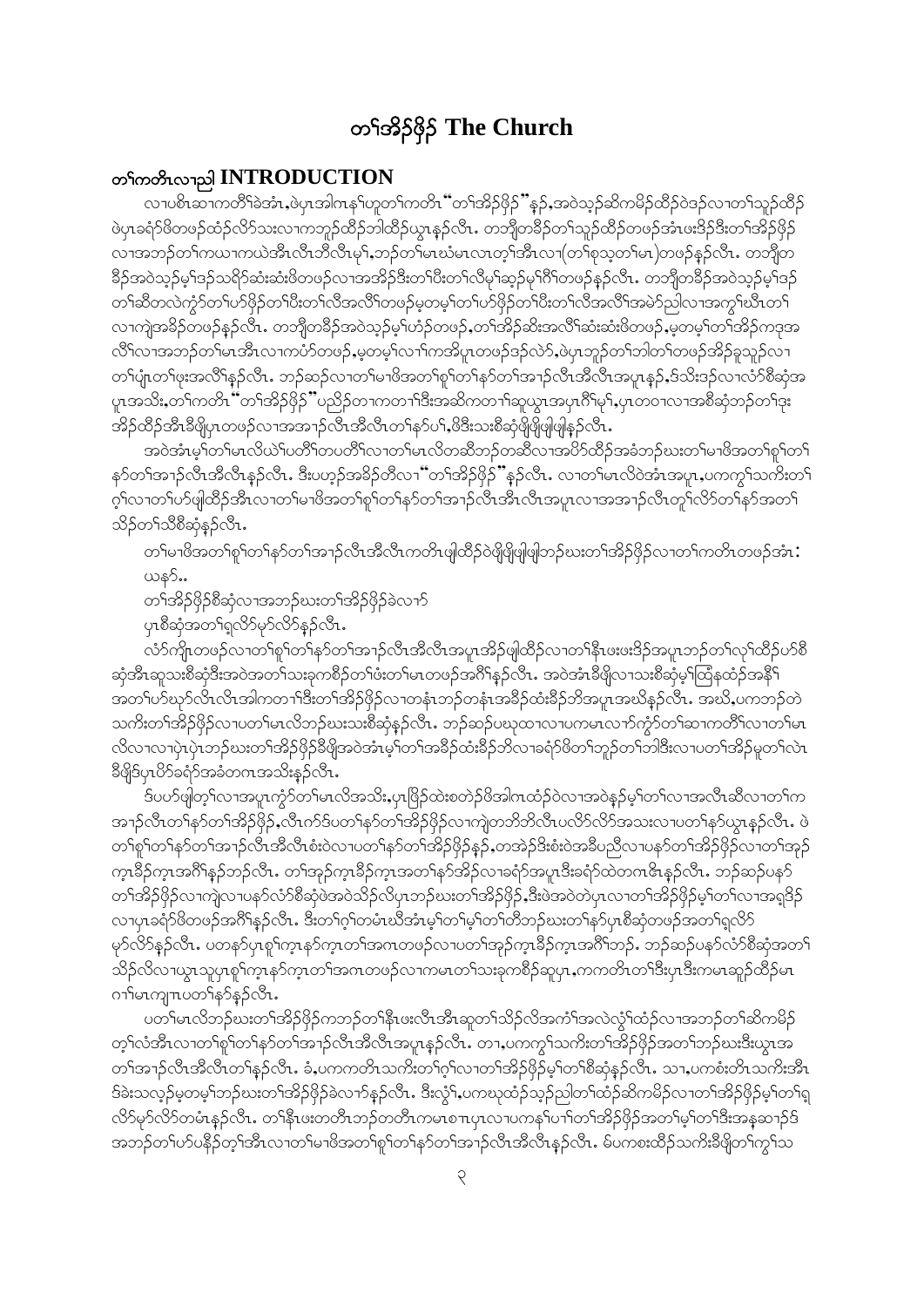ကိုးတၫ်အိဉ်ဖိုဉ်အတၫ်ဘဉ်ဃးဒီးယွၤအတၫ်အၫဉ်လီၤအီလီၤတၫ်နှဉ်တက့႑်.

# თθυδοτθυδοηπου SANCTION

လၢပစိၤဆၢကတိၤခဲအံၤႇပုၤခရံာ်ဖိအိဉ်ဝဲဒဉ်အါမးလၢအနာ်ဝဲလၢတၫ်အိဉ်ဖိုဉ်တမ့ၢ်တၫ်လၢအရှဒိဉ်–မ့တမ့ၢ်အစုၤက တၫ်ာအဝဲသုဉ်ဟူးဂဲၤဝဲဒ်အလီၤက်ဒ်န္ဉာ်အသိးလီၤ. လၢတ႑်ဂ့ါအါမံၤအပူၤန္နဉ်,ပုၤစူြက္ၤနှာ်က္ၤတ႑်တိၤနိြါတဖဉ်ဆိကမိဉ်ဝဲ လၢတၫိကၡၢကၛိဒ်အမ့ၢိတၫ်အိဉ်ဖိုဉ်မ့၊ိပုၤကညီအတ႑်ကူဉ်မၤကဲထိဉ်အိၤတဖဉ်လၢအလဲၤနှာ်ဆူပနိ<sup>႖</sup>ကစ႑်အတ႑်ရူလိုာ် ဘဉ်ထွဲဒီးယွၤန္ဉ်လီၤ. ဘဉ်ဆဉ်လံာ်စီဆုံသိဉ်လိတ႑်ထံဉ်လၢအလီၤဆီဒိဉ်မးတမံၤန္ဉ်လီၤ. လၢတ႑်ထံဉ်အလဲြကတ႑န္၄်, တၫ်အိဉ်ဖိုဉ်မှၤ်ယွၤအဘိအမှၤ်လၢဟိဉ်နိဉ်,အပုၤဂိၢမုၤ်လီၤလီၤဆီဆီအတၤ်အိဉ်ဖိုဉ်ရဲဖိုဉ်,ဒီးကျဲတဖဉ်အကံၤ်အလဲတဘိနိဖျိ လၢတၫ်ဝဲနဉ်အဝဲနိံၤဟ္ဥ်ာတၫ်ဘူူးတၫ်ဖိုဉ်ဆူပုၤလၢအတိဒီးအိၤန္ဥလီၤ. လၢတၫ်ဘဉ်ဃးဒီးလံာ်စိဆုံတခ်ိန္ဥ်ႇတၫ်အိဉ်ဖိုဉ်မှ႑ တၫ်လၢအစံဉ်ညိႆဉ်တၫ်လီၤတိၤလိၤဆဲးလၢတၫ်ဒုးအိဉ်ထိဉ်ဒီးတၫ်ပπဃာ်ပတၫ်ရှလိာ်ဘဉ်ထွဲဒီးယွၤန္ဉာလီၤ.

ဖဲပစံးလၢတၫ်အိဉ်ဖိုဉ်ဘဉ်တၫ်ဟ်ဂၢၢ်ဟ်ကျπအိၤနိဖျိယွၤန္5ဲႇပစံးအနိပညီလၢအဝဲဒုးအိဉ်ထိဉ်အီၤလၢတၫ်ပညိဉ်ကွ႑် စိအဂ်ိဳး,ဒီးလၢအဝဲဟုဉ်လီၤအီၤလၢတၫ်စိတ႑်ကမီၤန္ဉာလီၤ. တ႑်ကတိၤညီနှၤ်ဝဲလၢႇလံာ်စီဆုံသိဉ်လိဝဲလၢယွၤဘဉ်အသး လၢတၫ်အိဉ်ဖိုဉ်နဉ်လီၤ. အဝဲအံၤမ့္ပ်ာက်ရာကရိလၢအဝဲတိဉ်ဟ်စπလၢကစိဉ်နီအတၤ်မၤလၢဟိဉ်နိဉ်နဉ်လီၤ. ဒ်ယ့ဉ်ရူး အနိ<sup>5</sup>ကစ<sup>5</sup>ဒဉ်ဝဲစံးတ<sup>ှ</sup>ဖဲမးသဲ၁၆း၁၈:

ယကဟ်လီၤယတၫ်အိဉ်ဖိုဉ်လၢလၢၫ်အံၤအဖိ<sup>8</sup>ဉ်ဒီးပျုုပူၤအပဲတြိတဖဉ်တမၤနπမၤဃဉ်ဘဉ်အိၤဘဉ် (မးသဲ၁၆း၁၈). တၫ်အိဉ်ဖိုဉ်တမ့်ၢ်တၫ်ကူဉ်မၤကဲထိဉ်အီၤလၢပုၤကညီလၢအမၤကမဉ်တၫ်လီၤတဲဉ်လၢတၫ်ဒဲးဘးအပူၤတဖဉ်ဘဉ်လီၤ. ယ့ဉ်ရူးအနိ<sup>5</sup>ကစ<sup>ှ</sup>ဒဉ်ဝဲမ့<sup>ှ</sup>ပုၤလၢအသူဉ်ထိဉ်တ<sup>ှ</sup>အိဉ်ဖိုဉ်နှဉ်လီၤ.

အဃိႇပမ့ါ်ထံဉ်တါလီၤတူာ်လီၤကာ်လၢတါအိဉ်ဖိုဉ်အပူၤလၢတါစံဉ်စိၤတဲစိၤဒီတဘိညါဒဉ်လဲာ်ႇတဘျီတခ်ီဉ်တါအိဉ် ဖိုဉ်တဖဉ်ဃဉ်ယံၤအသးဖးယံၤဒီးတၫ်သးခုကစိဉ်လၢအဝဲသ့ဉ်တမ့ၢ်လπယ္ပၤအတၫ်အိဉ်ဖိုဉ်ဒဉ်လဲ၁်ႇပတဘဉ်မၤကတ႑ၢ်ကွံဉ် လၢတၫ်အိဉ်ဖိုဉ်မ့ၢ်တၫ်ကလီကလီမ့တမ့ၢ်တၫ်လၢအတလိဉ်နဉ်ဘဉ်လီၤႉ တၫ်မၢဖိအတ႑်ရှၤ်တ႑်နှဉ်တ႑်အၢဉ်လီၤအီလီၤဟာ် ပနိုဉ်ဝဲဘဉ်ဃးယွၤအတၫ်ဟ်ဂၢၢ်ဟ်ကျၤာအံၤလၢတၫ်အိဉ်ဖိုဉ်အဂိၢ်ဃှာ်ဒီးတၫ်ကတိၤမှၢ်ဆုဉ်မှၢိဂီၤဖိတဖဉ်အံၤ: ယန>်…တౕာအိဉ်ဖိုဉ်

ဒ်နကသုဉ်နိဉ်ထိဉ်က္ၤလၢအပူၤက္ဂံာ်တၫ်မၤလိတဖဉ်အသိးန္ဉာ်ႇတၫ်မၢဖိအတ႑်ရုၤ်တ႑်နာ်တ႑်အၫဉ်လီၤမ့ၤ်တ႑်ကွဲးဖိုဉ် မာဖုဉ်လီၤတၫ်အိဉ်ဖိုဉ်လာပျπတဖဉ်အတၫ်နှာ်တ႑်သိဉ်တ႑်ဘျာနှဉ်လီၤႉ ဒီးတ႑်နှာ်အတ႑်သိဉ်တ႑်ဘျာတဖဉ်နှဉ်မှ႑်လံာ်စီဆုံ အင့်္ဂလၢတၫ်ကွဲးဖိုဉ်ဒီးမၤဖုဉ်လီၤက္ၤအီၤန္ဉာလီၤႉ အဃိႇဖဲတၫ်ရုၫ်တၫ်နှာ်တ႑်အၫည်လီၤအၫဉ်လီၤတု႞လိာ်တ႑်နှာ်တ႑် အိဉ်ဖိုဉ်နဉ်,အဝဲအဲဉ်ဒိးဟ်ပနိဉ်ဝဲလၢလံာ်စိဆုံသိဉ်လိဘဉ်ဃးတၫ်အိဉ်ဖိုဉ်နဉ်လီၤ. ဒီးတၫ်အိဉ်ဖျဲအခိဉ်ထံးခိဉ်ဘိအဒိဉ်က တၫ်လၢလံာစီဆုံအတၤ်သိဉ်လိသိလိဘဉ်ဃးတၤ်အိဉ်ဖိုဉ်မှၤ်ဝဲလၢယွၤဃုထၢတၤ်အိဉ်ဖိုဉ်လၢကမၤလၢပှဲၤအဝဲအတၤ်တိဉ် လၢဟိံဉိခိဉ်နဉ်လီး.

ဒ်ပဆိကမိဉ်သကိႏတၫ်အိဉ်ဖိုဉ်အတ႑်ဘဉ်ဃးဒီးယွπအတ႑်ဟ်ဂ႑ၤ်ဟ်ကျπအသိးနှဉ်,ပကပညိဉ်ကွ႑်ထံတ႑်ဆိကမိဉ် ခိဉ်သုဉ်သၢမံၤန္ဉာ်လီၤ. တၢ,ပကကွ်၊သကိႏလံာ်စီဆုံအလိံၤလံၤအတၤ်လီၤစπလီၤသွဲဉ်ဘဉ်ဃးတၤ်အိဉ်ဖိုဉ်နှဉ်လီၤ. ခံ,ပက ပညိဉ်ဘဉ်ဃးတၫ်လၢယ့ဉ်ရူးမၤဝဲလၢကဒုးအိဉ်ထိဉ်တၫ်အိဉ်ဖိုဉ်ဖဲအဝဲမၤတၫ်လၢဟိဉ်ခိဉ်အံၤအဆၢကတိႝၤ်နှဉ်လီၤႉ မ်ပစး ထိဉ်သကိးလၢလံာ်စိဆုံအလိ်ၤလံၤအတၤ်လီၤစ႑ာလီၤသဲ့ဉ်ဘဉ်ဃးတၤ်အိဉ်ဖိုဉ်နဉ်တက္္ပါ.

#### လံာ်စီဆုံလိ<sup>ု</sup>လံၤ Old Testament

တၫ်ဆိကမိဉ်ဘဉ်ဃးတၫ်အိဉ်ဖိုဉ်လၢလံာ်စိဆုံအသိပူၤအနိ<sup>ု</sup>နို<sup>ု</sup>ထံဉ်နှၤ်အငံ၊်ခိဉ်ထံးဖဲလံာ်စိဆုံအလိၤ်လံၤအပူၤန္ဉာ်လီၤ ပုၤအါဂၤကဆိကမိဉ်လ႑တ႑်အိဉ်ဖိုဉ်စးထိဉ်အသးခ်ဳပ္ဖိုဘူဉ်ယဲ႑်ဆံအမှ႑်နံၤဖဲယ့ဉ်ရှူးက္ၤထိဉ်ဆူမှုခိဉ်ဒီးအဝဲလူလီၤအ သးလၢအပျဲ႞အဘိႆဉ်တဖဉ်အဗိႆခိဉ်နှဉ်လီၤ. ဘဉ်ဆဉ်ယဆိကမိဉ်အဝဲအံၤမ္໌ုတ႑်နှၤ်ပ႑ကမဉ်ဘဉ်ဃးတ႑်အိဉ်ဖိုဉ်အန္ဒဆ႑ာ နှဉ်လီး. ယဆိကမိဉ်တ1်အိဉ်ဖိုဉ်မှု ယွားအပု၊ ဂိၢမုၤ်လၢလံဉ်စိဆုံအလီၤ်လံးအပူးအတၤ်တိထွဲထိဉ်နှဉ်လီး. ယွားကိုးထိဉ်စိုး အၤဘြၤဟဉ်ဒီးလံဉ်စီဆုံအလိၤ်လံၤတကတြူၫ်အပုၤဂိၢမု႑် ဒီးပစံးသူဝဲညီညီလၤအဝဲနဉ်မှုၤ်တၤအိဉ်ဖိုဉ်စးထိဉ်အခိဉ်ထံးနှဉ် အဃိတၫ်အိဉ်ဖိုဉ်စးထိဉ်တဲ့ ၊်လ႑နှဉ်လံၤလံၤႇအဝဲဆဲးကဒီးဆူပစိၤခဲအံၤႇဒီးအဝဲကဆဲးကဒီးဆူတ႑်လ႑တ႑်ပုံၤႇဆူမှ႑်  $\mathcal{O}_\mathbf{Z}$ နံးဖဲယ္မွာ်ျူးကဟဲက္နၤကဒါက္နၤလၫမူခ်ိန္နာ်လီး.

ဒီးကထၢဉ်ရံၤအဉ်ခးစံဉ်စ် Dr. Riad Kassis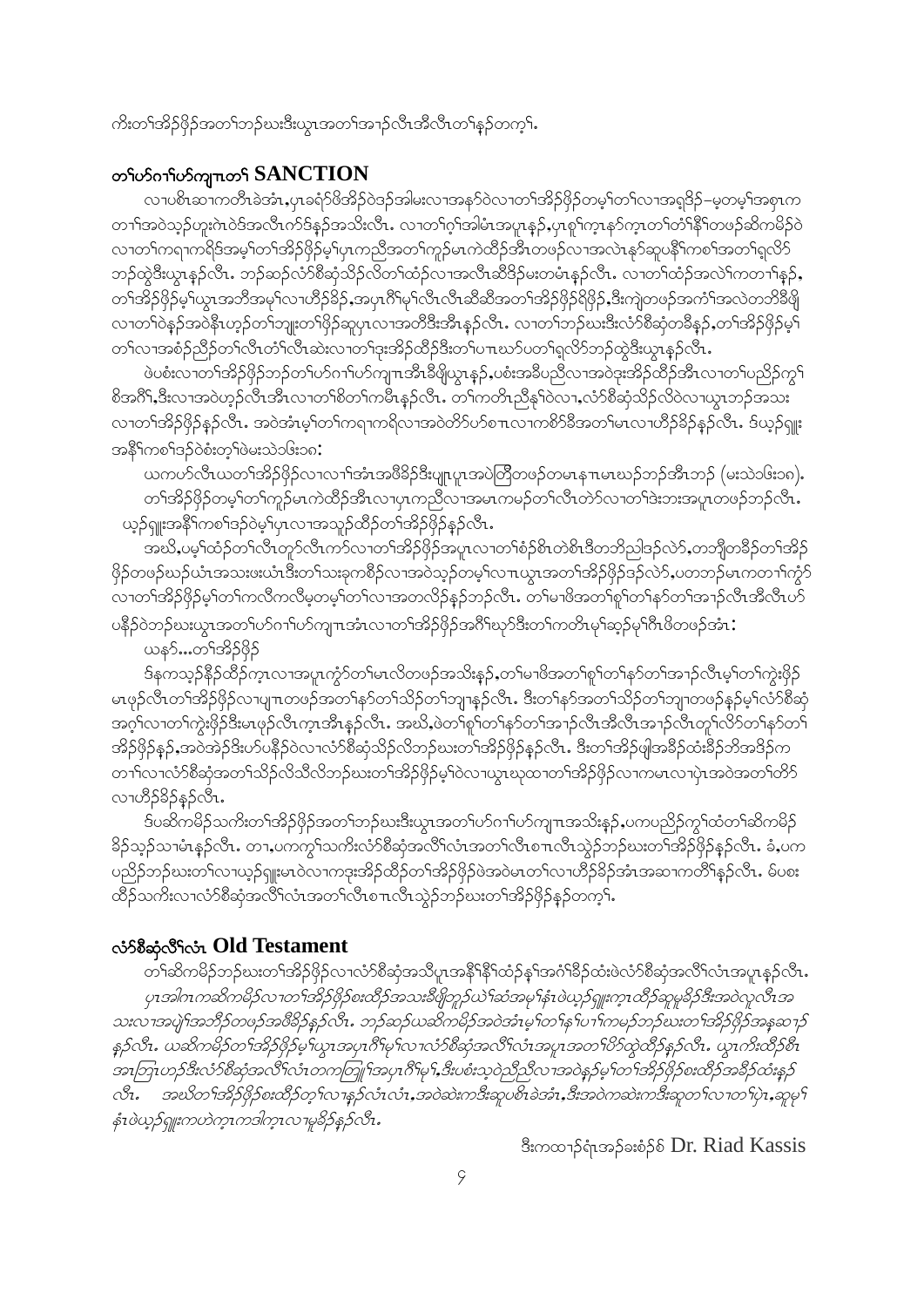လံာ်စိဆုံအသိတကတြူ<sup>နှ</sup>စံးကတိၤအါဘိုဘဉ်ဃးတ<sup>ရ</sup>အိဉ်ဖိုဉ်သူဝဲဟ့ၤလ္ဝ်အတ<sup>ရ</sup>ကတိၤ*အံၤချံစံအဉ်*နှဉ်လီၤႉ ဘဉ်ဆဉ် တၫ်ကတိၤဝဲအံၤဟဲလီၤစ႑ာလ႑ာ Septuagint,လံာ်စီဆုံအလိၤ်လံၤတကတြူၤ်လ႑အဘဉ်တၤ်ထုးထိဉ်ကျိဉ်ထံအီၤဆူဟူၤ လှဉ်အကျိဂ်နဉ်လီၤ.

လၢလံာ်စိဆုံအလိ<sup>ရ</sup>လံၤအပူၤန္ဉာ်*,အံၤချံစံအဉ်*ဒီးဇူးဘြံအတ႑်လီၤက်လိာ်သးဘူးဘူးတံ<sup>၎</sup>တံၤ်အားဘဉ်တၤ်သူအီၤတ ပယူာ်ဃီလၫကဒုးနဲဉ်ဖျါထိဉ်အံဉ်စရလးဖိကလှာ်အတ႑်ဟ်ဖိုဉ်တပူၤဃိန္ဉာ်လီၤႉ ပထံဉ်တ႑်ဝဲအံၤဖဲ၅မိၤရူႏာဝႇ၃၁း၃ဝႇစံဉ် ညီဉ်ကွီ<sup>၎</sup>၂၀း ၂;၁စီၤပၤၵး၁၄:ဒီးစံးထိဉ်ပတြπ ၂၂း၂၂, ၅;ဒီးတ႑်လိ<sup>ု</sup>အပြုၤအါတီၤန္ဉာလီၤ.

လၢလံာ်စိဆုံအသိပူၤဒဉ်လဲာ်*,ဖဲအံၤချံစံအဉ်*ကဲထိဉ်တ႑်ကတိၤတမံၤလၢအပည်ဉ်ဆူတ႑်အိဉ်ဖိုဉ်နှဉ်,တ႑်ကတိၤအံၤ ဘဉ်တၫ်သူဒံးဒဉ်အိၤလၫကပညိဉ်ဆူလံာ်စီဆုံအလိ်ၤလံၤပုၤအံဉ်စရူလးဖိအတၤ်အိဉ်ဖိုဉ်နဉ်လိၤႉ အဒိႇဖဲမၤတၫ်ာုး၃၈နဉ်ႇပဖး ဘဉ်တၢ်ကတိၤတဖဉ်အံၤဖဲစီၤစတ္ဖဖဉ်အတ႑်ကတိၤလီၤဆူအပုၤမၤသံတ႑်ဖိတဖဉ်အအိဉ်:

(မိၤၡ) အအံၤမ္ vုၤလ ၊အအိဉ်ဒီးတ ၊အိဉ်ဖိုဉ်လ ၊ပု ၊်မှ ၊်ကန ၊ အိဉ်ဒီးကလူးလ ၊အကတိၤတ ၊်ဒီးအီၤလ ၊ကစ ၊ ၊်စံၤနါ, ဒီး အိဉ်ဒီးပပ ်သူ့ဉ်လ ၊အဒိႏန္ ်တ ်၊အကလု မူ, ဒ်သိးအကဟုဉ်လီၤက္၊ လ ၊ပုၤပဝဲဒဉ်အံၤလိ၊ (မၤတၤ်ၫှႏ၃၈).

ဖဲအံၤဟ္ၤလ္ဥဴဖိအတ<sup>ၡ</sup>ကတိၤကျိဉ်ထံပုၤဂိ<sup>ု</sup>မှၫမ့်ၫ*အံၤချံစံအဥ်*ႇလၢအမ့္ပါတ႑်ကျိဉ်ထံညီနှ<sup>င္</sup>ံတ႑်အိဥ်ဖိုဉ်"အါဒဥ်တ႑်တ က္ခ႑်လီး အဝဲအံၤပာ်ဖျထိဉ်ဝဲလၢအံဉ်စရူအတ႑်အိဉ်ဖိုဉ်မှုလံဉ်စီဆုံအလိၤလံၤအတ႑်အိဉ်ဖိုဉ်ဒ်သိးသိုး ဒီးအတ႑်အိဉ်ထိဉ် ဆိန္ ်လၢလံ႒်စီဆုံအသိအတ႑်အိဉ်ဖိုဉ်နဉ်လီၤ.

ဒီးဖဲ၁ပူးတရူး၂း၉န္ **ဉ်ႇ**စီၤပူးတရူးကိုးတ<sup>ရ</sup>အိဉ်ဖိုဉ်ခ်ီဖြိုမံၤတဖဉ်လၢအဘဉ်ဃးဒီးအံဉ်စရူလးလၢလံာ်စီဆုံအလိ<sup>ရ</sup>လံၤအပူၤ နဉ်လီၤ. ဒိကနဉ်တ႑်လၢအဝဲကွဲးဝဲ:

သမ္ ါတ ်ါအစ πအသွဲဉ်လ ၊အဘဉ်တ ါဃုထ ၊အိၤႇပုၤလု ါတ ါအဒိဉ်စီၤပၤႇပုၤစီဆုံတကလုဉ်,ပုၤဂိါမု ါလ ၊တ ါပုၤက္၊ အီး,ဒ်သိးသုကလိဉ်ဖျံထိဉ်ပုၤလၢအကိုးနှ'်သုလၢတ႑်ခံးဆူတ႑်ကပိၤလီးလးအပူၤတဂၤ,အတ႑်ဂ္ဂၤတ႑်ဝါနှဉ်လီၤ (၁ပ္မႈတရူး၂ႏဨ).

ဖဲအံၤႇစီၤပူးတရူးကိုးထိဉ်ပုၤဂၤအတ႑်ကွဲးလ႑လံာ်စိဆုံအလိႝၤလံၤအတိၤအါမးလ႑အစံးကတိၤဘဉ်ဃးအံဉ်စရူလးးအ ကလှာ်နှဉ်လီၤႉ ဒီးအဝဲသူဝဲအံ့ဉ်စရူလးအမံၤလီၤလီၤဆီဆီတဖဉ်အံၤလၢလံာ်စီဆုံအသိအတၫ်အိဉ်ဖိုဉ်နှဉ်လီၤႉ လၢကျဲဒ် အံၤႇအဝဲဟ်ဖျါထိဉ်ဝဲလၢတၫ်ိပ်ာ်ထွဲထိဉ်လၢအရှုဒိဉ်တဖဉ်အိဉ်ဝဲလၢပုၤခံဖုအံၤအဘ႑ာ်စπနှဉ်လိၤႉ

ပမ္ 1ဆိကမိဉ်ဘဉ်ဃးလံဉ်စီဆုံတဆ႑ဒ်အမ္ 1၁ပူးတရူး၂ပဲစီၤပူးတရူးမၤဘဉ်ဃးတ႑်ဂူ1ခိဉ်တီတဖဉ်လ႑အပိဉ်ထွဲထိဉ်အခံ *တဆီဘဉ်တဆိဒိတခါညါလ ၊အဘဉ်တ* ၊်ဟ္*ဉ်လီၤအီၤလ ၊အခိဉ်ထံးလံၤလံၤဆူအံဉ်စရလ ၊လံဉ်စီဆုံအလိ* ၊်လံ*ၤအပူၤခဲအံၤဆူ* တၫ်အိဉ်ဖိုဉ်: "သုမ္ဓၢိပုၤလုၫ်တၫ်အဒိဉ်စီၤပၤႇပုၤစီဆုံတကလုဉ်,ပုၤဂိၢမုၤ်လၤတ႑်ပုၤက္ဥာအီၤလၤယ္စ႑န္ဥလိၤႉ" ပထံဉ်လၤစီၤ <u>ပူးတရူးသို5လိတ် ၊အို5မို5အကရူ ၊်တဖဉ်လ ၊တ ၊်လီ ၊အါပူ၊ အါတီ၊ လ ၊ပု၊ တစီဘီမှ ၊်ဗိတဖဉ်ဒိဉ်စိဝဲဒ်သိုးလ ၊အဝဲသု5ကထံ5</u> လီၤအနီ ်ကစ ်13ှာ်ဝဲတဖဉ်အသးဒ်အမှ 'နီ' ၊နိ 'ယူၤအတ ်၊အ႑ာ်လီၤအိလီၤဆူအံဉ်စရူအတ ်၊လ ၊ထိဉ်ပဲ့၊ ထိဉ်ဒီးလ ၊ကအ႑ာဴ လီၤအီလီၤလၢအဝဲနဉ်မှTအဝဲသုဉ်အတၤ်မှTတ႑်နဉ်လီၤ.

ဒီးကထၫဉ်ဒဲနံဉ်စ်ကွီစၫဉ် Dr. Dennis Johnson

နို<sup>ု</sup>နှိုနှဉ်,အဝဲအံၤတစံးဝဲလၢလံာ်စိဆုံအသိအတၫ်အိဉ်ဖိုဉ်မ့ှ်တ႑်လၢအလီၤတံ႑လီၤဆဲးတမံၤဃိဒ်အံဉ်စရူအလံာ်စိဆုံ အလိ်ိၢလံၤအတၫ်အိဉ်ဖိုဉ်တဖဉ်ဘဉ်လီၤ. အဝဲသူဉ်ဘဉ်တွဲစဲဘူးလိာ်အသး,ဘဉ်ဆဉ်အဝဲသူဉ်လီၤဆိစ့ၢ်ကီးလီၤ. ဖဲရိမ္ၤ၁၁ နှဉ်,စီၤပီလူးသူတၫ်ကတိၤခံမံၤလၤကတဲဘဉ်ဃးတ႑်ရှလိာ်ဘဉ်ထွဲလၢအံဉ်စရုအတ႑်အိဉ်ဖိုဉ်လၤလံာ်စီဆုံအလိၤ်လံၤဒီးခရံာ် .<br>ဖိတၫ်အိဉ်ဖိုဉ်အတၫ်ဘ႑ာ်စπနှဉ်လီၤ. အဝဲစံးကတိၤဘဉ်ဃးအဝဲသုဉ်ဒ်ကိဉ်ကမှဉ်ကျဲအသးဒီးထံလၢအအိဉ်ထိဉ်တဘိုုဃီ, ဒီးသုဉ်စၤယံးတထံးအသိးနဉ်လိၤႉ

ဒိကနဉ်တ႑်လၢအဝဲစံးဖဲရိမၤ၁၁း၁၆:

ကိုဉ်အဆိမ္ Yစီဆုံဒီး,ကစီဆုံဒီလိုဉ်ညါစွ Yကီး,ဒီးတ Yအငံ Yမွ Yစီဆုံဒီး,အဒ္ဒအဖီကစီဆုံစွ Yကီးလီၤ (ရြမ္ၤ၁၁း၁၆). အဆိကတၫ်ာနစီၤပီလူးစံးဝဲလၢလံာစိဆုံအလိ်၊လံၤအတၫ်အိဉ်ဖိုဉ်မှ၊်ကိဉ်ကမူဉ်တမံၤဃီလၢအသဉ်ထိဉ်အဆိကတၫ်၊ တဖဉ်လၢအအိဉ်,လံာ်စီဆုံအသိအတ႑်အိဉ်ဖိုဉ်ဘဉ်တ႑်ားအိဉ်ထိဉ်အီၤန္ဉာလီၤ.

၃မိၫရှု ု၃း၁၇လိဉ်ဘဉ်အံဉ်စရူလးလၢကဟဲစိ9်ကိဉ်အတ႑်လှၤ်တၤ်ဟ်အဆိကတ႑ါဆူကစၤ်အအိဉ်နဉ်လီၤ တၤသဉ်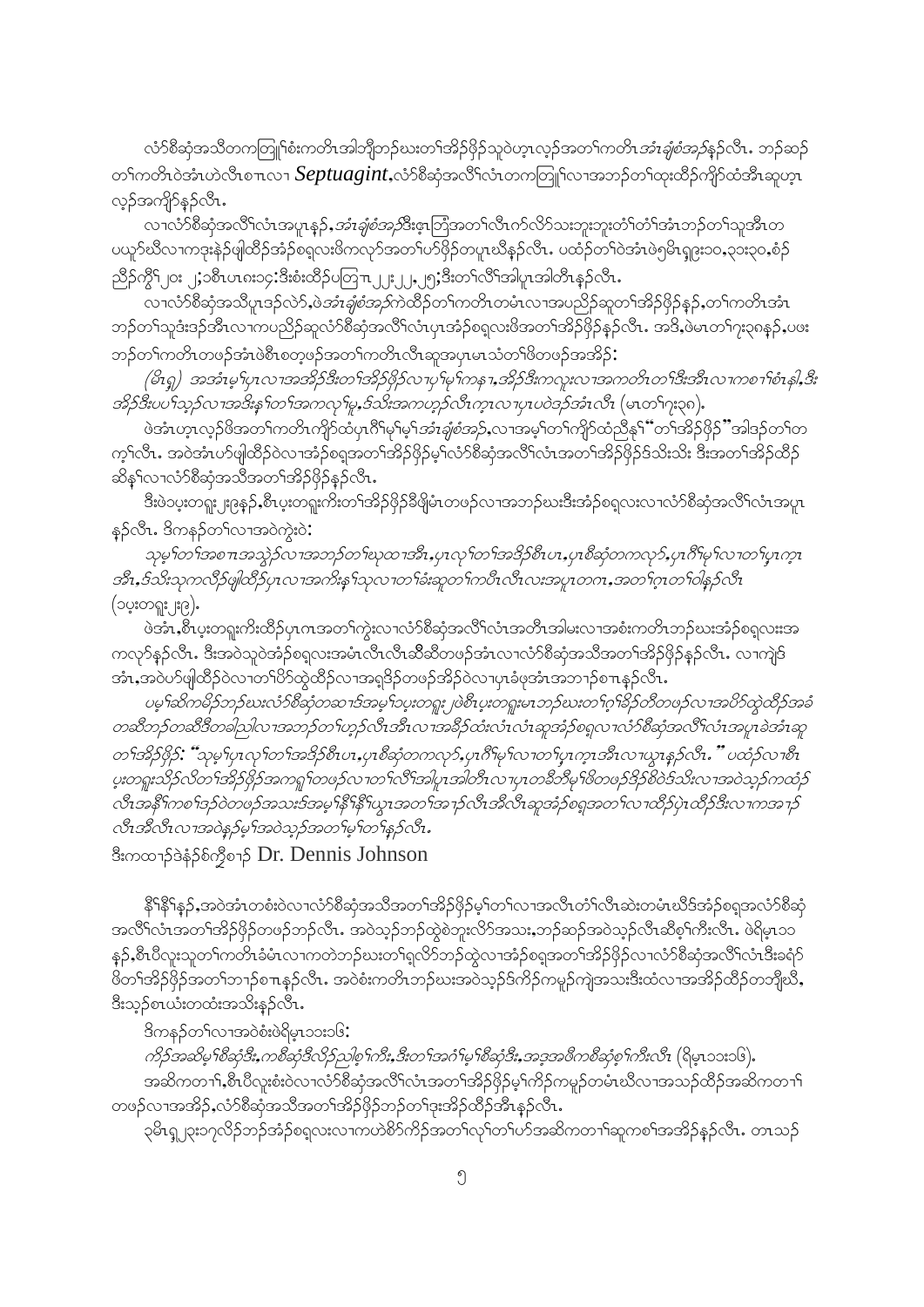ဆိတဖဉ်တမ့်ၢတၫ်လၢပကူးအီၤလၢအအိဉ်လီၤဆီဘဉ်လီၤႉ အဝဲသ္ဝ်မ့္၊်တၫ်တနိၤလၢအဘဉ်ဃးဒီးတ႑်လၢပကူးအီၤဒီတခါ ညါ,ဒီးတ႑်လၢပကူးအီၤဒီတကတိ႑်ညါအခ႑ာ်စးန္ ဉ်လိၤႉ အဃိႇဖဲစီၤပိလူးစံးဝဲလၤအံဉ်စရူလးဒီးလံာ်စိဆုံအသိအတ႑်အိဉ်ဖိုဉ် ဟဲလၫကိဉ်ကမူဉ်နှ်ဉ်,အဝဲပာ်ဖျါထိဉ်ဝဲလၫအံဉ်စရူလးဒီးလံာ်စိဆုံအသိပုၤခရံာ်ဖိတဖဉ်ခံဖုလ႑ာ်မ့ၢ်တၫကၡ႑ကရိတမံၤဃိအ က္ခအခ်ိဳႇယ္စၤအပုၤဂိၢမုၢိတမံၤဃိဒ်သိးသိးႇတၫ်အိဉ်ဖိုဉ်ဒ်သိးသိးန္ဉာလိၤႉ

ခံ,စီၤပီလူးစံးဝဲလၢလံာ်စိဆုံအလိၢ်လံၤအတ႑်အိဉ်ဖိုဉ်မှၤ်သုဉ်တထံးအင်္ဂၢ,ဒီးလံာ်စိဆုံအသိအတ႑်အိဉ်ဖိုဉ်မှၤ်သုဉ်တ ထံးဃိနဉ်အဒ္ဝာဖဉ်လီၤႉ စီၤပီလူးအနိ<sup>ု</sup>နိ<sup>ု</sup>မၤလဲ<sup>၎</sup>ထိဉ်အါထိဉ်တၫ်တဲဒိအံၤလၢလံာ်စိဆုံအဆၢဖိတဖဉ်အါမးနှဉ်လီၤႉ အဝဲ ထိဉ်သတြီၤတ႑် အိဉ်ဖိုဉ်လၢစိၤဆၢကတိ်ၤဒီတဘိညါလၢသ့ဉ်စၤယံးအထံးလၢအဒိဉ်ထိဉ်အါထိဉ်ဝဲနဉ်လီၤ လံာ်စီဆုံအလိ်ၤ လံၤအတၫ်အိဉ်ဖှိဉ်,ဟ်ဃုာ်အါဒဉ်တၫ်တက့ၫ်ပှၤယူအဖိတဖဉ်,မ့ၫ်တၫ်အအါကတၫၢ်ဘဉ်ဃးဒီးသ့ဉ် $:$ အငံၢိႇအထူဉ်,ဒီးအဒ့အါ မးနဉ်လီၤႉ ဒီးပုၤတခ်ိဘိမှၫ်ခရံာ်ဖိတဖဉ်မ့ၫ်သ္ဉ်စၤယံးအဒ့အမံၤတဖဉ်လၫအဘဉ်တၫ်ဘုဉ်စးအီၤလၢသ္ဉ်ဝဲနှဉ်အလိၤ လီၤ. မ့္ပ်ာာဉ်စံးယိယိဖိန္ဉွ်ႇပုၤတခ်ိဘီမှ ်ခရံှာ်ဖိတဖဉ်ဘဉ်တ ်ဒုးဒိဉ်ထိဉ်အီၤဒ်သိးသိးလၤပုၤယူဒၤဖိအတ ်အိဉ်ဖိုဉ်အပူၤန္ဉ လီၤႉ အဃိႇတၫ်အိဉ်ဖိုဉ်လၢစီၤ၀ိလူးအစိၤမ့ၢ်ပာ်ဃှာ်ဒီးယူအဖိဒီးပုၤတခ်ိဘိမှၫ်ဖိခံဖုလၫာ်ဘဉ်ဆဉ်သနာ်က္ခဒီးႇအ၀ဲအထူဉ်ဒီး အင်္ဂါတဖဉ်မ့္ပ်သွဉ်တထူဉ်ဃီလၢအလဲြထိဉ်ဒိဉ်ထိဉ်ကဒါက္ပၤလၤလံာ်စိဆုံအလိ်ၤလံၤအစိၤဆၢကတိ်၊နဉ်လီၤႉ ဘဉ်ဆဉ်, သူဉ်ထူဉ်အသိဝဲအံၤလိၤဆိဝဲလၢတၫ်ထံဉ်အကျဲအါမံၤန္ဉာလီၤႉ အဝဲဘဉ်တ႑်မၤဒိဉ်ထိဉ်ထိညီဒီးဘိုထိဉ်တှၤ်လံအိၤန္ဉာလီၤႉ ဘဉ်ဆဉ်အဝဲအံၤမ့္် ဒီးဒဉ်သုဉ်တထူဉ်ဃီလီၤ. လၢကျဲဒ်နှဉ်အသိး,လံာ်စီဆုံအလိၤ်လံၤအတၤ်အိဉ်ဖိုဉ်ဘဉ်တၤ်မၤဒိဉ်ထိဉ်ထိ ထိဉ်ဒီးမၤထိဉ်တ့်ၤလံအိၤဆူလံဉ်စိဆုံအသိအတ႑်အိဉ်ဖိုဉ်အပူၤန္နဉ်လီၤႉ အဝဲသ့ဉ်လီၤဆီလၤကျဲအရှဒိဉ်အါမံၤႇဒီးအဝဲသ့ဉ်မှ ် ခၢဉ်စးလီၤဆီလၢ တၫ်ဒိဉ်ထိဉ်တတိၤဘဉ်တတိၤအဂ်ိါနှဉ်လီၤႉ ဘဉ်ဆဉ်အဝဲသ့ဉ်မ့ၢ်ဒံးဒဉ်တၫ်အိဉ်ဖိုဉ်ဒ်တဖိုဉ်ဃိနှဉ်လီၤႉ

ခဲအံၤလၢပဆိကမိဉ်တ့ၢ်တၢ်အိဉ်ဖှိဉ်အတၤ်ဟ်ဂၢၢ်ဟ်ကျπလၢလံာ်စိဆုံအလိံၤလံၤအတၤ်လီၤစπလီၤသွဲဉ်အတၤ်ထံဉ် တခ်ိဳင်္ဂ•,မ်ပက္ဂၤ်သက်ိးယ့ဉ်ရူးသူဉ်ထိဉ်အတၤ်အိဉ်ဖိုဉ်အကျဲလၤအဒိးသန္ၤထိဉ်အသးလၤလံာ်စိဆုံအလိၤ်လံၤဘဉ်ဆဉ်မၤဒိဉ် ထိဉ်လဲြထိဉ်စ့<sup>၎</sup>ကီးလံဉ်စီဆုံလိ်<sup>င</sup>်္လာအတ<sup>ှ</sup>အိဉ်ဖိုဉ်နှဉ်လီၤ.

## ယ့ဉ်ရူး  $$

လၫဟိဉ်နိဉ်မဲဉ်ဖီးနိဉ်ဒီးလၫယ္ပၤအပုၤဂိၢမုၤ်အဖိနှဉ်နှဉ်လီၤ. အဝဲအံၤမ့ၤ်တ႑်ကူဉ်တ႑်ဆးအဂ္ဂၤလ႑ဟူဉ်ဘဉ်ကူဉ်သွလ႑ယ္ဂၤ ့ဂ်ပိညါတဖဉ်မာနိဉ်ဟ်သးဝဲလၢယ့ဉ်ရူူးတဒုးအိဉ်စံာ်အိဉ်ကျπတၫ်မၤလိ5်လိံၤ်လား ပာ်ဃှာ်အတ႑်အိဉ်ဖိုဉ်လိံၤလံၤန္ဉာ်ဘဉ် လီး တဘျီဃိန္၌ အဝဲအံၤမ္ တြအရှိဒိုည်လာတ ကေအာဉ်လီးအီလီးလာယူဉ်ရူးတဒုးအိဉ်ထိဉ်တ အိပ်စိုက်တယ်အသိ လၫာ်လၫာ်ဆ့ဆ့ဘဉ်လီၤ. အဝဲအတၫ်အိဉ်ဖိုဉ်အိဉ်ဒီးတၫ်ပိာ်ထွဲထိဉ်ဒိဉ်ဒိုမှ်မှ၊်မှာ်ဒီးလံာ်စီဆုံအလိံၤလံၤအတ႑်အိဉ်ဖိုဉ် နဉ်လီၤ.

ယ့ဉ်ရှူးပာ်ဖျါထိဉ်ဝဲလၢတၫ်အိဉ်ဖှိဉ်<sup>8</sup>ဖြိမံ၊ *အံၤချံစံအဉ်*လၢတၫ်မၤအသးသၢမံၤအ<sup>88</sup>ဉ်တ႑်ကွဲးနိဉ်ကွဲးဃါအိၤလၢလံာ် တၫ်သးခုကစိဉ်တဖဉ်အပူၤန္နဉ်လီၤႉ <sup>ဓွဴင်</sup>နှိ႖်နှဉ်အဝဲအံၤမ့ၫ်တၫ်အဆ႑ကတိႝၤ်တပဉ်လ႑တ႑်ကတိၤ*အီၤချီစံအဉ်*ဟဲအိဉ်ဖျဲထိဉ် လၢလံာ်မႈသဲ,မ<sup>၎</sup>ကူး,လူၤကဉ်မ့တမ့<sup>၎</sup>ယ်ၤဟဉ်အပူၤဖဲလဲဉ်တပူၤလဲဉ်ဂ္**ဂ**န္ဉာလီၤ. လံာ်စီဆုံအတိၤသၢတိၤလၫာ်အံၤအိဉ်လ႑ လံာ်တ<sup>ရ</sup>သးခုကစိဉ်မႈသဲအပူ၊ –တၢဖဲ၁၆း၁၈, ဒီးဖဲ၁၈း၁၇နဉ်လိၤ. ကွ<sup>ရ</sup>သက်းလံာ်စိဆုံအဆၫဖိခံတိၤလၫာ်အံၤဘူးဘူးတံရတံရ် တက¶.

# ဖဲမးသဲ ၁၆း၁၈ န*ု*ဉ်,ယှဉ်ရှူးစံးတ<sup>၎</sup>ကတိၤတဖဉ်အံၤ $\colon$

# ယပဉ်လီၤယတ႑်အိဉ်ဖိုဉ်လ႑လ႑ာအားအဖိနှိဉ်, ဒီးပျူပူၤအပဲတြိတဖဉ်တမၤန πမၤဃဉ်ဘဉ်အီၤဘဉ် (မးသဲး၁၆း၁၈).

တၫ်ကတိၤ  $oikodomeo,$ တၫ်ကျိဉ်ထံအိၤဖဲအံၤဒ်"သူဉ်ထိဉ်,"ပညိဉ်ဆူတၫ်သူဉ်ထိဉ်အသိလၢဟူထိဉ်သါလီၤတ ျောဉ်ဖျာဉ်ႇမ့တမ့<sup>ရ</sup>ဆူတ<sup>ရ</sup>သူဉ်ထိဉ်ကဒါက္πတ<sup>ရဒ္ဒိ</sup>းဘိုထိဉ်က္πတ်ရလၢအအိဉ်တွ<sup>ရြ</sup>ံသွ၀ဲဒဉ်နဉ်လိၤႉ ယှဉ်ရျူးတဟ်ဖျါထိဉ်ဝဲဖျိ ဖြိုဖျိုဖျိတ် အခ်ဳပညီလ ၊အဝဲသးအိဉ်တဲဝဲသနာ်က့ႇတ႑်လ ၊ပထံဉ်တဲ့ ်လံလ ၊စီးပီလူးအတ ်သိဉ်လိသီလိလ ၊လံာ်ရိမ့္၊ ၁၁ကြ ၊း ဟ့ဉ်ပုၤလၢတၫ်ကတူၫ်လိဉ်တ႑်ထံဉ်လၢယ့ဉ်ရူးသူဉ်ထိဉ်ဒီးဘိုထိဉ်ကဒါက္ၤလံဉ်စီဆုံလိႝၤလံၤအတ႑်အိဉ်ဖိုဉ်နဉ်လီၤ.

ယ့ဉ်ရူးအတ<sup>၎</sup>ကတိၤဖဲမးသဲ၁၈း၁၇မ့<sup>၎</sup>တ႑်လၢအခ်ဳပညီဆံးစုၤ၀ဲနဉ်လီၤႉ ဒိကနဉ်တ႑်လၢအစံး၀ဲဖဲ မးသဲ၁၈း၁၇**:** ဒီးမှ ်တဒိကနဉ်အဝဲသူဉ်အကလု၊်ဘဉ်ဒီး,စံးဘဉ်တဲဘဉ်တ ၊်အိဉ်ဖိုဉ်တက္ ၊်. ဒီးမှ ၊်တဒိကနဉ်တ ၊်အိဉ်ဖိုဉ်ဘဉ်ဒီး,ပဉ်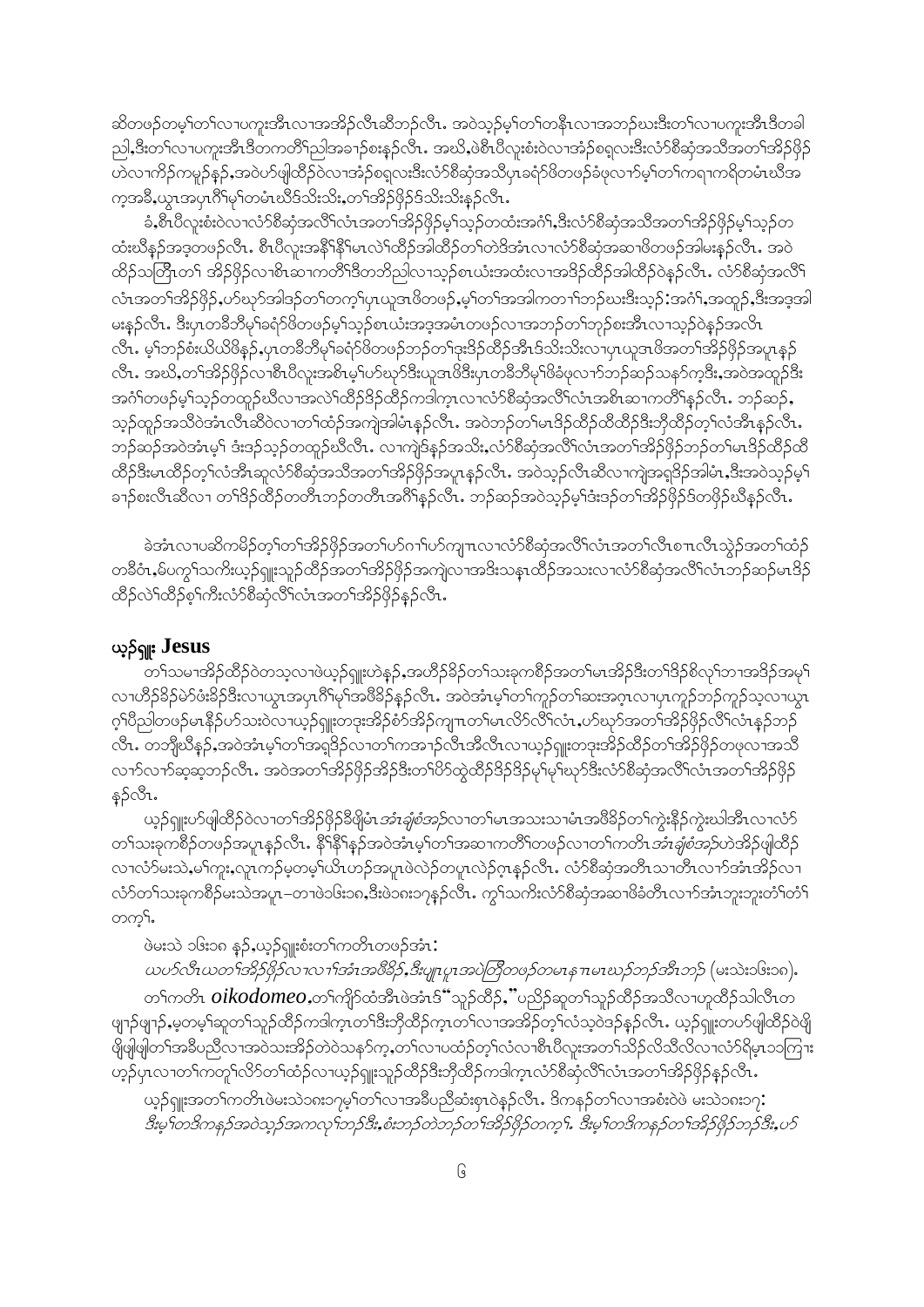*အီၤဒ်ပုၤကလုာ်တဖဉ်အဖိဒီးပုၤဃ့သွဲတဂၤအသိးနဉ်တက္* <sup>၄</sup> (မးသဲ၁၈း၁၇).

လၢလံာ်စီဆုံတဆၢအံၤအပူၤႇယ္၌ျူးစံးကတိၤဘဉ်ဃးတၫ်အိဉ်ဖိုဉ်အတ႑်သိဉ်ကူၤသိက္ၤန္ဉာလိၤႉ ဒီးအဝဲအတ႑်သ ဆဉ်ထိဉ်မှဂ်ဲလၤပုၤတဝိါယဂ်လိၤက္ပၤအသးတဂၤကြၢးဘဉ်တဂ်ဟဲစိဉ်အီၤလၢတဂ်အိဉ်ဖိုဉ်မှတမှါ်ပုၤဂိါမှဂ်အတဂ်အိဉ်ဖိုဉ်ရိ ဖြဉ်အမဲဉ်ညါနဉ်လီၤႉ လၢယူဉ်ရူးတ႑်သးခုကစီဉ်အတ႑်မၤအခဵဉ်ထံးခဵဉ်ဘိအတ႑်အိဉ်သးန္ဉာ် တ႑်အိဉ်ဖိုဉ်လ႑အအိဉ်ဆိုးမှု႑် ပုၤယူအဖိအဘူဉ်ဘိုဉ်တဖဉ်အတ႑်ရာလီၤအသးလၢတ႑်လိႝၤ်သကုၤဆးဒးဒီးတ႑်လှၤ်ဟုဉ်လၢဝ့ၤ်ယရူၤရလှဉ်အပူၤန္ဉာ်လီၤ တၫ်သူဉ်တဖဉ်အံၤမ့ၢ်လံာ်စီဆုံအလိံၤလံၤအက္ဒၤ်အဂ်ီၤလီၤလီၤဆီဆီတဖဉ်ဘဉ်ဃးအံဉ်စရူလးအတၤ်အိဉ်ဖိုဉ်ရိဖိုဉ်ႇဘဉ်ဆဉ် ယ့ဉ်ရူးကိုးဒုံးဒဉ်အဝဲသွဉ်လ႑"တ႑်အိဉ်ဖိုဉ်"နဉ်လီၤ.

လံာ်စီဆုံအလိ်၊လံၤလိဉ်ဘဉ်ဝဲလၢတၫ်ဂ္ဂၤလိာ်ဘိုလိာ်ညီနှၤ်ဘဉ်တၤ်ပၢဆုၢကွၤ်ထွဲအီၤလၢပုၤသူဉ်ကဲ့သးပုၤ်တဖဉ်ႇပုၤ လု၊်တၢ်အဒိဉ်တဖဉ်ဒီးစံဉ်ညိိဉ်ကွိ<sup>ရ</sup>တဖဉ်–တၢ်အိဉ်ဖိုဉ်အခၢဉ်စးတဖဉ်လၢအဘဉ်ဃုထၢတၤ်မၤလၢတၢ်ဟ့ဉ်လီၤတၢ်စံဉ်ညိိဉ် အဂ်ိဳးနဉ်လီး ပထံဉ်နှၤ်တၤ်အံၤလၢတၤ်လိၤ်တဖဉ်ဒ်အမ့္ပ်ျမိးရှ၁၈,ဒီး၅မိးရှ၁,၁၉နှဉ်လီး ယ့ဉ်ရူးဟ်ဂၢၤ်ဟ်ကျၤာတၤ်သိဉ် တၫ်သီမိ႑်ပှါလၢအဝဲအစိၤႇဒုးသုဉ်နိဉ်ထိဉ်အပုၤကမျၢၤ်လၢအဘဉ်တၤ်ဟ့ဉ်လီၤအီၤမူဒါလၢကမၤလီၤကဆုဉ်ကွံာ်တၤ်ဂ့ၤ်လိဉ် ဘိုလိ>်လၢအံဉိစရလးအတ<sup>ရ်</sup>ပ>်ဖိုဉ်ထိဉ်သးအပူၤနဉ်လီၤႉ ဘဉ်ဆဉ်ယှဉ်ရျူးဘဉ်စ့<sup>ရ</sup>က်ိဳးအသးလၢအဝဲအကလှ<sup>ရ်</sup>ကဘဉ်တ<sup>ရ</sup> သူအီၤလၢအတၫ်အိဉ်ဖိုဉ်ဒဉ်ဝဲ;တၢ်တမံၤလၢအဝဲယπထိဉ်တ့ၢ်ဝဲဖဲမးသဲဝ၆းနဉ်လီၤ. လၢတၢ်အံၤအဃိမးသဲကွဲးနိဉ်ကွဲးဃါ ယ့ဉ်ရူးအတၫ်ကတိၤလၢပဂိၢိန္ဉ်လိၤႉ နထံဉ်ႇလၢယ့ဉ်ရူးဒီးစီၤမးသဲအသးပူၤန္ဉ်ႇဒ်သိးဒဉ်စီၤပိလူးအသးပူၤအသိးႇလံာ်စီဆုံ အသိအတၫ်အိဉ်ဖိုဉ်မှု၊်တ၊်မာဒိုဉ်ထိဉ်အါထိဉ်လံဉ်စီဆုံအလိ၊်လံၤအတ႑်အိဉ်ဖြဉ်ရဖြဉ့်နှဉ်လီၤ. ယှဉ်ရူးတဟဲလၢကဟံးနှၤ် အံဉ်စရူလးအလိ်<sup>ရ</sup>လၢတၫ်အိဉ်ဖိုဉ်ဘဉ်;အဝဲဟဲလၢကမၤပူးဖျံးဒီးဘိုထိဉ်ကူးအံဉ်စရူလးလၢလံာ်စီဆုံအသိအတၫ်အိဉ်ဖိုဉ်အ က္ခ္က အပ္မွာဗိုဟ္မွာ

ဒ်ပက္ဂၤ်တၤ်ပိ5်ထွဲထိဉ်လၤလံာ်စီဆုံအလိၤ်လံၤဒီးအသိအတၤ်အိဉ်ဖိုဉ်တဖဉ်အဘၤှဉ်စπအသိးနှဉ်,အဝဲအံၤမ္ါတၤ်အရှ ဒိဉ်လၢတ<sup>ြ</sup>ကအၫဉ်လီၤအိလီၤမူဒါအကံ်ိုအလဲလၢယူဉ်ရူးမၤ၀ဲလၢတ<sup>ြ</sup>စၢဃာ်တၫအိဉ်ဖိုဉ်ခံဖုအံၤတပူၤဃိနဉ်လီၤ

အဆိကတ<sup>ျှ</sup>ာမှော်တဲ့လဲသော်လဲရန် မိုးလံုးစိုးဆိုအဆိုကတ<sup>ျှ</sup>ပတ်ဖျံယှဉ်ရှူးဒ်ယွာအတ<sup>ှ</sup>အာဉ်လီးအီလီးဆူအံဉ်စရလး အတၫ်လၢထိဉ်ပုံၤထိဉ်နဉ်လီၤ. ဒ်ပထံဉ်ဖဲရိမ္ၤၵး၁–၄ဒီးကလၤတံ၃း၁၆–၂၉အသိးနဉ်,ယ့ဉ်ရူးမ့ှ်ပုၤသးတိအံဉ်စရူလးလၢအ ပπဃာ်ယွၤအတၫ်အၫဉ်လီၤအီလီၤဒီးန႑်သါတ႑်ဆိဉ်ဂူခဲလ႑ာ်လ႑ယွၤအၫဉ်လီၤအိုလီၤဆူစီၤအၤဘြၤဟဉ်ဒီးစီၤမိၤၡနဉ် လီး. ဒီးဒ်ပမာလိဖဲလူာကဉ်၁း၃၂ဒီးမာတ1်၂း၃၁–၃၃အသိးနဉ်,အဝဲမှါစီာအပံံးအဖိခွါလာအပူာန္ ကြားစီာအပံံးအလိဂ်ပစိ>်ဒီး ပၢတၫ်လၢအံဉိစရု<sup>ရွှ</sup>းယူဒၤအ<sup>ဖွဲ့</sup>ခ်ိန်နဉ်လီၤ<sup>့</sup> ယ့ဉ်ရျူးတမၤဟးဂိၢက္ပံာ်တၫ်လၢအပူၤက္ပံာ်ဘဉ်လီၤ. အဝဲမ့ၢ်လံာ်စိဆုံလိ<sup>ရ</sup>လံၤအ တၫ်အိဉ်ဖိုဉ်လၫအထိဉ်ဘးလၫတၫ်အထိတုာ်,အကၡာဖိလၫအလၫအပုံၤဒီးပုၤမၤတၫ်ခဲ့တ႑်ပုၤအတ႑်ဖီးတ႑်မၤလၢအလၢအ ပုံၤကတၫ်တကန5်လီၤ.

ဒီးခံထံဉ်တထံဉ်နဉ်,ယှဉ်ရူးမ့ှ်ပုၤသူဉ်ထိဉ်လံာ်စီဆုံအသိအတၤ်အိဉ်ဖိုဉ်,ပုၤတဂၤလၢအဟဲစိာ်တၤ်သူဉ်ထိဉ်ကူၤဒီးတၤ် မၤသီထိဉ်က္ၤလၢအလဲလိဉ်လံာ်စီဆုံအလိြလံၤအတ႑်လီၤတုဉ်လီၤကဉ်ဆူလံဉ်စီဆုံအသိအတ႑်အိဉ်ဖိုဉ်နှဉ်လီၤ. လံဉ်စီဆုံ ကိုးအီၤလၢတၫ်အိဉ်ဖိုဉ်အခိဉ်ဖဲအ့ဖူးစူး၅း၂၃ဒီးကလီးစဲ၁း၁၈နဉ်လီၤႉ အဝဲမ့ၢ်တၫ်အိဉ်အဝၤဖဲအ့ဖူးစူး၂၂,၂၃ဒီးလံဉ်လိဉ်ဖျ ၁၉း၁–၁၀နဉ်လီၤႉ ဒီးအဝဲအံၤမ့္ပ်ယ္ဝိုျူးအနီးကစၤ်ဒဉ်ဝဲလၢအၰထၢတၤ်အိဉ်ဖိုဉ်လၢကဒိးန္ ၊်အစိကမီၤလၢအခ႑ာ်စးလၢ တၫိမၢလိၤဖ်းဒိဉ်အိဉ်ဒီးအစိကမိၤဖဲမ်းသဲ၂၈း၁၈–၂၀နဉ်လီၤႉ ယှဉ်ရှူးအဲဉ်ႇဘဉ်အသးဒီးဟှဉ်စိဟှဉ်ကမိၤတၫ်အိဉ်ဖှဉ်နဉ်  $\beta$ 1.

လံာ်စီဆုံအလိ<sup>6</sup>လံၤအတ<sup>႑</sup>အိဉ်ဖိုဉ်အတ႑်ရှလိာ်ဘဉ်ထွဲဆူယှဉ်ရှူးခရံာ်မှု တ႑်အကံ႑်အလဲ,တ႑်သးကံ႑်,မှု တ႑်တမံၤ ဃီလီၤတံၤလီၤဆဲးဒ်လံာ်စီဆုံအသိအတၤ်အိဉ်ဖိုဉ်အတၤ်ရှလိာ်ဘဉ်တွဲဆူယူဉ်ရှူးခရံဉ်နှဉ်လီၤ. လၤပုၤခရံဉ်ဖိတနိၤနိၤအဂီၤ် န္နဉ္နဲ့တ1်ကတိၤလံာ်စီဆုံအလီ1လံၤအတ1်အိဉ်ဖိုဉ်ဘဉ်သူဉ်သူဉ်ကသီဉ်လီၤဆီဝဲဒ္ဥန္နဉ်လီၤ. ဘဉ်သူဉ်သူဉ်ပကဆိမိဉ်လ႑တ႑် အိဉ်ဖိုဉ်ဘဉ်တ1်အိဉ်ဖျဲ့ဉ်ထိဉ်အီၤဖဲဘူဉ်ယဲ1်ဆံအမှ1်နံၤဖဲမၤတ1်အဆ13ိဉ နှုဉ်လီၤ. ဘဉ်ဆဉ်,ပမ္1်ဆကမိဉ်ဘဉ်ဃးတ1်အိဉ် ဖြဉ်§ယ္ပၤအပုၤဂိၢိမု႑်လ႑ယ္မ႑ဟုၤအီးခ်ဳပ္ဖိုကစ႑်ယ္ဉဴရှူးခရံှာ်အတ႑်မၤန္နဉ်ဒီးႇလံာစိဆုံအလီၤ်လံၤအတ႑်အိဉ်ဖိုဉ်မ္1ဒဉ်ပုၤစူ႑ က္နာနဉ်က္နာတ ်ာဖဉ်အနိ<sup>688</sup>ေလ ၊အကွ ်ဃိၤတ ်ဆူယွာအတ ်မာလ ၊မာပဲ့ၤတ ်အုဉ်က္နာခ်ိဳဉ်က္နာအမှ ်နံးဖဲမှာရှံအာကဟဲ နှဉ်လီၤ. အဃိဒီးလံဉ်စီဆုံလိ် လံၤအတ ်အိဉ်ဖိုဉ်နဉ်ယွၤအတ ်ဘူးတ ်ဖိုဉ်,ယွၤအတ ်ဂ ်လီၤအသွံဉ်,ယူဉ်ရူးအသွံဉ်လ ၊ ထူဉ်စုညါအလိၤနဉ်လီး. လံဉ်စီဆုံအလိၤ်လံၤခရံှာ်ဖိတဖဉ်,လံဉ်စီဆုံအလိၤ်လံၤအပုၤစူၤ်က္ၤနာ်က္ၤတၤ်တဖဉ်,လံဉ်စီဆုံအ ...<br>လိ<sup>6</sup>လာအတ<sup>6</sup>အိဉ်ဖိုဉ်ကရ*1*ဖိတဖဉ်ကွ<sup>င်္</sup>ဃားတိအညါဆူကစ<sup>င်္</sup>ယာဉ်ရှူးခရံဉ်အတ<sup>ြ</sup>မ၊ လ ၊မ၊ပဲ့၊ ကွၤအတ<sup>င်္</sup>မ၊ နှဉ်လီး အဝဲ သူဉ်နှ5်ပုၤစိဒိဉ်ကမီၤထိယ္ၤအတၤ်ဘူးတၤ်တၤ်ဖိုဉ်ဒီးတၤ်သးကညီၤလၤအတကြၤးကၤကိႆဉ်လၤကပျၤ်အဝဲသူဉ်အတၤ်ဒဲး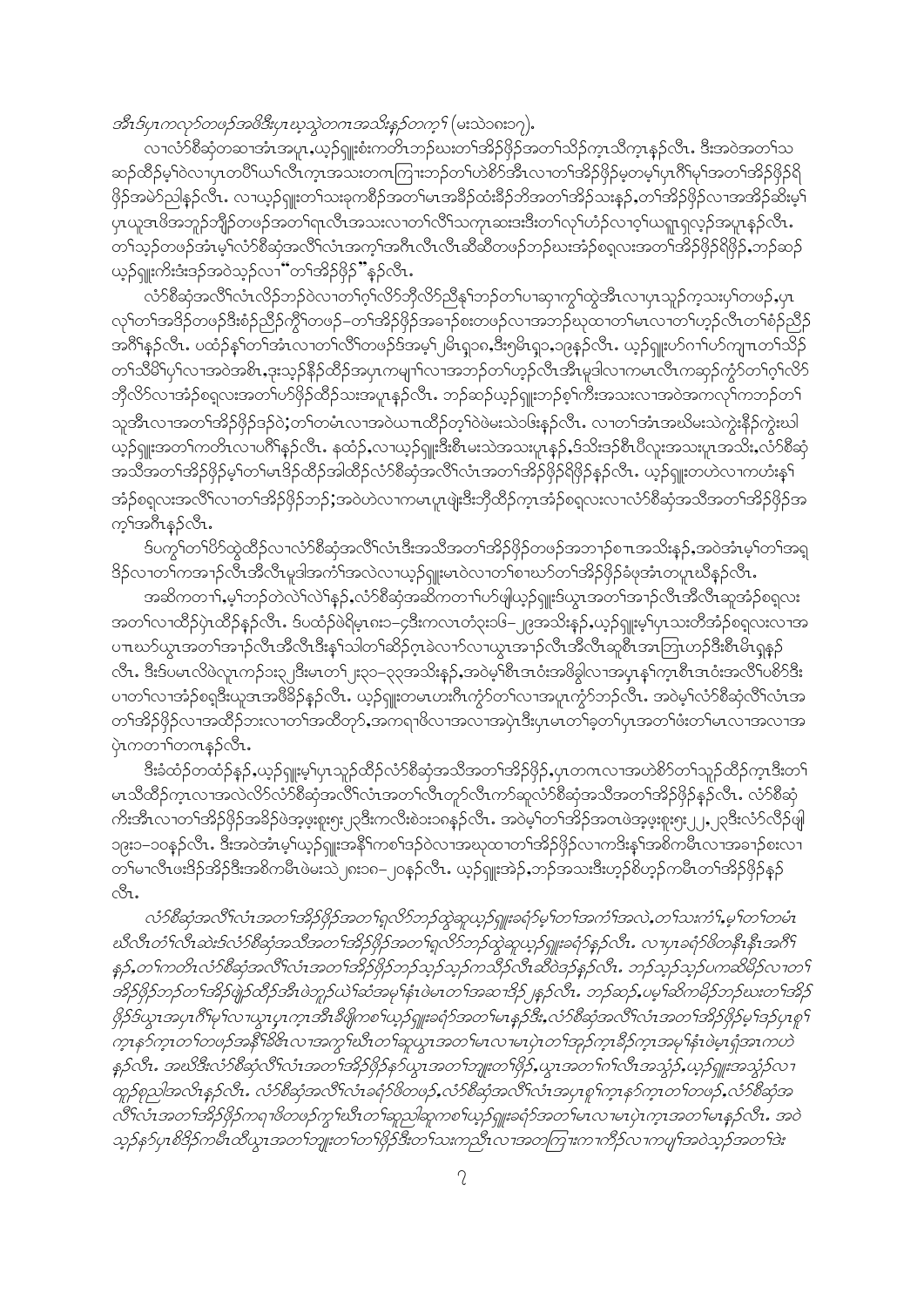ဘးဒီးကမၤဘဉ်လိဉ်အဝဲသူဉ်ဒီးယွၤနှဉ်လီၤ. အဃိ,တ႑်ဂုဒ်ဉ်သုဉ်အကံၤ်အလဲတခ်ီ,တ႑်ရှလိဉ်ဘဉ်ထွဲလ႑လံဉ်စိဆုံအလိၤ် လံၤပုၤစူ<sup>၎</sup>က္ငၤန>်က္ၤတ<sup>၎မ္ဘီး</sup>လံာစိဆုံအလိၤလံၤအတ႑်အိ>်8ှိန်,အတ႑်ရလိာဘဉ်ထွဲဒီးယွၤမ္ ါတ ါတမီၤဃီလီၤတံ ါလီၤဆဲးဒ်ပ တ႑်ရှလိာ်ဘဉ်ထွဲဒီးယွ $\tau$ , ဒ်လံဉ်စီဆုံအသိပု႑စူ ကြွ $\tau$ နှာ်ကွ $\tau$ တ႑်တဖဉ်ဒီးလံဉ်စီဆုံအသိတ႑်အိဉ်ဖိုဉ်နှဉ်လိ $\tau$ . ဒီးကထၫဉ်စဲမျှဉ်ယ႑ဉ်လ်လ့င် Dr. Samuel Ling

တုၤခဲအံၤႇပက္ဂၢိတ္ၫယ္ယာအတ႑်ပၥ်ဂ႑ၤ်ပာဴကျπတ႑်အိဉ်ဖိုဉ်လ႑အဝဲအလံာ်စီဆုံလိြလံၤအတ႑်ထံဉ်အတ႑်ဟဲလီၤ စπလီၤသွဲဉ်တ<sup>88</sup>ဒီးယှဉ်ရှူးအတ<sup>ှ</sup>မၤလၢဟိဉ်<sup>Sွ</sup>ဉ်နှဲဉ်လီၤႉ လၢတ်ၫ်ဂ့ၢ်အံၤအဃိႇပအိဉ်ကတိာ်ကတီၤပသးလၢကဆိကမိဉ်ဒုး ဘဉ်ထွဲဘဉ်ဃးတ<sup>၎</sup>ဂ္ဂ<sup>၎</sup>သူဉ်တဖဉ်အံၤတနိၤန္ဉာလီၤ**.** 

# တ<sup>ှ</sup>ဒုးဘဉ်ထွဲတ<sup>ှ</sup>တဖဉ် Implication

ဖဲပပလၫ်ာဘု်လၢယ့ဉ်ရူူးဟ့ဉ်စိဟ့ဉ်ကမီၤလံာ်စီဆုံသိအတၤ်အိဉ်ဖိုဉ်ဒ်တၤ်သူဉ်ထိဉ်ကဒါက္ $\mathbf n$ ဒီးတၤ်မာဒိဉ်ထိဉ်ထိထိဉ် လံာ်စီဆုံအလိ်ၤလံၤအံဉ်စရူလးနဉ်,တ႑်ဘဉ်ထွဲအရှုဒိဉ်တမံၤမ့ၤ်ဝဲလၤတၤ်ပိဉ်ထွဲထိဉ်အခံညီနှၤ်အိဉ်ထိဉ်ဝဲလၤအံၤစရူလးလၤ လံာ်စီဆုံအလိ်<sup>ရ</sup>လံၤပူၤဒီးခရံာ်ဖိတ<sup>ု</sup>အဉ်ဖိုဉ်လၢလံာ်စိဆုံအသိအပူၤအဘၢဉ်စπနှဉ်လီၤႉ လၢတၢ်ဘျုးအိဉ်အပတိ်၊နှဉ်ႇပ ကြားကွSလSယွာအပုာဂိြမှSအပုာတဝၢလာလံာ်စီဆုံအသိအပူာလာကဆိကမိဉ်အလံာ်စီဆုံလိြလံာအငံ်္ဂါခိဉ်ထံးနဉ် လီၤ. နိ<sup>ု</sup>နိ<sup>ု</sup>နဉ်,တၫ်ဂ့ၢ်တနိုၤနိၤမ့ၢ်တ႑်လၢအလီၤဆိ,ဒီးလံာ်စိဆုံအသိဟံးနှၤ်တၤ်ကဟုကယာ်လၢကဟာ်ဖျါထိဉ်တ႑်ဆိတလဲ တဖဉ်အံၤလီၤဘဉ် ဆဉ်လံာ်စီဆုံအသိစ့ၢ်ကီးသိဉ်လိဝဲလၢတၫ်အိဉ်ဖိုဉ်မှ၊်တ႑်လၢအလီၤက်ဒိဉ်မးဒီးအံဉ်စရူနှဉ်လီၤႉ

တၫ်ဂ့ၫ်အိဉ်ဝဲအါမးဘဉ်ဃးတၫ်ပိဉ်ထွဲထိဉ်လၢပဂိၢိလၢပကပာ်ဖျါထိဉ်အိၤခဲလၢာ်လီၤႉ ဘဉ်ဆဉ်အဝဲအံၤမ့ၢ်တ႑်လှၤ်ဒိဉ် ပ္ $\cdot$ ဒိဉ်လၢပဟံးန5်တ5်ဆၢကတိဵ်လၢကရဲဉ်လီၤအဝဲသ့ဉ်လၢမံၤဖိုဖြိုဖျိမျိန္ဉ်လီၤႉ အဆိကတ႑်ႇတာ်တိတွဲထိဉ်အဒိဉ်အမှ5် ာဉ်ဃးတၫ်ပည်ဉ်ကွ<sup>ရ</sup>စိလၢလံာ်စီဆုံအလိ<sup>ု</sup>လံၤအတၫ်အိဉ်ဖိုဉ်ဒီးလံာ်စီဆုံအသိအတၫ်အိဉ်ဖိုဉ်အဘ႑ာ်စπအိဉ်ဝဲဒဉ်နဉ်  $\circ$ 31.

# တ<sup>ှ</sup>ပညိ*ု*ကွ<sup>နေ Purpose</sup>

ပုၤကူဉ်ဘဉ်ကူဉ်သ့လၢယွၤဂ့ౕၢပိညါတဖဉ်ညီနှၤ်ပာ်ဖိုဉ်ဖှဉ်လီၤဟိဉ်ခိဉ်အတၤ်စံဉ်စိၤတဲစိၤဘဉ်ဃးဒီးတၤ်အပတိၤ်သၢပ တိြးတြတဲ့လီးတြဲ တြင်္လာတွေ့များကို တွေ့များ တွေ့များ တွေ့များ တွေ့ပါတွေ တွေ့များ တွေ့များ တွေ့များကို တွေ့များ ဖဲၥမိၤရ္ှာ–၂,ယွၤတ့လီၤဟိဉ်ခိဉ်,သ့ဉ်ထူဉ်ဝဉ်ဘိ,ဆဉ်ဖိကိ်ၤဖိတဖဉ်ဒီးပှၤကညီတဖဉ်နှဉ်လီၤ. ဒီးလၢဟိဉ်ခိဉ်အလိၤ်တခ်ီလီၤ လီၤဆီဆီနဉ်,အဝဲဒုးအိဉ်ထိဉ်ဇုၤဒ့ဉ်တၤသဉ်အလိ်ၤလီၤ. ဒီးလၢတၤ်ပိဉ်ထွဲထိဉ်ယွၤအတၤ်မၤလိဉ်နဉ်,အဝဲအံၤမ့ၤ်ပုၤကညီအ မူအဒါလၢကမာပုဲၤဒီးမာန႑ာမာဃဉ်ဟိဉ်နိဉ်,မာကဲထိဉ်အိၤဒ်ဇ္ာဒ့ဉ်တာသဉ်လိ1်,တ႑်လိ1်လၢအကြားဒီးယွာအတ႑်စိတ႑်ဆုံ, နဲ့ဉ်ဖျါထိဉ်အတ႑်အိဉ်ဆိုးနှဉ်လီၤ.

လၢတၫ်လီၤတဲ႒်ကွံ႒်အပတိႝၤန္၇်ႇလၢအဘဉ်တၤ်ကွဲးနိုဉ်ကွဲးဃါအီၤဖဲ၁မိၤရူ၃ႇပုၤကညီပူထိဉ်ထိဒါယွၤဒီးဘဉ်တၤ်နိဟး ထိဉ်ကွံာ်အီၤလၢဇ့ၤဒ့ဉ်တၤသဉ်အလိၢိန္ဉာ်လီၤ. ဒီးလၢပှၤကညီအတၫ်လီၤတဲာ်ကွံာ်ဆူတၫ်ဒဲးဘးအပူ၊ နဉ်ႇတၫ်ဘဉ်တဲ့ဒိတခါ ညါတလၢတပုံၤလπဘဉ်နဉ်လီၤႉ စီၤပီလူးတဲဖျါထိဉ်ဝဲတၫ်အံၤဖဲရိမ္ၤ၈း၂၀-၂၂နဉ်လီၤႉ

တၫ်စံဉ်စိၤတဲစိၤအိဉ်လီၤတဲာ်တဖဉ်ဒုးအိဉ်ထိဉ်တ႑်ပူးကူးတ႑်အပတိ႑်,ဒိုးခ်ီဖြိုပုၤကညီကဘိုထိဉ်တ႑်တူဆူအစီအဆုံအ ပတိႝန္ဉာ်လီၤႉ တၫ်အပတိႝၤ်လၢခံကတ႑ၤ်ဘဉ်ဃးတ႑်ပ္ၤက္ၤတ႑်အဆၤကတိႝၤ်ကမ့္ဂ်မူခ်ိဉ်အသိဒီးဟိဉ်ခ်ိဉ်အသိလၤပဖးဘဉ်ဖဲ ဝံယၡါယၤ၆၅း၁၇ဒီး၆၆း၂၂.၂ပူးတရူး၃း၁၃.ဒီးလံာ်လိဉ်ဖျံ|၂၁း၁နဉ်လီၤ. ဒီးတ႑်ပုၤက္ၤပုၤကညီဒီးတ႑်ဘဉ်တ့မ့႑်တ္႑်တ႑်ပည်ဉ် ကွ်ပြီလ ယွားအတ်အိန်ဖြိုင်အင်္ဂါလ လံုစီဆုံခံကတြူ်လ က်အပူးနှဉ်လီး.

လၢပစိၤဆၢကတိႝၤ်ခဲအံၤႇတၤ်အိဉ်ဖိုဉ်အံၤဂဲၤပျုၤ်ကျဲးစၢးဆူညါဆူဖိတ႑ာ်ဘဉ်ဃးတၤ်မၤန္ၤ်က္ၤတၤ်ဘဉ်တဲ့အံၤဒဉ်လဲဉ် နှဉ်လီၤႉ ပိာ်ထွဲထိဉ်လံာ်စိဆုံအတ႑်သိဉ်လိသီလိလၢအရှုဒိဉ်ကတ႑်နှဉ်ႇပမၤတ႑်အံၤညီနှၤ်ဒီဖျိတ႑်စံဉ်တဲၤတဲလိၤတ႑်သးခု ကစိဉ်,သူဉ်ညါလၢပုၤကိးကဒဲးလၢအဟဲလၢခရံဉ်ပာ်ဖျါထိဉ်ခိဉ်ခါတကါဆူညါဆူတ႑်ပုၤက္ၤအပတိႝၤ်လၢခံကတ႑ၤ်တပတိႝၤန္ဉဉ် လီၤႉ ပမၤစ္ၫ်ကီးအိၤဒီဖျိအိဉ်မူဒ်ခရံဉ်ဖိတဖဉ်လၢဟိဉ်ခိဉ်;ဟ်ဖျါထိဉ်ခရံဉ်အတ႑်အဲဉ်ဆူပှၤလၢပခိဉ်ပဃၤာတဖဉ်,ဒီးဆီတလဲ လှ်လ်ကဖဉ်လၢအိဉ်၀းတရီးပုံ၊ လၢကဟ်ဖျ်ထိဉ်ကဒါက္ခၤယ္ဒၤအလၤကပီး အသူးအသုဉ်ဒီးသကဲးပ၀းနဉ်လို၊ . ဒီးပမၤအီၤ နိဈိတၫ်မှၫလၫ်ဒီးတၫ်ထုကဖဉ်လၫမုၫ်တနံၤအဂ်ိၢဖဲယ့ဉ်ရှူးကဟဲက္ၤကဒါက္ၤလၫကမၤလၫပှဲၤအတ႑်ပ္ၤက္ၤအတ႑်မၤန္ဉာလိၤ တ<sup>ရ</sup>ပိ>်ထွဲထိဉ်အခံခံမံၤတမံၤလၤလံာစိဆုံအလိ်<sup>ရ</sup>လံၤအတ<sup>ရ</sup>အိဉ်ဖိုဉ်ဒီးလံာ်စိဆုံအသိအဘ႑ာ်စπလၤပစိၤဆၢကတိ<sup>ရ</sup>ခဲ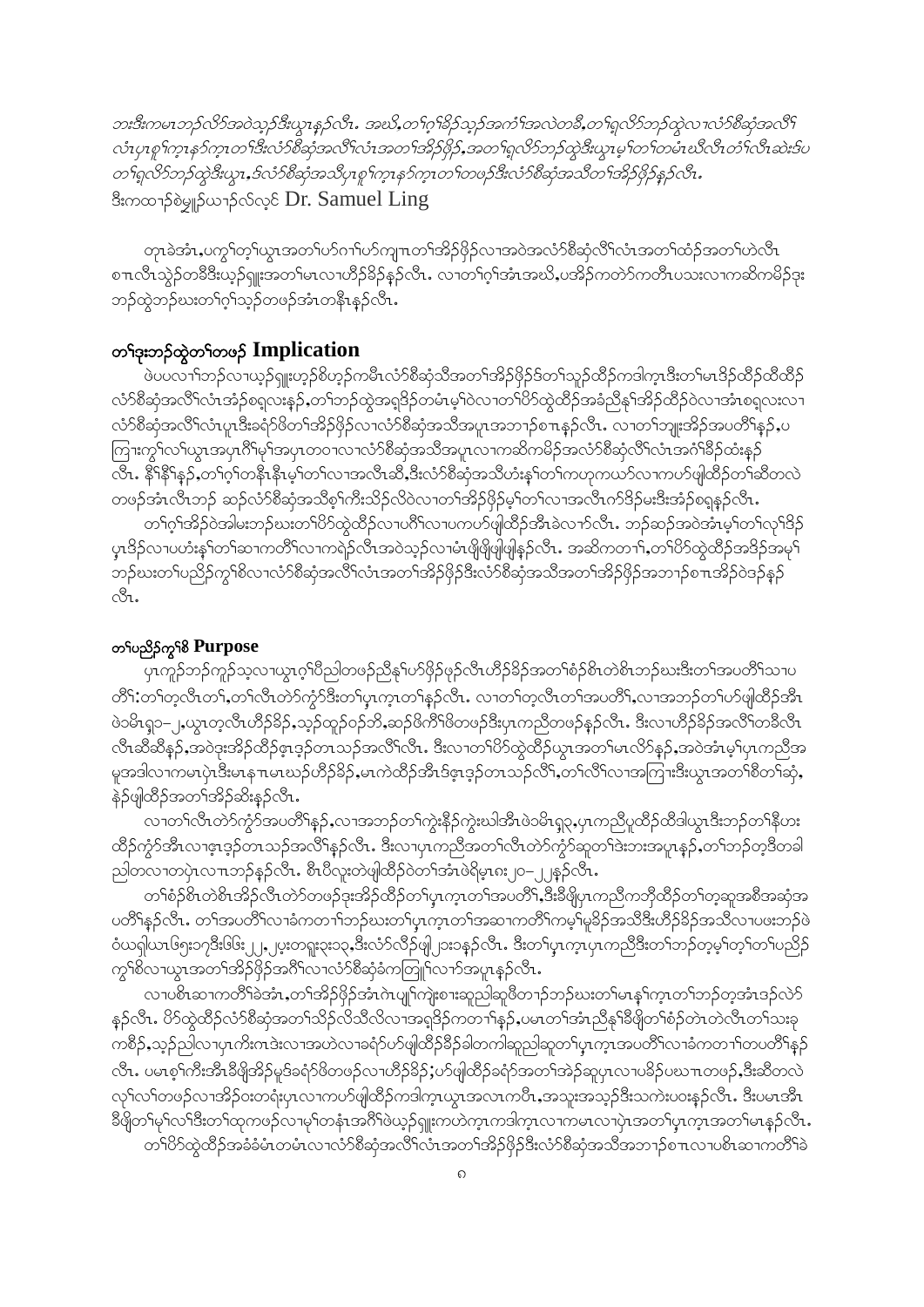အံၤမ့္ပ်ယ္လာအပုာဂ်ီးမုိလာအဟိဃုာ်ပုၢစူ်က္နာနာ်က္နာတကတစဉ်ဒီးပုာတစူ်က္နာနာ်က္နာတကတစဉ်အတၤ်အိဉ်ဖိုဉ်ခံမံၤလာာ်  $500.$ 

ပုဂရုိက္နာနဉ်ကူးတ႑်ဒီးပု၊တစ္ပါက္နာနဉ်ကူးတ႑်တဖဉ် Believers and Unbelievers

သ့ဉ်နိဉ်ထိဉ်လၢလံာ်စိဆုံအလိ်၊လံၤအသိအပူ၊နှဉ်,ယွၤအတၫ်အိဉ်ဖိုဉ်တလၢတပုံ၊နိတဘျိဘဉ်လိၤ. လၢလံာ်စိဆုံအ လိ်<sup>ရ</sup>လံၤန**ှ်ႇ**ပှၤအံဉ်စရလးဖိလၢပျπတဖဉ်တိဒီးယွၤဒီးဒိးန5်တဉ်ယွၤအတ5်ဆိဉ်ဂ့ၤနှဉ်လိၤ<sup>့</sup> ဘဉ်ဆဉ်အကအါမးတဖဉ်ပူထိဉ် ထိဒါယွၤလၢတၫ်တနဉ်တၫ်အပူၤဒီးလီၤတဲဉ်ကွံဉ်လၢအဝဲအတၫ်ဘဉ်ဃးဒီးယွၤအတၫ်ဆိဉ်ဃိဉ်အဖိလာ်နဉ်လီၤ. ပထံဉ်တ႑် အံၤလၢလံာ်စိဆုံအလိ်၊လံၤအပူၤဒိတကတြူ၊်ညါႇဘဉ်ဆဉ်အဝဲအံၤဘဉ်သ့ဉ်သူဉ်ဖျဲရဲကတ႑ာ်လၢယ္ပၤအတ႑်အ႑ာ်လီၤအိ လီၤအတၫ်ဆိဉ်ဂုၤတဖဉ်ဒီးအတၫ်ဆိဉ်အၢတဖဉ်အတၫ်ကွဲးဖှဉ်အပူၤႇဒ်တၫ်တမံၤလၢပထံဉ်ဖဲ၃မိၤရှု ဖြဒိး၅မိၤရှု ၂၇–၃၀နှဉ်  $\mathcal{S}_1$ .

ဒီးတၫ်ဂ့ၫ်တမံၤဃိအံၤမ္ၫ်တ႑်မှ႞တ႑်တိလ႑ပုၤပိဉ်ယူဉ်ရူးအခံအပုၤဂိၢ်မှ႑်ႇလံာ်စိဆုံအသိအတ႑်အိဉ်ဖိုဉ်နဉ်လိၤႉ အဒိႇ စီးယူဒၤအသးတတိလၢပုၤတၫ်မၢဖိသ့ဉ်တဖဉ်အကျိန္ဥဘဉ်လိၤႉ ပဘဉ်တၫ်တဲပုၤလီၤလီၤဆီဆီဖဲယိၤဟဉ်၆း၇၀–၇၁,ဒီးပ ထံဉ်စ့်ၫကီးအီၤဖဲအဝဲအတ႑်သမၢကွႆာ်ခရံာ်နှဉ်လီၤႉတ႑်ကျဲဉ်ကျီအန္ဒဆ႑ာ်လၢတ႑်အိဉ်ဖိုဉ်မှ ရစ္႑်ကီးတ႑်အိဉ်ဖျဲတြ πက လာ်လၢလံာ်တၫ်ကွဲးတဖဉ်ဆူတၫ်အိဉ်ဖိုဉ်တဖဉ်ဖဲလံာ်လိဉ်ဖျို ၂–၃နှဉ်လီၤ. လံာ်လိဉ်ဖျ်အဆၢဒိဉ်တဖဉ်အံၤမှၫ်လ႑်ကွၫ်စိပုၤစူ႑် က္နာနာ်ကူးတၫ်အမှၫ်အတိတဖဉ်လၢတၫ်အိဉ်ဖိုဉ်အပူးလၢကမၤနπမၤဃဉ်ကွံာ်အီၤန္ဉာ်လီၤ. ဘဉ်ဆဉ်အဝဲသူဉ်ဟုဉ်ပလိႝၤစ့ၫ် ကိုးဝဲလၢပုၤလၢအတမၤနπမၤဃဉ်တၫ်တဖဉ်ကပာဖြါထိဉ်အဝဲသူဉ်အတ႑်သးတတိတဖဉ်နဉ်လိၤႉ ဒီးလံာ်တ႑်ကွဲးလၢ၁ယ်ၤ ဟဉ်အံၤအါကတ႑ၢ်ဘဉ်တ႑်ဟ်စိဆုံအိၤဆူတ႑်ဃုသူဉ်ညါနိၤဖးပုၤစူၫ်က္ၤနှာ်က္ၤတ႑်အမ္နါအတိဒိီးအတမ့္ပါတတိအဘ႑ာ်စ႑ာ လၢတၫ်အိဉ်ဖိုဉ်အပူ၊ နဉ်လီ၊ . အါနှၤ်အအံ၊ ,လံာ်စီဆုံအတိၤအဂၤအါမးဟ့ဉ်ပလိၤ်ဘဉ်ဃးသရဉ်အဘျဉ်တဖဉ်လၢတၤ်အိဉ် ဖိုဉ်အပူၤႇမ့တမ့်္ဂဟုဉ်ဂံ်္ကဘုဘါပုၤလၢအအၫဉ်လီၤအီလီၤတ႑်နှာ်လၢတ႑်မၤစူၤသးတ႑်တုၤလၢတ႑်အကတ႑ာ်ဒ်သိးကဒုးနဲ့ဉ် ဖျါထိဉ်အတ႑်နှ5်နှဉ်လီၤ.

.<br>ဖဲ၂ကရံဉ်သူး၁၃း၅နဉ်္**,**စီၤပီလူးသ့ဉ်ညါဟ်သးတ<sup>ရ</sup>နဉ်ဝဲအံၤႇဒီးဟ့ဉ်ဂံ<sup>ရ</sup>ဟ္ဥာ်ဘါပှၤဂိ<sup>ရ</sup>မှ<sup>ရ</sup>လ႑ကဆိကမိဉ်ဟ်သးအိၤန္ဉာ် လီး. ဒိကနဉ်တ႑်လၢအဝဲကွဲးဝဲဖဲနဉ်:

သုဝဲဒဉ်အံၤသုအိဉ်လ ၊တ န်ှာ်အပူး,သုတအိဉ်ဘဉ်လဲဉ်နှဉ်,သံကွ ်သံဒိုးလီၤသုသးတက္ခ ်. ပစိကွ ်လီၤသုသးတက္ခ ်. မ့<sup>၎</sup>သုတသုဉ်ညါလီၤဘဉ်သုသး•လ႑သုမ္*တမ့်* ကဉ်ပှၤလ႑အဘဉ်တ႑်ညိက္ခံဉ်အီၤဘဉ်ဒီး•ယှဉ်ရှူးခရံဉ်အိဉ်လ႑သုပ္ပၤနှဉ် *ဘဉ်ဇါ* (၂ကရံဉ်သူး ၁၃း၅).

္မွာ<br>စီးဝီလူးအဲဉ်ဒိးပုၤကိုးဂၤဒဲးလၢကဟ်သးတၫ်သ့ဉ်တဖဉ်နဉ်ဒ်အမ့ၢ်တၫ်အိဉ်ဖှိဉ်အကရၢဖိႇဒိးပှၤဒိးဘျာသးႇဒိးပှၤမၤတၢ်ဖိ လၢပန>်နၵ်အီၤသ့ဘဉ်ဃးတ<sup>ရ</sup>နာ်တမ့်ၢိတၢိပ္ပ္၊ကဲ့ၤအတ႑်နာ်အပနိဉ်လၢခရံာ်အပူၤလီၤတံၤလီၤဆဲးဘဉ်နဉ်လီၤႉ ပှၤ<sup>8</sup>ါမှ<sup>ြ</sup> လၫအတဟဲနို<sup>ု</sup>နို<sup>ု</sup>ဆူခရံှာ်အအိဉ်လၫတ႑်နှာ်စ့ၫ်ကီးမၤတ႑်သွဉ်တဖဉ်အံၤလိၤ. အဃိ,စီၤ၀ီလူးဟ့ဉ်ဂံၫ်ဟွဉ်ဘါပုၤဂိၢ်မှ႑်လ႑ တၫ်အိဉ်ဖိုဉ်အပူ၊ လ<sup>ု</sup>ကသံကွ<sup>ှ်</sup>သံဒိးလိၤအဝဲသုဉ်အနိ<sup>5</sup>ကစၫ်ဒဉ်ဝဲအသး,လၢကမၤလီၤတံ<sup>၎</sup>အဝဲသုဉ်မှှပြာနဉ်တ႑်နိ<sup>ြ</sup>နို<sup>င်</sup>လျှ ခရံဉ်အပူၤလၢတၫ်အှဉ်က္πနိဉ်က္πအဂိ်ၢလိπ.

-<br>နှိ<sup>ု်ဇွ</sup>ြန္3၆ပုၤကညီတဖဉ်အသိးပသ့ဉ်ညါပုၤအဂၤတဂၤအတ<sup>ရ</sup>အိဉ်သးတသ့ဘဉ်လီၤႉ ပထံဉ်အဝဲသ့ဉ်အတ<sup>ရ</sup>ဟူးတ<sup>ရ</sup> ာ<br>က်ဒီးနှၤ်ဟူအဝဲသူဉ်အကလုၤ်သူဝဲလီၤ. အဃ်ိဳႇအဝဲအံၤညီနှၤ်တသူဝဲလ ၊ပဂိၤ်လ ၊ပကတဲမတၤမ့ၤ်ပုၤစူၤ်ကူၤနှာ်ကူၤတ<sup>ြ</sup>အမ့ၤ် အတိလဲဉ်နဉ်ဘဉ်လီၤႉ ဘဉ်ဆဉ်တ<sup>ရ</sup>သူဉ်ညါနှၤ်ပၢၤ်လၢဘဉ်သူဉ်သူဉ်ပုၤတစူၤ်ကူၤနှာ်ကူၤတၤ်အိဉ်လၢပပုၤကမျၤာ်အကျါမၤ ဒံးဒဉ်အသးဒ်ကျဲလ ၊ပက္ဂ<sup>ြ</sup>လီၤပနိ<sup>၎</sup>ကစ<sup>်</sup>၊ဒဉ်ဝဲအသးဒီးပုၤကလ ၊တ<sup>ြ</sup>အဉ်ဖိုဉ်အပူ၊ နဉ်လီၤ. ပကြ ၊းသူဉ်နိုဉ်လ ၊ပကဘဉ်ပ ၊ ၊ ဃာ်တၫ်သိဉ်လိသိလိဒီးတၫ်စံဉ်တဲၤတဲလီၤတၫ်သးခုကစိဉ်ဆူတၫ်အိဉ်ဖိုဉ်ဒီတဖှညါဒ်သိးဒီးကမၤပူၤဖျဲးပုၤလၢအတဟဲစူၫ်ကူၤ နှာ်ကူၤဒီးတ႑်သူဉ်တဖဉ်–ဖဲပတသူဉ်ညါမတၤသူဉ်တဖဉ်ဒဉ်လဲာ်လီၤ. ပကြၫးတှ႑်လိာ်ပုၤလၫအအိဉ်လ႑တ႑်အိဉ်ဖိုဉ်အပူၤ လၢအဃုထံဉ်ယွၤႇတမၤလီၤစၫ်အဝဲသူဉ်အငံ္ဂါအဘါလၢအတ႑်ဟဲဆူတ႑်အိဉ်ဖိုဉ်ဖဲအဝဲသူဉ်ဘဉ်သူဉ်တုနဉ်ခရံဉ်ဒံးဒဉ် လဲ၁နဉ်လီၤ. ဒီးပကြၫးသးအိဉ်ဆိဉ်လီၤသးလၢပှၤကတဖဉ်အမဲာ်ညါ,သူဉ်ညါလၢတၫ်လီၤဆီအိဉ်ဝဲဖးဒိဉ်လၢတ႑်နှာ်ဒီး တ<sup>ှ</sup>ဒြဉ်တုာ်ခိဉ်ပုံၤအပူၤႇလၢပုၤဂိၢမှၫ်လၢအအိဉ်တဲ့ၫ်လၢတ႑်အိဉ်ဖိုဉ်အပူၤလၢနံာ်ယံာ်လါအါဒဉ်လဲာ်နှဉ်လီၤႉ

-<br>တၫ်ဘဉ်ထွဲလၫအပိ>်ထွဲထိဉ်အခံသၫထံဉ်တထံဉ်လၫလံာ်စိဆုံအလိ်ၤလ်ၤတၫ်အိဉ်ဖိုဉ်ဒီးလံာ်စိဆုံအသိအတၫ်အိဉ်ဖိုဉ် အဘၫဉ်စπမ္ဒါဝဲလၢအဝဲသွဉ်အိဉ်ဒီးတၢိမၤလၢအလိၤဘဉ်အီၤတဖဉ်တမံၤဃိလၢယ္ၤအမဲဉ်ညါန္ဉဉ်လိၤ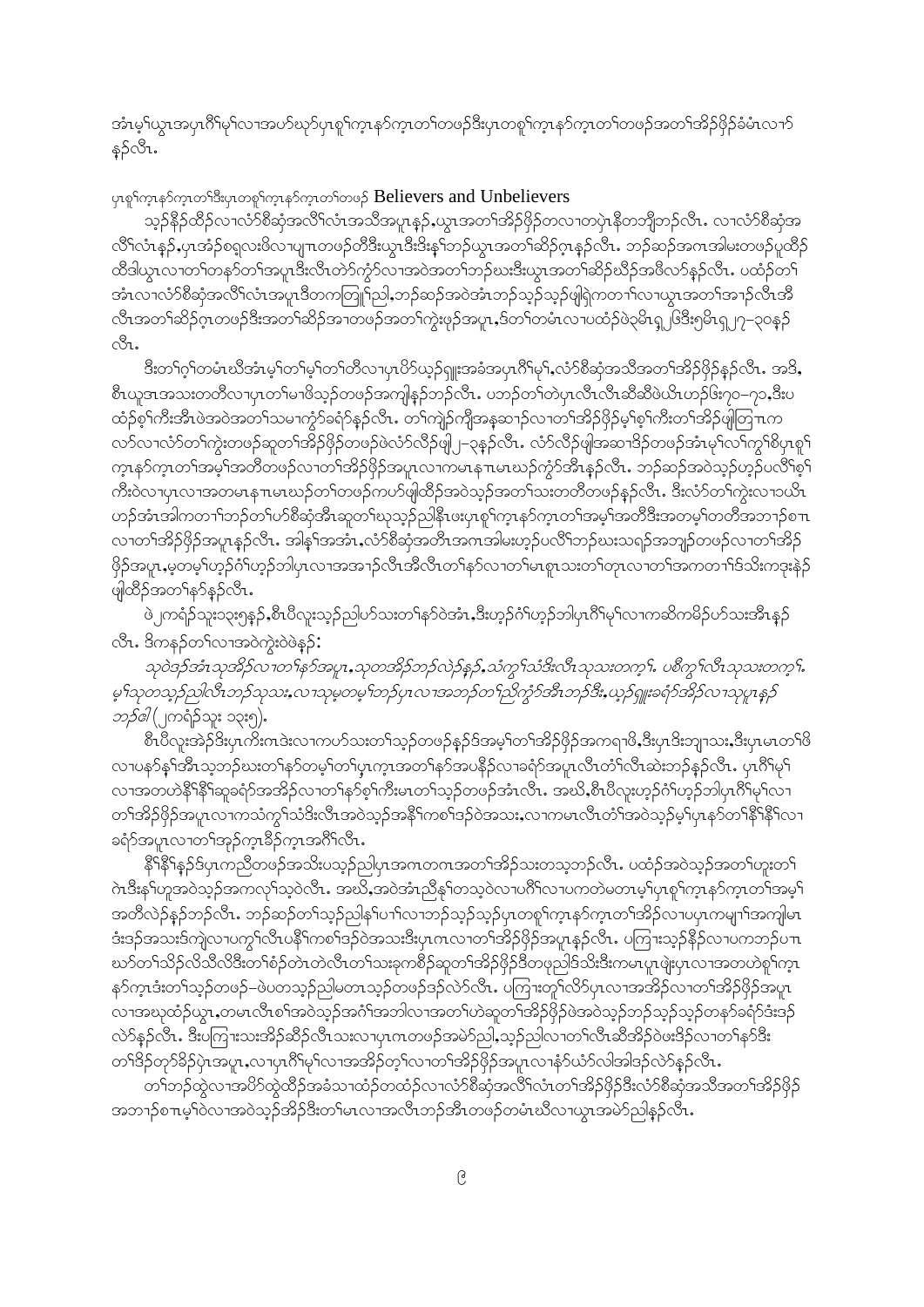#### တ်မာလေးအလီးဘဉ်ဟုတဖဉ် Obligations

ယ္ဇၤအပုၤဂိၢိမှၤ်လၢလံာ်တၤ်အၫဉ်လီၤအီလီၤခံကတြူၤ်လၫာ်အပူၤဘဉ်တၤ်ဟ့ဉ်လီၤအီၤမူဒါတၤ်ဖံးတၤ်မၤဘဉ်ဃးတၤ် အဲဉ်ယွာ ရာလီၤအဘိအမှ1်လ1ဟိဉ်8ဉ်သကုၤဆးဒး,ဒိုးဟဲစိဉ်အလာကပိၤနဉ်လီၤ. ဘဉ်ဃးဒီးတ1်အဲဉ်ယွာနဉ်,၅မိၤရှ ၆း၅-၆ သိဉ်လိလံာ်စီဆုံအလိ်၊လံၤအတ႑်အိဉ်ဖိုဉ်လၢကအဲဉ်ယွၤလၢသး,ကဒိကနဉ်အတ႑်သိဉ်တ႑်သိလၢသးနှဉ်လီၤ.

ဒ်နဉ်အသိး,လံာ်စီဆုံသီအတၫ်အိဉ်ဖိုဉ်ဘဉ်တၫ်ကိုးထိဉ်အီၤလၢကအဲဉ်ယွπဒီးဒိကနဉ်အတ႑်သိဉ်တ႑်သိန္ဉာ်လီၤ. ဒ် ယူဉ်ရူူးသိုဉ်လိဝဲဖဲမးသဲ၂၂း၃၇အသိးႇသးဒီဖျာဉ်အတ႑်အဲဉ်လၢယ္ပၤအဂ်ိါမ့္ပ်ာတၤ်မၤလိဉ်အဒိဉ်ကတ႑)ဘဉ်ဃးတ႑်သိဉ်တ႑် သိနဉ်လိုၤ. ဒီးဒ်စီၤယိၤဟဉ်သိဉ်လိဝဲဖဲ၁ယိၤဟဉ်၅း၃အသိး သးဒိဖျာဉ်တၫအဲ့ဉ်လၢယ္ပၤအဂိၢ်ဟဲစိဉ်ထိဉ်သးအတ႑်တူ၂်ဘဉ်အ တၫ်ဒိကနဉ်အတ႑်မၤလိ႒်တဖဉ်နဉ်လီၤ.

တ႑်သံကွ ၊်အကျါတမံၤလၢပုၤဂိၢမု႑်ညှိန္ ၊်သံကွ ၊်ဝဲမ္၊်လံဉ်စီဆုံအသိအတ႑်အိဉ်ဖိုဉ်လိုဉ်ဘဉ်လ႑ကပ႑ာဃာ်လံဉ်စီဆုံအ လိ်းလံၤအတၤ်အိဉ်ဖိုဉ်အတၤ်သိဉ်တၤ်သိကြေတပ္ပπဃာ်ကြောဉ်နဉ်လိၤ. ဒီးတၤ်စံးဆၢမ့္ပါတၤ်တမံၤဃိလၢအမ့္ပါ ပ႑ာဃာ်ဒီးတ ပ ။ ဃာိန္နာ်လီး . တပ ။ ဃာ်ဘဉ်အဲဉ်ဒိုးစံးဝဲလ ၊တ ၊်သိဉ်တ ၊်ဘျ၊လီးလီးဆီဆီတဖဉ်လ ၊အဘဉ်တ ၊်ထံဉ်နှ ၊်အီးလ ၊လံာ်စီ ဆုံအလိ<sup>င္</sup>လံၤအတ<sup>င္</sup>သိဉ်တ႑်သိအပူၤနိ<sup>၎</sup>နိ<sup>ု</sup>နည်သူးကွာ်အသးလၤပဂိ<sup>ု</sup>လိၤ*. တလိဉ်လၤပကကူးတရံးပဖိခွါတဖဉ်ဘဉ်. တ* .<br>လိုဉ်လ ၊ပကလဲၤလ ၊တ ်လှ ်ဟဉ်တနံ့ဉ်သ ၊ဘိုဘဉ်. ပတဘဉ်တ ်မၤလိဉ်ပုၤဘဉ်…ဒီးနှလဲၤလီၤတဆီတဆီသဲ့ဝဲနှဉ်လိၤ. နှိ် ် နိ<sup>6</sup>န5့်,အဝဲအံၤမ့္ပ်ာက်ကတိၤ*သက်းဘဉိဃးပုၤကူဉ်လိ>်တ*်ကရာလာယရှုၤရုလ္*ဉ်အပူၤလၫဘဉ်တၤ်ကွဲးနိဉ်ကွဲးဃါ*အီၤဖဲမၤ တၫ်၁၅နဉ်လီး. ဒ်လဲဉ်ဂူးဒ်လဲဉ်ဂူး,လံဉ်စီဆုံအလီၫလံၤအတ႑်သိဉ်တ႑်သိအတ႑်ပဉ်သးမှု၂်တ႑်မန္ဒၤလဲဉ်? အဲဉ်ဒိုးစီးဝဲလ႑တ႑် သိဉ်တ႑်သီလိဉ်ဖျံထိဉ်နှၤ်ပုၤလၢယ္ပၤအလှၤ်လၤ်သကဲးပဝးဒီးအန္ဒဆ႑ာ်လၤပကဘဉ်ဆၢမှၤ်လၤ်လၤပကနီၤဟ္ဥာ်,ဘဉ်ဃးတ႑် လ႑,ပဘ္ဥပ႑ာဃာ်,တ႑သိဉ်တ႑သိလ႑ပဘဉ်ပ႑ာဃာ်အီၤဒီးဒဉ်နဉ်လီး - ဒီးယဆိကမိဉ်လ႑နထံဉ်တ႑်အံၤဖဲစီၤပီလူးအတ႑်ပ ရาတဖဉ်အပူၤစ္ဥကြီးနည်လျှ. စီၤ၀ိလူးစံးဘဉ်အပုၤဖးလံဉ်ဖိတဖဉ်သစ္စြကီးလ႑တမူကာဉ်,နသဘျှလံ. တလိဉ်လ႑နကဘဉ် မၤတ႑်သူဉ်တဖဉ်နည်ဘဉ်. ဒီးဒီဖျိလ႑နဿဘျှအဃိ,နို႑နိ႑နှဉ်,နတဘဉ်လဲၤဟုဉ်တ႑်ဘဉ်,နတဘဉ်လီတ႑်ဘဉ်,နတဘဉ်သူဉ် လီးသးကွံတ ်ာာဉ်,နတဘဉ်အဲဉ်ဘၤမါအဲဉ်ဘၤ၀ၤဘဉ်နှဉ်လီး. လၤတ ်နှဉ်အဃိ,မ့္်ာဘ်အရှဒိုဉ်လၤပုၤခရံှာ်ဖိတဖဉ်အင်္ဂိ လၢကပπဃာ်တ႑်သို့ည်တ႑်သို့လၢပတ႑်အှဉ်ကူးခြံဉ်ကူးအင်္ဂြန္ဓဉ်ေပါ? တမ္နါလူးတကူးဘဉ်လီး. ဘဉ်ဆဉ်ဒ်ပုံးလၢအဘဉ် တ fမၤသဘျှထိဉ်က္ၤအိၤအသိႏႇပဘဉ်တ fမၤလိဉ်ပုၤလ ၊ပကနိၤဟ္ဥာလိၤဒိႏဒုးနဲ့ဉ်ပျံထိဉ်ယွၤအတ ်အိဉ်မှုန္ဥေတြ မှ မြဲလိၤ. ဒီးကထ႑ာ်ကွီန်အိစ်ဝဉ်ထ် Dr. John Oswalt

ပာ်သးလၢယ္ပၤအပုၤဂိၢမုၤ်လၢလံာစိဆုံအသိဒီးအလိၤ်လံၤခံကတြူၤ်လၢာ်အပူၤကဘဉ်ရၤလိၤယ္ပၤအဘိအမုၤ်န္ဉာ်တ က့်ၤ. လံာ်စီဆုံလိ်ၤလံၤအတၤ်အိဉ်ဖိုဉ်သူဉ်ညါဝဲလၤဖဲ၁မိၤရှ၁၇း၄–၅နဉ်,ယွၤအၤဉ်လီၤအီလီၤတၤ်လၢစီၤအၤဘြၤဟဉ်က ဘဉ်မ့်ကလှာ်အါကလှာ်အပါ်နဉ်လီၤ. ဒီးဒ်စီၤပီလူးသိဉ်လိဝဲဖဲရိမှၤ၄း၁၃အသိး,လံာ်စီဆုံအလိါလံၤအတၤ်အိဉ်ဖိုဉ်သူဉ်ညါဝဲ လၢတၫ်အၫဉ်လီၤ၀ဲအံၤမၤဆူဉ်အ၀ဲသ့ဉ်လၢကရာလီၤယွၤအဘိအမှၢ်ဆူဟိဉ်<sup>႙ွ</sup>ဉ်ဒိဖျာဉ်ဒိဖျိတၫ်နဉ်နဉ်လီၤႉ ဒ်နဉ်အသိး<sub>•</sub>လံာ်စိ ဆုံသိအတၫ်အိဉ်ဖိုဉ်စိဉ်မတိုင်မှုထွဲဒံးဒဉ်တ႑်ရဲဉ်တ႑်ကျဲၤဝဲအံၤဒီဖျိစိဉ်တ႑်သးခုကစိဉ်ဆူကလုဉ်ကိုးကလုဉ်နှဉ်လိၤႉ ဒ်ယှဉ်ရူးမၤ လိ5်အတ<sup>ု</sup>အိဉ်ဖိုဉ်ဖဲမႈသဲ ျား၁၉နဉ်:

လဲၤ*ဒုးကဲထိဉ်ပုၤအကလှာ်တဖဉ်ခဲလ႑ာ်လၤယပျဲ<sup>ငျ</sup>ယဘီဉ်တက္*႑ (မးသဲ၂၈း၁၉).

တၫ်မၤလၢအလီၤဘဉ်ပုၤသၢမံၤတမံၤဘဉ်တၫ်နိၤဟ္ဥာ်လီၤအိၤဒိဖျိလံာစိဆုံလိ်ၤလုံၤဟုအံဥ်စရူလးဒီးလံာ်စိဆုံသိအတ႑် အိဉ်ဖိုဉ်မှS်သိႏကမၤလၤကပီၤယွၤအဂ်ိါန္ဉာလီၤ. လၢလံာစီဆုံလီ်ါလံၤအတၤ်အိဉ်ဖိုဉ်အဂ်ိါန္၄်,ပထံဉ်တၤ်အံၤဖဲစံးထိဉ်ပ တြπ၈၆း၁၂,၁၁၅း၁၈, ဒီးလၢလံ႒စီဆုံသီအတ႑်ပာဖျါထိဉ်ဘဉ်ဃးလံ႒စီဆုံအလိၤ်လံၤအဟိဉ်ခိဉ်တ႑်မၤသးဒဉ်လဲ႒်ဒ်အ မ့်္ဂမၤတၢ်၁၇း၂၄–၂၈နဉ်လီၤႉ အဝဲအံၤဘဉ်တ႑်ပာဖျထိဉ်စ့ၤ်ကီးအီၤဒီဖျိတၤ်ဂုၤ်နိုၤနိုြလၤပဘဉ်တၤ်တဲ့လီၤပုၤလၤယွၤအက္ အဂ်ဳ•,§်မိၫရှား၂၇သိဉ်လိဝဲနဉ်လီၤ. လၢလံာ်စီဆုံအလိ်ၤလံၤအတဝၢန္ဉာ်,တၤ်ဂီၤတဖဉ်မှၤ်စီၤပၤစိးပျၤသးအဂ်ီၤတဖဉ်လၢအ ဒုးသုဉ်နိဉ်ထိဉ်ပုၤဂိႝ်ျမှၤ်လၢကအဲဉ်,ဒိကနဉ်ဒီးမၤလၤကပိၤစီၤပၤန္ဉာ်လီၤႉ ဒ်ယွၤအက္်ၤအဂိၤအသိး,ပုၤကညီတဖဉ်ဘဉ်တၤ် တဲ့လှုံးသွားတယ်တွယ်လွှင့်သွားလည်းပွားလှုပ်းန

ဒီးလၢကျဲဒ်နဉ်အသိး,လံာ်စီဆုံသိအတၫ်အိဉ်ဖိုဉ်မှရစ့်၊ကီးလၢကမၤလၤကပိၤယ္ပၤအဂ်ိါနဉ်လိၤ. အဝဲအံၤဘဉ်တ႑်သိဉ် လိအိၤဖဲ၁ကရံဉ်သူး၁၀း၃၁,၁ပူးတရူး၄း၁၁,ဒီးလိဉ်ဖျငှး၁၁,ဒီးတ႑်လိြအဂၤအါပူၤအါတီၤန္ဉဉ်လီၤ.

မူဒါတၫ်ဖီးတၫ်မၤလၤယ္မွၤတုဉ်လီၤလၤတၫ်ဒါဉ်ဖိုဉ်အဖိခိဉ်တမ့ၫ်တၫ်ဝံဃၤယိးဃၤဘဉ်–တမ့ၫ်ဖဲပအိဉ်လၢခရံဉ်ပူၤအခါ ဘဉ်လီး ပမ့္ပ်ာဘုန်ဆၫထၫဉ်လ႑ယ္မွာအမဲှာညါလ႑ပနိ<sup>6</sup>ကစၫ်ဒဉ်ဝဲအတ႑်ဂ္႑တ႑်ဝါအဖိခိဉ်နှဉ် ပကဘဉ်တ႑်မာသဘုံးပုၤလ႑မှု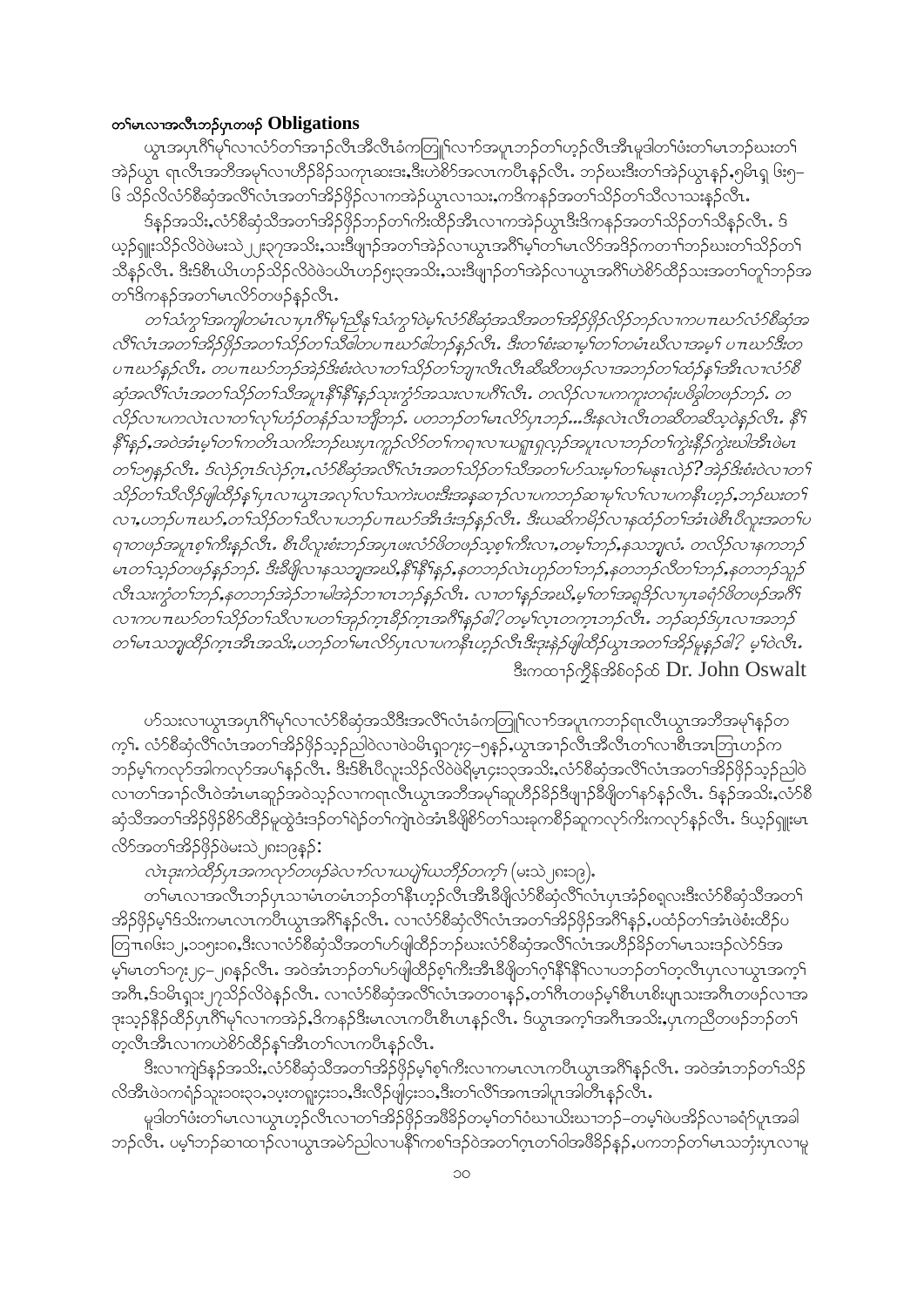ဒါလၢအလိၤဘဉ်ပုၤအဃၢအစံာ်ဖီလာ်နဉ်လိၤႉ ဘဉ်ဆဉ်လၢခရံာ်အပူၤႇပုၤစူ်ကူၤနှာ်က္ၤတၢ်တဖဉ်လၢတၢ်အိဉ်ဖိုဉ်အပူၤ မှ ်ပုၤလၢအသဘျှလၢတၫ်စံဉ်ညိဉ်ဃဉ်,ပမၤတၫ်ဆူညါဆူတၫ်ရၤလိၤကစၫ်အဘိအမှၫ်သံ့ဝဲ,ပπဃာ်အတ႑်သိဉ်တ႑်သိ,ဒီးဟဲ စိ႒်န1်အီၤအလၤကပြီး တအိဉ်ဒီးတ1်ပျံုးတ1်ဖုးလၢတ1်တတုၤထိဉ်ဘးနဉ်ဘဉ်လိၤႉ အနိ1်နိ1်နဉ်,တ1်ကဲထိဉ်လိဉ်ထိဉ်အံၤ ဘဉ်တၫ်အှဉ်ခိဉ်အီၤလၢလၢပှဲၤပှဲၤန္နဉ်လီၤ. ဘဉ်သ့ဉ်သူဉ်ပကကွၤ်ဆၢဉ်မဲာ်ဒီးတၢ်တဘဉ်လိာ်ဘဉ်စးတစိၤ်တလိၤ်သနာ်က္ဒဒီး, တၫ်စံဉ်စိၤတဲစိၤသုးဃိၤအသးဆူညါဆူယွၤအတၫ်မၤန ၤၤလၢတ႑်မၤကတ႑်၊အိၤတသ္စအအိဉ်နဉ်လိၤႉ ဒီးတၫ်ဝဲအံၤသုးဘူးအ သးဆူခါလၫကဟဲတၫ်အိဉ်ဖှိဉ်နဉ်လီၤႉ အဃိႇပမ့ၫ်ဒိကနဉ်တၫ်အါထိဉ်–ပမ့ၢ်ပπဃာ်တၫ်မၤလၢအလီၤဘဉ်ပုၤတဖဉ်အါထိဉ် ဒီး–ချသဒံး ယွၤကဟဲစိ႒်အဘိအမှၫ်လၢအပှဲၤဒီးအတ႑်လၤတ႑်ကပိၤန္နဉ်လီၤ.

နိၛိတ်ကွ်၊သကိႏကျဲလၢတၫ်အိဉ်ဖိုဉ်တၫ်ဒိဉ်ထိဉ်လဲၤထိလၢအခိဉ်ထံးခိဉ်ဘိတတိၤဘဉ်တတိၤလၢလံာ်စိဆုံအလိၤ်လံၤ ဆူက့ౕၢဂိဳၤလၢယ့ဉ်ရူူးအၫဉ်လီၤမၤဂၢၤ်မၤကျπဝဲလၢလံာ်စိဆုံအသိအပူၤအသိးန္ဉ်ႇအဝဲအံၤဖျါဆုံဝဲလၢတၤ်အိဉ်ဖိုဉ်ဘဉ်တၤ် အၫဉ်လီၤပာ်ဂၢၤ်ပာ်ကျπအိၤနိဖျိယွၤန္နဉ်လီၤ. တၫ်အိဉ်ဖိုဉ်အိဉ်ဆိုးနိဖျိယွၤအဲဉ်ဒိုးဝဲလၢအကအိဉ်ကဆိုး,ဒီးနီဖျိမၤပုံၤဝဲအတ႑် ပညိဉ်ကွ\်စိနဉ်လီၤႉ အဝဲအံၤတမ့\်ဒဉ်ထဲပုၤကညီအတ`ုဒုးအိဉ်ထိဉ်တ`ုတမံၤ&ၤဘဉ်ႉ ဒီးတမ့\်တ`ုဘဉ်ဃးဒီးလံာ်စီဆုံအ တၫ်ဘူဉ်တၫ်ဘါကဘုုံးကဘျဉ်တခါဘဉ်. မ့ၢ်တလးမူးပိ႒်မှဉ်နိ<sup>ု</sup>နိ<sup>ုဒ္ဌ</sup>ီးခရံှာ်အနိ<sup>ု</sup>ဒ်,ဘဉ်တၫ်အဲဉ်အီၤလၢယွၤႇဒီးဘဉ်တၫ်ဟ်စိ ဆုံအီၤဆူအဝဲအတၤ်မၤဒီးအလၤကပီၤအဂ်ိါနဉ်လီၤ.

ဃု>်ဒီးတၫ်နှၤ်ပၫာ်ဝဲအံၤလၫတၫ်အိဉ်ဖိုဉ်အတ႑်ဘဉ်ဃးဒီးယွၤအတ႑်အၫဉ်လီၤပာ်ဂ႑ါပာ်ကျπလၢပသးပူၤ**,**ပအိဉ်က တဲဉ်ကတိၤပသးလၢပကကွ¶ကဒီးဆူတ¶ဂ္ဒ္မ္မ်ာနည့်နဲ့မံၤတမံၤ:တ¶ဂ္ဒ္မ္မလ႑တ႑အိဉ်ဖိုဉ်အံၤစီဆုံဝဲလီၤ.

# တ**်**စီတ**်**ဆုံ  $HOLY$

လၢလံာ်စိဆုံဒိတဘ့ဉ်ညါနှဉ်,တၫ်ကတိၤအကလှာ်ကလှာ်ဘဉ်တၫ်သူအိၤလၢကပညိဉ်ဆူတၫ်ထံဉ်ဘဉ်ဃးတၫ်စိတၫ်ဆုံ နှဉ်လီၤႉ လၢလံာ်စီဆုံအသိအပူ၊နှဉ်ႇတၫ်အိဉ်ဖိုဉ်ဘဉ်တၫ်ဟ်ဖျ်ထိဉ်အီၤဒ်အစီဆုံမ့တမ့ၢ်တ႑်မျာစီဆုံအီၤနှဉ်လီၤႉ ဒီးပုၤဂိၢမှ႑် လၢဘဉ်ဃးဒီးတၫ်အိဉ်ဖှိဉ်ဘဉ်တၫ်ကိုးအီၤလၢပှၤစီဆုံနဉ်လီၤႉ တၫ်ကတိၤသၢဖျာဉ်လၢာ်အံၤ–စီဆုံႇတၫ်မၤစီဆုံဒီးပှၤစီဆုံ– ဟ်လၢတၢ်ကတိၤတကၡျ်ဃိလၢဟ္ၤလ့ဉ်နဉ်လိၤႉ "စိဆုံ"ကျိဉ်ထံလၢမံၤကယၫ $\textit{hagios}$ နဉ်လိၤႉ "တၢိမၤစိဆုံ"အံၤဟဲ လၢ<sup>8</sup>ြ *hagiazo*,လၢအခ်ိဳပညိစံးမၢစိဆုံနဉ်လီၤ. "ပု၊စိဆုံတဖဉ်"အံၤဟ်လၢမံၤ *hagios*,အခ်ိဳပညိပု၊တဂၤလၢ အစီဆုံနဉ်လီၤ.

လၢလံာ်စိဆုံအလိ်၊လံၤအပူၤန္ဥ်ႇတၫ်ထံဥ်တမံၤဃိဘဥ်တၫ်ဟ်ဖျဲထိဉ်အီၤဒီဖြို့ေဘြံအတ႑်ကတိၤဒ်အမ္ါမံၤကယ႑  $qadosh$ ,အခ်ဳပညီစီဆုံ; $8$ ြ $qadash$ ,အခ်ဳပညီမာစီဆုံ;ဒီးမံၤ $qodesh$ ,အခ်ဳပညီပုၤတကလၢအစီဆုံနှဉ်လီၤ.

အခဲအံၤႇဖဲပတဲဘဉ်ဃးတၫ်စီဆုံန္ဉွဉ်ႇပုၤခရံှာ်ဖိအါကညီနှၤ်ဆိကမိဉ်ဝဲလၢတၫ်စီဆုံမ့ၢ်တ႑်လၢအမၤလီၤဆီယွၤလၢအတ႑် ဘဉ်တူတဖဉ်နဉ်လီၤႉ အဝဲအံၤညီနှၤ်စံးဝဲလၢယွၤအတၤ်စီဆုံမ့ၤ်အသူးအသ္ဥ်လၢအအိဉ်ဒီးအီၤဘဉ်ဃးအတၤ်မ့ၤ်ပုၤအဂၤတ ဂၤလၢာ်လၢာ်ဆဲ့ဆဲ့မှတမှါလွှဲ၊ဆိုလၢာ့လည်ဆံ့ဆံ့လၢအတ}တဉ်တဲ့တဖဉ်နဉ်လိုး တဉ်ဆဉ်အဝဲအံၤတမှါထဲကျဲတဘိလ၊ တၫ်ကတိၤ ပိုစိဆုံိိအံၤဘဉ်တၫ်သူအိၤလၢလံာ်စိဆုံအပူၤဘဉ်လိၤႉ လံာ်စိဆုံပညိဉ်စ့ၢ်ကီးဆူတၫ်ဘဉ်တဲ့တဖဉ်ဒီးတၫ်မိၤ်ပုၤ်တ ဖဉ်ဒ်အစီဆုံဖဲအဝဲသ့ဉ်အိဉ်ဒီးသူးသ့ဉ်လှၤ်လၤ်သကဲးပဝးလီၤလီၤဆီဆီလၤအဒုးနဲဉ်ဖျါထိဉ်ယွၤအနိၤ်ကစၤ်ဒဉ်ဝဲအတၤ်စီဆုံနှဉ် လီၤႉ ဒီးအဝဲအံၤမ္ါတ႑်ထံဉ်လၢတ႑်မၢဖိအတ႑်စူၫ်တ႑်နှာ်တ႑်အၫဉ်လီၤအီလီၤစံးဝဲလၢတ႑်အိဉ်ဖိုဉ်အံၤစီဆုံဝဲန္ဉာလီၤႉ

ပကပဲာ်ထံနီၤဖးတၫ်ထံဉ်ဆိကမိဉ်လၢတၫ်အိဉ်ဖိုဉ်မ့ၢ်တၢ်စီဆုံလၢကျဲခံဘိန္နဉ်လိၤႉ အဆိကတၫၢ်ႇပကၰကွၢ်တၫ်ကတိၤ "စိဆုံ"အခ်ိပညိန္ဉာလိၤႉ ဒီးခံႇပကသူတၫ်အခ်ိပညိအံၤလၢပကဒုးနဲ့ဉ်ဖျါထိဉ်ပုၤဂိၢ်မှၤ်လၢလံာစိဆုံနှဉ်လိၤႉ မ်ပကစးထိဉ်လ႑ လံာ်စီဆုံအခ်ဳပညီဘဉ်ဃးတၫ်စီဆုံနဉ်တက့ၤ်.

#### အခ်ိဳပညီ Definition

လၢလံာ်စိဆုံအပူၤန္ဉာ်ႇတၫ်ထံဉ်ဘဉ်ဃးတၫ်စိတၫ်ဆုံအံၤမ္ျတ႑်သဘုံဉ်သဘုဉ်နှဉ်လိၤႉ ဘဉ်ဆဉ်အဝဲအံၤမ္ျတ႑်လၢအ ကြားအဘဉ်လၢတၫ်ကစံးလၢဖဲလံာ်စိဆုံပညိဉ်ဆူပုၤတဂၤဂၤမ့တမ့ၢ်တၫ်တမံၤမံၤဒ်အစိဆုံန္ဉာ်,တၫ်ထံဉ်အခဵဉ်ထံးကတ႑ၢ်မ့႑် ဝဲလၢတၫ်အဂ္ဂါမိ1ပု1်ဝဲန္ဉာမ့ါတ႑်လၢအအိဉ်ဒီးလုၤ်လၤ်သကဲးပဝးလၢတီလိၤစိဆုံဝဲႇဒီးလၢတၤ်ဘဉ်ထွဲတခ်ိန္ဉာ်, ပိုခံဆုံ"ပာ်ဖျါ ထိဉ်ပု၊ဂိၢိမှา်ဒီးတၫ်သွဉ်တဖဉ်လၫအဘဉ်တ႑်ဟ်လီၤဆီအီၤလၢတ႑်ကသူအီၤလၢတ႑်မၤယ္ပၤအတ႑်လီၤလီၤဆီအဂိၢ်သ္ဝဲစ့႑် ကီးနဉ်လီး.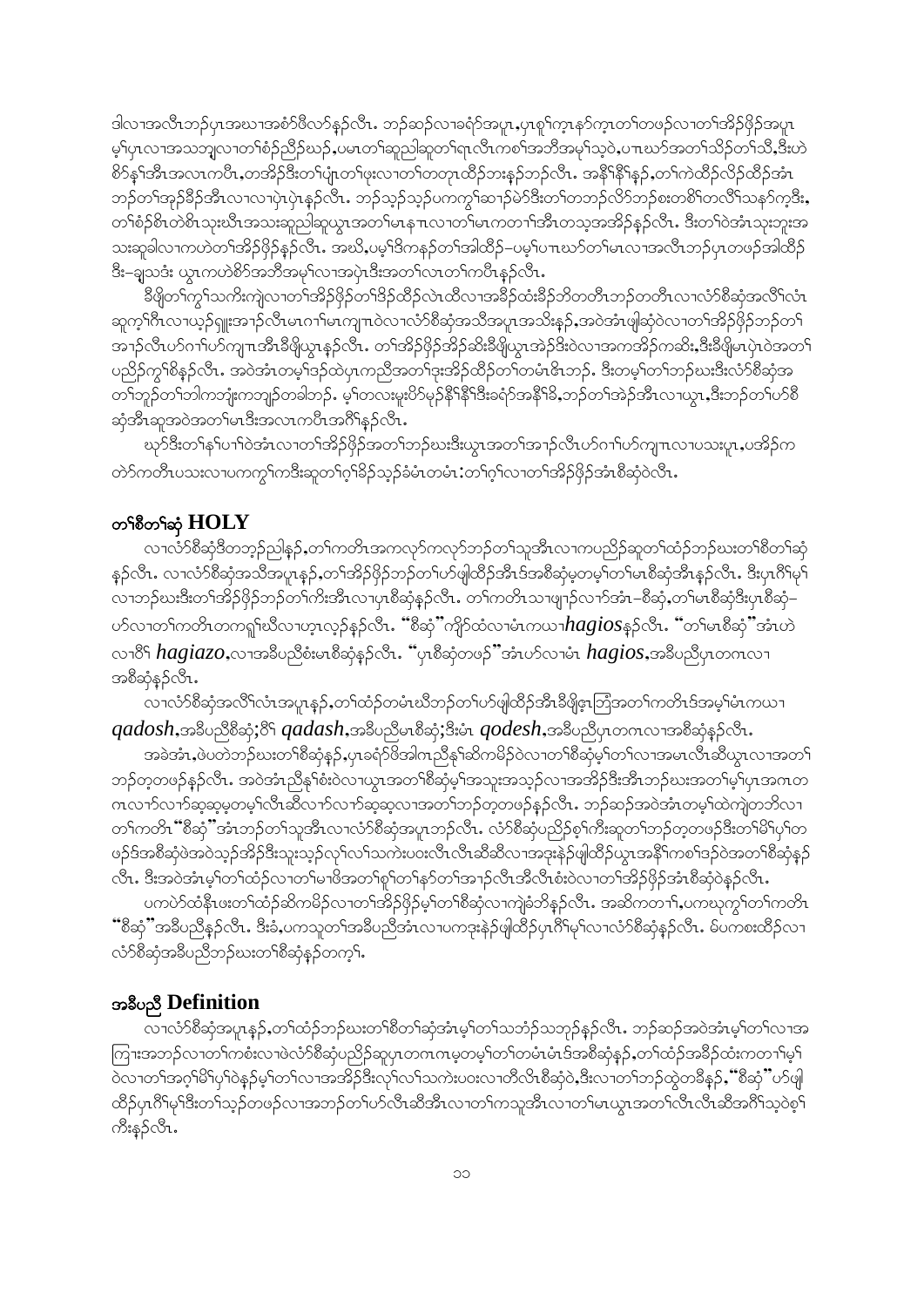မ်ပက္ဂၤ်သက်းတၤ်အခ်ဳပညီအံၤအတၤ်ထံဉ်ခံကပၤလၢာ်ႇစးထိဉ်လၢအတၤ်အိဉ်ဒီးသကဲးပဝးလၢအတိအလိၤစီဆုံနဉ်တ က့်ၫ. ဖဲပစီးလၢပုၤတဂၤဂၤမုတမ့္ပါတ႑်တမံၤမံၤမ့္ပ်တ႑်အိဉ်ဒီးသကဲးပ၀းစီဆုံန္႕်ႇပစံးအခ်ဳပညီလၢအ၀ဲအံၤပူၤဖျံးလၢတ႑်ဒဲးဘး ဒီးတၫ်ကဘုုံးကဘျဉ်နှဉ်လီၤ. လၢသကဲးပ၀းအတၫ်စိဆုံအတ႑်ထံဉ်တခ်ိန္ဉဉ့်တၫ်စိတ႑်ဆုံအံၤသူဉ်လီၤအငံံ႑လၢယ္ပၤအလု႑် လၫ်သကဲးပဝးအပူၤန္ဉၥ်လီၤ. လံာ်စီဆုံဟ်ဖျါထိဉ်ဝဲယွၤဒ်ပုၤစီဆုံတဂၤလၢတၫ်လိ႑်အါတိၤ,ဒ်အမ္႑်ဝဲဖဲ၂စီၤပၤာ၉း၂၂,ကတိၤဒိ ုႏာဝႇဝံယရှါယၤ၃၀း၁၁–၁၅ႇဒီး၁ယိၤဟဉ်၂း၂၀နဉ်လီၤႉ

အဝဲအံၤတမ္ ါထဲလ ၊ယ္ဂၤအံၤဒိဉ်န္ ၊ိပုၤဇိၤဘဉ်; တမ္ ါထဲလ ၊ယ္ဂၤမ္ ါတ ၊်လ ၊အကတ ၊ ါတအိဉ်လ ၊ပုၤဒူးအီၤလ ၊ာ်တသ္ ဒီးပမ္ ໂတ ໂလ ၊အကတ ၢ ်ဟးဂ်ီး သူဘဉ်,ဘဉ်ဆဉ်လ ၊အဝဲမှ ်ပုၤလ ၊အသကဲးပဝးဂ္ဂၤဝါတီလိၤလ ၊အတလ ၊ကွံ၁်ပုၤန္ ဉ်လီး. လၢအပူးတၫ်ခံးတ႑်နးတအိဉ်မှတမှက်တကာတယာအဆိတလဲခဲအံုးခဲအံုးတအိဉ်ဘဉ်လီး လ၊အဝဲအပူးတ႑်အ၊တ႑်သီလ၊ အဟဲထိဉ်ဖုးတအိဉ်မှတမူ ်သးလၢအအဲဉ်ဒိုးမၤတ႑်လၢအကမဉ်တအိဉ်ဘဉ်လီၤ. လၢအပူၤတ႑်ဟူဉ်ကူဉ်တစဲးဖိမှတမူ ်သး လၢအကမၤတၫ်အၢတစဲးဖိမးတအိဉ်ဘဉ်လီး.

ဒီးကထၫဉ်က္ဉဉ်လံကိဉ်ဒူခါန်သ႑ Dr. J. Ligon Duncan III

ခ်ဳိဖျိယ္နာမ္ ါတ ၊စီဆုံနိ<sup>ုင္အ</sup>်ြအဃိႇတ ၊်တမံၫဂ္နာတမံၫဂ္နာလ ၊အပဲု၊ ဒီးတ ၊ဒဲးဘးလ ၊အနဉ်လီၤလ ၊အဝဲအမဲာ်ညါလိၤလိၤအိဉ် လၢအဝဲအတၫ်စံဉ်ညီဒီးတၫ်သးဒိဉ်အဖိလာ်နှဉ်လီၤ. ပထံဉ်တၫ်အံၤဖဲတၫ်လိႝၤ်တဖဉ်ဒ်အမှ္ပါ၁ရမှုၤအ့လး၆း၂၀,၂စီၤပၤ၂၄း၃, ဒီးဇူးဘြံ၁၂း၁၄နဉ်လီၤ. ဘဉ်သ့ဉ်သ့ဉ်ယွၤကဟံးဃာ်အတၤ်စံဉ်ညိဉ်တစိၤ်ဖိသနာ်က္ခဒီး,အဝဲအတၤ်စီဆုံအတၤ်အိဉ်ဝဲအံၤက မၤဟးဂ်ီၤပုၤလၢအမၤတၫ်ဒဲးဘးလၢအတဘဉ်တၫ်ကးဘၢဃာ်အီၤလၢခံကတၫၢိန္ဉာ်လီၤႉ လၢတၫ်န္ဉာ်အဃိႇပုၤတဂၤဂ္ၤတဂၤ ဂ္နာမှတမှ့်၊တ႑်မနုၤတမံၤဂ္ဂၤတမံၤဂ္ဂၤလၢအကဟဲနှာ်လီၤလၢအမဲှာ်ညါအဆိကတ႑)ကဘဉ်တ႑်မၤစီဆုံအိၤန္ ဉ်လီၤ. အဒိ,ဆိ ကမိဉ်ဝံယရှါယၤအတ႑်ကတိၤဖဲဝံယရှါယၤ၆း၃–၇:

(စ္စ္ပရၤဖး)ဒီးအဝဲတဂၤအံၤကိုးဝဲဆူအဝဲတဂၤန္နာဒီးစံးဝဲဒၨာ့,စီဆုံ,စီဆုံ,စီဆုံမှု က႑သုံးမှ iဂိ႑်မ္ iအယွၤ,ဟိဉ်ခိဉ်ဒိဘ္ဉညါ ပုံၤ၀ဲဒီးအလၤကပိၤလိၤ. ဒီးကျဲစ႑ာအကျိၤထံးဟူး၀း၀ဲလ႑ပုၤလ႑အက်ိးထိဉ်အသိဉ်အဃိ.ဒီးဟံဉ်ပုဲၤ၀ဲဒီးမှဉ်အူခုဉ်လိၤ. ဒီးယ စီး,ယဘဉ်အ၀ှိဉ်လီၤ. အဂ္ဂါဒ်အံၤ,ယဘဉ်တၫ်မၤဟးဂိၤယၤလိၤ. အဂ္ဂါဒ်အံၤယမ္ါပှၤလၢအပျု၊တကဆိုဘဉ်တဂၤ,ဒီးယ အိဉ်ယဆိုးလၢပုၤလၢအပျုၤတကဆိုဘဉ်တကလှာ်အကျိန္နဉ်လီၤ. အဂ္ဂါဒ်အံၤ,ယမဲာ်ထံဉ်ဘဉ်လံစီၤပၤတဂၤ,တ႑်သုံးမှ<sup>၎</sup>ဂိ *မှ<sup>5</sup>အယ္*7*လံ* (ဝံယရှါယၤ၆း၃–၇).

လၢလံာ်စိဆုံတတိၤအံၤအပူၤႇဝံယရှါယၤပုံံၤဝဲလၢအဝဲကဘဉ်တၫ်မၤဟးဂိၤအိၤလၢကစၫ်စိဆုံအမဲာ်ညါလီၤလီၤဆီဆိနိ ဖြိုလၢအတၫ်ကမဉ်မ့တမ့ၢ်တၫ်ဒဲးဘးအဃိန္ဉာလိၤႉ အဃိႇစ့ရာဖးႇယ္ပၤအတၫ်အံးက္ၤက္ဂၤ်က္ၤတၫ်အကလူးတဖဉ်အကျါတဖုႇ မၤကဆိုထိဉ်ဝံယရှါယၤအတၫ်ဒဲးဘးလၢမှဉ်အူအ့ဉ်ကိၤ်သွးတကိၤ်လိဉ်ဘဉ်တၫ်ဟံးန္1အိၤလၢယွၤအတ႑်လှၤ်လိၤ်စိဆုံန္ဉဉ် လီၤ. ခ်ီဖျိတౕါမၤစီဆုံထိဉ်အံၤအဃိႇဝံယရှါယၤဘဉ်တౕၢသ့စိိက္ဂာ်အိၤလၢတၤ်ဲးဘး–အဝဲဘဉ်တၤ်မၤစိဆုံအိၤန္ဉာ်လီၤ. ဒီးခ်ီဖျိ လၢအတၫ်စိတၫ်ဆုံအသိအံၤအဃိႇအဝဲဆၢထၢဉ်လၢယ္ပၤအမဲဉ်ညါသဲ့ဝဲလၢအတအိဉ်ဒီးတၫ်လီၤတဲဉ်လၢယ္ပၤအတၫ်စံဉ်ညိဉ် အဖီလာ်ဘဉ်နဉ်လီၤ.

ဒ်ပထံဉ်လၢဝံယရှါယာ၆အသိး,ယွာအတၫ်စီတၫ်ဆုံမ့ၢ်အဝဲအသူးအသှဉ်ကံၢိစိလၢတ႑်နှၤ်ပၢၢ်အိၤသ့တမံၤ–သူးသ့ဉ် ကံ်)စီလၢအမၤလီၤဆီအီၤလီၤတိၤလီၤဆဲးဒီးလၢလၢပုံၤပုံၤႇဘဉ်ဆဉ်အဝဲနဉ်မၤလီၤဆီအတၤ်ဘဉ်တ္စ္ကာဖဉ်လၢအကတၤါ ဟးဂီၤအကျဲသ့စ့ౕnကီးန္ဉ္်လီၤႉ တ႑်စီဆုံအန္နဆ႑ာ်လ႑ပန႑်ပ႑ၤ်အီၤသ့အိဉ်လ႑လံာ်စီဆုံအတ႑်မၤလိာ်လ႑ပုၤစူၫ်က္ၤနာ်က္ၤ တၫ်တဖဉ်အဂိ်္ဂ်လ႑ကအိဉ်စီအိဉ်ဆုံႇဒ်လ႑အ့ဖူးစူး၁း၄ႇဇ့ၤဘြံ၁၂း၁၄ႇ၁ပူးတရူး၁း၁၅–၁၆နဉ်လီၤ ပကဘဉ်ဂဲၤပျုၤ်လ႑ပက ကဆိုလၫသူးသူဉ်တတကပၤဒ်ယွၤအသိးန္ဉာ်လီၤႉ နိ<sup>ု</sup>နိ<sup>ု</sup>န္ၟာ်ႇလၢပဂံ်ျပဘါဒဉ်ပ၀ဲပဂုာ်ကျဲးစၫးမၤလၢပုဲၤတၫ်အံၤတန္ၫ်နိတဘျို ဘဉ်ႉ ဘဉ်ဆဉ်ခရံာ်အနိ<sup>ု</sup>ကစၫ်ဒဉ်ဝဲအိဉ်ဒီးသူးသ့ဉ်လၢအလၢပုံၤစီဆုံဝဲနှဉ်လီၤႉ ဒီးဖဲပအိဉ်လၢအပူၤန္<mark>ဉ</mark>်,အဝဲအတၫ်တိတ႑် လိၤဘဉ်တၫ်ဟ့ဉ်ကနπဒၶိဳၤဆူပုၤဒီးပဘဉ်တ႑်ဂံ႑်ပုၤဒ်ပုၤစိဆုံလူၤတုၤလ္ၤတိၤႇသဘျှလၢလၢပှဲၤပုဲၤလၢတ႑်ဒဲးဘးဒီးတ႑်ကဘုံး ကဘျဉ်နဉ်လီၤ.

တၫ်ထံဉ်ခံမံၤတမံၤဘဉ်ဃးပတၫ်ကတိၤ ၱိစိဆုံ"အခ်ိဳပညိမှၫ်ဝဲလၢအဝဲဟ်ဖျါထိဉ်ပုၤဂိၢ်မှၢ်ဒိီးတ႑်သူဉ်တဖဉ်လၢအဘဉ် တၫ်ဟ်လီၤဆီအီၤလၢတၫ်ကသူအီၤလၢယ္ပၤအတ႑်မၤလီၤလီၤဆီဆီအဂိၢိန္ဉ်လီၤ. လၢတ႑်ထံဉ်အံၤန္ဉ်,တ႑်သ္ဉ်တဖဉ်အံၤ ကဆိုထိဉ်ဝဲသ့ဖဲအဝဲသ့ဉ်တဖဉ်အသူးအသ့ဉ်တကဆိုဘဉ်ဒဉ်လဲာ်နှဉ်လီၤႉ ဒ်တၫ်အဒိတခါအသိးႇဒိကနဉ်တ႑်လၫစိၤပိလူး ကွဲးဝဲဖဲဝကရံဉ်သူး၇း၁၄:

အဂ္ဂါဒ်အံၤ,၀ၤလၢအတနဉ်ဘဉ်တ1်တဂၤ,တ1်ဟ်အီၤလၢအကဆိုလၢအမါအဃိ,ဒီးမါလၢအတနဉ်ဘဉ်တ1်တဂၤ,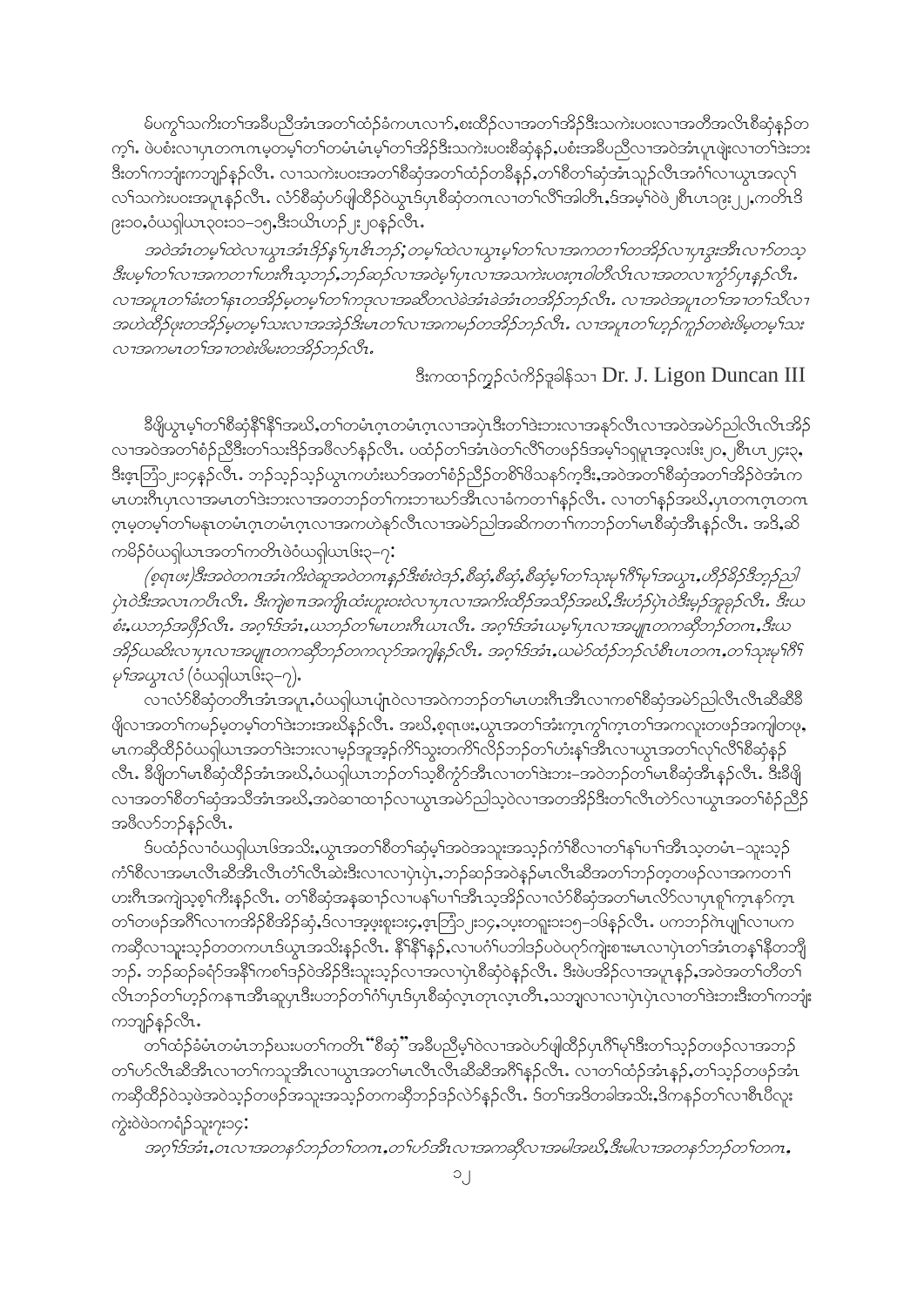တ႑်ဟာအိၤလ၊အကဆိုလ၊အဝၤအဃိလီး (၁ကရံဉ်သူး၇း၁၄).

ဖဲအံၤႇစီၤ၀ီလူးစီး၀ဲလၢဖဲပုၤစူၫ်က္ၤနာ်က္ၤတၫ်တဂၤဆီဟံဉ်ဆီဃီဒီးပုၤလၢအတစူၫ်က္ၤနာ်က္ၤတၫ်န္ဉာ်ႇပုၤတစူၫ်က္ၤနာ် က္ၤတၫ်ဘဉ်တၫ်မၤစီဆုံအိၤႇမ့တမ့ၫ်ဒ်ပုၤကအတၫ်ကျိဉ်ထံတဖဉ်စံးဝဲအသိးႇပုၤစူၫ်က္ၤနှာ်က္ၤတၫ်အံၤ ၱိတ႑်မၤကဆိုအိၤ ႆိန္ဉာ် လီၤႉ တၫ်ထံဉ်တခ်ိမ့ၫ်ဝဲလၢပုၤတနဉ်တ႑်အံၤဘဉ်တ႑်ဟ်ပနိဉ်အီၤလၢအမ့္ပါတ႑်တမံၤဃိဒိုးယွၤဒီးဘဉ်တ႑်းကဲထိဉ်အီၤလၢ အဘျူးအိဉ်လၢအတၫ်မၤအဂိ်ၫ်–ဖဲပုၤတနာ်တၫ်တကဘဉ်တၫ်မၤစီဆုံအသူးအသုဉ်ခ်ီဖျိယွၤလၢခရံာ်အပူၤဒဉ်လဲာ်နဉ်လိၤ.

ပုၤခရံာ်ဖိတနိုၤထံဉ်၀ဲလၢအမ့္ပ်ာတၤ်လီၤဆီလၢအဆိကမိဉ်လၢယွၤပာ်လီၤဆီပုၤတလၢတပုဲၤဒီးပုၤတစီတဆုံတဖဉ်လၢ အတ႑်မၤအဂိ်ါန္ဥ်ာလိၤႉ ဘဥ်ဆဥ်ပမ့္ခ်ဆိုကမိဥ်ဘဥ်ဃးတ႑်ဝဲန္ဥ်ႇလံာ်စီဆုံဟာ်ဖျထိဉ်နှၤ်ပုၤတ႑်အဒိအါမးဘဥ်ဃးပုၤတစူၤ်က္ၤ နှာ်က္�ာတၫ်တဖဉ်လၢယွာဟ်လီၤဆီအီၤလၢကမၤလၢပုံၤအတၫ်ဘဉ်သးနဉ်လီၤႉ အဘူးကတ႑ၢ်တၫ်အဒိအဒိဉ်ကတ႑ၢ်ဘဉ် ဃးတၫ်အံၤမ့ၢ်တၫ်ဂ့ၢ်လၢတ႑်မၢဖိစီၤယူဒၤသမၢပကစၢ်ဒီးပုၤအုဉ်က္ၤခိဉ်က္ၤတၫ်ယ့ဉ်ရူူးခရံာ်နှဉ်လီၤ. ဒ်ယ့ဉ်ရူုးအနိႝၤ်ကစ႑် ဒဉ်ဝဲသိဉ်လိဝဲအသိႏႇစီၤယူဒၤဘဉ်တၫ်ဃုထၢအိၤလၢတ႑်ပညိဉ်တိ5်ဟ်အဂ်ိါနိ1နိ1နှဉ်လီၤႉ အဝဲအတ႑်သမၢကဲထိဉ်လၢတ႑် ကဆဲုကဆိုကတ႑) စီဆုံကတ႑)အတ႑်လှ၂တ႑်ပာအတ႑်ဟူဉ်ဆူယွၤ –အဝဲအဖိခွါအတ႑်သံလု ဒြဉ်ပူၤဒြဉ်နှဉ်လိုၤ . ဒီးယွၤသူ ပုၤတစူ်က္နာန>်က္ၤတၤ်လၢအအၫအသိမ့ၤ်သ့လၢအတၤ်မၤအပူၤဒိိးႇအ၀ဲကဘဉ်တၤ်မၤလၤကပိၤအိၤဒိဖျိပုၤစိဆုံတဖဉ်လ႑ အအဲဉ်အီၤအတၤ်မၤလီၤဆီအံၤဆံးဒိဉ်လဲဉ်?

ခဲအံၤႇဒ်ပထံဉ်ဘဉ်တ့ၢ်လံအသိးႇတၢ်ထံဉ်ဘဉ်ဃးတၢ်စိတၢ်ဆုံအိဉ်ဒီးအတၢ်ထိဉ်အါမးလၢလံာ်စိဆုံအပူၤန္ဉာ်လီၤႉ အ ဃိပကဘဉ်ပလိ်ျပသးလၢပကနှါပၢါတၢ်လၢလံဉ်စိဆုံအဲ့ဉ်ဒိးစံးဝဲအခ်ဳပညီဖဲအဝဲသူဉ်သူတၢ်ကတိၤတဖဉ်ဒ်အမှ1်မိဆုံ"မှ တမ္န<sup>ေန</sup>တၫ်မၤစီဆုံိမ့တမ့္ပ်တုၤဒဉ်လဲဉ်လ႑"ပုၤစီဆုံတဖဉ်"ဒ်တ႑်အိဉ်ဖိုဉ်အတ႑်ကွဲးဖျထိဉ်အသိးန္ဉာလိၤႉ တဘျိတခ်ိဉ်ႇလံဉ် စီဆုံကိႏၵ္န ်ပတ႑်သးစ႑ာဆာသည်ဃးတ႑်ဂ့ၤ်လ႑ပုုစူးက္နာနဉ်က္နာတ႑်အမ္နာအတိလ႑တ႑်အိဉ်ဖိုဉ်အပူးမ့္ပြပုုလ႑အအိဉ်ဒီးအ သူးအသုဉ်စီဆုံခ်ီဖြိုလ ၊ခရံဉ်အတ႑်စီဆုံဘဉ်တ႑်ဟုဉ်လီၤအီၤဆူအဝဲသုဉ်အိဉ်နှဉ်လီၤ. လ ၊တ႑်ဆ႑ကတိၤအကတဖဉ်နှဉ်,အ ဝဲပညိဉ်ဆူပုၤလၢအဘဉ်တၫ်ပာ်လီၤဆီအီၤလၢဟိဉ်ခိဉ်လၢယွၤအတၫ်မၤလီၤဆီအဂိ်ၤ,ဖဲအဝဲသ့ဉ်မ့တမ့ၢ်ဒဉ်လဲာ်ပုၤစူၫ်က္ၤ နှာ်က္ၤတၢ်အမ့ၢ်အတိန္နဉ်လီၤႉ ဒီးလၢတၢ်မၤအသးတနိၱၤနိၱၤန္နဉ်ႇအဝဲပညိဉ်ဆူတၢ်ထံဉ်လၢပုၤစူၫ်က္ၤနှာ်က္ၤတၢ်နိံၫနိံုဘဉ် တ႑်ဟလေးအအားကားအတြေးထိုးထိုးအိုအိုအိုးနည်လိုး

တၫိမၤအသးဒ်လဲဉ်ဂုၤဒ်လဲဉ်ဂုၤႇတ႑်တမံၤလၢပသွဉ်ညါမှ1်ဝဲလၢတ႑်ကိုးမံၤဒဲးဒီးပုၤကိုးဂၤဒဲးလၢအစီဆုံမှ1်တ႑်လၢအ လီးဆီလၢယ္မွၤအဂ်ိဳးန္5်လီး. ပယူးယီဉ်ဟ်ကဲယ္မွၤအမံၤ,တအၫဉ်လီၤလၢကသူအီၤလၢတၤ်ကလီကလီအပူၤ,ခ်ီဖိုုအဝဲစီဆုံဝဲ နှဉ်လီၤႉ ပအၫဉ်လီၤဒိကနဉ်လံာ်စိဆုံခ်ိဖျိအမှၤ်ပယ္ဂၤစိဆုံအကလုၤ်ကထါစိဆုံအဃိန္ဉာလီၤႉ ပဟ်ကဲဒီးကဲပျူၤ်လၢသူးသ့ဉ်အ တၫ်စီတၫ်ဆုံအဂိၢိလၢတၫ်အိဉ်မူကိႏကပၤဒဲး,သူဉ်ညါလၢကစၫ်ကိႏပုၤလၢတၫ်အိဉ်မူစီဆုံတဖဉ်နှဉ်လီၤႉ ဒီးပမၤသက်းတ႑်လ႑ အပူၤဒီးပဟ္၄်လီၤပသးလၢအတၫ်အိဉ်ဖိုဉ်စီဆုံနှဉ်လီၤ. ဖဲပထံဉ်တၫ်စီဆုံတပူၤဂ္ဂၤတပူၤဂ္ဂၤ,ပအၢဉ်လီၤအီလီၤယွၤအစု,ဒီးပ အံးထွဲကွ<sup>ှ</sup>ထွဲအီးဂုၤဂုၤလၢကမၤအီၤလၢတၫ်အဲဉ်ထူအဲဉ်ယွၤတခ်ိန္ဉာလီၤ.

ၰာ်ဒိး ပိုစိဆုံိအခ်ိပညိအံၤလၢပသးပူၤႇပကသူအိၤလၢကၰကၠၢိပုၤဂိၢမှ်ျအတ႑်မှ္ပါတ႑်လၢအစိဆုံန္ဥာလိၤႉ

# γι<sup>8</sup>ίφς People

မ့်ၫဘဉ်စံးကတိၤလၢအလဲ်ၤကတၫၤ်နှဉ်,ဖဲအဝဲသ့ဉ်ဘဉ်တၤ်ဟ်လီၤဆီအီၤလၢဟိဉ်ခိဉ်အဂၤတဖဉ်ဒ်သိးကကဲဘျုးလၢ ယ္ဇၤအတၫ်မၤလီၤဆီအပူၤန္ဉာ်လီၤ. အဒိႇလံာစိဆုံအလိၤ်လံၤအံဉ်စရ္ဒလးအကလှာ်ဒီတကလှာ်ညါညီနှၤ်ဘဉ်ကိုးအီၤလၤ်ံစိ ဆုံ"်ီဒီဖြယ္ပၤအိဉ်ဒီးအတၫ်အၫဉ်လီၤဒီးပုၤကလုာ်န္ဉာ်လီၤႉ ပထံဉ်တၫ်အံၤလၢတၫ်လီၫ်တဖဉ်ဒ်အမ့႑် မြိၤရု၁ုႏ၅–၆,၅မိၤရု၇ႏ၆– ုဒ္မီး ၂၈း၉,ဒီးဝံယဃူးစက္ခလး၃၇း၂၆–၂၈န္) လိၤ

-<br>ဒီးတ<sup>ရ</sup>ဂ္ဂါမိ<sup>ရ</sup>ပု<sup>ရ</sup>အံၤစ့<sup>ရ</sup>ကီးပိ9်ထွဲထိဉ်အခံလၢလံာ်စီဆုံအသိအတၢ်အိဉ်ဖိုဉ်နဉ်လီၤႉ အဒိႇလူၤကဉ်၁း၇၂စံးကတိၤဘဉ် ဃးယ့ဉ်ရူးဒ်အဟဲလၢကမၤလၢပုံၤယွၤအတၫ်အၢဉ်လီၤအီလီၤစီဆုံနှဉ်လီၤ. ဒီးခီဖျိတၫ်အိဉ်ဖိုဉ်ဘဉ်တ႑်နှၤ်ပၢၤ်လၢကဘဉ်မှၤ် တၫ်အၫၣ်လီၤအီလီၤအသိအတၫ်မၤၖိဒီးတၫ်သူဉ်ထိဉ်ကူၤအံဉ်စရူအဃိဒ်း အဝဲဘဉ်တၫ်က်းအိၤလၢစိဆုံစ့ၫ်ကိုးနှဉ်လီၤ. ပ ထံဉ်တၫ်အံၤဖဲကလီးစဲ၃း၁၂,ဇ့ာဘြံ၁၀း၂၉,ဒီးတ႑်လိ႑်အါပူၤအါတိၤန္ဉာ်လီၤ. ဒ်တ႑်အဒိတခါအသိး,ဒိကနဉ်ကဒီးလ႑စီၤပူးတရူး အတ႑်ကတိၤဆူလံာ်စီဆုံအသိအတ႑်အိဉ်ဖိုဉ်ဖဲ၁ပူးတရူး၂ူး၉:

မ့မ့်သုဝဲသူဉ်အံၤႇသုမ္းတၫအစ႑ာအသွဲဉ်လ႑အဘဉ်တ႑်ဃုထ႑အိၤႇပုၤလုၤ်တ႑အဒိဉ်စီၤပၤႇပုၤစီဆုံတကလုဉ်,ပုၤဂိၤ် *မှ<sup>င်္ဂ</sup>လၢတ<sup>င်္</sup>ပုၤကၠၤအီၤန္နဉ်လီၤ* (၁ပူးတရူး၂ႏ<u>၉</u>).

ဖဲအံၤႇိစီၤပူးတရူးယπထိဉ်ပုၤဂၤအတ<sup>5</sup>ကွဲးလၢလံာ်စိဆုံလိြလံၤအတိၤတဖဉ်အါမးလၢအစံးကတိၤဘဉ်ဃးအံဉ်စရလး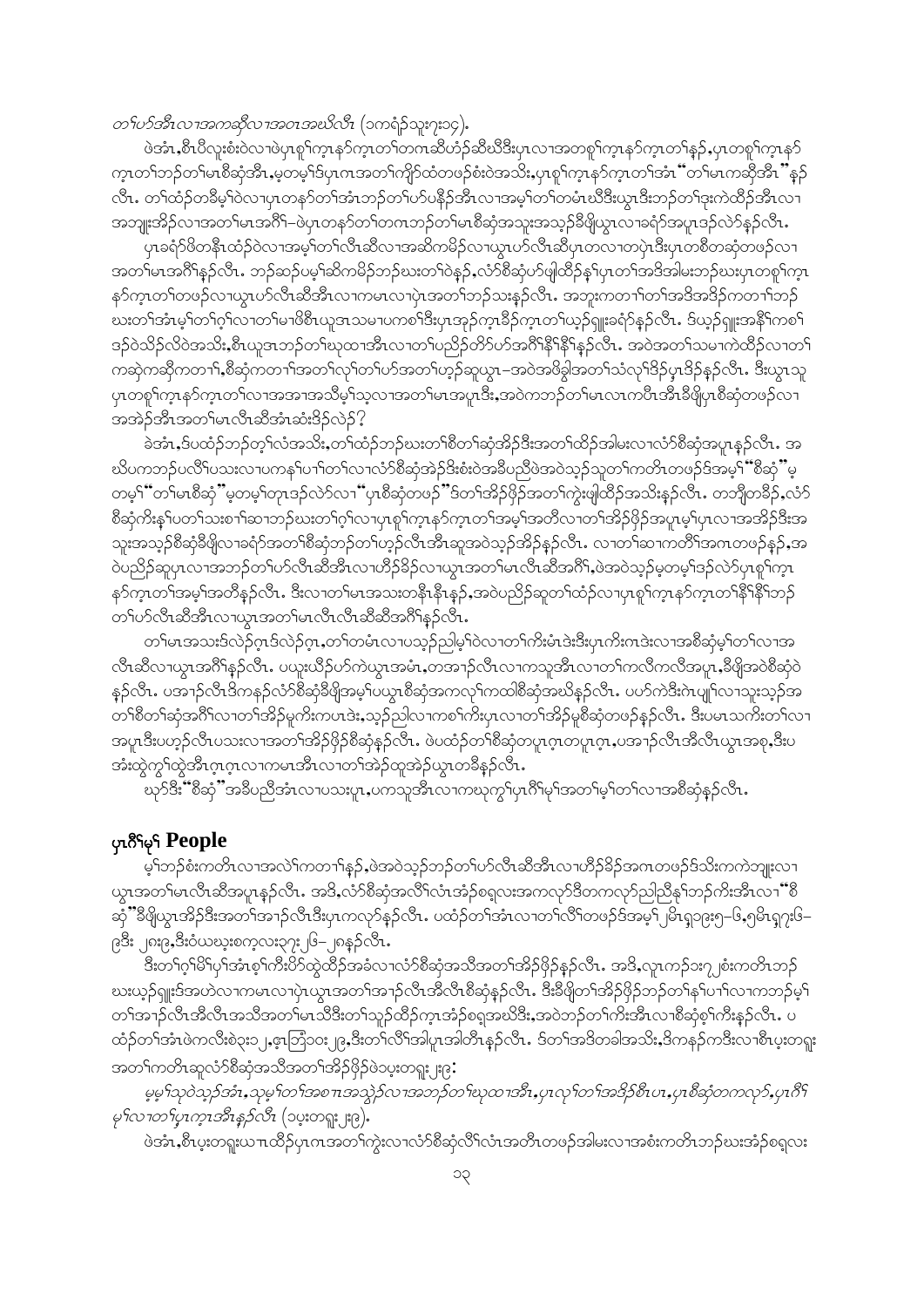အတၫ်စိတၫ်ဆုံႇဘဉ်ဆဉ်အဝဲဒုးဘဉ်ထွဲဝဲဆူတၫ်အိဉ်ဖိုဉ်နှဉ်လီၤႉ အဝဲအတၫ်ဂ္ဂါခိဉ်သူဉ်မှါဝဲလၢတၫ်အိဉ်ဖိုဉ်လၢလံာ်စီဆုံအ လိြလံၤဒိီးအသိခံကတြူြလၢာ်မ့္ပ်ာတြကမံၤဃိဒိုးတ႑်စိဆုံအကၡျ်တမံၤဃိန္ဉာလိၤႉ

သနၥ်က့ႇဒ်ပထံဉ်တ့်ౕလံအသိးႇပုၤကိးကဒဲးလၢအံ့ဉ်စရ္ခအပူၤမ့တမ့်ၢလံာ်စီဆုံအသိအတၫ်အိဉ်ဖိုဉ်အပူၤတမ့္ပ်ပုၤစူ်ကူၤ နာ်က္ၤတၫ်အမ့ၢ်အတိဘဉ်နဉ်လိၤႉ သနာ်က္ဒဒိႏႇအဝဲသုဉ်မ့ၢ်ယ္ပၤအတၫ်အၫဉ်လီၤအိလိၤအပုၤတဝၢတဖုႇလၢအမ့ၢ်ႇပုၤဂိၢမု႑် လၢအအိဉ်လၢတၫအၫဉ်လီၤအီလီၤလိဉ်သးဒီးယွာအပူၤန္နဉ်လီၤ.

လၢပုၤစူၫ်က္၊ နာ်က္၊ တ႑်တဖဉ်လၢအအိဉ်လၢတ႑်အ႑ာ်လီ၊ အိလီ၊ အပုၤတဝၢပူ၊ အဂ်ိဳၫန္႕်ႇအဝဲသူဉ်အတ႑်စိတ႑်ဆုံ တလၢကွံ၁်ပှၤတစူ်က္πနာ်က္ၤတ<sup>႖</sup>အတ<sup>႖</sup>စိတ႑်ဆုံနဉ်လီၤႉ ပှၤတနာ်တၤ်တဖဉ်စီဆုံခီဖြိုဒဉ်လၢအဝဲသ့ဉ်ဘဉ်တ႑်ဟ်လီၤဆီ အီၤလၢယ္ပၤအဂ်ိဳ\န္ဉ်လိၤႉ ဘဉ်ဆဉ်ပုၤန္ာ်တၤ်တဖဉ်စီဆုံႇတမ့ၤ်ဒဉ်ခ်ီဖျိလၢအဝဲသ့ဉ်ဘဉ်တၤ်ဟ်လီၤဆီအီၤ&ၤဘဉ်ႇမ့မ့ၤ်ခံဖျိ လၢခရံာ်အပူၤအဝဲသ့ဉ်အသူးအသ့ဉ်ကဆုဲကဆိုဒီးဒိကနဉ်ယွၤအကလုၤ်အဃိန္ဉာ်လီၤ. နိ<sup>၎န္ဓ</sup>ိန္ဉာ်,ဖီတၫဉ်ထိဘိမ့<sup>၎</sup>ဝဲလၢတၤ် အၫဉ်လီၤအိလီၤအပုၤတ၀ၫဒိတခါညါကနဉ်တ႑်–ခ်ိဖြိုပုၤကိႏၵၤဒဲႏကဘဉ်တိဒီးယွၤဒီးအိဉ်မူတ႑်အိဉ်မူသူးသူဉ်လၢအစီဆုံနဉ်  $\circ$ 31.

ကျဲလၢအကဲထိဉ်တၫ်မာစπလၢတၫ်ကဆိကမိဉ်ဘဉ်ဃးပုာစိဆုံတဖဉ်တၫ်ထံဉ်နှၤ်အီာသ့လၢလှၤ်လှ၊်ထူသန္နလၢပျπ အတၫ်ဟဲလီၤစπလီၤသွဲဉ်အတၫ်လီၤဆီလၢတၫ်အိဉ်ဖှိဉ်လၢတၫ်ထံဉ်အီၤသ့ဒီးတၫ်အိဉ်ဖှိဉ်လၢတၫ်ထံဉ်အီၤတ်သ့အဘၢဉ် စπန္ဉာ်လီၤႉ မ်ပကကွ<sup>ရ</sup>သက်ိးတ<sup>ရ</sup>သွဉ်တဖဉ်အံၤတမံၤဘဉ်တမံၤႇစးထိဉ်လၢတၫ်အိဉ်ဖိုဉ်လၢတၫ်ထံဉ်အီၤသ့န္ဉာ်တက့<sup>၎</sup>ႉ

# တ<sup>ှ</sup>အိဉ်ဖိုဉ်လၢတ<sup>ှ</sup>ထံဉ်အီးသ့ Visible Church

တၫ်အိဉ်ဖိုဉ်လၢတ႑်ထံဉ်အီးသူပည်ဉ်ဆူတ႑်အိဉ်ဖိုဉ်လၢပထံဉ်အီးသ့ႇတ႑်ထံဉ်အီးသူဖြိုဖြူဖျပြလၤပမဲဉ်နှဉ်လီး. တ႑် အိဉ်ဖိုဉ်လ 1တ ်ထံဉ်အီၤသ့,မမူ ်ဒန္နဉ်ဒီး,ကဘဉ်မှ ်ပုၤလ 1အစံးလီၤအသးလ 1အမူ ်တ ်အိဉ်ဖိုဉ်လ 1ဟိဉ်ခိဉ်ဒီဖျ 1ှာ်နှဉ်လီၤ ခရံဉ်8တ ်ဘါကိုးကလုဉ်ဒဲးလ ၊အစီးအဝိဉ်ခရံဉ်အခံ,အစီးလ ၊အဝိဉ်ယွၤအတ ်ပညိဉ်တ ်က်ိဳင်ဒီးအကလု ်လ ၊ဟိႆဉ်ခ်ိဉ်မှ ်မဆါ တနံၤအံၤန္နဉ်လီး အဝဲန္နဉ်ကပာိဃုာ်ခရံှာဖြတ် ကါအါကလုာ ကပာိဃုာ်ပုၤလၤအတဒုးနဲ့ဉ်ဖျံအသးလၤခရံှာဖြတ် ကါကလုာ် လီၤလီၤဆီဆီနီတကလုာ်ဘဉ်ဆဉ်လၢအပာ်လီၤအသးလၢခရံာ်အပျဲ႞အဘီဉ်တဖဉ်နဉ်လီၤ.

ဒီးကထၫဉ်မႈခ်စတြဉ်စ် Dr. Mark Strauss

ဖဲတౕာဆၢကတိိၢတနိၱၤန္ဥ်ႇတၢဴအိဉ်ဖိုဉ်လၢတၢ်ထံဉ်အီၤသ္စပာ်ဃှာ်ပုၤကိႏၵၤဒဲးလၢအညီနှၤ်ဟဲလၢတၤ်ပာ်ဖိုဉ်ထိဉ်အ တၫ်အိဉ်ဖိုဉ်,လၫအတအိဉ်ဒီးတ႑်ပလိႝၤ်သးဘဉ်ဃးအဝဲသ့ဉ်အသးတၫ်အိဉ်သးဘဉ်နဉ်လိၤ<sup>့</sup> ကျဲအိဉ်ဝဲဒဉ်အါမးလ႑ပုၤဂိ<sup>ု</sup>မှြ တၫ်ဂံၫ်ာ့းအီၤဒ်တၫ်အိဉ်ဖိုဉ်လၢတၫ်ထံဉ်အီၤသ္နန္နဉ်လီၤ. အဝဲသူဉ်ဘဉ်တ႑်ပာ်ပနိဉ်အီၤလၢယ္ပၤအတ႑်အၫဉ်လီၤအိလီၤအပူၤ သ့ႇဒ်အမှS်ဖိဖြတ်ဒြိးဘျာသးလၢလံာ်စိဆုံအသိအပူၤႇမ့တမ့SတSကူးတရံးလၢလံာ်စိဆုံအလိSလံၤအပူၤန္ဉာ်လီၤ. မ့တမ့Sအ ဝဲသုဉ်အိဉ်ဝဲဒီးမှတမှ<sup>6</sup>အၫဉ်လီၤတ<sup>ု</sup>နဉ်ရော်နှဉ်လီၤ. လၢတ<sup>ု</sup>အိဉ်ဖိုဉ်လၢအတပπဃဉ်ကရၫဖိအနိ<sup>6</sup>ဂိ်ၢ်ဒ်တ႑်ာျာအသိးဘဉ် း<br>အပူ၊ နဉ်,မတမ့်၊လၫအတမၤပိ⁄ာ်ထွဲတ်၊အาဉ်လီၤအီလီၤအတ႑်ပာပနိဉ်အလု၊်အလၤ်ဒ်အမ့ှ၊်တၤ်ဒိးဘျာနဉ်ဒီး,အဝဲသုဉ်က ဘဉ်တ႑်ဂံၫအိၤဒ်တ႑်အ႑ာ်လီၤအိလီၤအကၡၫဖိခံဖျိဒဉ်လ႑အဝဲသုဉ်ဟုဉ်လီၤအသးလ႑တ႑်အိဉ်ဖိုဉ်အတ႑်သိဉ်လိသိလိတပ ယှာ်ဃီအဃိနဉ်လီၤ. မ့တမ့်ၫ့်ဒ်စီၤပီလူးသိဉ်လိဝဲဖဲ၁ကရံဉ်သူး၇း၁၄နဉ်္ာအဝဲသ့ဉ်အိဉ်ဒီးမိ်ၤပါမှတမ့်၊်မါတလၢအနဉ်ဒဉ်တ႑် အဃိန5်လီၤ.

.<br>အဲဒိႇလၢလံာ်စိဆုံအလိၤ်လံၤအပူၤန္ဥ်ႇအံဥ်စရူလးဒီတကလှာ်မ့ၤ်လၢအဘဉ်ဃးဒီးတၤ်အိဉ်ဖိုဉ်ႇဖဲပုၤကိႏၵၤဒဲးတအိဉ်ဒီး တၫ်အှဉ်က္ $a$ နိဉ်က္ $a$ တၫ်အတ႑်နာ်ဒဉ်လဲာ်နဉ်လီ $\cdot$  အစုၤကတ႑်နဉ်,ဒ်ယွာမၤလိာအီၤဖဲ၁မိရှ၁၇အသိႏႇအဝဲသ့ဉ်ကိုးဂၤဒဲး ဘဉ်တၫ်ဟ်ပနိဉ်အီၤလၢယ္ပၤအတၫ်အၫဉ်လီၤအီလီၤခီဖျိတၫ်ကူးတရံးပိ5်ခွါတဖဉ်နဉ်လီၤ.

လၢလံာ်စိဆုံအသိအပူ၊ နဉ်,ပထံဉ်တၫ်တမံ၊ဃိလၢအလိၤပလိဉ်လိဉ်အသးနဉ်လိၤ. ပု၊ကိႏၵၤဒဲးလၢအဟဲဆူပု၊အိဉ် ဖိုဉ်ဂြိမ်များအတုအသုံဖြည့်တွင်းပွဲများ အများ အသုံးပွဲများ အသုံးပွဲများ အသုံးပွဲများ များများ ပွဲများများ န9်,ပုၤကိႏၵၤဒဲးလၢအဒိႏဘျၢအသး,ပုၤစူၫ်က္ၤန9်က္ၤတၫ်အဖိဒိႏအမါအ၀ၤ,ဒိႏညိနုၫ်အ၀ဲသ္ဥဴအကုၫ်ဒိႏပုၤမၤတၫ်ဖိဒိတဟံ့ဉ် ညါနဉ်လီၤႉ အဒိႇ္၀ဲစီၤ၀ီလူးကွဲးတၫ်ပရၢတဖဉ်ဆူတၫ်အိဉ်ဖိုဉ်အါဖုန္ဉ်ႇအ၀ဲအဲဉ်ဒိုး၀ဲလၢတၫ်ပရၢတဖဉ်တၫ်ကဖးအိၤဆူပုၤကိုး ကဒဲးလၢအပာ်ဖိုဉ်ရှလိာ်မာသကိုးတၫ်လိၤလၤတၫ်အိဉ်ဖိုဉ်တဖဉ်နဉ်လီၤႉ ဒီးဒ်ပထံဉ်သ့လၢအဝဲအတၫ်ဟ့ဉ်သဆဉ်ထိဉ် ပုၤခရံာ်<sup>8</sup>သ္ဥာ်တဖဉ်လၢကမၤကွ<sup>၎</sup>အဝဲသူဉ်အနိ<sup>ု</sup>ကစ<sup>႑</sup>ဒဉ်ဝဲလၢကထံဉ်အဝဲသုဉ်အိဉ်ဒီးတ႑်နှာနို<sup>ု</sup>နှဉ်,စီၤပီလူးသုဉ်ညါဝဲ .<br>လၢပုဂ္စာ်ကူးနဉ်ကူးတက်တဖဉ်ကအိဉ်ဝဲလၢတကအိဉ်ဖိုဉ်အပူးနဉ်လီး ပထံဉ်တက်ော်လၢလံာ်စီဆုံအတီးတဖဉ်ဒ်အမှ1၂က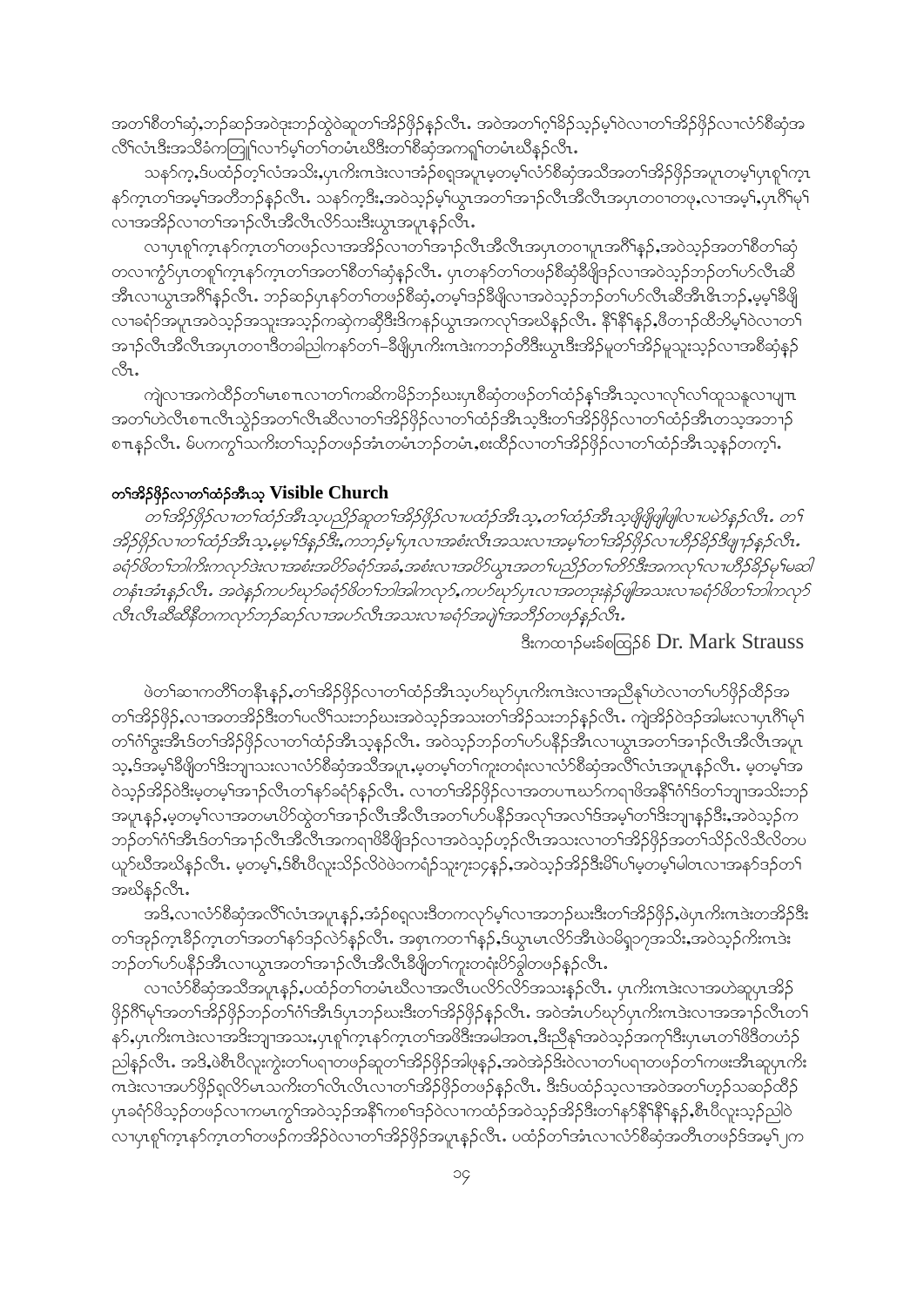ရံဉ်သူး၁၃း၅နဉ်လီၤႉ ယ့ဉ်ရူူးအိဉ်စ့ ်ကီးဒီးတ ်ပာ်သးတမံၤဃီလၤအဝဲအတ ်ကတိၤဒိအပူၤဘဉ်ဃးဘုက္ခူဉ်ဒီးနိုဉ်တဖဉ်ဖဲမး သဲ၁၃း၂၄–၄၀,ဖဲအဝဲစီးဝဲတဘဉ်ထုးထိဉ်ကွဲ၁်ပု၊တစ္ပါက္နာနဉ်က္နာတပတဖဉ်လာတပ်အိဉ်ဖိုဉ်အချာဘဉ်လီး. ပထံဉ်တပ်တမံး ဃီလၢတၫ်ပရာဆူတၫ်အိဉ်ဖိုဉ်တဖဉ်ဖဲလိဉ်ဖျို ၂–၃ဖဲယ့ဉ်ရူးဟ့ဉ်ဂံၫ်ဟ့ဉ်ဘါအဝဲသ့ဉ်လၢကမာနπဒီးအိဉ်ဂၢၢ်အိဉ်ကျπတုၤ လၫအကတၫါတပယူဉ်ဃိနဉ်လိၤႉ ဒီးပထံဉ်တၫ်ဟ်ဒိဉ်တမံၤဃိလ႑တ႑်ဟ္ဥာပလိ႑်ထိဒါတ႑်မၤဟးဂိၤတ႑်အ႑ဉ်လီၤအိလိၤ လၢလံာ်စီဆုံအတိၤတဖဉ်ဒ်အမှ့<sup>၎</sup>ဇ္ဇာဘြိ၆း၄–၈ဒီး၁၀း၂၉နှဉ်လီၤ.

ဒ်တၫ်အဒိတခါအသိးန္၄်ႇဒိကနဉ်တ႑်ကတိၤတဖဉ်လၫဇ့ၤဘြံ၁၀း၂၉:

ပုၤလၢအယိႝၤ်တာဖိခွါ,ဒီးပာတကာၣကိုလီၤအိလိၤအသုံဉ်လၢအမၢစိဆုံထိဉ်အီၤလၢတၤ်တကဆိုဘဉ်,ဒီးမၤတရီတပါ သးဘဉ်ဃးဒီးတၫ်ဘျုးတၫ်ဖိုဉ်တဂၤနှဉ်,သုကဆိကမိဉ်လၢအဂ္ဂၤဘဉ်တၫ်ဒဲးဘးနးနှၤ်အနှဉ်တက့ၫ်ဆံးဒိုဉ်လဲဉ် (ဇ့ၤဘြံ၁၀း၂၉).

လၢလံာ်စိဆုံတဆၢအံၤအပူၤႇပုၤကွဲးလံာ်ဇူးဘြံပာ်ဖျါထိဉ်ဝဲဒဉ်လၢအဝဲအံၤမ့္ပ်ာက်လၢအကဲထိဉ်သူလၢတ႑်ကညိက္ငံဉ် ခရံှာ်ဖဲတ<sup>ှု</sup>မျာစီဆုံကူၤလၢတၫ်အၫဉ်လီၤအီလီၤဒီးယွၤဝံၤအလိၢိခံနှဉ်လီၤႉ ဒ်လံဉ်စီဆုံအဆၢဒိဉ်အိဉ်လီၤတဲဉ်မၤဖျါဝဲဆုံဆုံအ သိႏ္ႇတၫိမၤအာမၤနးလၢတၫ်ထံဉ်နှၤ်အီၤဖဲအံၤမ့ၢ်တ႑်လီၤထူလီၤယိဉ်အတ႑်နူးတ႑်ဖိုဉ်လၢလရာ်ပူၤန္ဉာလီၤ.

အဝဲအံၤမ္ ါတ ါအရှဒိဉ်လ 1တ ါကသူဉ်နိုဉ်လ 1တ ါအိဉ်ဖိုဉ်လ 1တ ါထံဉ်အီၤသ္စ္မအပူၤန္ဉ "ဘုက္ဂူဉ်ဒီးနိုဉ်တဖဉ်, "ကအိဉ် ဝဲထီဘိဒ်ယ္ဥ်ရူးစံးဝဲအသိးန္ဥလီၤ. နကအိဥ္မ်ားယ္ဥအပုၤဂိၢမုၢအမ္ုအတိ; နကအိဥ္မ်ားပုၤလ႑အလီၤဂဉ်ပုၤအမ္[အတီန္ဥ လီး. ဒ်သီးဒဉ်နအိဉ်ဒီးအပျဲ၊အဘိဉ်တဖဉ်လ ၊အမှ ၊ိပုၤလ ၊အသးတိဒီးယှဉ်ျူး,ဘဉ်ဆဉ်နအိဉ်ဒီးစီးယူဒၤဖဲနဉ်လီး. စီးပီလူး အိဉ်ဒီးစီၤဒံမ႞လၢအပုၤတ႞မၢဗိအကျါႇဖဲနၤစ္႞ကီးနအိဉ်ဒီးပုၤဒ်န္ဥအသိးလိၤႉ အဃိႇပုၤသူဉ်တဖဉ်နှဉ်ထိဘိကအိဉ်ဝဲလ႑ တ႑်အိဉ်ဖိုဉ်တဖုဒဉ်ဝဲစုဉ်စုဉ်နဉ်လီး.

ဒီးကထၫဉ်ဒိန႑ဉ်ဝံဉ်ထိနံဉ် Dr. Donald Whitney

တၫ်အိဉ်ကျဲဉ်ကျီဃှာ်အလှၤ်အလၤ်ဘဉ်ဃးတၤ်အိဉ်ဖိုဉ်လၤတၤ်ထံဉ်အိၤသ့အဲဉ်ဒိးစံးအခ်ဳပညီလၤပကဘဉ်အိဉ်ခိုးထီဒါ တၫ်တနဉ်တၫ်ဒီးတၫ်ကမဉ်လၢတၫ်အိဉ်ဖိုဉ်အပူၤထိဘိန္နဉ်လိၤႉ ဒ်န္နဉ်အသိးႇတၫ်အိဉ်ဖိုဉ်အတ႑်စီတ႑်ဆုံလဲၤတ႑်ဆူညဖြဲပုၤတ နှာ်တၢ်တဖဉ်ဟ်ဃှာ်လၢအဝဲအတၢ်မၤတဖဉ်အပူၤဒဉ်လဲာ်နှဉ်လီၤႉ အဃိႇပဟ်ဒိဉ်တၢ်ဘူဉ်တၢ်ဘါအလှၢ်အလၢ်ႇယွၤအတ႑် စီဆုံအတၫ်သိဉ်တၫ်သိတဖဉ်နဉ်လီၤ. ဒီးပဟ်ကဲယွၤအကလုၤ်ကထါစီဆုံ,ဖဲအဝဲဘဉ်တၫ်စဉ်တဲၤတဲလီၤအီၤဖိုဉ်ဖိုဉ်ယာ်ယာ်အ ခါဒဉ်လဲ၁်မှတမှာ်လာတာ်သးတအိဉ်အပူၤဒဉ်လဲ၁်,ဒ်စီၤပီလူးသိဉ်လိဝဲဖဲလံးပံၤား၁၄–၁၈နဉ်လီၤ. တာ်အိဉ်ဖိုဉ်အတာ်စိတာ် ဆုံမှကြားဟုဉ်ပလိ်းထိဒါတ႑်ထံဉ်ဘဉ်ဃးတ႑်အိဉ်ဖိုဉ်လ႑ယွၤအလိ်း,ဒီးတ႑်စံးဟ်နို<sup>ု</sup>န္ဓိ<sup>ု</sup>လ႑ယွၤသူတ႑်အိဉ်ဖိုဉ်လ႑အဒုးကဲ ထိဉ်တၫ်ဘျုးသ့လၢကပာ်ကွံာ်ပုၤကညီအတၫ်ဒဲးဘးဒိးတၫ်တနာ်နှၤ်တၫ်ခံမံၤလၢာ်နှဉ်လိၤႉ

ၰာ်ဒီးတၫ်နှၤ်ပၢၤ်ဘဉ်ဃးတၤ်အိဉ်ဖိုဉ်လၢတၤ်ထံဉ်အီၤသ့လၢပသးပူၤႇပကကွၤ်ဆိကမိဉ်တၤ်ထံဉ်ဘဉ်ဃးတၤ်အိဉ်ဖိုဉ် လၢတၫ်ထံဉ်အီၤတသ္နနှဉ်လီၤ.

#### တ<sup>ှ</sup>အိဉ်ဖိုဉ်လကာ်ထံဉ်အီးတသ္ Invisible Church

တၫ်အိဉ်ဖိုဉ်လၢတ႑်ထံဉ်အီၤသ့မ္ ၊်ပုၤစူ ၊်က္နၤနှာ်က္နၤတ႑်တဖဉ်အတ႑်ပာဖိုဉ်ထိဉ်သး,အိဉ်ဘုံးနံၤတန္တံဘဉ်တန္တံလၢတ႑် အိဉ်ဖိုဉ်တဖုဘဉ်တဖုအပှၤတဝၢဒဉ်ဝဲစု၁်စု၁်, ဒီးဟိဉ်မိဉ်အဘးခီဒီးအကပၤဝးတရံးဒီးဘဉ်တ1်ဒုးအိဉ်ထိဉ်အီၤလၤပုၤလၢအပဉ် ဖျါထိဉ်တ<sup>ှ</sup>အၫှာ်လီၤအီလီၤဖျါလၫခိတခ်ီဘှာ်ဃးတ႑်နှာ်နှဉ်လီၤ. အဝဲအံၤမ္ဒပုၤလၢအကထံဉ်လိာ်သးတပူၤဃိဒ်ိးနိုၤဟ္ဥတ႑် ဘူဉ်တ႑်ဘါအလှ ၊်အလ ၊်ခံမီၤဘဉ်ဃးတ ၊်ဒိးဘျ ၊ဒီးတ ၊်အိဉ်ဘူဉ်, ဒီးခီဖျိတ ၊်ဝဲန္နာ်ဟုဉ်တ ၊်နဲ့ဉ်ဖျါလ ၊အဝဲသုဉ်မှ ၊်ကရ ၊ဖိတဖဉ် လၢဟူးဂဲၤလၢယ္ဗၤအတ႑်အိဉ်ဖိုဉ်လၢတ႑်ထံဉ်န္ ၊်အီၤသ္စ္မအဃိန္နဉ်လီၤ.

ဒီးကထၢဉ်စဲမၢဉ်ဘဲၤဘၢဉ် Dr. Simon Vibert

ဖဲတၫ်အိဉ်ဖိုဉ်လၢတၫ်ထံဉ်အီၤသ့ဟ်ဃှာ်ပုၤကိုးဂၤဒဲးလၢအဘဉ်ဃးဒီးယွၤအတၫ်အၫဉ်လီၤအိလီၤအပုၤတဝၢန္ဉဉ်,တ႑် အိဉ်ဖိုဉ်လၢတၢ်ထံဉ်အီၤတသံ့ဟ်ဃှာ်ဒဉ်ပုၤလၢအဘဉ်တၫ်ဟ်ဖိုဉ်အီၤလၢခရာ်လၢတၢ်အှဉ်ကူးခိဉ်ကူးအပူးနှဉ်လီၤ. လၢ တၫ်အံၤအဃိႇအဝဲညီနှၤ်တၫ်ကိုးအီၤလၤ်ဴတၫအိဉ်ဖိုဉ်အမှၤ်အတိႛိန္ဉာလီၤႉ ဘဉ်သ္ဉာ်သူဉ်ပကဆိကမိဉ်လၤတၫ်အိဉ်ဖိုဉ်လၤ တၫ်ထံဉ်အီၤတသ့ဒ်အမှ္ပါကရှု၊်ဆံးဖိတဖုလၢအအိဉ်လၢတ႑်အိဉ်ဖိုဉ်လၢတ႑်ထံဉ်အီၤသ့ဒိဖုညါအပူ၊နှဉ်လီၤ. မ့ှါဘဉ်စံးမှြ ဆူဉ်မှ<sup>ု်ရွ</sup>ာနဉ်,ပဟ်ပုၤအါဂၤလ႑တ႑်အိဉ်ဖိုဉ်လ႑တ႑်ထံဉ်အီၤသုအပူၤလီၤက်ဒ်အဝဲသူဉ်မှုပြုဘဉ်တ႑်ပုၤက္ၤအီၤနီြန်ြိႇဟ္ဉဉ်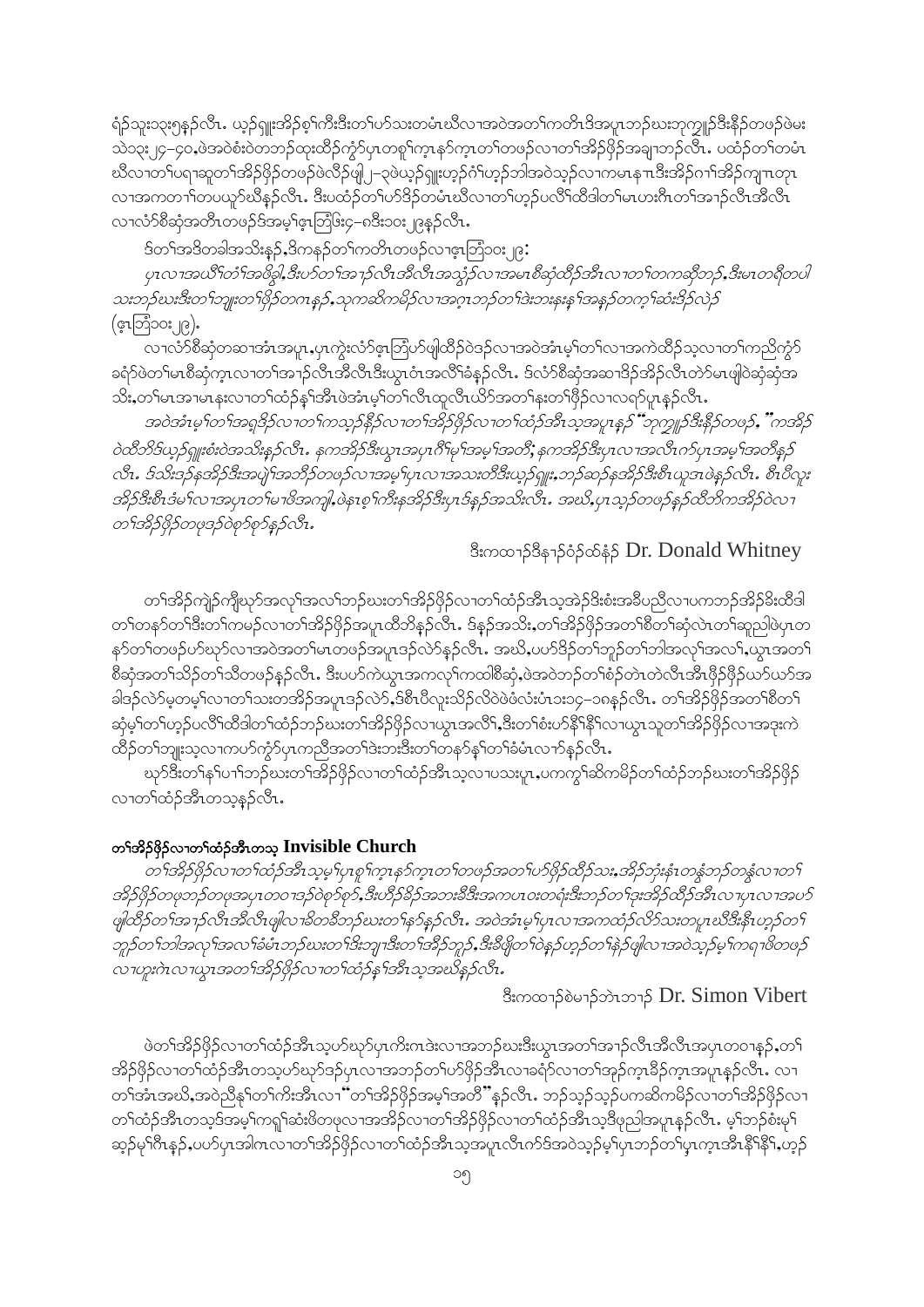အဝဲသ့ဉ်တၫ်သးဒ့ဒိအဘျူးနှဉ်လိံၤ. ဘဉ်ဆဉ်တၫ်မှၫ်တၫ်တိမ့ၫ်ဝဲလၢထဲယွၤတဂၤထံဉ်ပသးသ့ႇဒ်ပထံဉ်ဖဲလံာ်စိဆုံအပူၤဒ်အ မှ ်စီးထိဉ်တြπ၄၄း၂၁ဒီးမ်းတ်ၫ၁၅း၈နဉ်လီး အိုးဒ်တ႑်အစ္ဍာအသိႏႇဖဲတ႑်အပတိ႑်ဝဲအံုလာတ႑်စဉ်မ်းတဲစိုးအပူးနှဉ်ႇထဲယွာ ဟ်ဖျါထိဉ်တၫ်အိဉ်ဖိုဉ်လၢတၫ်ထံဉ်နှၤ်အီၤတသ့လၢအမ့ၢ်အတိလၢလၢပုံၤပုံၤသ့၀ဲဒဉ်နှဉ်လီၤႉ ပကပညိဉ်အါဒဉ်တၤ်တက့ၤ် လၢတၫ်အိဉ်ဖိုဉ်လၢတၫ်ထံဉ်နှၤ်အီၤတသ့ဒ်အဝဲအိဉ်ဆိုးလၢတိဉ်ခိဉ်လၢတ႑်ဆၢကတိႝၤ်တုဉ်လီၤအီၤတမံၤဂ္ဂၤတမံၤဂ္ဂၤ ဘဉ်ဆဉ်ဒီးအဝဲအံၤမ့ါတ1်လၢအရှဒိဉ်လၢပကပဉ်သူဉ်ပာ်သးလၢတ1်အိဉ်ဖိုဉ်လၢတ1်ထံဉ်အီၤတသ္စစ္1်ကီးပာ်ဃှာ်ပုၤနှာ်တ1် ကိႏၵၤဒဲးလၢအအိဉ်မူတဘျီဂုၤတဘျီဂုၤ,တချူးလၢခရံှာ်ဟိဉ်ခိဉ်တ႑်သးခုကစိဉ်တ႑်မၤ ဒီးဝံၤအလိ႑်ခံခံခါလ႑ာနှဉ်လိၤ.

ထိဘိန္ဉ်ႇလံာ်စိဆုံဘဉ်တၫ်ကွဲးဟုဉ်လီၤအိၤဆူတၫ်အိဉ်ဖိုဉ်လၢတၫ်ထံဉ်အိၤသ့အါန္1်ဆူတၫ်အိဉ်ဖိုဉ်လၢတၫ်ထံဉ်န္1်အိၤ တသ့ႇဘဉ်ဆဉ်အဝဲညီနှၤ်ဟ့ဉ်အကမျาၤ်တၤ်သးဒ့ဒိအဘျူးဘဉ်ဃးဒိးအဝဲသ့ဉ်အတၤ်အှဉ်ကူးနိဉ်ကူးနှဉ်လီး တၤ်လုၤ်ဒိဉ်ပုၤ ဒိဉ်လီၤဆီအိဉ်ဝဲဒဉ်တနိၤဘဉ်ဃးတၤ်အံၤႇဒ်အမှၤ်၁ကရံဉ်သူး၅ႇဒီး၁တံၤမသူး၁း၁၉–၂၀နဉ်လီၤႉ ဒီးလံာ်ပရၢတနိၤဆူတၤ်အိဉ် ဖိုဉ်တဖဉ်ဖဲလိဉ်ဖျို –၃တမ့်္ဂတ႑်စီးတ႑်လိၤလိၤဘဉ်ဃးအပုၤကမျ႑်နှဉ်ဘဉ်လိၤႉ ဘဉ်ဆဉ်ညီနှၤ်နှဉ်,ပုၤကွဲးလံာ်စီဆုံတဖဉ် မှ<sup>ိ</sup>လၫိဝဲလၫအပုၤဖးတၫိဖိတဖဉ်ကနဉ်ဒီးသနၤအသးလၫယ္ဗၤ,ဒီးဒိကနဉ်အီၤလၫတၫ်သးတိအပူၤန္ဉဉ်လိၤႉ တ႑ိပညိဉ်ဖိတ႑ဉ် မ့်)ဝဲလၢပုၤကိးကဒဲးအဂိါလၢတၤ်ကဘဉ်ဒုးနဲ့ဉ်ဖျါထိဉ်လၢအမ့်၊ပုၤသးတိ–ဒီဖျိတၤ်အိဉ်ဖိုဉ်လၢတၤ်ထံဉ်အီၤတသ့ဘဉ်နှဉ်  $\Omega$ 

ဖဲယ့ဉ်ရူးဟဲက္ၤကဒါက္ၤန္ဉ\$ႇအ၀ဲမၤစီဆုံအတၫ်အိဉ်ဖိုဉ်လ႑လ႑ပုံၤပုံၤန္ဉဴလီၤႉ အ၀ဲကမၤကဆိုထိဉ်ပုၤတစူၫ်က္ၤနှာ်က္ၤ တၫ်ခဲလၫာ်လၢအိၤႇဒ်သိးလၢတၫ်အိဉ်ဖိုဉ်လၢတၫ်ထံဉ်အီၤတသ့ကမ့ၢ်တၫ်တမံၤဃိဒိးတၫ်အိဉ်ဖိုဉ်လၢတၫ်ထံဉ်အီၤသ့နဉ် လီၤႉ ပထံဉ်တၫ်အံၤလၢတၫ်လိႝၫ်တဖဉ်ဒ်အမ့ၢ်မးသဲ၇း၂၁–၂၃ဒိီး၁၃း၂၄–၃၀ႇ၁ကရံဉ်သူး၃း၁၂–၁၅ႇဒိီး၁ပူးတရူး၄း၁၇–၁၉နှဉ် လီး တဉ်ဆဉ်တုၤလီၤလၢတၫ်ဆၢကတိႝၤ်ဝဲနဉ် ပုၤလၢအအိဉ်လၢတၫ်အိဉ်ဖိုဉ်လၢတၫ်ထံဉ်နဉ်အီၤတသ္အာတ႑်မ္၂တ႑်က ဘဉ်တၫ်သ့ဉ်ညါအီၤလီၤတံၤ်လီၤဆဲးထဲယွၤန္ဉာ်လီၤ.

တၫ်ဂ့ၢ်လၢအခဲအံၤတၢ်အိဉ်ဖိုဉ်လၢတၫ်ထံဉ်အီၤတသ့အိဉ်ဝဲလၢတၫ်အိဉ်ဖိုဉ်လၢတၫ်ထံဉ်အီၤသ့အပူၤအိဉ်ဒီးတၢ်ဘဉ် ထွဲလၢအရှ3်ဉလၢပုၤကိႏၵၤဒဲးလၢအစံးလၢအမှSခရံှာ်ဖိနဉ်လီၤ. ဒီးတSဘဉ်ထွဲအရှ3်ဉကတ႑ာ်တမံၤမ့SဝဲလၢတSအိဉ်ဖိုဉ် လိဉ်ဘဉ်လၢကန<်ပာူတ႑်သးခုကစိဉ်လၢအခိဉ်ထံးခိဉ်ဘိန္နဉ်လီၤ. ပသ္စဉ်ညါလၢပုၤတစူ်က္နာနဉ်က္နၤတၤ်တဖဉ်အိဉ်ဝဲလၢတ႑် အိဉ်ဖိုဉ်လၢတၫ်ထံဉ်အီၤသ့အပူၤန္ဉာ်လီၤႉ ဒီးအဝဲန္ဉာ်အဲဉ်ဒိးစံးဝဲအခ်ဳပညီလၢတၫ်အိဉ်ဖိုဉ်အကၡၢဖိတမ့ၢ်တၫ်လၢတၫ်ပုဲၤလၢ ကအုဉ်ကီၤပတၫ်အုဉ်ကူးခ်ိဉ်ကူးဘဉ်နှဉ်လီး. ဒီးခီဖျိလၢတၫ်ဂုၤ်အံၤအဃိႇပကဘဉ်ဆဲးသိဉ်လိတ႑်,ဒီးကဘဉ်စံဉ်တဲၤတဲလီၤ တၫ်သးခုကစိဉ်ဘဉ်ဃးတၫ်ပူးကူးတၫ်တမ့ၫ်ထဲလ႑ပနိ႖်ကစၫ်ဒဉ်ဝဲအဂိၢိဘဉ်ႇမ့မ္္မာ်ဆူပုၤကအဂိၢိစ္႑်ကိုးနှဉ်လီး . ပကဘဉ်မၤ လီၤတံႝၤလၤပုၤတစူါက္ၤနာ်က္ၤတၤ်လၤပပုၤကမျၫ်အပူၤဘဉ်တၫ်ကွဲမှာ်အီၤလၤကဟဲဆူခရံာ်အအိဉ်ဒီးကမ့ါတၫ်ဘဉ်ဃးဒီး တၫ်အိဉ်ဖိုဉ်လၢတၫ်ထံဉ်အီၤတသ္နန္ဉာလီၤ.

ဖဲတၢ်မၢဖိအတၢ်စူၫ်တၢ်နှာ်တၢ်အၫဉ်လီၤအီလီၤ၀ဲလၢတၢ်အိဉ်ဖိုဉ်မ့ၢ်တၢ်စီဆုံနှဉ်ႇအ၀ဲအဲဉ်ဒိုးစံးလၢတၢ်အိဉ်ဖိုဉ်အံၤ အိဉ်လၢတၢ်အၫဉ်လီၤအီလီၤတၢ်ဒီးယွၤအပူၤလၢအဝဲဘဉ်တၫ်ဟ်လီၤဆီလီၤအီၤဒ်ယွၤအပုၤဂိၢိမှၢ်လီၤဆီ,တၫ်ဟ်စိဆုံအီၤ လၫယ္ဇၤအတ႑်မၤအဂ်ိဳြန္ဥလိၤႉ အဝဲအဲဥဒိုးစံးစ့႑်ကီးအခ်ဳပညီလ႑တ႑်အိဥ်ဖိုဥ်အတ႑်ပည်ဥစီတ႑ဥ်အခ်ဥ်သူဥမ္ သူးသူဥအ တၫိစိတၫ်ဆုံႇဒီးတုၤဒဉ်လဲ႒်လ႑ပုၤစူၫ်က္ၤနှာ်က္ၤတ႑်လ႑တ႑်အိဉ်ဖိုဉ်အပူၤတဖဉ်အတ႑်လဲၤခီဖျိခဲ့အံၤဟ်တဒ႑အဝဲသူဉ်လ႑ ခရံာ်အသူးသုဉ်စိဆုံအပူၤန္ဉာ်လီၤႉ အါန1်အန္ဉာ်,ဒ်ပဒိးအးလီၤပနိၤ်ကစၤ်ဒဉ်ပဝဲသးဆူယွၤအတၤ်မၤလိာ်အသိးန္ဉာ်,ပဘဉ်တၤ် မၤကဆိုထိဉ်ဆူတၤ်လၢတၤ်ပုဲၤအတၤ်စိတၤ်ဆုံအဖိတၢဉ်လၢယ္ပၤဒါလိၤတ့ၤ်ဝဲလၢပဂိၢ်န္ဉာလိၤ.

ခဲအံၤလ ၊ပက္ဂ<sup></sup>ါသကိႏယ္ပၤအတ<sup>ၡ</sup>မၤစီဆုံတ<sup>ရ</sup>အိဉ်ဖိုဉ်ႇလ ၊အဟ္ဥတ႑်အိဉ်ဖိုဉ်တ<sup>ရ်</sup>အကါဒိဉ်ဒီးအစိကမိၤႇဒီးတ႑်ထံဉ်ဆိ ကမိဉ်လၢတၫ်အိဉ်ဖိုဉ်မှ၊်တၫ်စီဆုံလၢယွၤအင်္ဂါဝံၤဒိ<mark>ႏ</mark>ယ်အိဉ်ကတိာ်ကတိၤပသးလၤပကလဲၤဆူပတၫ်ဂ့ၢ်ခိဉ်တိသၢထံဉ်တ ထံဉ်:တၫ်ဂ္ဂါလၢတၫ်အိဉ်ဖိုဉ်အတ႑်ဘဉ်ဃးဒီးတ႑်အိဉ်ဖိုဉ်ခဲလ႑ာ်မှတမှ၂်တ႑်ဘဉ်ဃးဒီးတ႑်ခဲလ႑ာနှဉ်လီၤ.

# တ<sup>ှ</sup>အိန်ဖို့န်ခဲ့လက် CATHOLIC

ပတ႑်ကတိၤသကိႏတ႑်ကတိၤဘဉ်ဃးဒီးတ႑်အိဉ်ဖိုဉ်ခဲလ႑ာ်ကနိုၤဖးလီၤအသးသ႑ခ်ိန္ဉာလိၤႉ တ႑ႇပကဟ္ဝာ်ထိဉ်တ႑်က တိၤ်ဳတၫ်ဘဉ်ဃးဒီးတၫ်အိဉ်ဖိုဉ်ခဲလ႑ာိ"အခ်ဳပညီနှဉ်လီၤႉ ခံ,ပကကွၤ်သက်းတၫ်အိဉ်ဖိုဉ်လ႑တ႑်ထံဉ်အီၤသ့အတ႑်ဘဉ်ဃး ဒီးတၫ်အိဉ်ဖိုဉ်ခဲလၫာ်နဉ်လီၤႉ ဒီးသ႑ႇပကဃဉ်ဃီၤပသးဆူတၫ်အိဉ်ဖိုဉ်လ႑တ႑်ထံဉ်အီၤတသ့အတ႑်ဘဉ်ဃးဒီးတ႑်အိဉ်ဖိုဉ်ခဲ လၫာ်နဉ်လီၤ. မ်ပကစးထိဉ်လၢတၫ်ကတိၤ်ဴတၫ်ဘဉ်ဃးဒီးတၫ်အိဉ်ဖိုဉ်ခဲလၫာ်ႛအခဵိပညီန္ဉာ်တက္ᆡ.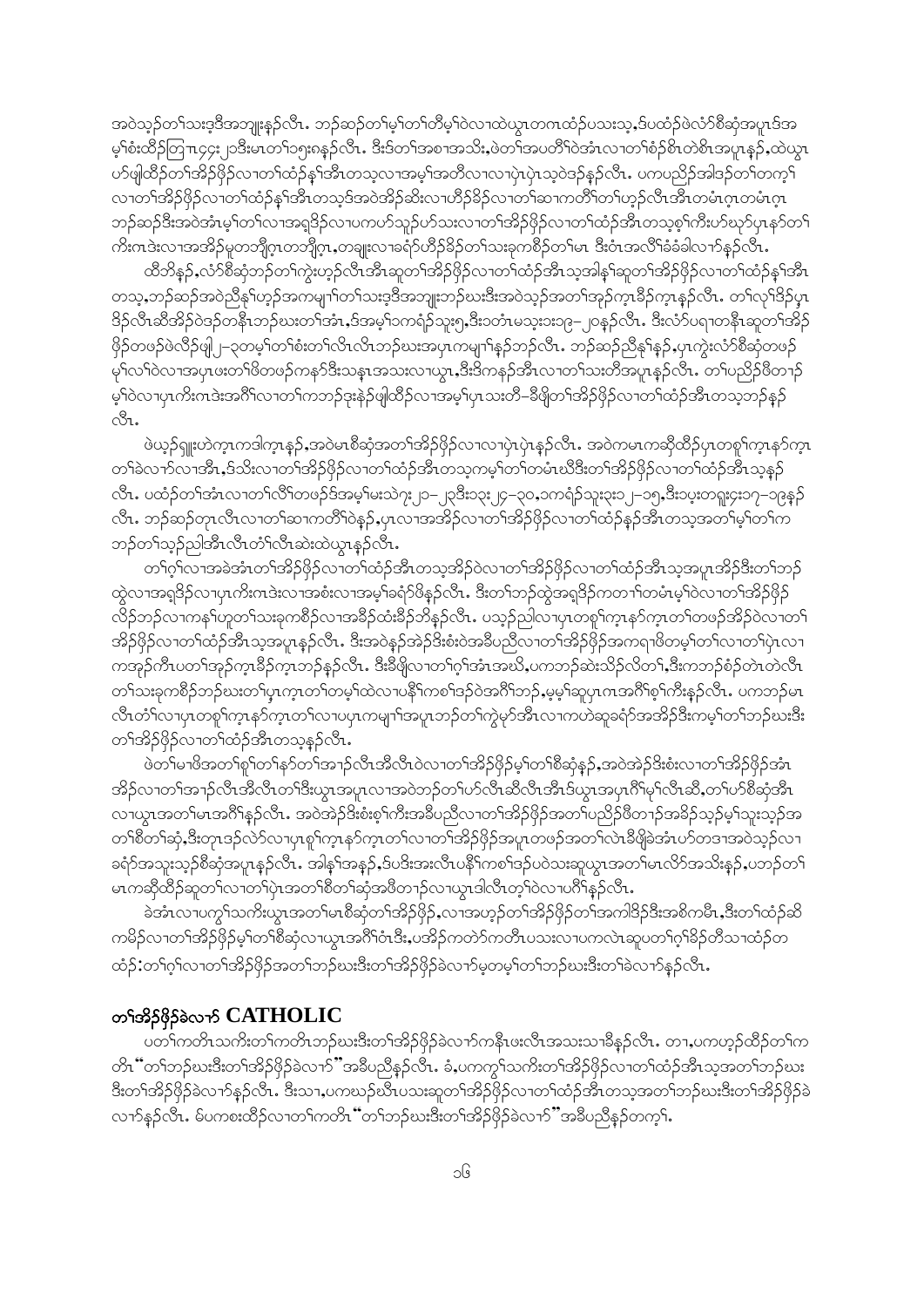# အနီပညီ Definition

—<br>ဒ်ပဟ်ဖျထိဉ်တ့<sup>၎</sup>လၢအပူၤကွံာ်တ<sup>ု</sup>မၤလိအသိႏႇတၫ်ကတိၤခဲးသလ္ဉ်အခ်ီပညီအဲဉ်ဒိးစံးဝဲ**:**တ႑်လၢအဘဉ်ထွဲဒီးတ႑်ခဲ လၫာ်;မ့တမ့်၊ဟာ်ဃုာ်ပှၤခရံာ်ဖိခဲလ႑ာ်လ႑ကမျ႑ာ်ခဲလ႑ာ်အပူၤန္ဉာ်လီၤ တ႑်ကတိၤ်ံခဲးသလ္ဉာိႆကျိာ်ထံလးတ္ဉ်အတ႑်က တိၤ Catholicus လၢအဟဲလီၤစπဘဉ်ဂ့ါဘဉ်ဝီလၢဟ္ၤလ့ဉ်အ ဖျာဉ်ဘျးစဲ preposition kata ဒီး မံၤကယ႑ adjective halos,အခ်ီဟုပ္လိ"ခဲလၫာ်ခဲဆ့"မှတမ့<sup>ရ</sup>"လၫပုံ၊ "နဉ်လီၤ. အဝဲအံၤတမ့္ပ်တ႑်ပညိဉ်ဆူရြဲမဲခဲးသလ္၄်အတ႑် -<br>အိဉ်ဖိုဉ်ဘဉ်နဉ်လီၤႉ မ့မ့ၢ်တခ်ိဳႇအဝဲအံၤမ့ၢ်တၫ်ဟ်ဖျ်ထိဉ်တၫ်ဃူတၫ်ဖိးလၢအအိဉ်လၢတၫ်အိဉ်ဖိုဉ်ခဲလၫာ်လၢအပိဉ်ခရံဉ်အခံ လၢတ႑်သးတိန္ ဉ်လီၤ.

နကသ့ဉ်နိဉ်လၢအပူၤကွံာ်တၢိမၤလိလၢတၢ်မၤလိပိာ်ထွဲတဆိဘဉ်တဆိအပူၤအံၤန္ဉာ်ႇလၢတၢ်မၢဖိအတၢ်စူၢ်တၢ်နှာ် တၫ်အၫဉ်လီၤအီလီၤလၢအအိဉ်လၢပစိၤခဲအံၤအက့ၢ်အဂီၤဒိဉ်ထိဉ်လဲၫ်ထိဉ်လၢတၫ်ဒိးဘျာတၫ်အတ႑်စူၫ်တ႑်နှာ်တ႑်အ႑ဉ် လီၤအီလီၤလၢပျπန္ဉ $\beta$ လီၤႉ ဖဲတౕၢဆၢကတိၲၢလၢတၢိစူၫ်တ႑်နာဴတ႑်အ႑ာဴလီၤအီလီၤလၢပျπဒ်သိးအံၤတဖဉ်ဘဉ်တ႑်ကွဲးအီၤ န**ှ**်ာ့ခရံာ်<sup>8</sup>တၫ်အိဉ်ဖြဉ်အကလှာ်ကလှာ်လၢဟိဉ်<sup>8</sup>ဉ်<sup>8</sup>ဖျာဉ်တဟဲဟ်ဖှိဉ်ထိဉ်သးတပူ၊ဃီလၢတၢ်တမံၤဃီအဖိလာ်ဒံးဘဉ်္ တၫ်ဝံယိးဃၢအါတလၢလၢတၫ်အိဉ်ဖိုဉ်အတ႑်ပၢတ႑်ပြးနှဉ်လီၤ. အဃိ,ဖဲတ႑်မၫဖိအတ႑်စူၫ်တ႑်နှဉ်တ႑်အၫဉ်လီၤအီလီၤစံး ကတိၤဘဉ်ဃးတၫ်အိဉ်ဖိုဉ်အတၫ်ဘဉ်ဃးဒီးတၫ်ခဲလၫာ်နှဉ်,အဝဲတအိဉ်ဒီးတၫ်ပၢတၢ်ပြးဘဉ်ဃးခရံာ်ဖိကမျၫာ်ခဲလၫာ်လၢအ သးပူးဘဉ်နဉ်လီး. မ့မ့်္ဂတခ်ိဳႇအဝဲတဲဘဉ်ဃးသးစိဆုံအတၤ်ဃူတၤ်ဖိးလၤအအိဉ်လၢခရံာ်ဖိတၤ်အိဉ်ဖိုဉ်ခဲလၢာ်လၤအလီၤပ လိ5်ဒီးတၫ်သိဉ်တၫ်သိအဘၫဉ်စπ ,ပတၫ်ဘဉ်ထွဲဒီးတၫ်ကရၫက်ရိအတၫ်လီၤဆီလိ5်အသးတဖဉ်ဒ်လဲဉ်ဂူၤဒ်လဲဉ်ဂူးနဉ်လီၤ ဖဲတౕာအပတိႝၤ်ဝဲအံၤလၢတၤ်စံဉ်စိၤတဲစိၤပူၤန္ဉ9ဲႇတၤ်ကတိၤ်ံခဲးသလ္ဉ်ိဳမ့ၤ်တၤ်လၢအပာ်ဃှာ်တၤ်ခဲလၢာ်လီၤႉ အဝဲအံၤဘဉ် တၫ်ဟ်အခီပညီလၫကမျၫ်ကမၤထိထိဉ်လဲၫ်ထိဉ်မံၤ်ဴတၫ်အိဉ်ဖိုဉ်ႛႛဆူခရံာ်ဖိကမျၫ်ကိးကဒဲးန္ဉာ်လီၤႉ

တၫ်ထံဉ်ဝဲအံၤမ္နှုတ႑်ဟ်တိဃှာ်ဒီးစီးပိလူးအတ႑်သိဉ်တ႑်သိဖဲ့ဝကရံဉ်သူး၁း၂,ဖဲအဝဲကွဲးဟူဉ်ဝဲအလံဉ်ပရၫလၫကျဲဒ်အံၤ: စံးဘဉ်ယွၤအတၫ်အိဉ်ဖိုဉ်လၢအအိဉ်လၢကရုံဉ်သူး,ပုၤဘဉ်တ႑်ဟစိဆုံအီၤလၢယူဉ်ရှူးခရံဉ်အပူၤ,ဒီးတ႑်ကိုးအီၤဒ်သိုး အကကဲထိဉ်ပုံ၊စီဆုံ,ဒီးကယဲ`ါပု၊အိဉ်တပူ၊လ`ါလ ်ါလ ၊အကိုးထိဉ်ပကစ`ါယှဉ်ရှူးခရံဉ်အမီ၊,အဝဲသူဉ်အကစ`ါဒီးပကစ`ါ… (၁ကရံဉ်သူး၁း၂).

ဖဲအံၤႇစီၤ၀ီလူးဟ်ဖျါထိဉ်ဝဲဒဉ်လၢခရံာ်ဖိကမျၫ်အကလုာ်ကလုာ်လၢကရံဉ်သူးအပူၤႇလၢအဝဲပညိဉ်ပှၤလၢအဘဉ်တ႑် ဟ်ဖိုဉ်အီၤတပူၤဃိဒ််ံတၫ်အိဉ်ဖိုဉ်…လၢကရံဉ်သူးအပူ၊ႇိမ့်ၫ်တၫ်ဘဉ်ဃးဒီးတၫ်အိဉ်ဖိုဉ်ဖးဒိဉ်လၢအဟ်ဃှာ်ပုၤခဲလၢာ်လၢ ကိုးထိဉ်ခရံဉ်အမံၤႇလၢအဝဲသူဉ်အိဉ်ဖဲလဲဉ်ဂူၤဖဲလဲဉ်ဂူၤန္ဉာလီၤ.

ဖဲသာယာဖြဉ်အခၢဉ်သးနှဉ်, Cyprian of Carthage စးထိဉ်လၢကဟာ်ဒိဉ်ကူးဘံဉ်ရှိဉ်တဖဉ်ဒီးပုၤလှါတ<sup>ျ</sup>အ ဒိဉ်တဖဉ်အမှုအဒါလၫကဆ႑တဲာ်တၫ်အိဉ်ဖိုဉ်အခီပညိန္နဉ်လီၤ. ဖဲအဝဲ  $Episode$   $68$ န္ဉ $\hat{}$ ,အဝဲအိဉ်ဒီးတၫ်အံၤလ႑ကစံး $\colon$ 

အဝဲသူဉ်မှၤ်တၤ်အိဉ်ဖိုဉ်လၢအမှၤ်ပုၤဂိၢ်မှၤ်အိဉ်ဃူဖိးလၢပုၤလှၤ်တၤ်အဒိဉ်…တၤ်အိဉ်ဖိုဉ်,မှၤ်တၤ်လၢအဘဉ်ထွဲဒီးတၤ် အိဉ်ဖိုဉ်ခဲလ<sup>ှ</sup>ာ်ဒီးတမံ၊ ဖို့၊ တဘဉ်တ<sup>ရာ</sup>ခိုတုဉ်မှတမှ<sup>ရု</sup>နိၤဖးအိၤဘဉ်,ဘဉ်ဆဉ်ဘဉ်တ<sup>ရား</sup>ဘဉ်ထွဲဒီးပာ်အဆၢတပူ၊ ဃီဒ်သိးသိး ခ်ီဖြိုပုၤလှၤ်တၤ်အဒြဉ်တဖဉ်အတၤ်ဃူတၤ်ဖိးလၤအစဲဘူးလိဉ်အသးတဂၤဒီးတဂၤနှဉ်လီၤ.

လၢစဲဖြံယၤအဂ်ိါန္ဉာ်ႇတၫ်အိဉ်ဖိုဉ်အတၫ်ဃူတၫ်ဖိးအိဉ်သူဉ်လီၤအသးလၢသရဉ်ကွၢ်တၫ်ဒီးအတ႑်မၤတ႑်သးခုကစိဉ်အ တၫ်ဃူတၫ်ဖိးအပူၤန္ဉာ်လီၤႉ ဒ်တ႑်ထံဉ်ဝဲအံၤစးထိဉ်လ႑ကဒိဉ်ထိဉ်ဝဲအသိးန္ဉာ်,ခရံာ်ဖိတဖဉ်စ့ၢ်ကိဳးစးထိဉ်လ႑ကအ႑ာလီၤအိ လီၤတၫ်အိဉ်ဖိုဉ်အတၫ်ဃူတၫ်ဖိးလၢတ႑်ပၢတ႑်ပြးအတ႑်ဃူတ႑်ဖိးနှဉ်လီၤ. တ႑်အိဉ်ဖိုဉ်မှၤ်တ႑်ကရ႑ကရိတခါလ႑အအိဉ် လၢတၫ်လိႝၫကိႏပူၤဒဲးလၢဟိဉ်<sup>႙ွ</sup>ဉ်ဒီဖျၫဉ်ခီဖျိအဘံဉ်ရိုးဒီးပုၤလှၤ်တၤ်အဒိဉ်တဖဉ်အိဉ်ဝဲလၢဟိဉ်ခိဉ်ဒီဖျၫဉ်နှဉ်လီၤ

လၢတၫ်ဂု<sup>ရွ</sup>ဉ်သှဉ်အံၤဒဉ်လဲ9်,သန5်က့,တ<sup>ြ</sup>ကတိၤ<sup>"</sup>ခဲးသလ့ဉ်"ဘဉ်တ<sup>ျ</sup>ဟ်လီၤအီၤလၢကဘဉ်မှ<sup>ြ</sup>တၫ်လၢအဘဉ်ဃး ဒီးတၫ်ခဲလၫာ်ႇပာ်ဃှာ်ပုၤကိးကဒဲးဒီးကမျၫ်ကိုးကဒဲးလၢအဘဉ်တၫ်ကိုးအီၤဒီဖျိုခရံာ်အမံၤဒီးလၢအသးတိဒီးတၫ်အိဉ်ဖိုဉ်လှ႑် လၫ်ထူသနူဟဲလီၤစπအတၫ်စူၫ်တၫ်နဉ်မိ႑်ပုၫ်တဖဉ်နဉ်လီၤ.

သန>်က့ႇလၢခံနဉ်ႇတၫ်အိဉ်ဖိုဉ်ဘဉ်တၫ်မၤက့မၤခီအိၤခီဖျိတၫ်လီၤမှၢ်လီၤဖးတဖဉ်နဉ်လီၤႉ အဒိဖဲခႉနႇ၁၀၅၄နဉ်ရိမဲခဲး သလ္နဉ်တၫ်အိဉ်ဖိုဉ်ဟီထိဉ်ကွဲဉ် Eastern Orthodoxy တၫ်အိဉ်ဖိုဉ်တဖဉ်, ဒီး Eastern Orthodoxyတ႑်အိဉ် ဖိုဉ်တဖဉ်ဟိထိဉ်ကွံာ်ရိမဲခဲးသလ့ဉ်အတၫ်အိဉ်ဖိုဉ်လၢအတၫ်အိဉ်ဖိုဉ်အပူၤန္ဉာလီၤ.

လၫတၫ်ဆၫကတိႝၫ်ဝဲအံၤန္၌ တ႑်အိဉ်ဖိုဉ်တဖဉ်စးထိဉ်သူတ႑်ကတိၤ်ာ်းသလ္ဉ်ိံလ႑တ႑်ထံဉ်လ႑အတပာ်ဃုာ်ပုၤဂၤ အသီတဘိအပူးနှဉ်လီး နီဖြိုတ်၊ပဉ်ပနီဉ်လျှအဝဲသွဉ်အတျ်အိဉ်ဖိုဉ်တဖဉ်ဒဉ်ဝဲမှု၊်တ႑်လျှအဘဉ်ဃးတ႑်အိဉ်ဖိုဉ်ခဲ့လျှာမှ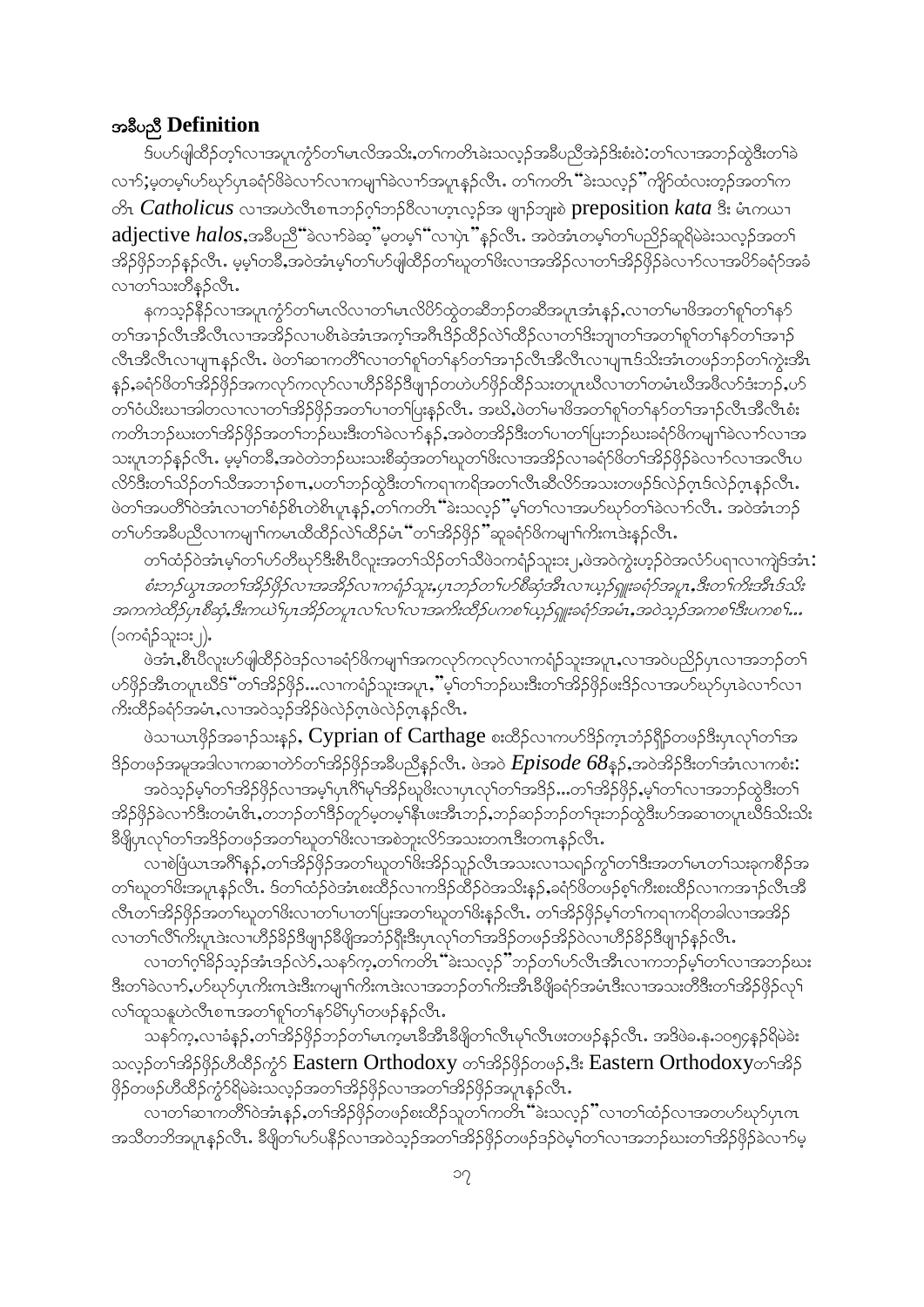တမ့်္ဂတ႑်လ႑အဘဉ်ထွဲတ႑်ခဲလ႑ာ်အဃိႇတခါဘဉ်တခါအဲဉ်ဒိုးလ႑ပဟ်ပနိဉ်အနို်ကစ႑်ဒဉ်ဝဲဒ်တ႑်အိဉ်ဖိုဉ်တဖဉ်လ႑အပြ႑ တSဒီးအီၤန္Sလီၤ.

လၢခံ,ဖဲ $Reformation$  လၢ၁၆ယၤဖိုဉ်အတ<sup>ု</sup>ဂဲၤဆၤထၢဉ်နှဉ်, $Protestant$  တၫ်အိဉ်ဖိုဉ်တဖဉ်အါကတ႑်ဟံး-နှ်တ်လိုည်လို၊ဆီတဖဉ်နဉ်လို၊ တဉ်ဃးဒီးတၢ်ဂ့ၢ်နှဉ်,အဝဲသွဉ်ကူၤကဒါကူးဆူတၢ်စူၢ်တၢ်နှာ်တၢ်အၢဉ်လီၤအီလီၤအခ်ီပညီ အခိဉ်ထံးခိဉ်ဘိႇပတံထိဉ်ဆူတၫ်ကတိၤ "ခဲးသလ့ဉ်"အပူၤက္ငံဉ်အခ်ိပညီလၢအဘဉ်ဃးတၫ်ခဲလၢာ်နှဉ်လိၤႉ တၫ်အၢဉ်လီၤအိ လီၤလၢလံာ်စီဆုံဒီးတၫ်အိဉ်ဖိုဉ်ခံခါလၫာ်နီၤဟုဉ်တ႑်လၢခရံာ်အခိဉ်ဖီလာ်နဉ်လီၤႉ အဝဲသုဉ်ဟ်ပနိဉ်လၢတ႑်ဃူတ႑်ဖိုးအံၤက ဘဉ်တၫ်ပπဃာ်အီၤတုၤဒဉ်လဲာ်လၢတၫ်မၤသကိႏဃုာ်တ႑်မှုာ်တအိဉ်လၢတ႑်အိဉ်ဖိုဉ်တ႑်ပၢတ႑်ပြးအကဝိၤပူၤဘဉ်ဒီးတ႑်နီၤ ဟ့ဉ်လီၤအဂ္ဂၤတဖဉ်လၢဘဉ်တၫ်မၤအီၤခီဖျိအဝဲသ့ဉ်အခရံာ်ဖိတၫ်ဘါကလှာ်ကလှာ်မှတအိဉ်ဒဉ်လဲာ်နဉ်လီၤ.

တၫ်အၫဉ်လီၤအီလီၤတၫ်အိဉ်ဖိုဉ်အတ႑်ဘဉ်ဃးဒီးတ႑်အိဉ်ဖိုဉ်ခဲလ႑ာ်လ႑ပစိၤဆ႑ကတိႝၤ်ခဲအံၤအခ်ဳပညီတ႑်ဟ်ပနိဉ် တၫ်အိဉ်ဖှိဉ်ခဲလၫာ်တၫ်ဟ်တီဟ်လိၤလၢအပπဃာ်တၫ်စူၫ်တၫ်နှာ်မိ၊်ပှၢ်လၢအဘဉ်တၫ်ဟ်ပနိဉ်အၫဉ်လီၤအီလီၤအီၤလၢတ႑် မၢဖိအတၫ်စူၫ်တ႑်နှာ်တ႑်အ႑ာ်လီၤအိလီၤအပူၤန္နာ်လီၤႉ ပုၤခရံာ်ဖိက်းကဒဲးလၤတ႑်အိဉ်ဖိုဉ်လၤတ႑်သးတိခဲလၤာ်အပူၤအိဉ် လၢခရံာ်အတၫ်အၫဉ်လီၤအိလီၤအခိဉ်အဖိလာ်ဒီးပုၤစူၫ်က္ၤနာ်က္ၤတၫ်အမှၤ်အတိကိႏၵၤဒဲးဘဉ်တ႑်ဆိဉ်ဂ္ၤလ႑သးစိဆုံအ တၫ်ဟ္ဥာ်တဖဉ်နှဉ်လီၤ. ဒီးလၢတၫ်ဂ့ၫ်အံၤအဃိႇပကဘဉ်သးဆူဉ်လၢကဘဉ်ဘူူးလၢခရံှာ်ဖိအမှၤ်အတိကိႏၵၤဒဲးအတ႑်ဟ္ဥာ် တဖဉ်လၢတၫ်အိဉ်ဖိုဉ်အတိကိႏဖုဒဲးႇဒီးပကဘဉ်သးအိဉ်လၢကမၤသဃဲၤတၫ်ဒီးအဝဲသုဉ်ဒ်အသ့အဘဉ်အသိးနဉ်လီၤႉ

ၰာ်ဒီးတၫ်ကတိၤ "်ခဲးသလ္ဉ်"အခ်ီပညီလၢပသးပူၤႇပကကွၤ်သကိႏကျဲတဖဉ်လၢတၫ်အိဉ်ဖှိဉ်လၢတၫ်ထံဉ်အီၤသ့တ႑် ကိုးအီးသွလၢ"ခဲးသလ္နဉ့ိ့နဉ်လီး.

# တၫ်အိဉ်ဖိုဉ်လၫတၫ်ထံဉ်အီၤသ္အာတ႑်ဘဉ်ထွဲဒီးတ႑်အိဉ်ဖိုဉ်ခဲလ႑ာ Visible Catholic Church

ပဟ်ဖိုဉ်ပတ႑်နှၤ်ပ႑ာဘဉ်ဃးတ႑်အိဉ်ဖိုဉ်လ႑အဘဉ်ထွဲတ႑်ခဲလ႑ာ်ဃှာ်ဒီးပတ႑်နှာ်ဘဉ်ဃးတ႑်အိဉ်ဖိုဉ်လ႑တ႑်ထံဉ်နှ႑ အီၤသ့န္5ဲႇပပာ်ဟ္ဥတၫအိဉ်ဖိုဉ်လ႑တ႑်ထံဥအီၤသ္မအတ႑်ဘဉ်ထွဲဒီးတ႑်အိဉ်ဖိုဉ်ခဲလ႑ာအခ်ဳပညီဒ်ပုၤဂိၢမှ႑်အတ႑်ရှလိာမှာ လိ>်အတၫ်ထံဉ်တမံၤဃိလၢတၫ်အၫဉ်လီၤအိလီၤလၢယ္ပၤပူၤလၢခရံာ်အခိဉ်အဖိလာ်နဉ်လိၤႉ လၢတၫ်ထံဉ်အိၤသ္ဖဖြိဖြုဖြုအ ပူး တော်ရူလိ5်မှာ်လိ9်ဝဲအံၤမ့်သးအတၤ်တမံးအါန္းဒီးတၤ်အိဉ်ဖိုဉ်အတၤ်ပၢတၤ်ပြးနှဉ်လီး. ခရံာ်ဖိတၤ်ဘူဉ်တၤ်ဘါကလုာ်တ အိဉ်ဝဲနိတကလှာ်လၢအတ႑်ပၢတ႑်ပြးမၤလဲ႑်ထိဉ်အသးလၢခရံာ်ဖိကမျာ႑်ခဲလၫာ်အဖိခိဉ်ဘဉ်လိၤ. မွမ့္ပ်ာတိဳႇတ႑်အိဉ်ဖိုဉ် လၢတၫ်ထံဉ်နှၤ်အီၤသ့အတၤ်ဃူတၤ်ဖိးအံၤဒိးသန္ၤထိဉ်အသးတၤ်ဂ့ၤ်လၢတၤ်အိဉ်ဖိုဉ်တဖုဘဉ်တဖုဒဉ်ဝဲစုာ်စုာ်အံၤအိဉ်လ႑ တၫ်မၤတၫ်အၫဉ်လီၤလၢယ္ပၤဒ်သိးသိးတဂၤဃိအပူၤဒီးလၢခရံှာ်ဒ်သိးသိးတဂၤဃိအတၫ်အၫဉ်လီၤအိလီၤအခိဉ်အဖိလာ်နှဉ်  $\circ$ 31.

ဘဉ်ဃးလၢတၫ်စံဉ်စိၤတဲစိၤတခ်ိန္ဉာ໋ႇတၫ်အိဉ်ဖိုဉ်လၢတ႑်ထံဉ်အိၤသ္နဃုထံဉ်နှၤ်က္ၤအတ႑်ဘဉ်ဃးဒီးတ႑်အိဉ်ဖိုဉ်ကိႏဖု ဒဲးလၫကျဲအကလှာ်ကလှာ်နှဉ်လိုၤ. လၫလှၤ်လၤ်တၤ်ဟဲလိၤစπတနိၤန္ဉာ်,အဝဲဘဉ်တၤ်ဃုထံဉ်နှၤ်က္ၤအိၤဒီဖျိလ႑တၤ်အိဉ်ဖိုဉ် အတ႑်ပၢတ႑်ပြးနဉ်လီၤႉ တ႑်အိဉ်ဖိုဉ်ဒိဉ်ထိဉ်လဲ႑်ထိဉ်ဝဲဒ်အနိ<sup>႖</sup>ဂံႝနိ<sup>႖</sup>ဒွးအါထိဉ်လၢအနိႝိုကစ႑်ဒဉ်ဝဲအသိး<sub>•</sub>ပုၤမၤတ႑်သးခု ကစိဉ်အသိတဂၤဘဉ်တဂၤဘဉ်တၫ်ဒိးဟ်စုအိၤဒိးဘဉ်တ႑်ဟ်လီၤစုလၢအလိၤသ့ဉ်တဖဉ်နဉ်လီၤႉ

ဘဉ်ဆဉ်အါဒဉ်တၫ်တက့ౕ Protestants တဖဉ်ဟ်ဒိဉ်ဝဲလၢတၫ်အိဉ်ဖိုဉ်ဒီတဖုညါအတၫ်ဃူတၫ်ဖိးအိဉ်ဝဲလၢပ တၫ်နဉ်ခရာ်အပူ၊ဒီးသးစိဆုံအတၫ်မၤအါန႑်းသျပုပျပာတ႑်သးခုကစိဉ်လၢအဒိုးပဉ်စုတဖဉ်ဒီးပုၤလုပ်တ႑်အဒိဉ်တဖဉ်လၢအ မၤတၫ်ကဲထိဉ်လိဉ်ထိဉ်နဉ်လီၤ. လၢတ႑်နှဉ်အဃိ,ကမျาၫ်အသိတဖဉ်အိဉ်ထိဉ်ဝဲသွဖဲသးအတ႑်ဃူတ႑်ဖိုးအိဉ်ဝဲတဘိုဂူၤတ ဘိုဂ္ဂာ ,ဖဲပှာလာအအိဉ်လာတ်အာဉ်လီာအီာလီာလာယွာအပူာဟ်ဖှိဉ်ထိဉ်သးလာခရံာ်အမံာအပူာတပူာဂ္ဂာတပူာဂ္ဂာနဉ်လီာ .  $\mathit{Protestants}$  တဖဉ်ဟ်ဖျါထိဉ်ဝဲလၢတၫ်အိဉ်ဖိုဉ်လၢတၫ်ထံဉ်အီၤသ့မ့ၢ်တၫ်လၢအဘဉ်ထွဲဒီးတၫ်အိဉ်ဖိုဉ်ခဲလၫာ်ခ်ီဖျိအ ဝဲအိဉ်ဆိုးလၫတၫ်လိြကိုးပူးဒဲးလ႑ပု၊ ဂိြမှ တဖဉ်အိဉ်လ႑တ႑်အ႑ာလို၊ အိုလီ၊ လိ်ာသုံးလ႑ယ္မွာ အပူး ,လ႑ခရံာအခြံအခိ လာ်,လၫသးအတၫ်ဃူတၫိဖိးအပူၤန္ဉာလီၤ.

ညီနှ်တဉ်ကိုတဉ်ခဲ့အဒြဉ်ကတဉ်တမံၤလာပုၤခရံဉ်ဖိအါကထံဉ်ဘဉ်ဝဲမှာ်တနံၤအံၤမ့ှ်တှင်သွဉ်ညါလာအဝဲသွဉ်ကဘဉ်ဃု ထၢတၫ်အိဉ်ဖိုဉ်ဒ်လဲဉ်တဖုဒ်တၫ်လၢအဘဉ်ထွဲဒီးဘဉ်ဃးဒီးတၫ်အိဉ်ဖိုဉ်ခဲလၢာ်မှတမှၢ်တၫ်လၢအဘဉ်ထွဲဒီးတၫ်ခဲလၢာ်နှဉ် လီၤ. လၢဟိဉ်ခိဉ်တကပၤအါကတ႑)နှဉ်,တ႑်အိဉ်ဖိုဉ်အိဉ်ဝဲဒဉ်အါကလုဉ်လၢအစီးလၢအမှ္ပါခရံှာ်ဖိလၢအမံၤဂ္ဂၤသဉ်ဂ္ဂၤတ ဖဉ်ညီနု်လဲၤတလၢကွံာ်တၫ်အခၢးအကျါတမံၤန္ဉာ်လီၤ. အဝဲသ့ဉ်အိးထိဉ်အစုဒုဉ်လဲြကဲးဆိးဒီးတူ်၊လိာ်တၫ်အိဉ်ဖိုဉ်မနုၤဂ္၊ လၫအစံးအမှ1်ခရာ်၆,မှတမှ1်အဝဲသုဉ်တြိဃာ်ပုၤကိႏၵၤဒဲးအါန္1်အဝဲသုဉ်အတ1်ဟ်ပနိဉ်ပုၤဂိၢမှ1်မှတမှ1်ခရာ်ဖိတ1်ဘါတ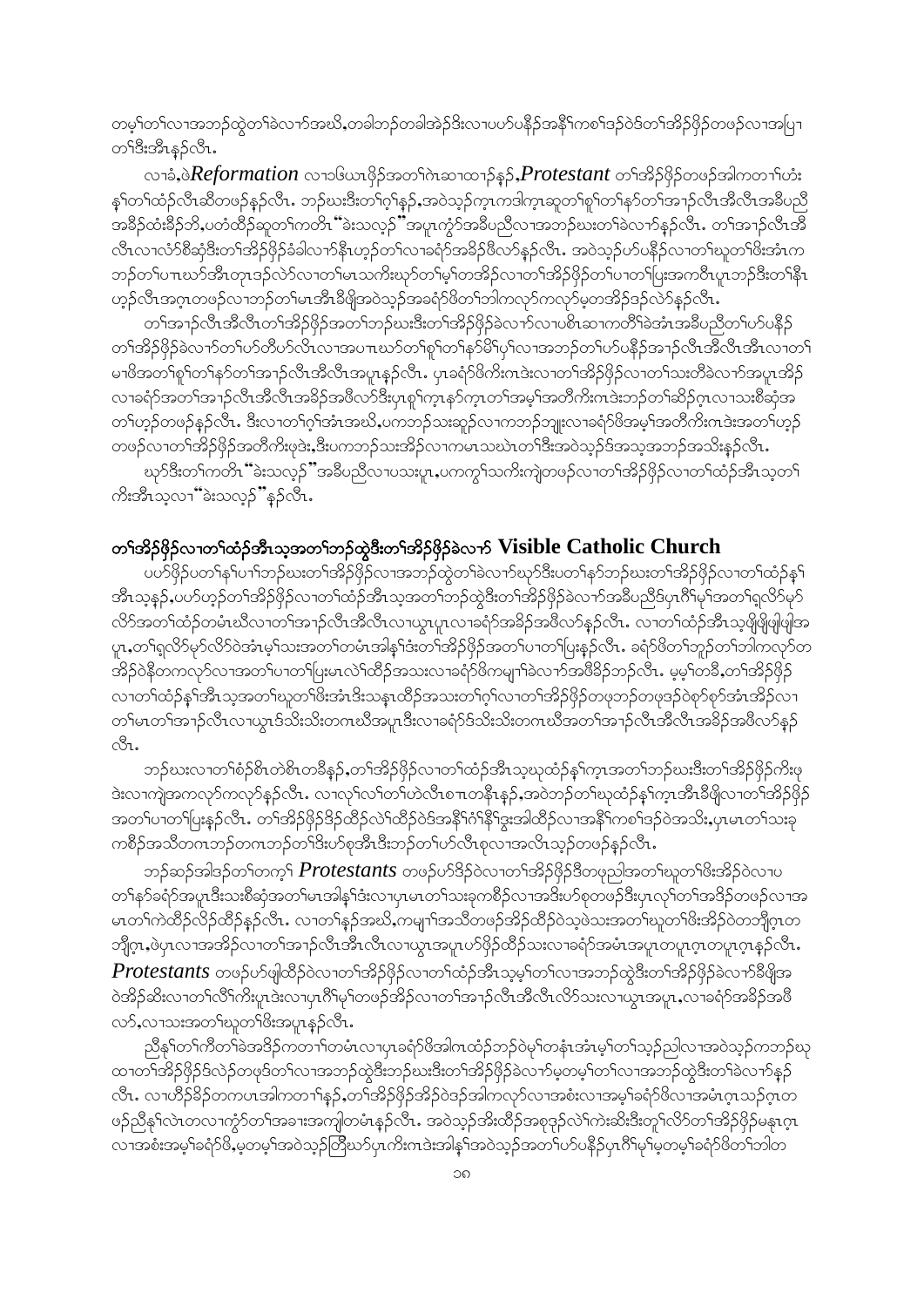ကလုာ်အခ်ဳပညီဆံးကိ9်ဖိအံၤန္ ဉ်ဘဉ်လီၤ.

<sub>.</sub><br>ကျဲလၢအမၤစπပုၤသ့ဘဉ်ဃးတ<sup>၎</sup>ကိတ<sup>ြ</sup>ခဲ့အာတက်ထံဉ်နှၤ်အီၤသ့လၢတၤ်အိဉ်ဖိုဉ်အလှၤ်လၤ်စπသွဲဉ်တၤ်သိဉ်တၤ်သီ အပနိဉ်သၢခါနဉ်လီၤႉတ်ြပနိဉ်တဖဉ်အံၤဘဉ်တ႑်ကတဲဉ်ကတိၤကွဲးကတိၤလီၤတံၤ်လီၤဆဲးခ်ီဖိုက္ခ်ိနိဉ်ဖဲ၁၆ယၤဖိုဉ်စက်ိဉ်တ လဲဉ်အပူ၊ ဘဉ်ဆဉ်အဝဲသွဉ်ပာ်ဖျံထိဉ်ဖြိထဲဉ်စတဲးတၫ်အိဉ်ဖိုဉ်အမြးအတ႑်ဆိကမိဉ်လ႑အဝဲအစိုးနှဉ်လီး တဉ်ဃးဒီးတ႑် ဂ့<sup>ရ</sup>အံၤႇတ<sup>ရ</sup>ပနိ5ိတဖဉ်ဒုးသ့ထိဉ်ပုၤခရံာ်ဖိတဖဉ်လၢကနိၤဖးကမျၫ်လၢအမှ်<sup>ရ</sup>အတိနိ<sup>ု</sup>နိ<sup>ု</sup>ဘဉ်ဃးတ<sup>ရ်</sup>အိဉ်ဖိုဉ်လၢတ<sup>ရ</sup>ထံဉ် အီၤသ့လၢကမျၫ်လၢအပာ်မၤသးတဖဉ်နဉ်လီၤ.

တ႑်အိဉ်ဖိုဉ်အတ႑်ပန္နီဉ်မှု က႑်လ 1အလိဉ်နို ၊နို ၊်ဒ်သိုးတ႑်ကဃုထံဉ်တ႑်အိဉ်ဖိုဉ်အိဉ်ဖဲလဲဉ်, ခ်ီဖျိလ 1တ ၊မှ ၊်တ႑်တိန္နဉ်, တ႑်မနုၤဂူးကိုးလီးအသးလ 1တ႑်အိဉ်ဖိုဉ်သူဝဲအဃိန္နဉ်လီး .လ 1တ႑်ပညိဉ်ဘဉ်ဃးယွၤဂူးဝိည္ပါတ႑်ဆ႑ကတိၱလဲလိဉ်ဖူးဒိုဉ ကတုၤလီၤႇဒ်အမှ္ပါတ ါမၤသိမၤဂ္ဂၤထိဉ်က္႑တ ါလ 1၁၆ယၤဗိုဉ်နှဉ်ႇတ ါသံကွ ါမ့ ါဝဲ, "တ ါအိဉ်ဗိုဉ်အမူ ါအတိတ ါထံဉ်န္ ါအီၤ ကသ္ဝဲဖဲလဲဉ်? "နဉ်လီး. ဒီးလၢတၫ်ဒ်အံၤအဃိပုၤမၤသိမၤဂူၤထိဉ်က္ၤတ႑်တဖဉ်,အဒိ,ဟ်ပနိဉ်ဝဲတ႑်ပနိဉ်ဘဉ်ဃးတ႑်အိဉ် ဖြဉ်အခ်ဳပညီလီၤတႆၤလိၤဆဲးကတ႑ၢိဒိဖျိစံးဝဲ, ''ဂ္ဂၤလံအဝဲအံၤတမ္ ၊်တ႑်ပနိုဉ်ဖျါလ ၊ခိမဲဉ်ညါတဉ်နဉ်လီၤ. အဝဲအံၤတမ္ ၊်တ႑်ဃု သူဉ်ညါမၤလိတ႑်သူတဲ့ထိဉ်သူဉ်ထိဉ်ဟိဉ်ဃိတ႑်သူဉ်ထိဉ်အဂ္ဂါဘဉ်လီၤ. အဝဲအံၤမ္နါဂူၤတမ္နါဂူၤ,အဆိကတ႑ါ,တ႑်စ္နံဉ်တဲၤ တဲလီးယွၤအကလုၫကထါအိုဉ်ဝဲနဉ်လီး. " ဖဲတၫ်စံှဉ်တဲၤတဲလီးယွၤအကလုၫကထါအမှၫအတိအိဉ်ဝဲတပူၤဂ္ဂၤတပူၤဂ္ဂၤနှဉ်, တၫ်အိဉ်ဖိုဉ်အိဉ်ဝဲန္နဉ်လီး. ဖဲတၫ်စဉ်ညီဉ်တိဉ်ပာ်တဖဉ်,တၫ်ဘူဉ်တၫ်ဘါအလုၤ်လၤ်တဖဉ်,ဘဉ်တ႑်ထံဉ်လၤအမၤတ႑်သးခုက စိဉ်မှုဖု)တိတိတပူးဂူးတပူးဂူးနှဉ်,တ႑်အိဉ်ဖိုဉ်အိဉ်ဝဲနဉ်လီး. လၢခံတ႑်ပနိဉ်ပာဴဃုာ်,လီးဆီဒဉ်တ႑်,တ႑်အိဉ်ဖိုဉ်အတ႑် သိုက် ကြီး-တ႑်နှ႑်ပ႑်တ႑်သိုက် ကြွန်သတ္ဌပန္ဒိဉ်မှုကအိဉ်ဘဉ်ဒီးတ႑်အိဉ်ဖိုဉ်အတ႑်စီတ႑်ဆုံအံၤဘဉ်တ႑်ဟူဉ်လီၤက္ဂံဉ် အီၤဘဉ်ဃးအတ႑်တိတ႑်လိၤဒီးအတ႑်မ္ ၂တ႑နဉ်လိၤ.

ဒီးကထၫဉ်အါရ်အဲလ်ဘၫးမိလ႑ဉ်ကျှုနံဉ်ယ႑ဉ် Dr. R. Albert Mohler, Jr

မ်ပက္ဂ<sup>ရ</sup>သကိုးလှ<sup>ရ</sup>လ<sup>ရ</sup>စπသွဲဉ်တ<sup>ရ</sup>သိဉ်လိနဲဉ်ယုၤအတ<sup>ရ</sup>ပနိဉ်သၢခါအံၤတခါတံတခါဘဉ်ဃးတ<sup>ရ</sup>အိဉ်ဖိုဉ်လၢတ<sup>ရ</sup>ထံဉ် အီးသ့အတၫ်ဘဉ်ထွဲတၫ်အိဉ်ဖိုဉ်ခဲလၫာ်, စူးထိဉ်လၫတၫ်စံဉ်တဲၤတဲလီၤယွၤအကလုၤ်ကထါနှဉ်တက္ု၊.

တၫ်အိဉ်ဖိုဉ်မှတမှ ်ာရော်ဖိတၫ်ဘါကရၢတအိဉ်ဝဲလၢအအိဉ်ဒီးတၫ်စံးလၢအတပာ်ဃှာ်ဒီးတ႑်စုလိ််၊ခ်ိဉ်နိဉ်,တ႑်ကတိၤ ကျိ5်ထံတ1်,တ1်ပတံထိဉ်တ1်မှတမ့်1်တ1်တဲဖျါထိဉ်ယွာအကလု1်ကထါနှဉ်လီာ. တ1်အိဉ်ဖိုဉ်တနိၤဒီးခရံာ်ဖိတ1်ဘါကရာတ နိုးစံးဝဲလၢအအိဉ်ဒီးတၢ်တြိဃာ်တၫ်အခွဲးအယာ်လၢကကျိာ်ထံဒီးသိဉ်လိလံာ်စီဆုံနှဉ်လီၤ. တနိၤစံးလၢအိဉ်ဒီးတၫ်နှၤ်ပၫ်ဂွၤ် .<br>ထိဉ်အါထိဉ်လီၤဆီလၫအဒုံးအိဉ်ထိဉ်အဝဲသွဉ်အတ<sup>ု</sup>နှၤ်ပၢၢ်ဘဉ်ဃးလံာ်စီဆုံမ့<sup>ှ</sup>တိအါနှၤ်ပုၤကတဖဉ်နဉ်လီၤႉ ဘဉ်ဆဉ်တၤ် အိဉ်ဖှိဉ်တအိဉ်နီတဖုလၫအဒုးနဲဉ်ဖျံတၫ်ပနိဉ်မနုၤဂ္ဂၤမးလၫလၫပှဲၤပှဲၤဘဉ်•ဘဉ်ဃးတၫ်စံဉ်တဲၤတဲလီၤယွၤအကလုၤ်ကထါနှဉ် လီၤႉ ယွာဟ့ဉ်လီၤလံာ်စီဆုံဆူတၫ်အိဉ်ဖိုဉ်လၢတၫ်ထံဉ်အီၤသ့ခဲလၫာ်နှဉ်လီၤႉ ဒီးအဝဲဟ့ဉ်လီၤတၫ်အိဉ်ဖိုဉ်လၢတၫ်ထံဉ်အီၤ သ့ခဲလၫာ်လၢအသးစိဆုံလၢကမၤစπပတၫ်နှၤ်ပၫ်လံာ်စီဆုံနည်လိၤႉ ပထံဉ်တၫ်သွဉ်တဖဉ်အံၤလၢလံာစိဆုံအတိၤတဖဉ်ဒ်အ မ့်ၫ၁တံၤမသူး၃း၁၅ ဒီးဇူးဘြိ၄း၁၁–၁၃ဒီး၆း၄–၆နဉ်လီၤ. အါန1်အနဉ် လံာ်စီဆုံဟှဉ်သဆဉ်ထိဉ်တ1်အိဉ်ဖိုဉ်လ႑တ1်ထံဉ်အီၤ သခဲလၫာ်လၫကၒး ကန1်ပ႑်၊ ဒီးကသိဉ်လိယ္ပၤအကလုၤ်ကထါ ဒ်ပထံဉ်ဖဲမႈသဲ ၂၈း၂၀, ၁တံၤမသူး၄း၁၇, ဒီး၂တံၤမသူး၂း၁၅ ဒီး၃း၁၄–၁၇နဉ်လီၤ.

တၫ်အိဉ်ဖိုဉ်အတၫ်ပနိုဉ်ခံမံၤတမံၤမ္ါတ႑်ပၢဆုၢတ႑်အမ္<code>ণြအတိဘဉ်ဃးတ</code>်ဒိုးဘျာဒီးတ႑်အိဉ်ဘူဉ်စီဆုံအတ႑်ဘူဉ်တ႑် ဘါအလှၤ်အလၤ်န္5်လီၤ. တၤ်ဘူဉ်တၤ်ဘါအလှၤ်အလၤ်တဖဉ်အံၤဘဉ်ထွဲဒီးတၤ်အိဉ်ဖိုဉ်လၤတၤ်ထံဉ်အီၤသ္ဒဒီတဖုညါတမ့ၤ် ထဲလၢတၫ်ဘူဉ်တၫ်ဘါကၡာတဖုမ့တမ့ၢ်အဂၤတဖုဘဉ်လီၤ.

အဝဲအိၤမ္ ါတ ်ခွဲးတ ်ယာ်ဒီးမှုဒါတ ်ဖီးတ ်မၤလၤကမျာ ်ကိုးကဒဲးလၤတ ်အိဉ်ဖိုဉ်လၤတ ်ထံဉ်အိၤသ္စအပူၤလၤကမၤ တၫ်ဘူဉ်တၫ်ဘါအလု<sup>ရ်</sup>လၫ်ဒ်လံဉ်စိဆုံအကျဲအသိးနှဉ်လီၤ. ပထံဉ်တၫ်အံၤလၢတၫ်မၢလိၤတၫ်ဖးဒိဉ်အတ႑်မၤလိဉ်အပူၤလ႑ ကဘျာတာဖြဲမႈသဲ၂၈း၁၉ ဒီးဖဲ၁ကရံဉ်သူး၁း၁၃–၁၇နှဉ်လီး ပထံဉ်စ့ၢ်ကီးလာယူဉ်ရူးအတ႑်သူဉ်လီးဘဉ်ဃးတၫ်အိဉ်ဘူဉ်စီ ဆုံဖဲလူၤကဉ်၂၂း၁၅–၂၀ဖဲကစၫ်ဟ်ဖျါထိဉ်ဝဲလၢတၫ်အိဉ်ဟါတၫ်အိဉ်မှၫ်လၢအဝဲအဘိအမှၫ်ဒိတခါညါအဂိ်ၫ,လၢပုၤက်းဂၤဒဲး လၢအဟ်ဃှာ်လၢအတၫ်အၫဉ်လီၤအိလီၤအခိဉ်အဖိလာ်နှဉ်လီၤႉ လံာ်စီဆုံအတိၤဒ်သိးအံၤတဖဉ်မ့ၢ်တၫ်ဂ္ၤလၢဖြတဲးစတဲဉ် တၫ်အိဉ်ဖိုဉ်အအါကတ႑ာအာဉ်လီၤတူၫ်လိဉ်တ႑်အိဉ်ဖိုဉ်အဂၤတဖဉ်ဒီးခရံှာ်ဖိတ႑်ဘါကရၢအဂၤတဖဉ်အတ႑်ဘူဉ်တ႑်ဘါအ လှၤ်အလၤ်နဉ်လီၤ.

တၫ်အိဉ်ဖိုဉ်လၢတၢ်ထံဉ်အီၤသ့လၢအဘဉ်ထွဲဒီးတၫ်အိဉ်ဖိုဉ်ခဲလၢာ်အလှၤ်လၢ်စπသွဲဉ်တၫ်သိဉ်တ႑်သိအတ႑်ပနိဉ်သ႑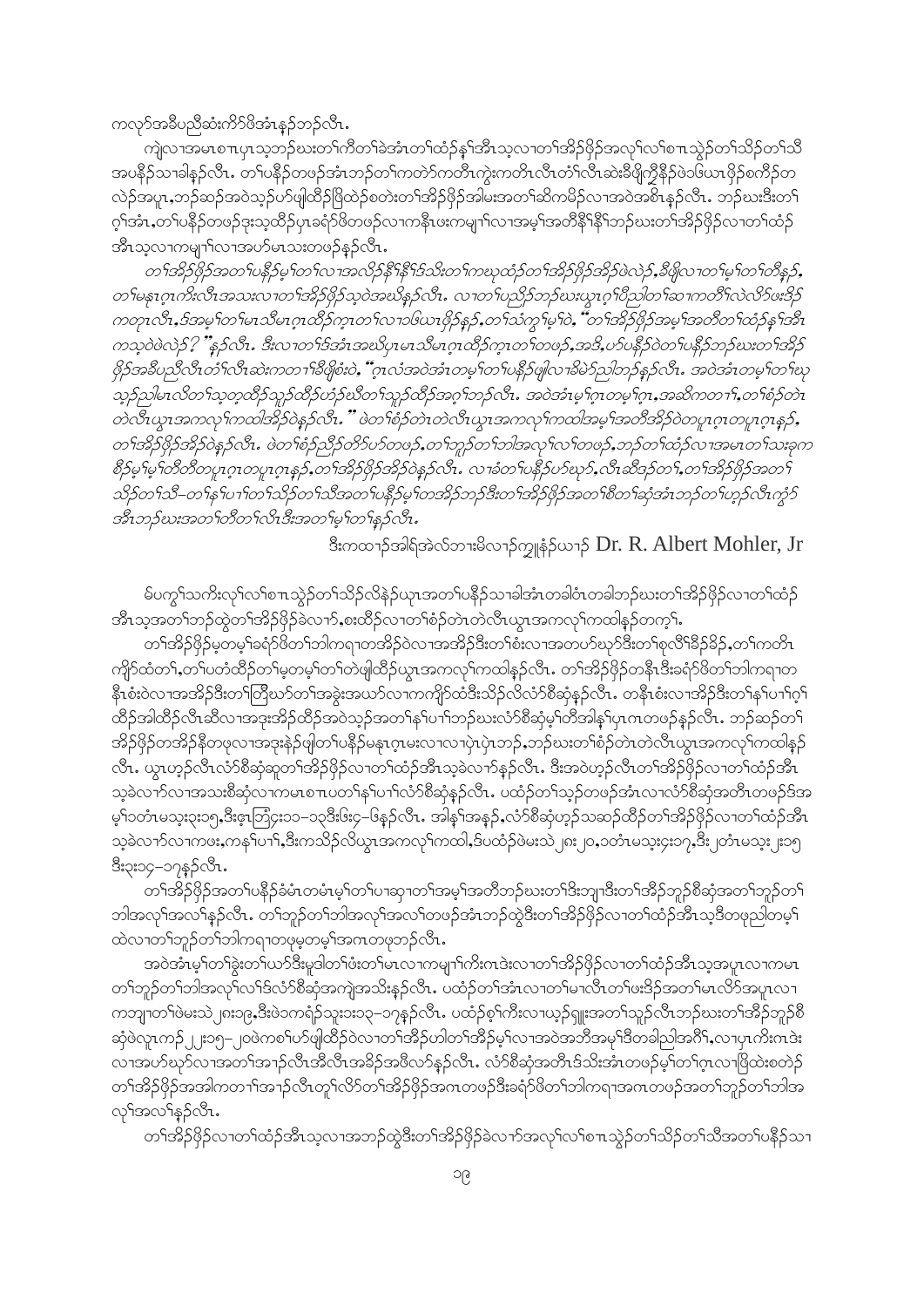ထံဉ်တထံဉ်မ့ှ်တ႑်အိဉ်ဖိုဉ်အတ႑်သိဉ်တ႑်သိလ႑အဖျါလ႑ခ်ိႇဒ်အမှ့်က႑်ဟိထိဉ်ကွံဉ်တ႑်လ႑တ႑်အိဉ်ဖိုဉ်အပူၤန္ဉာလိုၤ ခရံှာ်ဖိတအိဉ်နိုတကလၢအသးခုမၤတၫ်အိဉ်ဖိုဉ်အတ႑်သိဉ်တ႑်သိလၢအဖျါလၢခိႇလိၤဆီဒဉ်တ႑်ဟိထိဉ်ကွိုာ်တ႑်လၤ တၫ်အိဉ်ဖိုဉ်အပူၤန္နဉ်ဘဉ်လီၤႉ ဒီးတၫ်အံၤညီနှၤ်ဆု၊တၫ်အိဉ်ဖိုဉ်တဖဉ်လၢကဟးဆုံးတ႑်သူတ႑်သိဉ်တ႑်သိလၢအဖျါလၢခိန္ဉဉ် လီၤႉ နိ<sup>ု</sup>နိ<sup>ု</sup>နဉ်ႇတၫ်သးစူၤအတၫ်တမၢန္<sup>႖</sup>ဆိဉ်ခံတၫ်စ့ၫ်ကီးအိဉ်ဒီးလံာ်စီဆုံအတ႑်ဟ်တီဟ်လိၤႇဒ်ပထံဉ်သ့လၢတ႑်ကတိၤဒိ ဘဉ်ဃးဘုက္ဂူဉ်ဒီးနိုဉ်တဖဉ်အပူၤႇတၫ်ထံဉ်နှၤ်အီၤဖဲမးသဲ၁၃း၂၄–၃၀နှဉ်လီၤႉ သနာ်က့ႇတ႑်သိဉ်တ႑်သိအိဉ်ဒီးအလိ႑နှဉ် လီၤ. တၫ်ဆၢကတိႝၫအိဉ်ဝဲဒဉ်ဖဲပုၤတဂၤအတ႑်ဒဲးဘးမ့ၢ်တ႑်မၤတံာ်တာ်တ႑်ဒိဉ်မးလၢအဝဲကဘဉ်တ႑်ဟ္ဥာ်လီၤအီၤခီဖျိတ႑် သိဉ်တ႑်သီ–လီၤဆီဒဉ်တ႑်ဖဲအဝဲမၤဘဉ်ဒိတ႑်အိဉ်ဖိုဉ်ဒီးအသူးသူဉ်လၤကပီၤန္ဉာ်လီၤ. ဖဲတ႑်ဆၢကတိႝၤ်ဒ်သိးအံၤန္ဉာ်,တ႑် သိဉ်တၫ်သိဘဉ်တၫ်ဟ်လီၤအိၤလၢအကဒိသဒၢတၫ်အိဉ်ဖိုဉ်ဒီးဆိဉ်ပုၤမၤကမဉ်တၫ်ဆူတၫ်ပိႝၤ်ယ႑်လီၤက္ၤသးခံမံၤလၫာ်နှဉ် လီၤ. လံာ်စီဆုံကံလီၤအသးလၢတၫ်သိဉ်တ႑်သိလၢအဖျါလၢခိအဂိ်ါတ႑်ထံဉ်န္ ါအီၤသ္ဇလၢလံာ်စီဆုံအဆၢတဖဉ်ဒ်အမှ ါ မးသဲ၁၆း၁၉ဒီး၁၈း၁၈,ယိၤဟဉ်၂၀း၂၃,ဒီးတံတူး၃း၁၀နဉ်လီၤ. ဒီးပထံဉ်အတၤ်မၤထွဲဖဲလံာ်စိဆုံအတိၤတဖဉ်ဒ်အမှၤ်၁ကရံဉ် သူး၅း၁–၁၃နှဉ်လီၤ. ဒီဖျိတၫ်အိဉ်ဖိုဉ်လၢတၫ်ထံဉ်အီၤသ့ဒီတဖုညါမှၤ်ခရံဉ်အတၤ်ဒီးမှၤ်ခ႑ာ်စးလၢအဂိၤ်လၢဟိဉ်ခိဉ်အံၤအဃိ ဒီး,အဝဲအံၤမ့္ပ်တ္ပါအရုဒ္မိဉ်လ႑တ႑အိဉ်ဖိုဉ်လ႑တ႑်ထံဉ်အီၤသ္စ္မကိႏကပၤဒဲးအဂိၤ်လ႑ကကဟုကယာ်ခရံာ်အပုၤဂိၤ်မှၤ်ဒီးကဒိ သဒၢအလၤကပိၤဒိီဖျိတ်မြာထွဲတ႑်အိဉ်ဖိုဉ်အတ႑်သိဉ်တ႑်သီဘဉ်ဘိုးဘဉ်ဒါနဉ်လိၤ

တၫ်အိဉ်ဖိုဉ်အတၫ်ပနိုဉ်တဖဉ်မှၤ်တၫ်အရှဒိဉ်ဒံးလၢပဂိၢ်လၢပကဆိကမိဉ်တနံၤအံၤန္ဉာလိၤႉ အဝဲသ့ဉ်မၤစ႑ၤဒုးနှာ်ပုၤ သၦၢၲၦၢၳလၢပၦၤကမျၫ်ဒဉ်ဝဲအိဉ်တ့ၢၳလၢတၢ်အိဉ်ဖှိဉ်လၢတၢ်ထံဉ်အီၤသ့အတၢ်ဘဉ်ဃးဒီးတၢ်အိဉ်ဖိုဉ်ခဲလၢာ်အခိဉ်အဃၤာ အပူးလၫအအၫဉ်လီးတူ်၊လိဉ်အသးဒီးယွားလၢခရံှာ်အခိဉ်အဖိလာ်နှဉ်လီး အဝဲသူဉ်မာစπပုာစ့်၊ကီးပုားလၢပကပာ်သးပုာ လၫအဟ်မၤအသးတဖဉ်ဒီးတၫ်အိဉ်ဖိုဉ်အဒုဉ်အဒါတဖဉ်,လၫတၫ်နှဉ်အဃိပဟုဉ်ပလိႝၤ်ပုၤခရံာ်ဖိတဖဉ်သူလၫအအိဉ်ယံၤဒီး ကရှု၊်ဒ်သိးနှဉ်တဖဉ်လၢတၢ်နှဉ်အဃိပဒုးဟူထိဉ်သါလီၤတၢ်ဆူဟိဉ်ခိဉ်ဒိဘ္ဉာလၢကရှု၊်အဘျဉ်တဖဉ်အံၤတဟ်ဖျါထိဉ်ပက စၫိဒီးအတ႑်သးခုကစိဉ်နှဉ်ဘဉ်လီၤ. အဝဲသွဉ်ဟွဉ်ဂံ၂်ဟွဉ်ဘါပုၤသွလၤကၡၢအကျိုၤတဖဉ်အဘးခိဒ်ပဒုးစဲဘူးလိဉ်ပသးလၤ တၫိမၤတၫ်သးခုကစိဉ်အပူၤန္ဉာ်လီၤႉ ပဟ်ပနိုဉ်သဲ့လၢခရာ်အနို<sup>႖ွ</sup>မိမဲ့လၢတၫ်တဟ်အဆၢဆူပတၫ်အိဉ်ဖိုဉ်မဲ့တမ့ၢ်ကရူၢ်ကရၢ တဖဉ်ဘဉ်,ဘဉ်ဆဉ်ဒိဉ်ထိဉ်လဲ်ကြိဉ်ဆူတ်လိ်၊ကိႏပူၤဒဲးလၢဟိဉ်ခိဉ်ဒိဖျာဉ်ညါဖဲခရံာ်အတၤ်သးခုကစိဉ်ဘဉ်တၤ်ရာလီၤအီၤ တပူၤဂၤတပူၤဂၤ ပန<sup>္</sup>ဂတ႑်ဟ္ဥာ်ဂိၢဟ္ဥဘါပှၤသ့လ႑ပကတူ႑လိSပှၤက်းကဒဲးလ႑အဘဉ်ထွဲဒီးတ႑်အိဉ်ဖိုဉ်လ႑တ႑်ထံဉ်အီၤသ့ နဉ်လီး.

ခဲအံၤပက္ဂါတ့ါလံတါအိဉ်ဖိုဉ်လၢတါထံဉ်န္ါအီၤသ့အတါဘဉ်ထွဲဒီးတါခဲလၢာ်အန္**ဆၫ**ဉ်ဝံၤဒီး<sub>•</sub>ပကဆိကမိဉ်ကွါကျဲ တနိုၤလၢအမ့ၢ်တၫ်အိဉ်ဖှိဉ်လၢတၫ်ထံဉ်အီၤတသ့စ့ၢ်ကိဳးတၫ်လၢအဘဉ်ထွဲဒီးတၫ်အိဉ်ဖှိဉ်ခဲလၢာ်မှတမ့ၢ်တၫ်လၢအဘဉ်ထွဲ တ႑်ခဲလ႑ာနေ့ဉ်လီး.

# တ<sup>ှ</sup>အိဉ်ဖိုဉ်လၫတ<sup>ှ</sup>ထံဉ်အီးတသ့အတ<sup>ှ</sup>ဘဉ်ဃးတှ်ခဲလည် Invisible Catholic Church

.<br>ဖဲပဟ်ဃုာ်ပတ<sup>၎</sup>န<sup>်</sup>ျားဘဉ်ဃးတ<sup>ှ</sup>လၫအဘဉ်ဃးတၫ်အိဉ်ဖိုဉ်လၢတၫ်ထံဉ်အီၤတသ္**နှဉ်,**ပဟ်ပနိဉ်တၫ်အိဉ်ဖိုဉ်လၢ တၫ်ထံဉ်အီၤတသ္အာတၫ်ဘဉ်ဃးတ႑်အိဉ်ဖိုဉ်ခဲလ႑ာ်အခ်ဳပညီဒ်အမ္9်:ပုၤကိုးကဒဲးလ႑အသးနံဉ်အလါကိုးကတိြဒဲးလ႑အ ဘဉ်တၫ်မၤၰမၤဖိးအိၤဒီးခရံဉ်လၢတၫ်အှဉ်ကူၤခဵဉ်ကူၤအဂဵႝၫန္နှဉ်လီၤႉ ဒ်ပစံးတဲ့ၫ်အသိးႇတၫ်အိဉ်ဖိုဉ်လၢတၫ်ထံဉ်အီၤတသူမှ ်ု တၫ်အိဉ်ဖိုဉ်လၢတၫ်ထံဉ်အီၤသ့အတိၤအဖိလာ်,အဃိအဝဲအံၤမ့ၢ်စ့ၫ်ကီးလၢပုၤကိႏၵၤဒဲးလၢတၫ်အိဉ်ဖိုဉ်လၢတ႑်ထံဉ်အီၤတ သ့အံၤအိဉ်လၢတၫ်အၢဉ်လီၤအိလီၤလိဉ်သးဒီးယွၤလၢခရံဉ်အခိဉ်အဖီလာ်နဉ်လီၤႉ ဘဉ်ဆဉ်ဒ်သိးတၫ်နီၤဖးတၫ်အိဉ်ဖိုဉ်လၢ တၫ်ထံဉ်အီၤတသ္ခအဂ်ိ<sup>န္</sup>နှဉ်,ပတၫ်အခ်ိဳပညိပညိဉ်ဒဉ်လၢအဝဲလီၤဆီဒီးတၫ်အိဉ်ဖိုဉ်လၢတၫ်ထံဉ်အီၤသ္ဒဒ်လဲဉ်နှဉ်လီၤ.

ဖဲကျဲအိဉ်ဝဲဒဉ်အါဘိလၢတၫ်ကဆိမိဉ်ဘဉ်ဃးတၫ်အိဉ်ဖိုဉ်လၢတၫ်ထံဉ်အိၤတသ့အတၫ်ဘဉ်ဃးဒီးတၫ်ခဲလၫာ်နှဉ်,ပကပ ညိဉ်ထဲလၢတၫ်ဂ့ၢ်ခံထံဉ်အဖိခိဉ်နှဉ်လီၤ. တ႑တ႑်အိဉ်ဖိုဉ်လၢတ႑်ထံဉ်အီၤတသ္ဓမ္ဓါတ႑်လၢအဘဉ်ထွဲတ႑်ခဲလ႑ာခ်ီဖြပုၤ အှဉ်ကူးခိဉ်ကူးတၫ်အိဉ်ထဲတဂၤ<sup>ဇွ</sup>၊နှဉ်လီး. ဒီးခံ,တၫ်အိဉ်ဖိုဉ်လၢတၫ်ထံဉ်အီးတသူမှ့ၢ်တၢ်လၢအဘဉ်ထွဲတၫ်ခဲလၫာ်ခီဖျိတ႑် ဘူဉ်တၫ်ဘါအမှၤ်အတိအိဉ်ဝဲဒဉ်ထဲတကလုာ်&ၤလၢအဆုၢပုၤဆူပုၤအုဉ်ကူးခ်ိဉ်ကူးတ႑်အအိဉ်သဲ့ဝဲနဉ်လီး. မ်ပကကွၤ်သ ကိုးအဆိကတၫ်တၫ်ထံဉ်လၢပုၤအုဉ်ကူးခ်ိဉ်ကူးတၫ်အိဉ်ထဲတဂၤ၆ၤန္ ဉ်တက္ ်၊.

#### ပုံးအုဉ်ကူးခိဉ်ကူးတ<sup>ှ</sup>တက One Savior

လံာ်စိဆုံသိဉ်လိဝဲဒဉ်ဆုံဆုံလၢယ့ဉ်ရျူးခရံာ်မ့ှ်ပုၤအုဉ်က္ၤခိဉ်က္ၤတ႑်ထဲတဂၤဇိၤလၢအကဲဘူူးလၢပုၤကညီအဂိ်ၤန္ဉဉ်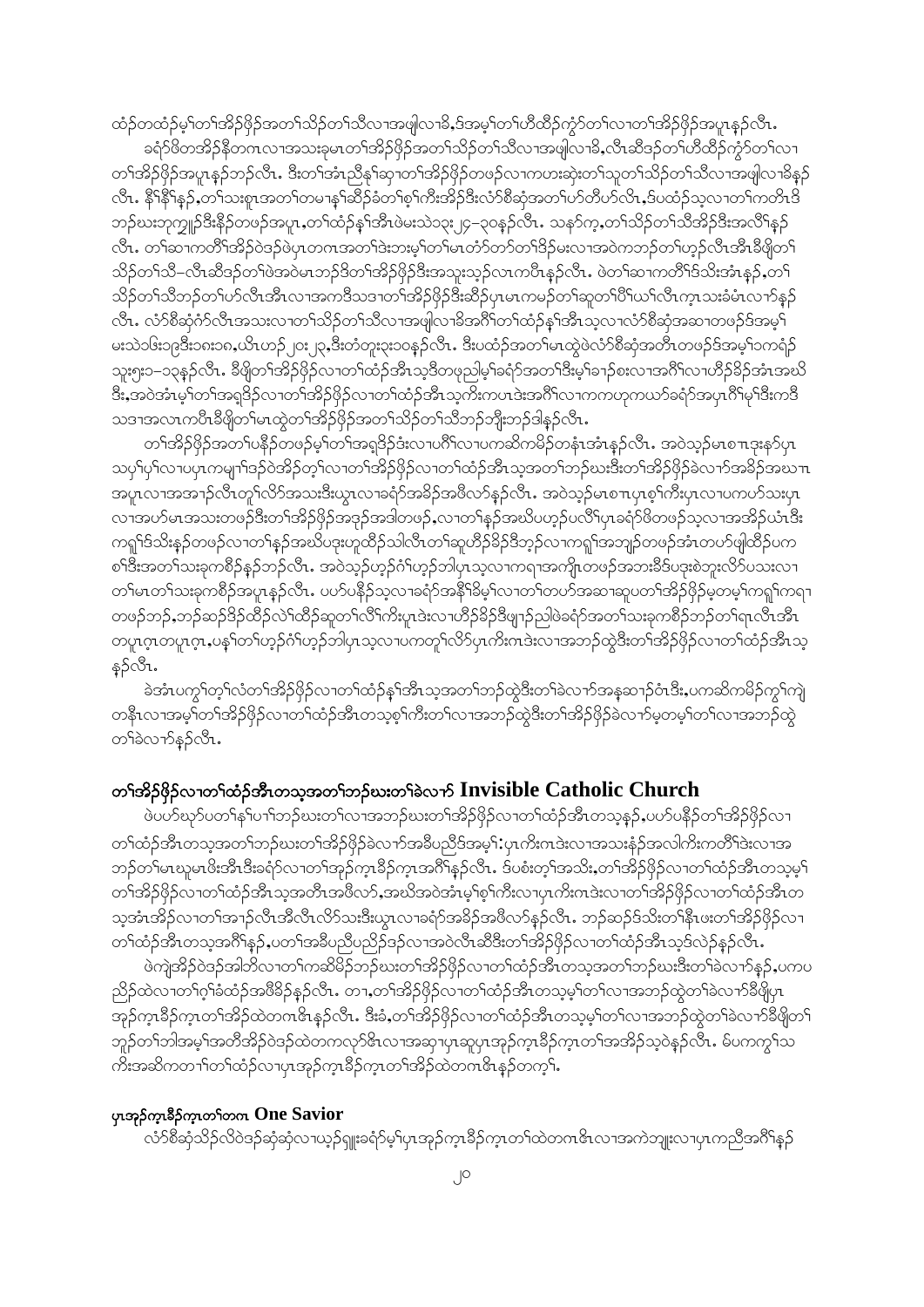လီၤႉ အဝဲမ့်္ျာတဂၤလၢအအိဉ်ဒီးတ႑်စိကမီၤထိဘိလၢကအုဉ်က္πခ်ိဳဉ်က္ၤပုၤႇဒီးပုၤတဂၤဇိၤလၢကမၤဝဲထိဘိန္ဉဉ်လီၤႉ ဒ်စီၤ ပူးတရူးပာ်ဖျါဝဲဖဲမၤတ႑်င္း၁၂:

``<br>`ဒီးတ`ၤအုဉ်က္ၤဒိဉ်က္ၤလၤပုၤဂၤအပူၤန္နဉ်ႇတအိဉ်ဘဉ်နီတဂၤဘဉ်. အဂ္ဂၤဒ်အံၤႇမံၤအဂုၤအဂၤလၤပုၤကညီအကျါႇလၤ *မူခိဉ်အဗီလ5•တ<sup>ရ</sup>တဟ္ဉာ်ဘဉ်ဝဲလ ယဘဉ်တုၤလ ၊တ<sup>ရ</sup>အဉ်က္ခၤ<i>ခိဉ်က္*ၤလ ၊အပူ၊*နိတမံၤဘဉ်* (မၤတ<sup>ရ</sup>၄း၀၂).

ယ့ဉ်ရူူးခရံာ်ထိဘိမ့်၊ပုၤအုဉ်က္ၤခ်ိဉ်က္ၤတၤ်ထဲတဂၤဇိၤကဲဘျူးလၢပုၤကညီတဖဉ်အဂ်ိါန္ဉာ်လိၤႉ ပကစၤ်အနိၲၤကစၤ်ဒဉ် ဝဲတဲဖျါထီဉ်ဝဲတၫ်မှ႞တ႑်တိုအံၤဖဲယိၤဟဉ်၁၄းဖြဲအဝဲစံးကတိၤတ႑်ကတိၤတဖဉ်အံၤ:

-<br>ယဲဒဉ်အံၤယမ္ ကြဲ၊ ဒီးတ (မ္ ၊်တ (တိ, ဒီးတ (မူလီၤ. မ့တမ္ ၊်ဘဉ်ယၤဒီး,ပုၤတဟဲဘဉ်ဆူပ ၊်အအိဉ်နီတဂၤဘဉ် (ယိၤဟဉ်၁၄း၆).

ဘဉ်မနာအဃိယှဉ်ရူးမှု ပု႑ထဲတဂၤဇိၤလၢအအှဉ်က္ခၤခဵဉ်က္ဍပု႑သူလဲဉ်? ဂ္ဂၤလံႇပုၤအုဉ်က္ဉၤခဵဉ်က္ဥာတ႑် ပုၤလၢအ လၢအပုံၤတဂၤဒ်နဉ်အသီးယွၤအလၢအပုံၤတဂၤ,ဒီးယှဉ်ရူးကဘဉ်မှ (ပုၤအလၢအပုံၤတဂၤဒ်သိးဒီးကဆၢထ႑ာ်လၢပလိ်), ဒ် သိးကမ္ Yပတ႑်လှ႑်ႇဒ်သိးကမ္ Yပခ႑ာဴစးလ႑ပလိ႑န္နာဴလီၤ. ဒီးယှဉ်ရူူးမ္ Iဒဉ်ပုၤထဲတဂၤဒိၤလ႑အမၤလ႑ပုဲၤတ႑်မၤ၀ဲန္နာဴသူ၀ဲ လီး. ဒီး.နိ<sup>ုင္စ</sup>န္ဒြန္႔်,အဝဲအံၤဘ္ဥတ႑်ကတဲဥကတိၤတ္႑လံအီၤလၢတ႑်ပ္ၤက္ၤတ႑်အတ႑်စ္ဥစိၤတဲစိၤအဗီခ်ဥ္၀ဲယ္(ယုထ႑ထိဥ စီၤဒၤဝံးအခုယု႑်…လၢကမူ ပြွှာၤအမူၤရုံအၤ္ကာမူ ပြုလၤတ႑်ဖျှအီၤတဂၤန္နဉ်လီၤ. ဒီးယှဉ်ရှူးမူ ၊ိစီၤပၤဖးဒိဉ်တဂၤလၢကဟဲ လၢစီၤအဝံးအလိ<sup>ု</sup>ခံ,ဒီးယှဉ်ရူူးဟံးဃာ်တ<sup>ု</sup>မၤဝဲအံၤ,အဃိဒီးလံာ်စီဆုံအလိ<sup>ု</sup>လံၤဒီတကတြူၫ်ညါကတဲာ်ကတိၤပုၤလၢကစ႑် ခရံဉ်အတ<sup>ရ</sup>ကဟဲအဂ်ိ<sup>ရ</sup>နဉ်လီၤ. အဃိ,ယှဉ်ရူူးမှု ပုၤထဲတဂၤဇိၤလ႑ကြ းဝဲဘဉ်ဝဲအပတိ ၊်လၤတ ၊်အုဉ်က္ၤခ်ိဉ်က္ၤအပုၤဂိ<sup>ရ</sup>မှ ၊် လၫလၫပုံၤပုံၤလၫတၫ်ဒဲးဘးန5်လီၤ.

ဒီးကထ႑ာက္ခ်ိန်ဖြမ် Dr. John Frame

ယ့ဉ်ရူးမ့<sup>၎</sup>တၫ်အှဉ်က္ $\mathfrak{z}$ ဉ်က္ $\mathfrak{z}$ တ႑်လၫပုဲၤာ $\mathbf{Presby}$ ter $i$ ans, ဒီးပု $\mathfrak{z}$ ျာထံခရံ $\mathfrak{z}$ မ်ိ $\mathfrak{z}$ အဲကလံးကဉ်,ဒီးမဲဉ်သ႑ာ်ဒံဉ် စ်,ဒီးလူသ႑ာ်ရဲန်,ဒီးပှၤရိမဲခဲးသလ့ဉ်,ဒီးပှၤ Easter Orthodoxy, ဒီးပှၤခရံာ်ဖိတၫ်ဘါကရၢအကတဖဉ်လၢတၫ်အိဉ်ဖိုဉ် လၢတၫ်ထံဉ်အီၤသ့အဂ်ိါနဉ်လီၤ.

တၫ်အိဉ်ဖိုဉ်လၢတၫ်ထံဉ်အီၤတသ္ခအိဉ်ထဲတဖုဇိၤဒီဖျိပုၤကိႏၵၤဒဲးလၢအဘဉ်တၫ်အှဉ်ကူးဒီဉ်ကူးအီၤဘဉ်တၫ်မၤၰမၤ ဖိးက္ၤအိၤဆူခရံာ်တဂၤဃိႇပှၤအုဉ်က္ၤခ်ဉ်က္ၤတၫ်တဂၤဃိနာ်ုလိၤႉ အဝဲမ့<sup>၎</sup>ပတၫ်ဃူတ<sup>၎်ပွဲ</sup>းအခ်ိဉ်ထံးခ်ိဉ်ဘိနဉ်လိၤႉ ဒီးခ်ိဖျိအ ဝဲအနိ<sup>5</sup>ကစ<sup>5</sup>ဒဉ်ဝဲတ<sup>5</sup>တမၤလီၤဖးအီၤအဃိဒီး,ပဝဲဒဉ်စ္ဉ်ကိုးမ္ှါတဉ်တမံၤဃိလီၤ.

တၫ်ဆိကမိဉ်ခံမံၤတမံၤဘဉ်ထွဲဒီးတၫ်ဂ့ၤ်လၢတၫ်အိဉ်ဖိုဉ်လၢတၫ်ထံဉ်အိၤတသ့မ့ၢ်တၫ်လၢအဘဉ်ထွဲဒီးတၫ်အိဉ်ဖိုဉ်ခဲ လၫာ်မှတမှ'ါတ႑်လၢအဘဉ်ထွဲဒီးတ႑်ခဲလ႑ာအံၤမ့ဴၢ်ဝဲလ႑တ႑်ဘူဉ်တ႑်ဘါအမ့္ပါအတိအိဉ်ထဲတကလုာ်&လ႑အဆု႑ပုၤဆူ ခရံဉ်အအိဉ်သူဝဲနဉ်လီၤ.

#### တ<sup>ှ</sup>တှဉ်တ<sup>ှ</sup>တါတမံ*း* One Religion

**.**<br>အဝဲအံၤမ့ါတ<sup>ရ</sup>အရှ<sup>8</sup>ဉ်လ<sup>ု</sup>တ1်ကဟ်သးလၢခရံာ်ဖိတ1်ဘူဉ်တ1်ဘါအါတက့1်တမ့]်ဒဉ်တ1်အုဉ်က္πဒိဉ်က္πအကျိုၤအ ကျဲတမံၤဘဉ်,မမ့်မှတ်တြအ႑ာဉ်လီၤအီလီၤလိဉ်သးအတ႑်ရူလိဉ်ဘဉ်ထွဲဒီးယွၤန္ဉာလီၤ. အဝဲန္ဉာအဲဉ်ဒိးစံးဝဲလ႑တဒ်သိးတ႑် ဘူဉ်တ<sup>ရ</sup>ဘါအဂၤတဖဉ်ဘဉ်<sub>•</sub>ခရံဉ်ဖိတ<sup>ရ</sup>ဘူဉ်တ<sup>ရ</sup>ဘါတမ့<sup>ရ</sup>ကျဲမု<sup>ရ</sup>ဆွဉ်မု<sup>ရု</sup>ဂီၤတဘိလၤတ<sup>ရ</sup>မၤနှၤ်တ<sup>ရ</sup>အုဉ်ကူးခီဉ်ကူးအင်္ဂါဘဉ်<sub>•</sub> မ့မ့်ၢ်တခ်ိႇအဝဲမ့်ၢ်တၫ်ရူလိဉ်ဘဉ်ထွဲလၤယွၤဒီးအပုၤဂိၢမှ်ျအဘၤှဉ်စ႑ာနှဉ်လီၤ. မ့ှါလံႇတ႑်နှဉ်မှု၊်တ႑်လၤအစံဉ်ညိဉ်တ႑်လီၤ တံၫ်လီၤဆဲးဒ်တၫ်တမံၤလၢကဟ်ပုၤလၢတ႑်ရှုလိ႒်ဘဉ်ထွဲအမှ္1အတိဒီးယွၤန္နဉ်လီၤ. ဘဉ်ဆဉ်တ႑်သံကွ႑်ဖးဒိဉ်မှ႑်: "ဒ်နဆ႑ ထၫဉ်လၫယ္ပၤအမဲဉ်ညါအသိႏနတၫ်မ့ၫ်တ႑်မ့ၫ်တ႑်မနုၤလဲဉ် $?$ ဖဲယ္ပၤက္ဌ႑နၤန္ဉာ်,အဝဲထံဉ်ပှၤတဂၤလၢအဘဉ်တ႑်ပာ်ခူသူဉ်အီၤ လၢခရံာ်အတၤ်အၫဉ်လီၤအီလီၤအသွံဉ်အပူၤန္ဉာဴဓါ?့် မ့တမ့ၤ်နမ့ၤ်ထိဖိကိ်ၤဖိတဂၤဘဉ်ဃးအဝဲအဒုဉ်အဒါအဘိအမုၤန္ဉ်ာဴဓါ?့ မ့်နမ့္ဒြယ္ခ်က္ေလးအဆၤထ႑ာလယ္မွာအမဲြည္ပါလ႑နန္ဒီ ကစၥ်ဒၥ်ဝဲအတ႑ိက္ခတ္၁၀) လ႑တ္ နည္ခ်အဃိပ္ပုတ္တက္လလၤတတ္နာ တၫ်အပုၤလၢနတၫ်ဒဲးဘးဒဉ်ဝဲအဂိၢိဳဖါ?

လၢတၫ်သးအုံးနိ<sup>႖</sup>နိ႖န်ၟ်ႇပုၤလၢအအိဉ်လၢတၫ်ဘူဉ်တၫ်ဘါအကမဉ်သ့ဉ်တဖဉ်အပူၤမ့ၢ်ဒုဉ်ဒါအဘိအမှၢ်တဖဉ်အက ရာဖိနဉ်လီၤႉ အဝဲသွဉ်တမ့်မြာဘဉ်ထွဲဒီးယွာအတ်အာဉ်လီးအီလီးအပုံးဂိ်းမိုးနှီးလာတ်နဉ်အဃိအဝဲသုဉ်တမ့်၊ဒီးမ့်၊ ခရံဉ်အတ<sup>ရ</sup>တသ့ဘဉ်လီၤႉ ထဲခရံဉ်ဖိတ<sup>ရ</sup>ဘူဉ်တ<sup>ရ</sup>ဘါဟူဉ်ပုၤတ<sup>ရ</sup>လဲၤဆူပုၤအှဉ်ကူၤခိဉ်ကူၤတ<sup>ရ်</sup>အအိဉ်သွန္ဉဉ်လီၤႉ လၢတ<sup>ရ</sup>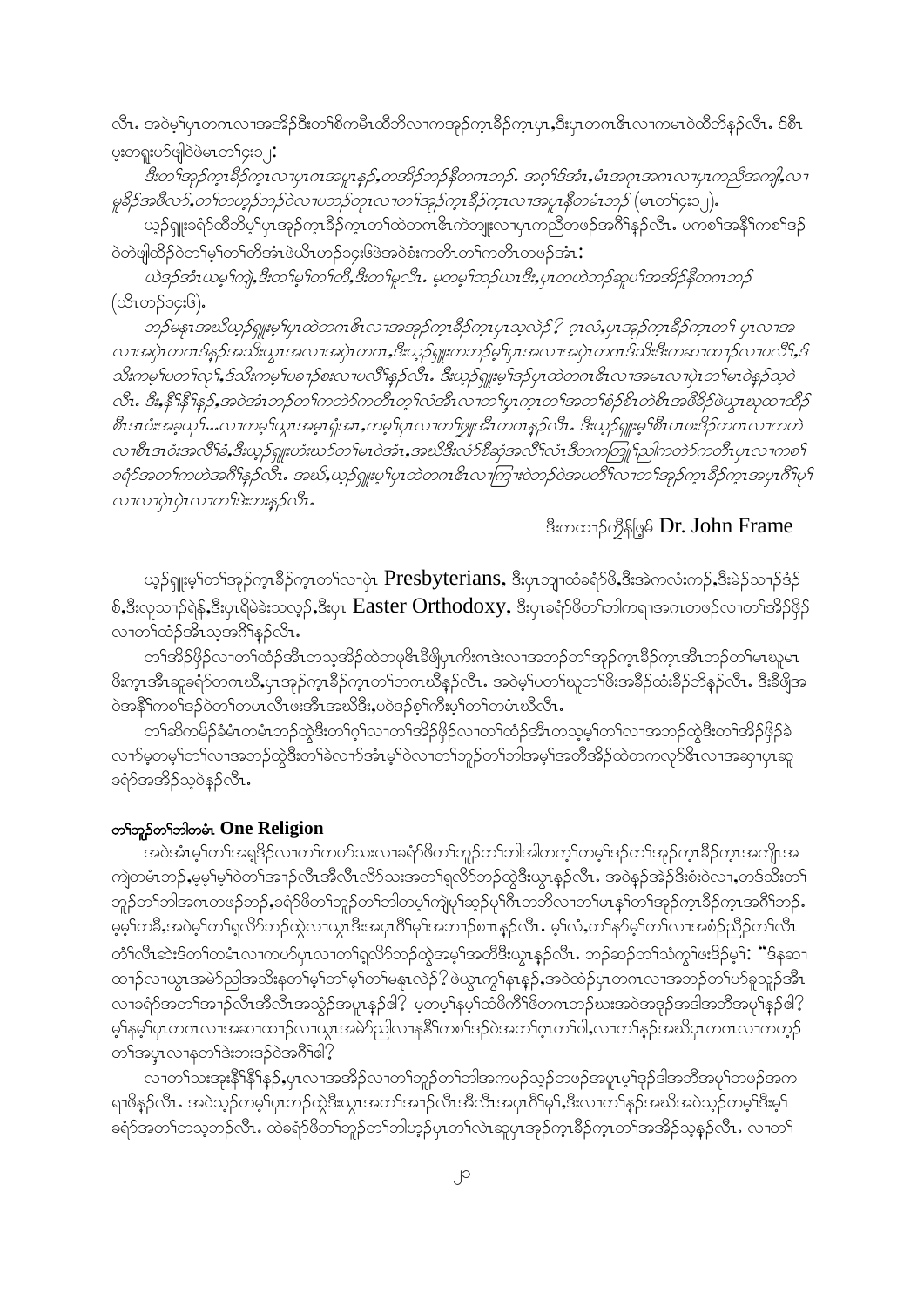အံၤအဃိခရံှာ်ဖိတၫ်ဘူဉ်တၫ်ဘါလၢအဘဉ်ဃးဒီးလံှာစိဆုံညိကၠံှာတၫ်မၤအသးသ့လၢပုၤဂိၢ်မှၢ်တ႑်ပုၤက္ၤအိၤသ့ခ်ိဖျိတၫ်ဘူဉ် ာက်ဘါအဂၤတဖဉ်,ဖဲပှၤတဖဉ်နဉ်မှတမ့<sup>ရ</sup>တ<sup>ရ</sup>ဘုဉ်တ<sup>ရ</sup>တဖြာနှဉ်အိဉ်ဖျထိဉ်လၫကအိဉ်ဒီးတ<sup>ရ</sup>ဟ်သးလၫအဂ္ဂ၊ဒဉ်လာနှဉ်  $\circ$ 31.

5ပသူဉ်ညါအသိး,ပုၤတမ္1်ခရာ်ဗိအတ (ဘူဉ်တ (ဘါအိဉ်ဝဲအါမး,တဘိုတခဵိဉ်တ ၊်ကိုးအီၤလ႑ ံဟိဉ်ခိဉ်အတ (ဘူဉ်တ ြ ဘါဖးဒိဉ် ''ဒီဖြုလ ၊အဝဲသူဉ်အကွ ၊်အဂ်ီ၊ ဒီးခီဖျလ ၊အဝဲသူဉ်အတ ၊်ဒိဉ်ဘ ၊အဃိနဉ်လီၤ. အဝဲအံၤညီနှ ၊်သံကွ ၊်ပုၤတဂၤလ ၊အခ တမ္ 1ခရံ58ဘဉ်,ဘဉ်ဆဉ်အဝဲသုဉ်မှ (ပုၤပာဃှာ်တီတီလ်ၤလၤလၤဟီဉ်နိဉ်တ (ဘူဉ်တ (ဘါဗးဒိဉ်အဂၤအကျါတမံၤမံၤနှဉ်,အ ဝဲသူဉ်မှု ပု႑ဟ္ဥာ်လီၤအသးလၢတ႑်သို့ဥတ႑်သိမိ႑ပု႑်တဖဉ်ဒီးတ႑်ပိဉ်ထဲ့တဖဉ်လၢတ႑်လီၤလီၤဆီဒဉ်တ႑်တတိၤဘဉ်တတိၤ လီၤတံ႑်လီၤဆဲႏႇအဝဲသုဉ်မှ မြ၊တ႑်မှဉ်မှဉ်နို နို နိုးလ႑အဝဲသုဉ်တ႑်လူၤတိထွဲအပူၤမ္ ၊်အဝဲသုဉ်ကလဲၤဆူမှုခိုဉ်ဖဲအဝဲသုဉ်တဟ် ပနိုဉ်ခရံဉ်ဒဉ်လဲဉ်–ဘဉ်သူဉ်သူဉ်အဝဲသူဉ်တန†ဟူဘဉ်ဃးခရံဉ်အဂ္ဂါနီတဘျီဒဉ်လဲဉ်ဘဉ်လီၤ. ဂူၤလံ,လံဉ်စီဆုံအံၤဖျါဆုံဆုံ ဘဉ်ဃးတ1ဂု1ဝဲနှဉ်လီး . ဖဲယိၤဟဉ်၁၄းဖြန္နဉ် ယူဉ်ရူူးမၤဝဲလီၤတံ႑်လီၤဆဲးလၢအတ႑်မၤဘဉ်ထွဲဒီးတ႑်အိဉ်သးလီၤဆီဝဲအံၤ နှဉ်လီၤ. အဝဲစံးလီၤအသးလ႑ "ယမ္5ကျဲ; ယမ္5တ5မ္5တ5တိ; ယမ္5တ5မူ,ဒီးအဝဲန္နဉ်မှတမ္5တ5ဖျဲဆုံလ٦ပုဲၤဘဉ်ဒီးအဝဲ ,''<br>ဆဲးတဲစ္ ဂ်ားဝဲ, ''မူတမူ ဂ်ဘ္ဥလ ၊ယၤဒီး,ပုၤတဟဲဘဥ္ဥေပ ၊အအိဥနီတဂၤဘဥလိၤ.

ဒီးကထၫဉ်ဒိနၫဉ်ဝံဉ်ထ်နံဉ် Dr. Donald Whitney

ခ်ဳပ္ဖိုလ ၊ယူၤအဘျူးအ၀ိုဉ်လ ၊အမၤအသးခဲအံၤခဲအံၤအဃိပထံဉ်တ႑်ဂ္ဂၤတ ၫ်၀ါအကလုဉ်ကလုဉ်လ ၊ပုၤဂိ႑်မှ ၊်အတ ၊်အိဉ် မှုအပူးလ ၊အတအိဉ်ဒီးတ ်ပဉ်သူ့ဘဉ်ဃူးအဝဲသုဉ်ဟုံးဃဉ်တ ်ဘူဉ်တ ်ဘါမနုးလဲဉ်နဉ်လီး . ဘဉ်ဆဉ်ပထံဉ်တ ်အ ၊တ ်သိ လၢပုၤဂိၢမု႞အတ႞အိဉ်မှုအပူၤစ္႑်ကိဳးႏွဒီးပမ္န္မျပဉ်သးယွၤအတ႑်စီတ႑်ဆုံဒီးပုၤက္ကသိအတ႑်လိၤတဲဉ်တူဉ်နှဉ်,ပပလ႑်ဘဉ်လ႑ တ႑်ဟဲလ ယွားအမဲဉ်ညါဒီးတ႑်အိဉ်ဒီးတ႑်ရှလိဉ်ဘဉ်ထွဲဒီးအီးလိဉ်ဘဉ်တ႑်အါန္ iဒီးထဲဒဉ်လှ႑်လ႑်သူးသွဉ်သကဲးပဝးတဖဉ် နဉ်လီး . ပမၤတ ်မန္မာမႈလ ၊အမၤမှာ်သူဉ်မှာ်သးယွားတသူနီတဘွိုလ ၊ပတ ၊်အိဉ်သးလ ၊အပုံ၊ ဒီးတ ်၊ဒဲးဘးအပူ၊ အံ႑နဉ်ဘဉ် .<br>လီး. အဃိဒီးပလိဉ်ဘဉ်ပုၤပွၤက္ၤတ<sup>5ဦး</sup>ပုၤအုဉ်က္ၤခဵဉ်က္ၤတ႑်တမ္ါဒဉ်ထဲတ႑်ဘူဉ်တ႑်ဘါအတ႑်လူၤမၤတိဉ်ထွဲ&ၤဘဉ်လီး. *ဒီးယှဉ်ရျုးမှ<sup>ငှ</sup>ပှၤထဲတဂၤဇိၤလၤအဟွဉ်ပှၤကျဲဝဲနဉ်လၤကဒုးဒနိဉ်ထိဉ်တ<sup>1</sup>ရှလိဉ်ဘဲဉ်ထွဲဒီးယွၤကဒီးတဘိုနှဉ်လီး.* ဒီးကထၫဉ်အဲရံဉ်ခ်သီနဲ့ဉ်စ် Dr. K. Erik Thoennes

ဒ်ပစံးတ့််အသိး တ်အိဉ်ဖိုဉ်လၢတ်ထံဉ်အီၤတသ့အကရာဖိလၢအမှုတဖဉ်မ့ှ်ပုၤဟ်ဃှာ်မှ်ဆွဉ်မှ်ကလာတ်အိဉ်ဖိုဉ် လၢတၫ်ထံဉ်အီၤသ့အပူၤန္ဉာလီၤႉ လၢတၫ်အံၤအဃိႇပုၤကူဉ်ဘုဉ်ကူဉ်သူလၢယ္ပၤဂ္ဂၢိပိညါတဖဉ်ဟုဉ်ထိဉ်တ႑်ဂ့ၫ်လၢတ႑်အှဉ် က္နာခ်ိဳဉ်ကူးတမ့်္ာတက်လာအသူမှ်ာဆွဉ်မှ်ကြီးလာပုၤလာအအိဉ်လာတာ်အိဉ်ဖိုဉ်လာတာ်ထံဉ်အီးသူအချာဘဉ်နဉ်လီး အဝဲ နှဉ်စံးဝဲလၢႇဖဲပှၤတဂၤတမ့)်ပှၤလၢအဘဉ်ထွဲဒီးတ႑်အိဉ်ဖိုဉ်လၢတ႑်ထံဉ်အိၤသ့ဘဉ်နဉ်ႇပုၤဝဲနဉ်တအိဉ်ဒီးတ႑်ခွဲးတ႑်ယာမှ႑် ဆ့ဉ်မု<sup>ရှ</sup>ဂီၤလၢကဘဉ်တ<sup>ရ</sup>အုဉ်က္**ၤ**ဒိဉ်က္ၤအိၤန္**ဉ်ဘ**ဉ်လိၤ

တၫ်အိ $\mathfrak{Z}$ ဖို $\mathfrak{Z}$ လၢပျ $\pi$ အပါ်စဲဖြံယ $\mathfrak{z}$ ,လၢအအိ $\mathfrak{Z}$ မှုလၢခန $\mathfrak{z}$ , ၂၀၀တု $\mathfrak{z}$ ၂၅၈ $\mathfrak{z}$ ပာလဲကျဲအီးလၢအဝဲလံ $\mathfrak{z}$ ဃ်ာ်ဃ $\mathfrak{S}$   $On$ The Unity of the Church:

ပုၤတဂၤဂၤလၤအဘဉ်တ႑်ထူးဖူးအီၤလၤတ႑်အိဉ်ဖိုဉ်ဒီးဘဉ်တ႑်ပဉ်ဖိုဉ်အီၤဆူပုၤမၤကမဉ်မှဉ်ကမဉ်ချွန်ဉ်,ဘဉ်ထူးဖူး အီၤလၢတၫ်အိဉ်ဖိုဉ်အတ႑်အ႑ာ်လီၤအီလီၤ,ဒ်နဉ်အသိႏပုၤတဂၤလၢအညိက္ခံဉ်ခရံဉ်အတ႑်အိဉ်ဖိုဉ်မၤန္ ၢ်ခရံှာအတ႑်ဟ္ဥဂ်က န ။တသ္ဘာဉ်လီး. အဝဲမှ ပုံ၊တမုံ၊တဂၤ,အဝဲမှ ပုံ၊တစီတဆုံ; အဝဲမှ iဒုဉ်ဒါတဂၤန္ဉာလီး. အဝဲအိဉ်ဒီးယု၊တသ္လလ ။ဒ်အ ပါအသိႏွမှ(ပုၤလၢအတအိဉ်ဒီးတ႞အိဉ်ဖိုဉ်ဒ်အမိၤအသိးဘဉ်နဉ်လီး.

ဖဲအံၤႇစဲဖြံယၤဂ့ၢ်လိ>်ဘိုလိ>်ထိဒါပုၤလၢအဟးထိဉ်ကွံ>်လၢတၤ်အိဉ်ဖိုဉ်လၢတၤ်ထံဉ်အိၤသ့န္ဉ်လီၤ. ဒီးအဝဲအတၤ်ဂ့ၤ် မြို့ပုံမှုလုံလာနလဲၤနှာ်လာတာအိုဥ်ဖို့ဥလာတက်သို့သို့သောသူလာကန္ဒာဘဉ်ခရာအတက်ဟွဉ်ကန္ဒπမ္ခတမ့္ပါဘဉ်လာနမ့္ပါစွာ ကီးပုၤလၢအဘဉ်ထွဲဒီးတၫ်အိဉ်ဖိုဉ်လၢတၫ်ထံဉ်အီၤသ့ဘဉ်နှဉ်လီၤႉ တၫ်ဂ္ဂၢ်လိ9်ဘိုလိ9်အံၤမ့ၢ်တၢ်တမံၤဃီဒီးတ႑်လၢပတဲ တ့်)ဘဉ်ဃးတ႑်အိဉ်ဖိုဉ်လၢတ႑်ထံဉ်အီၤသ့ဒ်ပုၤအိဉ်လၢတ႑်အၢဉ်လီၤအီလီၤလိဉ်သးဒီးယွၤအပူၤန္ဉဉ်လီၤ

.<br>တၫိအသံးအက9်အဂ္ဂါမ့ၢိဝဲလ ၊တၫိအုဉ်ကူးဒီဉ်ကူးအနိ<sup>႖</sup>ကစၫ်ဒဉ်ဝဲမ့ၢိတၫ်ဆိဉ်ဂုၤဘဉ်ဃးယွၤအတ႑်အၫဉ်လီၤအီလီၤ န္5ုလီၤႉ ပထံဉ်တၫ်အံၤဖဲဝံယံးရံးမံယၤ၃၁း၃၁–၃၄ႇလူၤကဉ်၁း၆၉–၇၅ႇရိမ္ၤ၁၁း၂၇ႇဇ္းဘြံ၇း၂၂–၂၅ႇဒီးတၫ်လိႝၤ်အဂၤအါပူၤ .<br>အါတီၤန္2်လီၤ. ဒ်တၫ်အဒိတမံၤအသိႏႈဒိကနဉ်ယ့ဉ်ရှူးအတၫ်ကတိၤဖဲလူၤကဉ်၂၂း၂၀ႇဒ်အဝဲသူဉ်လီၤတ့ၫ်တၫ်အိဉ်ဘူဉ်လဲၤ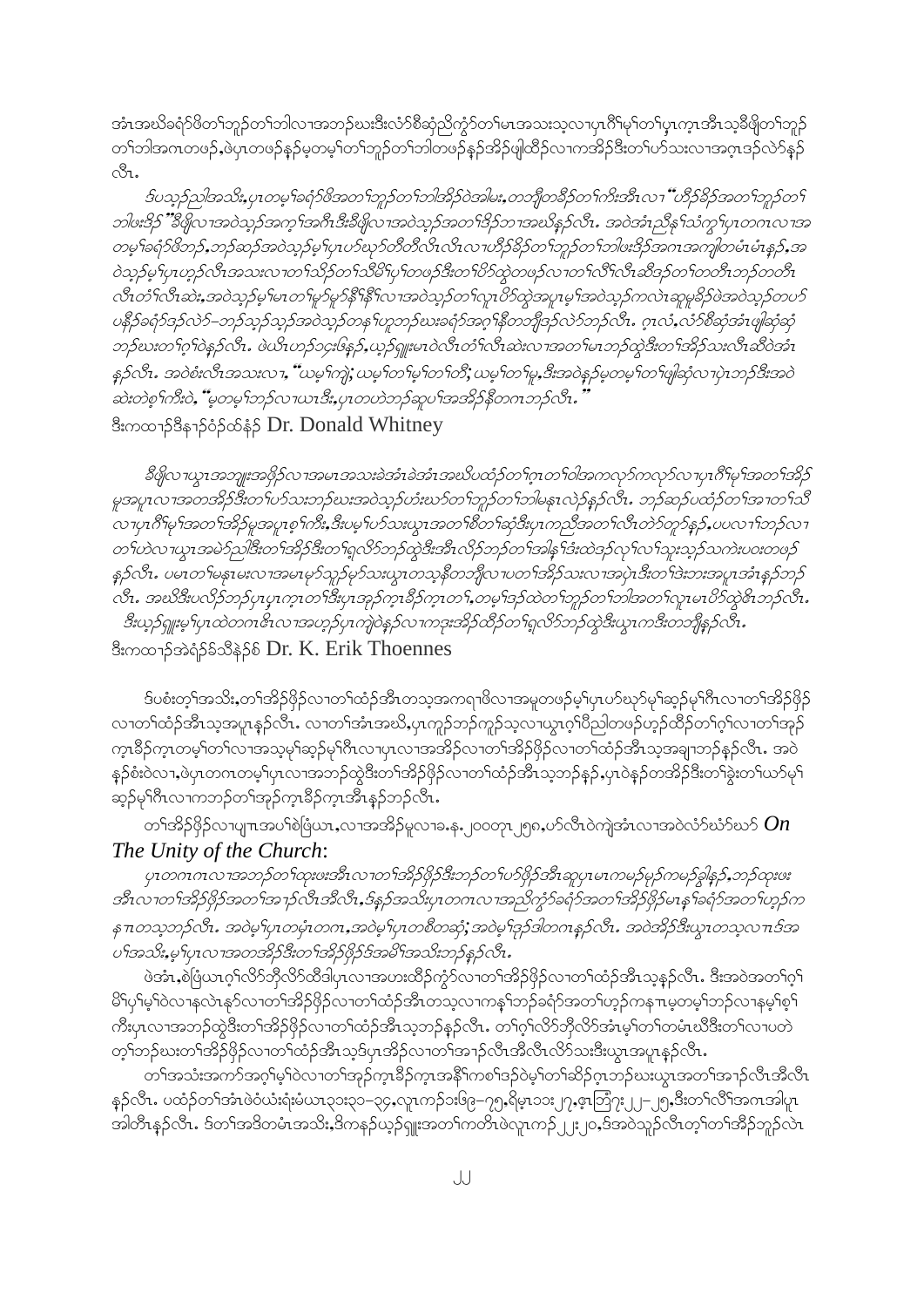ကပဉ်အသိုး:

တိခိအံၤမ္ ါတ ါအ႑ာဴလီၤအိလီၤအသိလ႑ယသ္ပံဉ်အတ ါဂ ါလီၤအီၤလ႑သုဂိၢိလိၤ (လူၤကဉ်၂၂း၂၀).

ဖဲအဝဲတၫ်<sup>ဨ</sup>ဉ်အိၤအနၤန္ဉာ်ႇယ့ဉ်ရူးစံးဝဲလၢတၫ်သွံဉ်လၢအဝဲကဂၤ်လိၤမ့ၢ်ဝဲလၢတၫ်မၤမံမၤမှာ်က္ၤတၫ်လၢပတၫ်ဒဲးဘး အဂိါတၫ်အၫဉ်လီၤအိလီၤတမံၤန္ဉဉ်လီၤႉ လၢတၫ်ကတိၤအဂၤန္၄်ႇတၫ်အှဉ်က္ၤမိဉ်က္ၤလၢခရံဉ်အသွံဉ်အပူၤဟဲဒဉ်ခ်ီဖိျလ႑ အတၫ်အၫဉ်လီၤအီလီၤန္ဉဉ်လီၤ.

စးထိဉ်လၢယ္ပၤအတၤ်အၫဉ်လီၤအီလီၤဘဉ်တၤ်မာအီၤဒီးတၤ်အိဉ်ဖိုဉ်လၢတၤ်ထံဉ်အီၤသ္နန္႕်ႇတၤ်အုဉ်က္ၤဒိဉ်က္ၤဒ်အ လှ\အလှလြွန်ဝဲအသိုးဟဲ့ခြံဖြိုတ်သို့န်ပြည်လျှတ်လည်သို့သေ့နဉ်လိုး. တှကြီးကဲထိဉ်ဖဲ့ပုံကိုမြှလျှတ်သို့န်ပြည်လျှတ် ထံဉ်အီၤသ့အပူၤဟဲဃၤိႆဆူတ႑်န>်,မ့တမ့္1ဖဲတ႑်အိဉ်ဖိုဉ်လ႑တ႑်ထံဉ်အီၤသ့မၤန္ ြပုၤလဲလိ>်အသးတဖဉ်ခ်ီဖျိတ႑်စံဉ်တဲၤတဲ လီၤတၫ်သးခုကစိဉ်နဉ်လီၤႉ နိ<sup>႖န္ဓ</sup>႑်နှဉ်ႇညိနှၤ်ပုၤဂိၢမှၢ်တဖဉ်စ့ၤ်ကီးမၤန္ၤတၫ်အှဉ်က္ၤခိဉ်က္ၤလၢတၤ်မၤသက်ိးတၤ်ဒီးတၤ်အိဉ် ဖြဉ်တမံၤဂ္ဂၤတမံၤဂ္ဂၤန္ဉ်လီၤႉ ဘဉ်ဆဉ်ဖဲတၫ်အံၤကဲထိဉ်ဝဲန္ဉာႆႇအဝဲအံၤအရှုဒိဉ်လၢတၫ်ကပာ်သူဉ်ပာ်သးလၢတၫ်လီၤဆီတမံၤ မံၤအံၤအိဉ်ထိဉ်ဝဲ–တၫ်တမံၤလၢအါန္1်ဒးလှၤ်လၤအိဉ်ဝဲအသိးနှဉ်လီၤ.

ခ်ိဳဖျိတၫ်အိဉ်ဖိုဉ်လၢတၫ်ထံဉ်အီၤတသ္ဒမ္ဒၤ်တ႑်လၢအဘဉ်တွဲဒီးတ႑်ခဲလ႑ာ်အဃိဒိီးႇထဲဒဉ်ပုၤလၢအသးတိဒိီးယွၤအတ႑် အၫဉ်လီၤဇိၤတဖဉ်နှ်ါတါအှဉ်က္ၤဒိဉ်က္ၤသ့နဉ်လီၤ. တါမုါလါတအိဉ်ဝဲလၢပှၤဂိါမုါလၢတါဘူဉ်တါဘါအဂၤတဖဉ်ကမၤ နှ်က်လဲနဉ်ဆူမှုခိဉ်ခ်ီဖိုုအတ်ကူးခီဖိုုအဝဲသု့ဉ်အတ်ကူဉ်တ်ကါတဖဉ်ဒဉ်ဝဲအပတိ်ါတဖဉ်အဃိတဉ်လီၤ. ပကဘဉ်စံဉ်တဲၤ တဲလီၤတၫ်သးခုကစိဉ်နှဉ်လီၤ. ပဘဉ်တဲပုၤဂိၢ်မှၢ်ဘဉ်ဃးပုၤအုဉ်က္ၤခိဉ်က္ၤတၫ်အဂ္ဂါဇိၤန္ဉာလီၤ. ပကဘဉ်ဟဲစိာ်အဝဲသူဉ်ဆူ တၫ်အၫဉ်လီၤအိလီၤအပုၤတဝၢဇိၤႇယ္ဇၤအဟိဉ်ခိဉ်အဘိအမှ1်ႇဒီးသိဉ်လိအဝဲသူဉ်လၢကအဲဉ်ဒီးဒိကနဉ်အကစၫ်ဒီးစီၤပၤန္ဉဉ် လီၤ. တၫ်အိဉ်ဖိုဉ်လၢတၫ်ထံဉ်အီၤတသ္ခအတၫ်ဘဉ်ထွဲဒီးတၫ်ခဲလၢာ်မ့ၢ်တ႑်ဟူဉ်ငံ၊်ဟူဉ်ဘါဖးဒိဉ်တမံၤလၢပဝဲကိုးကဒဲးးလၢ အဘဉ်တၫ်အှဉ်ကူးခိဉ်ကူၤပုၤ–အဝဲအံၤမ့္ပ်ပတ႑်မၤသက်ိးဃုာ်တ႑်လၢခရံာ်အပူၤန္နဉ်လီၤႉ ဘဉ်ဆဉ်အဝဲအံၤမ့္ပ်စ္ုံကိုးတ႑် ဟုဉ်ပလိႝၤ်လီၤပုံုုလီၤဖုံးလၢပုုကိုးကဒဲးလၢအတဟဲဒံးဘဉ်ဆူခရံာ်အအိဉ်နဉ်လီၤ.

တုၤခဲအံၤလၢပတၫ်မၤလိဘဉ်ဃးတၫ်အိဉ်ဖိုဉ်နှဉ်,ပကွၢ်တဲ့ၫ်လံတၫ်အိဉ်ဖိုဉ်အတၢ်ဘဉ်ဃးဒီးယွၤအတၫ်မၤစီဆုံ,ဒီးပ ထံဉ်ဘဉ်တ့််လံလၢတၢ်အိဉ်ဖိုဉ်မ့ှ်တဉ်စိဆုံဒီးဘဉ်ထွဲဒီးတ႑်အိဉ်ဖိုဉ်ခဲလၢာ်ႇမ့တမ့်္ာဘဉ်ထွဲဒီးတ႑်ခဲလၢာခံမံၤလၢာနှဉ်လီၤ အံၤႇပအိဉ်ကတဲာ်ကတီၤပသးလၢပကဃဉ်ဃီဆူပတၫ်ဂ္ဂၢိခိဉ်တီဖးဒိဉ်ကတ႑ၢ်တထံဉ် $:$ တ႑်ထံဉ်ဆိကမိဉ်လၢတ႑်အိဉ်ဖိုဉ်မှ ြ ပုၤစီဆုံအတ႑်ရှလိ႒်မှာ်လိ႒်သးနဉ်လီၤ.

# တ<sup>ှ</sup>ရှလိ5်မှ5လိ5်သး COMMUNION

လၢပတ႑်ကတိၤတၢဉ်ပိသက်ိဴးဘဉ်ဃးတ႑်ကတိၤ မိဆုံႛန္ၟ်ာႇပထံဉ်ဘဉ်တ္႑်လံလၢတ႑်ကတိၤပုၤစိဆုံတဖဉ်ပညိဉ်အါ ဒဉ်တၫ်တက့ౕၢဆူပုၤကိးကဒဲးလၢအအိဉ်လၢတၫ်အိဉ်ဖိုဉ်လၢတၫ်ထံဉ်အိၤသ့အပူၤႇဒီးလၢကျဲလၢအလီၤလီၤဆီဆီနဉ်ဆူပုၤ ကိႏၵၤဒဲးလၢအအိဉ်လၢတၫ်အိဉ်ဖိုဉ်လၢတၫ်ထံဉ်အီၤတသ့အပူၤန္ဉာလီၤႉ အဃိဒ်ပကတိၤသကိႏၦၤစီဆုံတဖဉ်အတၫ်ရှလိဉ် မှာ်လိာ်နဉ်,ပကပညိဉ်ပတၫ်သးစၫ်ဆၢတၫ်ကတိၤလၢပတလူၤဃုသွဉ်ညါအီၤဒံးဘဉ်,ဒ်အမ့ၢ်တၫ်ရှလိာ်မှာ်လိာ်သးနဉ်လီၤ.

လၢစိၤလၢပျπဟၟၤလ္ဉဴအတၫ်ကျိဉ်ထံဘဉ်ဃးတၫ်မၢဖိအတ႑်စူၫ်တ႑်နှာ်တ႑်အ႑ာဴလီၤအိလီၤအပူၤန္ဉဉ်ႇတ႑်ကတိၤလၢ တၫ်ရှုလိ႒်မှာ်လိာ်သးအဂ်ိ<sup>ု</sup>မှု)ဝဲ *Koinonia* ခွဲးနိနံယါန္ ဉ်လီး. လံာ်စီဆုံအါတက္ခါသူဝဲတ႑်ကတိၤဝဲအံၤလၤကပညိဉ်ဆူ တၫ်ရှုလိ9်သးလၢအအိဉ်လၢတၫ်အိဉ်ဖိုဉ်အကရၢဖိတဖဉ်အဘၢဉ်စπႇလိၤဆီဒဉ်တၫ်ခီဖျိအဝဲသူဉ်အတ႑်ဟ်ဖိုဉ်အသးဒီးယွၤ နၵုံလီၤႉ ပထံဉ်တၫ်အံၤလၢလံာ်စီဆုံအတိၤတဖဉ်ဒ်အမှၤ်မၤတၤ်၂း၄၂ ၂ကရံဉ်သူး၁၃း၁၄ ဒီး၁ယိၤဟဉ်၁း၃နၵု်လီၤႉ

လံာ်စီဆုံအသိစ့ၢ်ကိုးသူခွဲးနိနံယါလၢကပည်ဉ်ဆူတ႑်နိုးဟ္၄ာ်လီၤတ႑်ႇညီနှၤ်လၢတ႑်အပီးအလီလၢတ႑်သူစွဲအီၤသ္၇်တ ဖဉ်ဒီးကျိဉ်စုနှဉ်လီၤႉ ပထံဉ်တၫ်အံၤလၢရိမ္၊၁၅း၁၆ႇ၂ကရံဉ်သူးဨး၁၃ႇဒိးဇူးဘြံ၁၃း၁၆န္ဉဉ်လီၤႉ အဝဲအံၤဘဉ်တၫ်သူစ့ၫ်ကိႏ အီၤလၢကဒုးနဲ့ဉ်ဖျါထိဉ်တၫ်နီၤဟုဉ်လီၤတၫ်သးခုကစိဉ်–တမ့ၢ်လီၤလီၤဆီဆီဒဉ်လၢတၫ်စံဉ်တဲၤတဲလီၤတၫ်သးခုကစိဉ်,ဘဉ် ဆဉ်လၫညီနှၤ်ကျဲလၢတၤ်အိဉ်ဖိုဉ်အပူၤႇဒ်ဖံလံးပံၤား၅ဒီးဖံၤလ့မိဉ်အဆၢဖိ၆နဉ်လီၤႉ

တကျိုးယိဒီးတၫ်ထံဉ်ဆိကမိဉ်တဖဉ်အံၤႇတၫ်ကတိၤ ၱိတၫ်ရူလိ9်မှာ်လိ9်သး ိႆလၢတၫ်စူၫ်တ႑်နှ9်တ႑်အ႑ာလီၤအီလီၤ အပူ၊ဘဉ်တnပာံးနn်ဒားလာမိဂ်ပင်္ဂဖံဖုအလုကောလ်ကေသီးလာကပည်ဉ်ဆူတnရလိုက်လာက်အိဉ်ဖှိဉ်အကရာဖိတဖဉ်အ ဘၫဉ်စπဆူတၫ်နီၤဟ့ဉ်လီၤလၢအိဉ်ဒီးပှၤညီနှၤ်;ဒီးခီဖျိတၫ်ဒုးဘဉ်ထွဲတၫ်ႇဆူပတၫ်ဒိးသနၤထိဉ်လိ>်သးကဒဲကဒဲလၢပှၤလၢ အနီးဟ္၄်တSဒီးပုၤန္၄်လီး.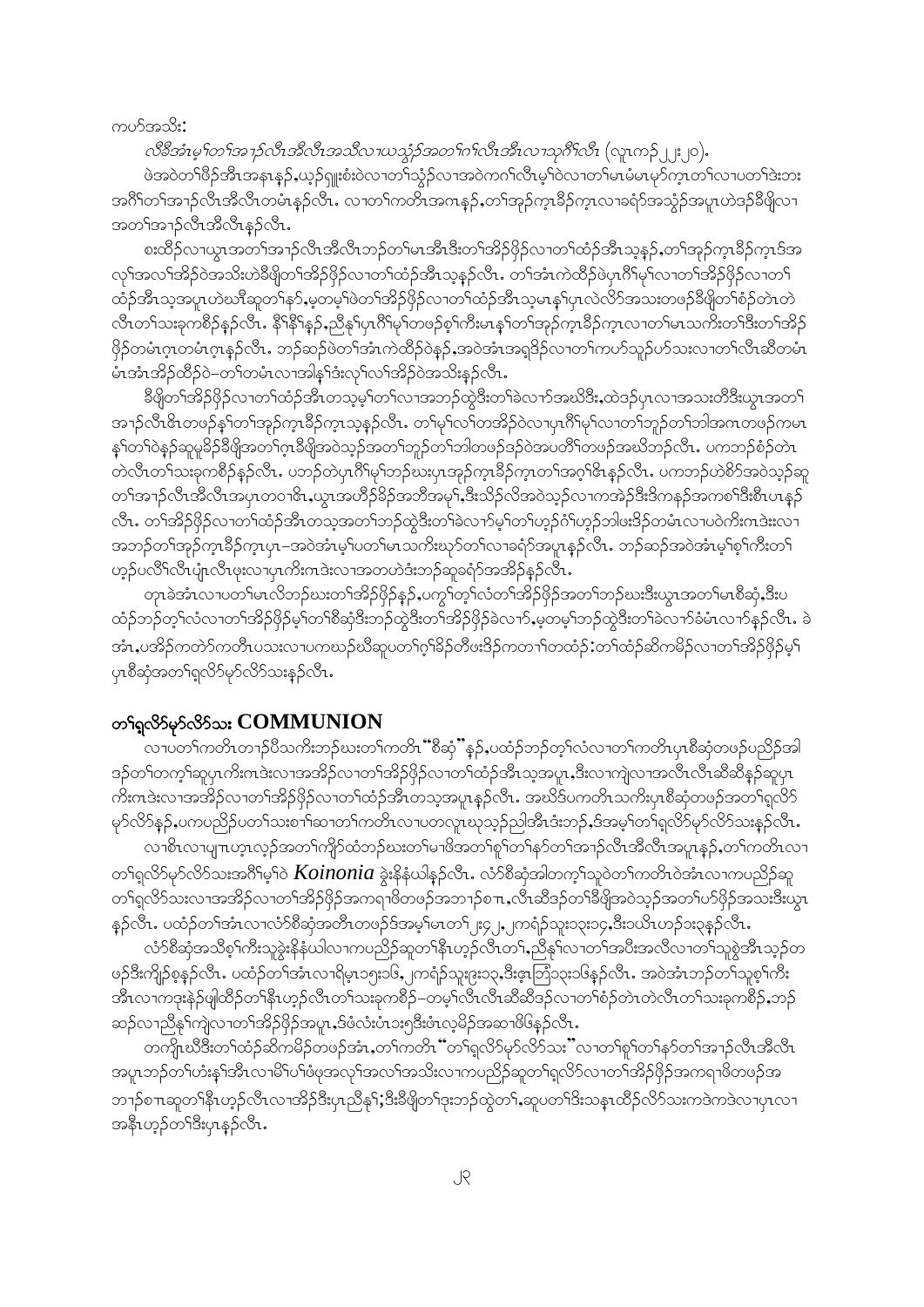ဒ်ပၰထံဉ်ပုၤစီဆုံအတ႑်ရူလိ5်မှ5်လိ5်သးအသိးႇပကၡၫကရိပတ႑်ကတိၤသကိႏလ႑တ႑်လီၤဆီတမံၤအက $\delta$ 5်ကပၤ လၫကြၫးမဲ့ၫတ်လ႑ပသူဉ်ညါတဲ့ၫအီၤခဲအံၤန္ဉာလီၤႉ အဆိကတ႑ၢ်ႇပကက္ဂၤ်သက်ိးတ႑ရူလိ9်မှ9်လိ9်လ႑အအိဉ်လ႑တ႑်အိဉ် ဖိုဉ်လၢတၢ်ထံဉ်အိၤသ့အပူၤန္ဉာ်လီၤႉ ဒီးခံႇပကစးထိဉ်လၢပုၤစီဆုံတဖဉ်အတၢ်ရှလိ>်မှာ်လိာ်လၢတၢ်အိဉ်ဖိုဉ်လၢတၢ်ထံဉ် အီၤသ့အပူၤန္ဉ<လီၤႉ

# တ<sup>ှ</sup>အိဉ်ဖိုဉ်လၢတ<sup>ှ</sup>ထံဉ်အီးသ့ Visible Church

.<br>ဖဲတၫ်ထံဉ်အိဉ်ဝဲဒဉ်အါမးလၢတၫ်ရှလိ5်မှ5်လိ5်လၢအအိဉ်လၢတၫ်အိဉ်ဖိုဉ်လၢတၫ်ထံဉ်အီၤသ့နဉ်,ပကပညိဉ်လၢတ႑် သၢမံၤႇတၢႇတၫဘျူးတၫ်ဖိုဉ်အလှၤ်အပူၤ;ံခံႇနိုၤ်သးအတၤ်ဟ္၄်ာတဖဉ်;ဒီးသၢႇတၤ်ပီးလီလၢတၤ်သူစွဲအီၤတဖဉ်နဉ်လီၤ. ပက စးထိဉ်ခ်ီဖိုတ်ကွ် သက်ိဳးတ်ဘျူးတ်ဖိုဉ်အလှ်အပုၤနှဉ်လီၤ.

## တ<sup>ှ</sup>ဘူးတ<sup>ှ</sup>ဖိုဉ်အကျဲ Means of Grace

တၫ်ဘူူးတၫ်ဖိုဉ်အကျဲမှု၊်တ႑်အပီးအလီတဖဉ်မှတမှh်စဲးဖိကဟဉ်တဖဉ်လၢယွၤသူဝဲဒ်အညီနှၤ်အသိးလၢကဟ္ဥတ႑် ဘျူးတၫ်ဖိုဉ်ဆူအပုၤဂိၢမှၫ်နှဉ်လီၤႉ ကွိန်ဝဲးစလံဉ်ႇပုၤအကျါတဂၤလၢအဒုးအိဉ်ထိဉ်မဲးသ႑ာ်ဒံဉ်စ်တ႑်အိဉ်ဖိုဉ်ႇပာ်ဖျါထိဉ်လ႑ တၫ်ဘူးတၫ်ဖိုဉ်အလှၤ်အလၤ်လၤကျဲလၤအဒုးနဲ့ဉ်ဖျါထိဉ်တ႑်နှာ်တဖဉ်ဘဉ်ဃးခရံှာဖိအါကအလှၤ်အလၤ်တဖဉ်နှဉ်လီၤ. ဒိက နဉ်တ႑်လၢအဝဲကွဲးဝဲဖဲလၢအတ႑်စံဉ်တဲၤတဲလီၤ၁၆အပူၤ,ဒီးသန္ၤထိဉ်အသးလၢလံာ်မၤလကံ၃း၇:

ခ်ိဖျိ"တၫ်ဘူးတၫ်ဖိုဉ်အကျဲ"နဉ်ယန႑်ပ႑ာ်တ႑်ပနိုဉ်လ႑အဖျါလ႑ခ်ိတဖဉ်ႇတ႑်ကတိၤတဖဉ်ႇမှတမှ႑်တ႑်ဟူးတ႑်ဂဲၤတ ဖဉ်,ယွာအတ<sup>ရ</sup>ပာစု,ဒီးဃုထၢထိဉ်လၢတ<sup>ရ</sup>အကတၫာ်ဝဲအံာအဂိ<sup>ု</sup>,လၢကမ့္ပ်ကျုံကျဲမှ<sup>ရ</sup>ဆူဉ်မှ<sup>ရ်</sup>ဂီၤတဖဉ်လၢတ<sup>ရိ</sup>န္နဉ်အဃိအဝဲ ကဟုဉ်ဃီၤဆူပုၤကညိဳႇတၫ်ဒိသဒၢတ႑်ႇမၤတိမၤလိၤတ႑်ႇမ့တမ့ၢ်တ႑်မၤစိဆုံတ႑်အတ႑်ဘူူးတ႑်ဖိုဉ်နှဉ်လီၤႉ

တၫ်ဘျုးတၫ်ဖိုဉ်အကျဲ့ ပုၤတန္နီးနီးပညိဉ်ဆူအီးဒ်အမူ ၊နီးသးအတ႑်သိဉ်တ႑်သိမ္မတမ္ ၊်တ႑်ပဉ်ဖျံထိဉ်တ႑်ပဉ်ဒိဉ်ယ္မွၤအ တ႑်မၤတဖဉ်, ဒိုးသန္႑ထိဉ်အသးလ႑လှ႑်လ႑်တ႑်သိဉ်တ႑်သိအဖိခိဉ်လ႑တ႑်လိ႑်လ႑,ဖဲယန႑်ဟူတ႑်အက္ဍ၂်အဂီၤဝဲနဉ်, "အ ဝဲသူဉ်မၤတ<sup>၎</sup>ဒ်လဲဉ်? "နဉ်လီး. တ႑်လၤယအဲဉ်ဒိုးစုံးထိဘိမ္နှ), "အဝဲသူဉ်တမၤတ႑်ဘဉ်. အဝဲအံၤမ္နယ္မၤပုၤလၢအမၤတ႑်; အဝဲအံၤမ္ ါတ ခြဲးတ ါယာ်တဖ္ာ်လ ၊ပကဒိႏန္ ၊ဒြီးမၤဂ္ဂၤ ထိဉ်အါထိဉ်တ ၊်ဘူူးတ ၊်ဖိုဉ်ဝဲန္ ဉ်လီၤ. အဝဲသ္ဥခြားအိဉ်ထိဉ်တ ၊်ဆ႑က တိ<sup>ရှ</sup>ဒိုးတ<sup>ှ</sup>လိ<sup>ရ</sup>တ<sup>ှ</sup>ကျဲလ ၊ကဟ့ဉ်တ<sup>ှ</sup>သးစ႑်ာဆၾယွၤအတ<sup>ှ</sup>ကျူးတ<sup>ှ</sup>ဖိုဉ်လ ၊အမၤတ ၊်လ ၊ပတ ၊်အိဉ်မူအပူၤနှဉ်လီး . ယ ဘဉ်သးဆိကမိဉ်ဘဉ်ဃးအဝဲသူဉ်ဒ်ထံပီၤအသိးနှဉ်လီၤ. ပတအဲဉ်ဒိးလ႑ကမၤသဘံဉ်ဘုဉ်ထံပီၤဒီးထံဘဉ်လီၤ. အဝဲမှ ် တ႑်အိဉ်မှုအထံလ ၊ပအဲဉ်ဒိုးမၤန္ ၊်န္နဉ်လီး တဉ်ဆဉ်အဝဲအံၤမ္ ၊်ထံပီၤတဖဉ်လ ၊အမၤစ ၊ၤပုၤလ ၊ကစိဉ်နီထံဝဲန္နဉ်ဆူပအိဉ်နဉ် လီး. လၢတ႑်နှဉ်အဃိပအိထံဝဲနှဉ်သူဝဲ,တ႑်ဘူးတ႑်ဖိုဉ်အကျဲဒုးသူထိဉ်ပုၤလၢပကအိတ႑်အိဉ်မူအထံနှဉ်လီး.

ဒီးကထ႑ာ်စတံဖဲဉ်န်ဟါဖ႑ာဉ် Dr. Steve Harper

မ့ဘဉ်တဲအဘူးကတ႑ၢိန္ဉာ်ႇကျဲအိဉ်ဝဲဒဉ်အါမးလၤယ္လၤသူဝဲလၤကဟ့ဉ်ပုၤတၤ်ဘျုးတၤ်ဖိုဉ်ႇဟ်ဃုာ်တၤ်သ့ဉ်တဖဉ်ဒ်အ မ့်ၢတၢိအာတၫ်သိဒီးတၢ်ဖိုဉ်တၫ်ယာ်,တၫ်စူၫ်တၢ်နှာ်,တၢ်ဟ္ဥာ်သးကညီၤတၢ်,ဒီးတၢ်ရှလိာ်မှာ်လိာ်အကစၢ်ဒဉ်ဝဲနဉ်လီၤ. ဘဉ် ဆဉ်ဘဉ်ထွဲဒီးလှၤ်လၤ်အတၤ်သိဉ်တၤ်သိလၤပျ႑ာနှဉ်ႇပုၤကူဉ်ဘဉ်ကူဉ်သ့လၤယွၤဂ့ၤ်ပိညါတဖဉ်ပညိဉ်လိၤလိၤဆိဆိဆူတၤ် ဘျုးတၫ်ဖိုဉ်အကျဲလီၤဆီဒဉ်တ႑်သၢမံၤ:ယွၤအကလှၤ်ကထါ,တ႑်ဘူဉ်တ႑်ဘါအလှၤ်အလၤ်ဘဉ်ဃးတ႑်ဒိးဘျာဒိုးတ႑်အိဉ် ဘူဉ်စီဆုံ,ဒီးတၫ်ထုကဖဉ်နဉ်လီၤ. တၫ်ဘျုးတၫ်ဖိုဉ်အကျဲသၢမံၤလၫာ်အံၤဘဉ်ထွဲဒီးတၫ်အိဉ်ဖိုဉ်လၢတၫ်ထံဉ်အီၤသ့ဒိတခါ ညါ,ဟ်ဃှာ်အပုၤစူ်က္နာနှာ်က္နာတ႞တဖဉ်ဒီးပုၤတစူ်က္နာနှာ်က္နာတၤ်တဖဉ်ခံမံၤလၢာ်နှဉ်လီၤ.

The West Minister Shorter Catechism, Protestant အလုိလ်တြသို့တ်သိလေးပျားအတွ ကွဲးဖုဉ်ဘဉ်ဃးခရံာ်ဖိအတ႑်သိဉ်လိသိလိႇပာ်ဖျံတ႑်ဘျုးတ႑်ဖှိဉ်အကျဲတဖဉ်လၫကျဲဒ်အၤလၫတ႑်သံကွ<sup>၎</sup>ဒီးတ႑်စီးဆ႑နိ<sup>၎</sup>ဂံ႑ อดรวµ:

တၫ်သံကွ႑်းတၫ်ပာ်ဖျိလၫခ်ိအကျဲမနုၤလၢခရံာ်ဟုဉ်နိုၤလီၤဝဲဆူပုၤအတၫ်ဘူူးဘဉ်ဃးတ႑်ပုၤက္ၤန္ဉာ်လဲဉ်?

တၫ်စံးဆ႑ပတော်ဖျါလၫ<sup>88</sup>ီးတ႑်မှာ်ဆွဉ်မှာ်ဂြီးအကျဲတဖဉ်လၢခရံာ်ဟွဉ်နိုးလိုၤဝဲဆူပုၤအတၫ်ဘူးတဖဉ်ဘဉ်ဃးတ႑်ပွာ က္ၤတၫ်ႇမ့္ပ်ာအဝဲအတ႑်သိဉ်တ႑်သိတဖဉ်ႇလိၤဆိဒဉ်တ႑်အကလု႑်ႇတ႑်ဘူဉ်တ႑်ဘါအလုၤ်အလၤ်တဖဉ်ႇဒီးတ႑်ထုကဖဉ်ႇခဲ လၫာ်လၢအဘဉ်တၫ်ဒုးကဲထိဉ်အီၤလၢတၫ်ဘျုးသ့လၢပုၤလၢအဘဉ်တၫ်ဃုထၢအီၤလၢတၢအှဉ်ကူၤခိဉ်ကူးအဂိါနှဉ်လီၤ.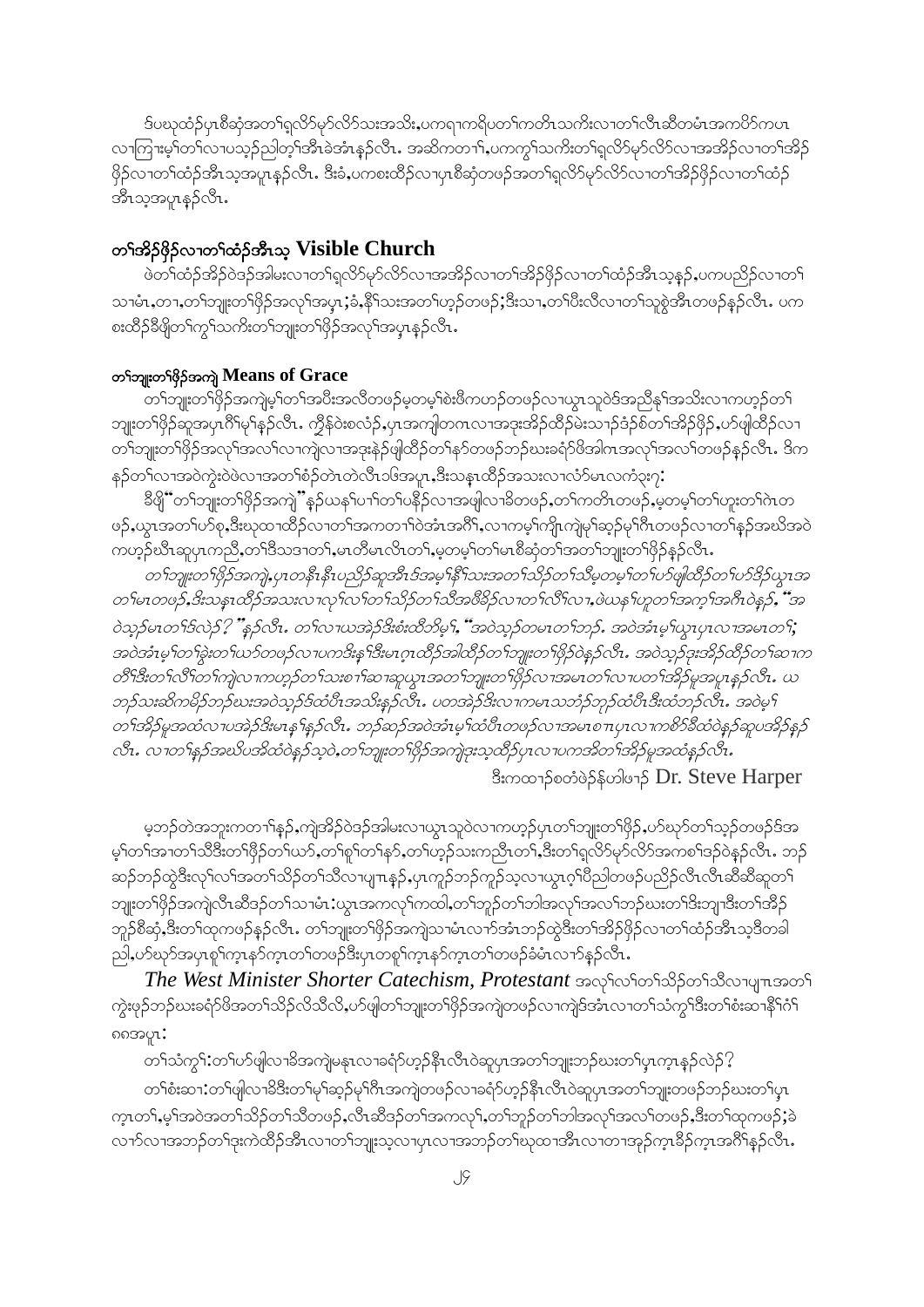လံာ်စီဆုံတဲဘဉ်ဃးတ<sup>၎</sup>ဘျုးတ<sup>၎</sup>ဖှိဉ်အကျဲအတ<sup>၎</sup>မၤဘျုးတဖဉ်လၢတ<sup>၎</sup>လိ<sup>၎</sup>တဖဉ်ဒ်အမ့<sup>၎</sup>ရိမ္ၤ၁၀း၄ႇ၁ကရံဉ်သူး၁၀း၁၇, ဒီး၁ပ္းတရူး၃း၁၂,၂၁န5ုလီၤ.

ခဲအံၤႇတၫ်ပုၤက္ၤတၫ်အတၫ်မၤဘျုးတဖဉ်မ့ၢ်ဒဉ်လၢပုၤလၢအဘဉ်တၫ်အှဉ်က္ၤဒိဉ်က္ၤအိၤတဖဉ်အဂိၢ်သနဉ်ကံ့ဒိးႇလၤ အမ့်) ထဲဒဉ်လၢတၫ်အိဉ်ဖိုဉ်လၢတၫ်ထံဉ်အီၤတသ့,တ႑်သိဉ်တ႑်သိဒဉ်ဝဲမှၤ်လၢတ႑်အိဉ်ဖိုဉ်လၢတ႑်ထံဉ်အီၤသ္ဒဒိတခါညါအ ဂြိန္ဉာလီၤႉ သူဉ်နိုဉ်ထိဉ်လ႑တော်အိဉ်ဖိုဉ်လ႑တ႑်ထံဉ်အီၤတသူအံၤမ္နါဒဉ်လ႑:တ႑်ထံဉ်အီၤတသူဘဉ်လီၤႉ ပတသူဉ်ညါမ တၤအိဉ်လၢအပူၤဘဉ်လီၤ. အဝဲတအိဉ်ဒီးအတၫ်ဘူဉ်တၫ်ဘါတၫ်ရဲဉ်တၫ်ကျဲၤဒဉ်အတ႑်ဘဉ်. အဝဲတအိဉ်ဒီးအပုၤမၤတ႑်သး ခုကစိဉ်ဒဉ်အတ<sup>ိ</sup>ၢဘဉ်ႉ အဝဲတအိဉ်ဒီးအတၫ်အိဉ်ဖိုဉ်တၫ်ပၢတၢ်ပြးဒဉ်ဝဲဘဉ်ႉ တၫ်သ္ဉ်တဖဉ်နဉ်ဘဉ်တ႑်ဟိလီၤအီၤလၢတ႑် အိဉ်ဖိုဉ်လၢတၫ်ထံဉ်အီၤသ္နန္ဉလီၤ. လၢကျဲဒ်န္ဉာ်အသိႏႇပတၫ်ဘူူးတၫ်ဖိုဉ်အကျဲခဲလၫာ်–ပတၫ်တၫ်စံဉ်တဲၤတဲလီၤႇတၫ်ဒိးဘျာ တဖဉ်,တၢိမၤလၤကဗ်ိၤဘူဉ်စိဆုံ,ဒီးတၢ်ထုကဖဉ်တဖဉ်–တၢ်ထံဉ်နှၤ်အီၤသ့ခံဖြပုၤကတဖဉ်နှဉ်လီၤ. အဝဲသ့ဉ်တၢ်ထံဉ်အီၤသ့ လီၤႉ အဝဲသွဉ်မ့္ပ်တ္ပ်တဖ္ပဉ်လ႑တ္ပ်က္သြံပိုဥပ်လ႑တ္ပ်က္ခ်ာသို့နီးဟုဥတ္ပ်က္ပ်က္သမ္ပၤညွန္နဲ႕အသးႏွီးလ႑တ္ပ်က္ခ်ဥအဃအဝဲ သွဉ်မှကြားတွင်ထွဲတုအသုံဖြင့်လျှတုတုတုသွားသွားသွားပြုပွာပွဲတွင်ဆုံပွား

တၫ်ဘူူးတၫ်ဖိုဉ်အကျဲမှုၫ်တ႑်သိဉ်တ႑်သိလၤအရှုဒိဉ်ထိဘိနိဖြိုလၤယွၤညီနုၤ်ဟ္ဥတ႑်ပုၤက္ၤအတ႑်ဆိဉ်ဂ္ၤတဖဉ်လၤပ တၫ်အိဉ်မူအပူ၊ ဒီးပကြၫးဟံးန႑်တ႑်ဘူးတ<sup>၎႙</sup>ဉ်ဘဉ်ဃးအဝဲသ့ဉ်နဉ်လီၤ<sup>့</sup> ပကြ႑းစံဉ်တဲၤတဲလီၤတ႑်သးခုကစိဉ်လ႑ဆိတ လဲတ<sup>ှ</sup>န်ဒီးသိဉ်လိတ<sup>ြ</sup>ကလုိကထါလၫအဟဲစိဉ်တ<sup>ုံ</sup>ကူဉ်သူဒီးတ<sup>ှ</sup>ဒ်ဉ်တုဉ်နိဉ်ပုံ၊ နဉ်လီ၊ . ပကြၫးမၤလၤကၒိၤတ<sup>ှ</sup>ာဉှာဉ်တ<sup>ှ</sup>ဘါ အလှၤ်အလၤ်လၤအဟ်ဖျါထိဉ်တၤ်သးခုကစိဉ်ဖိုဖြိုဖျ်ဖျိဒီးမၤပနိဉ်ပုၤလၤယွၤအတၤ်အၤဉ်လီၤအိလီၤအပူၤန္ဉဉ်လီၤ. ပကြၤး ဘါထုကဖဉ်လၫယ္ပၤအတၫ်ဘျုးတၫ်ဖှိဉ်ဒီးတၫ်ပျၫ်တၫ်ကမဉ်အဂိ်ၫႇလၫတၫ်ဆိတလဲက္ၤသးအဂိၢ်ဒိုးတၫ်ဒိဉ်တုဉ်နဉ်ပုံၤအဂိ်ၫႇ ဒီးလၢတၫ်မာပူးဖျဲးအဂ်ိဳးဖဲပလိဉ်ဘဉ်အီးအခါနှဉ်လီး လၢကျဲခဲလၢာ်ဒီးအါန္ ၊်အအံၤအပူး ,တၫ်ဘူးတၫ်ဖိုဉ်အကျဲမ့၊်တ႑် အိဉ်ဖိုဉ်လၢတၫ်ထံဉ်အီၤသ့အတ႑်သးခုကစိဉ်တ႑်မၤလှၤ်ဒိဉ်ပုၤဒိဉ်နှဉ်လီၤ.

အါန1်အတ1်ဘျုးတ1်ဖိုဉ်အကျဲနဉ်,တ1်အိဉ်ဖိုဉ်လ႑တ1်ထံဉ်အိၤသ့အိဉ်စ့1်ကီးဒီးနိ1်သးတ1်ဟ့ဉ်တဖဉ်လ႑အဘဉ်ဃး ပုၤခဲလၢာ်နဉ်လီၤ.

#### နိ<sup>5</sup>သေးအတ<sup>5</sup>ဟ္ဥၥ်တဖဉ် Spiritual Gifts

ခဲအံၤႇမ့္ပ်တ္ပါအရှုဒ္ဓဉ်လ႑တ္ပါကန္ ျပ႑လ႑ဖဲ့ပစံးနို သားတ္ပါဟ္နဉ်တဖဉ်ဘဉ်ထွဲဒီးတ္ပါအဉ်ဖိုဉ်လ႑တ္ပါထံဉ်အီၤသ္ခဲလ႑ာ ခဲဆ္နန္}ႇပတစီးလၢပုၤကိႏၵၤဒဲးလၢတၫ်အိဉ်ဖိုဉ်လၢတၫ်ထံဉ်အိၤသ့အပူၤဘဉ်တၫ်ပπအိၤခီဖျိသးစိဆုံဘဉ်လိၤႉ အဝဲသူဉ်တ မ့်)ဘဉ်လီး ထဲဒဉ်ပုၤစူးကူးနှာ်ကူးတၤ်တဖဉ်ဘဉ်တၤ်ပπဃာ်အီးဒီဖျိသးစီဆုံနှဉ်လီး နှာ်သက္ခဒီး သးစီဆုံသူနိုၤ်သးအတၤ် ဟူဉ်ခဲလၢာ်လၢတၫ်သူဉ်ထိဉ်တၫ်အိဉ်ဖိုဉ်လၢတၫ်ထံဉ်အီၤသ့အတ႑်ပညိဉ်အဂိါန္ ဉ်လီၤ. လၢပုၤစံးနၤအဂိါန္ ဉ်ႇကျဲဝဲအံၤမၤ အါထိဉ်အဝဲသုဉ်အတၫ်မၤစီဆုံထိဉ်တၫ်ဒီးတၫ်ဒိဉ်ထိဉ်ဆူညါဆူတၫ်ဒိဉ်တုာ်ခိဉ်ပုံၤန္ဉာ်လီၤႉ လၢပုၤကအဂိ်ၢန္ဉာ်,အဝဲအဲဉ်ဒိးစံး ဝဲလၢတၫ်အိဉ်ဖိုဉ်လၢတၫ်ထံဉ်အီၤသ့အပူၤဘဉ်တၫ်ဟ်အိဉ်ဖျ်ထိဉ်အီၤလၢနိံြသးအတ႑်ဟွဉ်တဖဉ်,ဒီးတုၤဒဉ်လဲာ်တ႑်ဟွဉ် အခွဲးလၫကမၤသကိႏတ႑်လၫအဝဲအပူၤလၫတ႑်ဂ္ဂါတနိၱၤန္နဉ်လီၤႉ ဒီးခ်ီဖြိုလ႑တ႑်အံၤအဃိႇအဝဲအံၤမ္ဒါတ႑်လ႑အဘဉ်လ႑ပ ကစံးလၢနိြသးတၫ်ဟ္မာဉ်ဘဉ်တ႑်နီးဟ္မာဉ်လီးအီးခ်ီဖျိတ႑်အိဉ်ဖိုဉ်လၢတ႑်ထံဉ်အီးသဲ့ခဲလ႑ာခဲဆဲ့နဉ်လီး

သးအတ<sup>ှ</sup>ုတ်ခိုဘဉ်တ<sup>ှ</sup>ုတ်နိုးလီးအီးခီဖျိတ်အိဉ်ဖိုဉ်လ တက်ထံဉ်အီးလ ကမျာ်တ်သူဉ်တ်သါအတ်ရဲဉ်တ်ကျဲ၊ တဖဉ်အပူၤန္နဉ်လီၤႉ ပထံဉ်တၫ်အံၤဖြံဖြံဖြုဖြဲတရံဉ်သူး၁၄း၁၃–၂၆နှဉ်လီၤႉ ခံႇတၫ်ဟ့ဉ်တဖဉ်ဘဉ်တ႑်ဟ္ဉ်လီၤအီၤလၢကဘို ထိဉ်တၫ်အိဉ်ဖိုဉ်ဒိတဖုညါနှဉ်လီၤ ပထံဉ်တၫ်အံၤလၢတ႑်လိႝၤ်တဖဉ်ဒ်အမှ္ပါ၁ကရံဉ်သူး၁၂း၄–၇ဒီးအုဖူးစူး၄း၃–၁၃နှဉ်လီၤ သၫႇစီၤ၀ီလူးစံးဝဲလီၤတံ်ါလၢပျုကျိဉ်မှါတါပနိဉ်လၢပုၤတစူါက္နၤနာ်က္နၤတၤ်လၢတၤ်အိဉ်ဖိုဉ်အပူၤဒဉ်လဲဉ်ႇဒ်ပဖးဖဲ၁ကရံဉ် သူး၁၄း၂၁,၂၂နဉ်လီၤ. လွိ1်,ပုၤတနဉ်တ႑်လ႑တ႑်အိဉ်ဖိုဉ်အပူၤတဖဉ်ဘဉ်တ႑်စံဉ်ညှိဉ်အီၤဒီဖြိုလီၤတဲဉ်တူဉ်လ႑ကဘဉ်ဘူူး ဘဉ်ဖိုဉ်လၢနိံြသးတၤ်ဟ့ဉ်တဖဉ်ဖဲ့အုဘြိ၆း၄–၆နှဉ်လီၤ. လၢကျဲတဖဉ်အံၤအပူၤ,လံာ်စီဆုံမၤဖျါဝဲဆုံဆုံလၢပုၤစူ်က္နာနှာ်ကွၤ တၫ်တဖဉ်ဒီးပုၤတစူၫ်က္ၤနှာ်က္ၤတၫ်တဖဉ်နီၤဟ္ဥာဒီးမၤသက်းတၫဒ်သိးသိးလၢတၫ်အိဉ်ဖိုဉ်အနိ႑်သးအတ႑်ဟ္ဥာ်အပူၤန္ဥ  $\mathcal{C}^{\mathcal{C}}$ l.

ဒ်တၫ်ဘူးတၫ်ဖိုဉ်အကျဲအသိး နို်သးတ႑်ဟုဉ်မ့ှ်တ႑်ဘူးတ႑်ဖိုဉ်ဖးဒိဉ်တမံၤလ႑ပစိၤဆ႑ကတိႝၤတ႑်အိဉ်ဖိုဉ်လ႑တ႑် ထံဉ်အီၤသ့အဂ်ိ<sup>ု</sup>နဉ်လီၤႉ အဝဲသ့ဉ်အဘျူးအိဉ်လၢတ<sup>ု</sup>တဲဖျါထိဉ်တ<sup>ှ</sup>မ့ှ်တှက်တီဒီးတှ်ဆီတလဲက္ၤပုၤလီၤမ)်သ့ဉ်တဖဉ်အဂိ် နှဉ်လီၤႉ အဝဲသှဉ်အဘျုးအိဉ်လၢတၫ်မၤစ႑ာပုၤစူၫ်က္နာနဉ်က္နာတ႑်တဖဉ်ကဒိဉ်ထိဉ်လၢတ႑်နှာ်ဒီးတ႑်ဒိဉ်တုာ်နိဉ်ပုဲၤန္ဉာလီၤႉ ဒီးတၫ်ဟ္ဥာအါမး, ဒ်တ႑်သးကည်ိဳၤဒီးတ႑်တူ႑်တံၤတူ႑်တမုံၤ,မ့ှ်တ႑်လ႑အကဲဘူူးလ႑တ႑်မၤလ႑ပုံၤန္ ၊်ယွၤအပုၤဂိၢမု၊်အဟိဉ်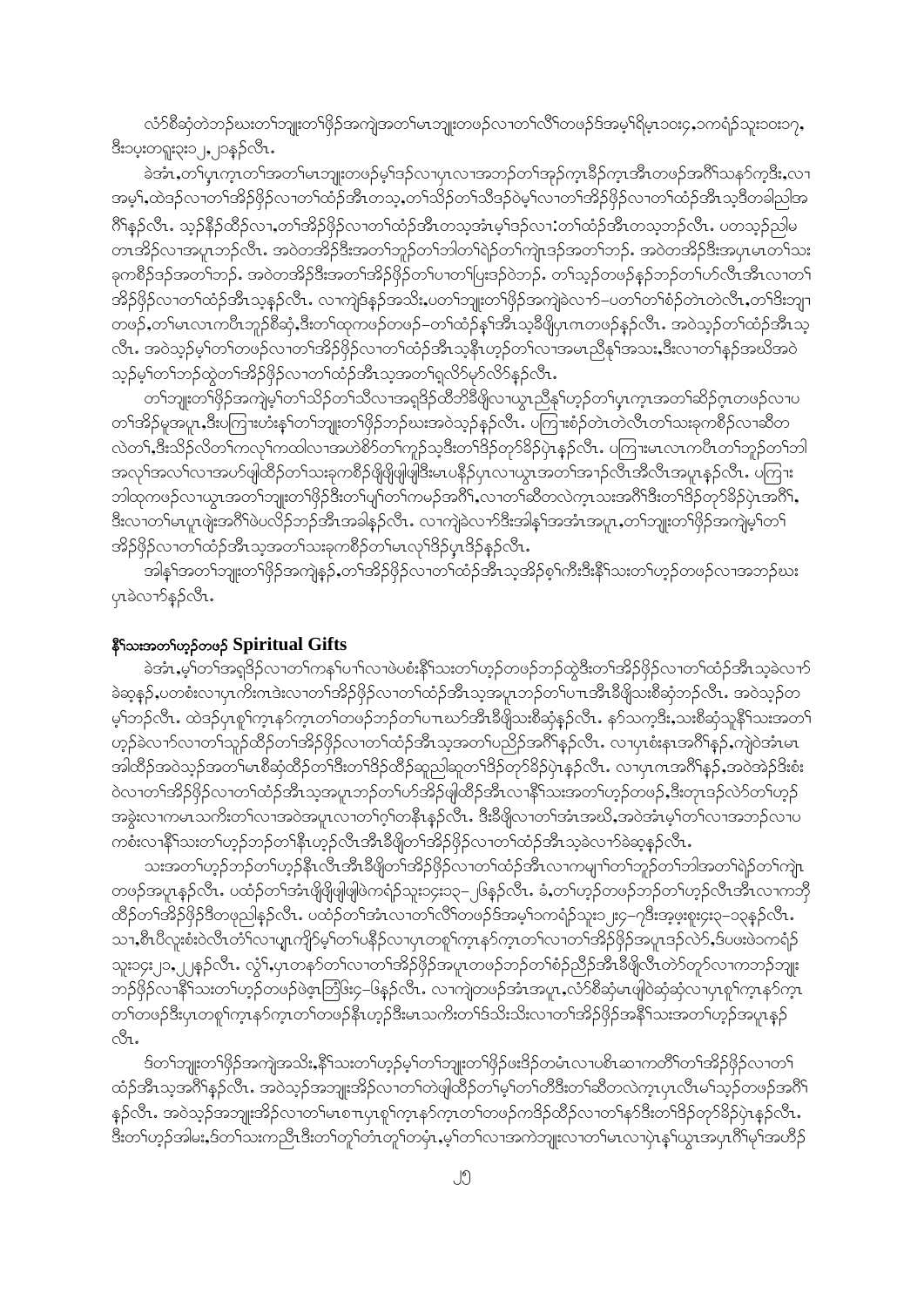ခိဉ်အတ<sup>ှ</sup>လိဉ်ဘဉ်နဉ်လီၤႉ တဘျီလ<sup>ှ</sup>လ်လဖဲသးစိဆုံဟ့ဉ်လီၤတ်္ကာ့ဉ်ဆူအပုၤဂိ<sup>ု</sup>မှ်နှဉ်ႇပကြားဟ့ဉ်ဂံ်ဟ့ဉ်ဘါအဝဲသ့ဉ်လ႑ ကသူတၫ်သူဉ်တဖဉ်နဉ်လၫပုၤအါဂၤအတ႑်ဘဉ်ဘျုးအင်္ဂြိန္မီးတဘဉ်တြိဃာ်အဝဲသူဉ်လ႑ပုၤတဂၤဂူၤတဂၤဂူၤလၢတ႑်အိဉ် ဖိုဉ်လၢတၫ်ထံဉ်အီၤသ့အပူၤဘဉ်လီၤ.

တၫ်ဟ့ဉ်နီၤတၫ်အိဉ်စ့ၢ်ကီးလၢတၢ်အိဉ်ဖိုဉ်လၢတၫ်ထံဉ်အိၤသ့အပူၤလၢကျဲလၢကရၢဖိတဖဉ်နီၤဟုဉ်အဝဲသ့ဉ်တၫ်ပီး တၫ်လိတၫ်သူတၫ်စွဲတဂၤဒီးတဂၤနဉ်လိၤႉ

# တာ်ပီးတာ်လီတာ်သူတာ်စွဲတဖ $\beta$  Material Goods

တၫ်အခ်ဳပညီဘဉ်ဃး *Communion,*မ္စတမ္န**်** *koinonia,***လၫလံာ်စိဆုံအပူ၊ဒီးတၫ်အိ**ဉ်ဖိုဉ်လၫပျπအပူ၊မ့ၢ်ဝဲ လၢခရံာ်ဖိတဖဉ်နိုၤဟ့ဉ်အဝဲသ့ဉ်အတ<sup>ှ</sup>ပြီးတ<sup>ှ</sup>လီတ<sup>ှ</sup>သူတ<sup>ှ</sup>စွဲတဖဉ်ဒီးပှၤလၢတ<sup>ှ</sup>အိဉ်ဖှိဉ်လၢတ<sup>ှ</sup>ထံဉ်အိၤသ့အပူၤပှၤလၢအ လိဉ်တၢိမၤစ႑ာနှဉ်လီၤ. တၢ်ကတိၤခွဲးနိနံယါညီနှၤ်ဘဉ်တၤ်သူအိၤလၢကပည်ဉ်ဆူတၤ်နီၤဟ္ဥာ်လီၤတၢ်ဆူပုၤဖိုဉ်ဖိယဉ်ဖိ,့ဒ်လ႑ ရိမ္နာ၁၅း၂၆,၂ကရံဉ်သူးၵး၄ဒိး၉း၁၃,ဒိးဇ္နာဘြံ၁၃း၁၆နဉ်လီၤ.

ဖဲတၫ်ကတိၤခွဲးနိနံယါတၫ်သူအိၤအခါဒဉ်လဲ>်ႇတၫ်ရူလိ>်မှာ်လိာ်အတ႑်ထံဉ်ဝဲအံၤတ႑်ထံဉ်အိၤသ့လၢခရံာ်ဖိလၢပျπအ တၫ်မာပိဉ်ထွဲအပူာနဉ်လီး. အဒိ,ခရံှာ်ဖိလာပျπအါကဆါကွံဉ်အဝဲသ့ဉ်အတ႑်စုလိံ<sup>ရန္</sup>ဝိုန်းမိုာ်နိုင်ဆူတ႑်အိဉ်ဖိုဉ်,ဒ်ပထံဉ်ဖဲ မၤတၫိ၊း၄၄–၄၅ ဒီး၄း၃၄–၃၅နဉ်လိၤ. လၢတၫ်အိဉ်ဖှိဉ်လၢပျπနှဉ် ပှၤခရံာ်ဖိလၢအဒူတနိၤဆါလီၤဒဉ်လဲာ်အနိဂ်ကစဂ်ဒဉ်ဝဲ အသးဆူတၫ်စိ>်မၢကဲကုၫ်အပူၤဒ်သိးဒိီးကမၤသဘျ့ထိဉ်ပုၤကတဖဉ်မ့တမ့ၫ်ကမၤန္ၫ်ကျိဉ်စ့လၢကဒုးအိဉ်ပုၤဖိုဉ်ဖိယာ်ဖိအဂိံ႑  $$50.$ 

တၫ်အိဉ်ဖိုဉ်လၫပျπအပၫ်ချံမဲဉ်လၢအအိဉ်လၢခႉနုႉ၃၀တုၤ၁၀၀ႇကွဲး၀ဲဘဉ်ဃးတၫ်မာပိဉ်ထွဲအံၤလၢလံဉ်ပရၢအပူၤလၢ ညီနှၤ်တ႑်သူဉ်ညါအီၤဒ်ချံမဲဉ်တ႑တဘုဉ်,လ႑အဝဲကွဲးဝဲဆူပုၤကရံဉ်သူးသုဉ်တဖဉ်အအိဉ်နဉ်လီၤ ဒီကနဉ်တ႑်ကတိၤသုဉ်တ ဖဉ်အံၤလၢလံာ်ပရၢဝဲနဉ်အဘ္ဥာ်၅၅:

ပသူဉ်ညါပုၤအါဂၤလ႑ပသိႏပကျါလ႑အဟူဉ်တဲ့႑်အနို႑်ကစ႑်ဒဉ်ဝဲအသးဆူတ႑်စ႑ဃၥ်ႇဒ်သိးလ႑အဝဲသူဉ်ကပ္ $\tau$ က္ $\tau$ ပု႑ ကန္ဥလပ္မွာေပးသူပယ္စပ္မ်က္လႈံးလဲဦးလံုးတဲ့ အသီးဆိုလ္ရည္အရွိမ္မွ ပယ္စပ္မ်က္လုံးလာသည္ အေပ်ာက္လည္သည္အေပ်ာက္သည္မွာ ပ အနိ<sup>6</sup>ကစၫ်ဒဉ်ဝဲအဂ်ိ<sup>န္</sup>နှဉ်ႇအဝဲသုဉ်ကဟ္ဥာလိၤတၫ်အိဉ်လၢပုၤကအဂ်ိါနဉ်လိၤႇ

တၫ်ရူလိ9်မှာ်လိ9်အတ<sup>ု</sup>အိဉ်သးအံၤဆူဉ်ဝဲ<sup>8</sup>ဉ်မးလၢတ႑်အိဉ်ဖိုဉ်လၢပျπအပူၤႇဒီးပုၤစူ<sup>ဌ</sup>က္နာနှာ်ကူၤတၢ်တဖဉ်ဆိကမိဉ် ဟ်သးပုၤအဂၤထိနၖ်္ဂါဒိဉ်နၖ်္ဂါဒ်အဝဲသုဉ်အနိ<sup>5</sup>ုကစဉ်ဒဉ်ဝဲႇလၤအဝဲသုဉ်တမ့််၊ထဲလၤအသးအိဉ်နိုးဟုဉ်အဝဲသုဉ်အတ<sup>ု</sup>စုလိြနိဉ် ခိဉ်တဖဉ်ဘဉ်,မမ့ှ်တုၤဒဉ်လဲယ်လှ၊်ထိဉ်အဝဲသ့ဉ်အတၤ်သဘျလၢတၤ်ကဟ့ဉ်ပုၤကဒဉ်အဂိါနှဉ်လီၤ.

စီးပိလူးအတၫ်ကတိၤဖဲ၂ကရံဉ်သူး၈း၃–၅မၤစ πဟ်ဖျံထိဉ်နှၤ်ပှၤအဝဲသွဉ်အတ႑်ဆိကမိဉ်နှဉ်လီၤႉ ဒိကနဉ်တ႑်လၢအဝဲ ကွဲးဝဲဖဲန5်:

အဂ္ဂါဒ်အံၤႇယအုဉ်ယသးလၢအဝဲသူဉ်အဂ်ိဳး,လၢအသးအိဉ်ဟ်မၤဝဲဖဲအသ္,အဓိဉ်တလိဉ်အါန ါအသူတ ါတက္ ါလီၤ. ဒီးယဃ္စကညးပုၤအါအါကလဲဉ်လ႑တ႑်ဘူူးဒီးတ႑်မၤဃၠာ်ဘဉ်ဃးဒီးတ႑်မၤစ႑ာပုၤစီဆုံအမံၤအံၤလိၤ. ဒီးမၤ၀ဲဖဲဒဉ်ပမှ႑်လ႑် တၫ်အသိးတမ္ ကာဉ်. မ့ ၊်အဟ္ဒဉ်လီးဆိုအသးလ ကစ႑်္မ ဒီးလ ၊အဝဲဒဉ်,ဖဲယ္၊ အသးလီး (၂ကရံဉ်သႏၵႏ၃–၅).

လၢလံာ်စိဆုံတတိၤဝဲအံၤအပူၤႇစိၤပိလူးဟ်ဖျါထိဉ်ပုၤမၤက္ၤဒနံတၫ်အိဉ်ဖိုဉ်ဖိတဖဉ်အတ႑်သးအိဉ်နှဉ်လီၤႉ ဒီးအဝဲဟ် ဖျါထိဉ်ဝဲလၢအဝဲန္ဉာမ့်ျအတၫ်ဟ်စီဆုံထိဉ်လၢယ္ပၤလၢအဆုၢအဝဲသူဉ်လၢကအိဉ်ဒီးတ႑်လုၤ်ထိဉ်သးလၢအဝဲသုဉ်အတ႑်နိုၤ ဟ္၌အပူးဃှာ်ဒီးကစၢ်အတၫ်အိဉ်ဖိုဉ်လၢတၢ်ထံဉ်အီးသွန္ ဉ်လီး.

ာ်၊<br>အိုးနီးဟ္နဉ်လီးတ<sup>ှ</sup>ုပီးတှက်လိတ်၊သူတှကွဲတဖဉ်ဒီးပုုလၢအလိဉ်တှ၊မာစπမ့ှာတှ၊အရှုဒ်ဉ်တမံးလၢတှ၊အိဉ်ဖိုဉ်လ၊ တၫ်ထံဉ်အီၤသ့အတၫ်အိဉ်မူအပူၤန္ဉာလီၤ. တ႑်အိဉ်ဖိုဉ်ဒီတဖုမ့္ပ်ယွာအပုၤဂိၢမု႑်,အဝဲအတ႑်အၤဉ်လီၤအိလီၤအပုၤတဝၢန္ဉဉ် လီၤႉ အဝဲကဟုကယာ်ပုၤကိႏၺဒဲးလၢအအိဉ်လၢအဝဲန္ဉာ်အပူးႇဒီးအဝဲကိႏၦၤလၢပကမၤတၫ်န္ဉာ်ဒ်သိႏစ္ၫ်ကီးလီၤႉ မ့ၫ်ဘဉ်စံး ျိပျိန္ဉ်ႇတၫ်လၢအအိဉ်ဒီးပုၤခဲလၫာ်ဘဉ်ဃးဒီးကစၫ်နှဉ်လီၤႉ အဝဲမၢပုၤလၢပကပ႑ာဃာ်အတ႑်စုလိၢိခိဉ်ခိဉ်ဒဉ်&ၤလီၤႉ ဒီးပ မ့်ၫအဲ့ဉ်ဒိးတိဒီးအိၤန္ဥ်ႇပတဘဉ်တြိဃာ်ကစၫ်အတ႑်စုလိ႑ိခ်ိုဥိနိုလ႑ပုၤဂိၢမှ႑်လ႑အလိဉ်ဘဉ်အိၤန္ဥဘဉ်လိၤႇ

.<br>ခဲအံၤလၢပဃိထံကွ\ပုၤစီဆိုအတ\ရှလိဉ်မှာ်လိဉ်လၢတ\အိဉ်ဖိုဉ်လၢတ\ထံဉ်အီၤသ့အပူၤဝံၤဒိိး,ပအိဉ်ကတဲာ်ကတီၤပ သးလၢပကဆိမိဉ်ကွ ်ထံတ ်ရွလိုာ်ဘဉ်ထွဲလၢတ႑်အိဉ်ဖိုဉ်လၢတ႑်ထံဉ်အီၤတသ္ဗနီၤဟ္မဉ်ဝဲနဉ်လီၤ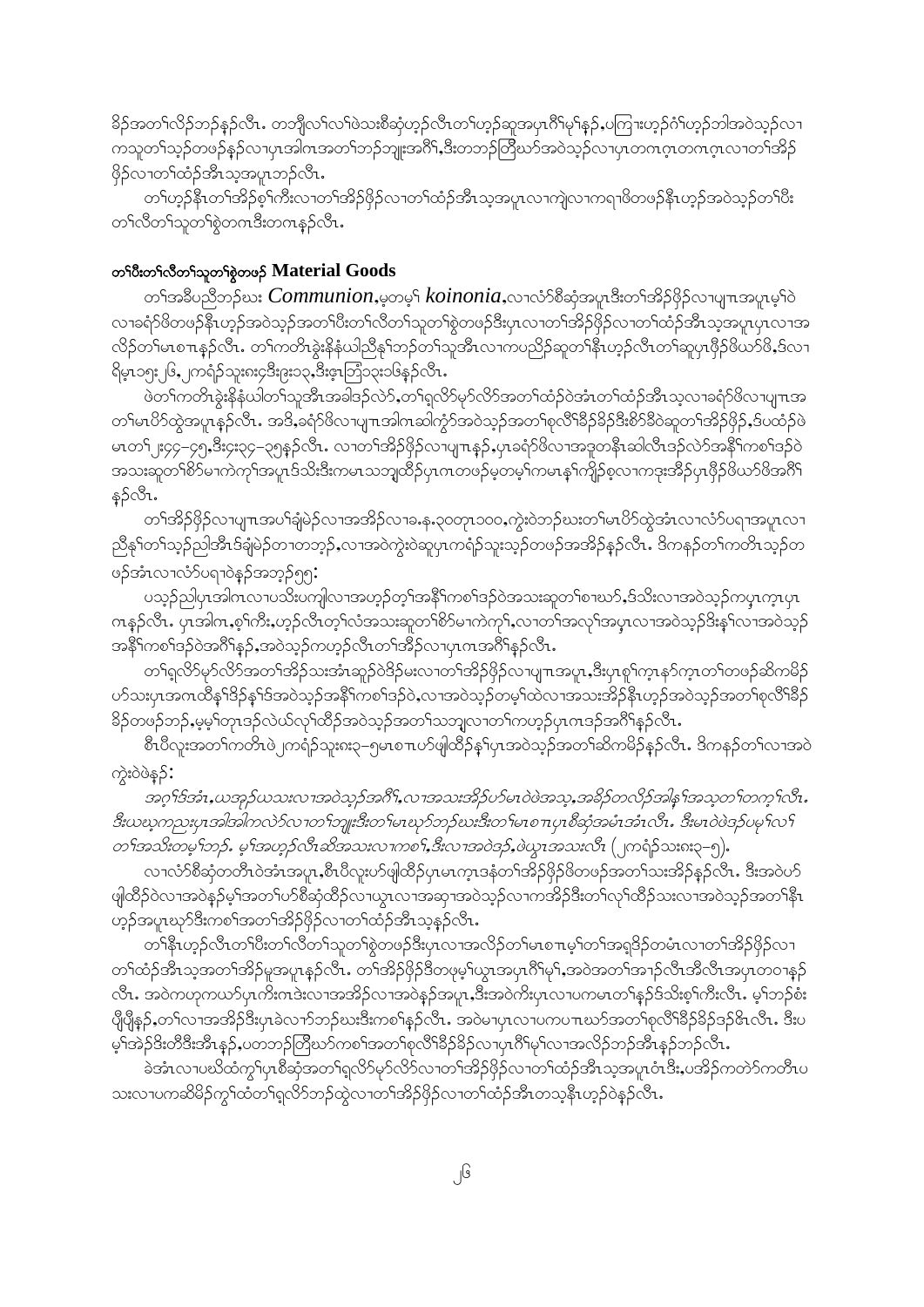# တၫ်အိဉ်ဖိုဉ်လၢတၫ်ထံဉ်အီးတသ္ Invisible Church

.<br>ပကကွ<sup>ှ</sup>သကိုးတၫ်ထံဉ်ခိဉ်သ့ဉ်ခံမံၤလၢအဘဉ်ထွဲဒီးပုၤစီဆုံအတ႑်ရှလိ5်မှ5်လိ5်လၢတ႑်အိဉ်ဖိုဉ်လၢတ႑်ထံဉ်အီၤတသ့ အပူးနှဉ်လီး တၢ,ပကစံးကတိၤဘဉ်ဃးတၢ်ဃူတၫ်ဖိးလၢပုၤနှာ်တၫကိးကဒဲးနိုးဟ့ဉ်ဝဲဒိီးခရံာ်နဉ်လီး ဒီးခံ,ပကစံးကတိၤ ဘဉ်ဃးတၫ်ဃူတၫ်ဖိးလၢပနိၱၤဟူဉ်လၢပုၤနှာ်တၫ်အကလၢတၫ်အိဉ်ဖိုဉ်လၢတၫ်ထံဉ်အီၤတသ့အပူၤန္ဉာ်လီၤႉ မ်ပကစးထိဉ်ခ်ိ ဖြိုတ႑်ကွ႑်သကိုးပတ႑်စ႑ဖိုဉ်သးဒီးခရံှာ်နှဉ်တက္၄ါ.

#### တၫ်သးစဲဘူးဒီးခရံု Union With Christ

လံာ်စီဆုံအသီညီနှၤ်ဟ်ဖျါထိဉ်ဝဲလၢပုၤစူၫ်က္ၤနှာ်က္ၤတၤ်တဖဉ်ဘဉ်တၤ်ဟ်ဖိုဉ်အီၤဒီးခရံာ်နှဉ်လီၤႉ တၤ်ထံဉ်ဝဲအံၤညီနှၤ် ဘဉ်တၫ်ဟ်ဖျ်အီးခီဖျိတၫ်စီးလၢပုၤစူၫ်က္ၤနှာ်က္ၤတၫ်တဖဉ်အိဉ်လၢ"်ခရံာ်အပူးႇ"မဲ့တမ့ၢ်"လၢအပူး"နဉ်လီၤႉ လၢကျဲတ ကပၤန္5ဲႇတၫ်ပာ်ဖိုဉ်ထိဉ်သးအံၤအဲဉ်ဒိးစံးဝဲအခ်ဳပညီလ႑ယူဉ်ရူးကဲထိဉ်ခ႑ာ်စးလ႑ပုၤစူၫ်က္ၤနာ်က္ၤတၫ်တဖဉ်အဂိၤ်လ႑ပ႑် အမဲဉ်ညါ,လီၤဆီဒဉ်တၫ်လၢအဝဲအတ႑်သံဒီးဂဲၤဆၢထ႑ဉ်သမှုထိဉ်က္πအပူၤန္ဉာလီၤ. ဘဉ်ဆဉ်,လၢကျဲအဂၤတဘိန္ဉဉ်,အဝဲ အဲဉ်ဒိးစံးဝဲအခ်ဳပညီလ ၊ပုၤနှာ်တ႑်တဖဉ်လ ၊ကျဲလ ၊ပန႑်ပ ၊႑်အီၤတသ္စအပူ၊ ဟ်ဖိုဉ်ထိဉ်အသးဒိီးခရံာ်လ ၊ကျဲအရှုဒိဉ်မးအပူၤ နၵ်လီၤႉ ယူဉ်ရူးအိဉ်ဆိုးလၢပုၤနာ်တၫ်အပူၤႇဒီးအဝဲသုဉ်အိဉ်ဆိုးလၢအပူၤန္ဉာလီၤႉ

ယဆိကမိဉ်တ႑်သို့ည်သို့အကံ ကြသဲအကျုံတမံၤလ႑တ႑်မ႑ဖိစီၤပီလူးအပူၤလ႑အလီၤတံ႑်လီၤဆဲးဒ်အမှု (၁ဲလ႑ပဘဉ် တ႑်ဟိမိုဉ်ဃုဉ်ပုံ၊ ဒီးခရာ်,လ႑ပဘဉ်ထွဲဒီးအိၤန္နဲဉ်လီး ဖဲပက္ဂ သက်ိးလံဉ်စီဆိုအတ႑်လိဉ်ဖျန္နာ်,ယဆိကမိဉ်လံဉ်စီဆုံသိုင်လိဝဲ လ ၊ပအိဉ်မူလ ၊စီးအၤဒဉ်မှတမှ ်ပအိဉ်လ ၊ခရံဉ်အပူးနှဉ်လီး . နိ<sup>၎န္ဓ</sup>ါနှဉ်စီးအၤဒဉ်မှ ်ပုၤကညီအဆိကတ ၊ ်ာတၤလီး . ပုၤ ကညီကိုးဂၤဒဲးအိဉ်ဖျဲ့ဉ်ထိဉ်ဒ်စီၤအၤဒဉ်အဖိမှဉ်ဖိခွါတဖဉ်အသိးနဉ်လီၤ. လၢတ႑်နဉ်အဃိဒီးအဝဲသုဉ်ဟဲနှာ်ဆူဟိဉ်နိဉ်ဒ်ပုၤ တ ်ဒြဲးဘးဖိတဖဉ်အသိႏ္နာ်လီး အဝဲသုဉ်အိဉ်ဒီးတ ်ဒဲးဘးအန္ဒဆ႑ာန္နာ်လီး အဝဲသုဉ်ဘိးကဒါကွာ်အသးလ ယူၤန္နာ်လီး . တ႑်လၢအဝဲအဲဉ်ဒိုးစံးဝဲအခ်ဳပညီလၢကဘဉ်တ႑်အှဉ်က္ဍာခ်ိဳဉ်က္ဍာဒီးတ႑်ပ္ $1$ က္ဍာဒီးကနဉ်ခရံဉ်အံၤမ္ဒုတ႑်ကမၤသက်ိးတ႑်လ႑ ခရံဉ်အပူၤႇကဘဉ်ထွဲဒီးခရံဉ်နှဉ်လီၤ. တ`ၤလၢအအဲဉ်ဒိးစံးဝဲအခ်ဳပညီလ ၊တ`၊်ကပဉ်ဖိုဉ်ဃှဉ်ပုၤဒီးခရံဉ်မှ`၊တ`၊ကဘဉ်ထွဲဒီးအဝဲ အနီ9နဉ်လီၤ.

ဒီးကထၫဉ်ထိစရဲန႑ဉ် Dr. Tom Schreiner

အဝဲအံၤမ္ ါတ ်ပာဖြဉ်သးဒီးခရံဉ်အဃိပဒိႏန္ ါဘဉ်ခရံဉ်အတ ါဘျုးတ ါဖြဉ်ခဲလ 1ာ်နှဉ်လီၤ. ဘဉ်ထွဲဒီးတ ါစံဉ်စိၤတဲစိၤတ ခ်ိန္နဉ္နဲ့ပန<sup>္</sup>ပ႑ေတြကျူးတ႑်ဖြိုင်တဖဉ်အံၤလၢအမွ<sup>င္</sup>နတ႑မၤတိမၤလိၤတ႑်,တ႑်မၤစီဆုံတ႑်,တ႑်လု<sup>ဴ ဖြ</sup>တ် –တ႑်သ္*ဉ်တဖဉ်ခဲ* လၫာ်လၢပဟ်ဖျါထိဉ်ဘဉ်ဃးတ႑်လၢပဒိႏန႑်လၢတ႑်အှဉ်က္ဍၤခဵဉ်က္ဥအပူ႑န္နဉ်လီး အဝဲသ္ဥတ႑်ဒိႏန္ ႑အီးထဲဒဉ်လၢခရံှာ်အ ပူးနှဉ်လီး. လၢတ႑်နှဉ်အဃိဒီး,အဝဲအံးမှု၂်တ႑်လၢအရှုဒိုဉ်လၢပင်္ဂါ,အဝဲအံးမှု၂်တ႑်အသံးအကဉ်မိ1ပု႑်လၢပင်္ဂါ,ဒ်သိုးတ႑် ကပာ်ဖိုဉ်ပုၤဒီးခရံာ်လ႑ကမၤန္န ါတ ါဘူးတ ါဖိုဉ်တဖဉ်အံၤန္နဉ်လီၤ. ဒီးပမၤန္န ါတ ါဘူးတ ါဖိုဉ်တဖဉ်အံၤဒ်လဲဉ်,မူတမူ ါပဘဉ် တ1်ပာ်၆ှိန်ပွားဒီးခရံဉ်ဒ်လဲဉ်? ပဘဉ်တ1်ပာ်၆ှိန်ပွားခီဖြိုတ1်နာ် ဒီးတ1်နာ်တမံၤမီးနှဉ်လီး အဝဲအံၤမှ1်တ1်လ ၊အမိၤယီၤပုၤ ဆူတ႑်ပာ်ဖိုဉ်သးဒီးခရုံဉ်လ႑တ႑်နှာ်အတ႑်ဟ္မဉ်လ႑အဟဲလ႑ယ္မ႑န္နဉ်လီး.

ဒီးကထၫဉ်ကဲ့းဖြံၤက္မူ Dr. Jeffrey Jue

ပုၤကူဉ်ဘဉ်ကူဉ်သူလၢယွၤဂ့ါပိညါတဖဉ်ညီနှါကတိၤဘဉ်ဃးတါဟ်ဖိုဉ်လၢအမှုလၢယ့ဉ်ရူုးဒီးပုၤစူါက္ၤနှာ်က္ၤတါ အဘၫဉ်စπဒ်တၫ်လၢပန1်ပၢါအိၤတသ့အသိးခ်ိဖြိုလံဉ်စီဆုံတမၤဖျါအိၤလိၤတံၤလိၤဆဲးဘဉ်ဃးအဝဲမၤတၤ်ဒ်လဲဉ်နှဉ်အဃိ လီၤႉ ဘဉ်ဆဉ်လံာ်စိဆုံမၤဖျါဝဲဆုံဆုံလၢတၫ်ဟ်ဖိုဉ်ဝဲအံၤပာ်ဃှာ်ပန်<sup>၎႙ဌေး</sup>နိ႑်သးတဖဉ်ခံမံၤလၫာ်နှဉ်လီၤႉ ပထံဉ်တ႑်အံၤဖဲ ယိၤဟဉ်၁၅း၄–၇, ရိမ္နာဂႏုု–၁၁, ဒီးတ႑်လီ ဒြာကအါပူာအါတီၤန္ ဉ်လီၤ. ဒ်တ႑်အဒိတ္ခါဖိအသိးန္၁်, ဒိကနဉ်စီၤပီလူးအတ႑်က တိၤဖဲဝကရံဉ်သူး၆း၁၅–၁၇:

မှ သုတသူဉ်ညါဘဉ်လ ၊သုနိ<sup>6</sup>ါ်ဘဖဉ်နဉ်,မှ ါခရံဉ်အဂီၤတဖဉ်ဘဉ်ဓါ….မှမှ ပြုလ ၊အစဲဘူးလိဉ်အသးဒီးကစ ါနဉ်,မှ ါ *အသးတဖျาဉ်ဃီလီၤ* (၁ကရံဉ်သူး၆း၁၅–၁၇)**.** 

ခွါလ်စပၢဉ်က္ခံဉ်န်ႇဘျာထံပှၤစံဉ်တဲၤတဲလီၤတၫ်မံၤဟူသဉ်ဖျါလၢအအိဉ်မူလၢ၁၈၃၄နံဉ်တုၤ၁၈၉၂ႇကတိၤဘဉ်ဃးပတ႑် သးစဲဘူးဒီးခရံာ်လၢအတၫ်စံဉ်တဲၤတဲလီၤ The Matchless Mystery အပူၤ,ဒိးသန္ၤထိဉ်အသးလၢလၢအဲ့ဖူးစူး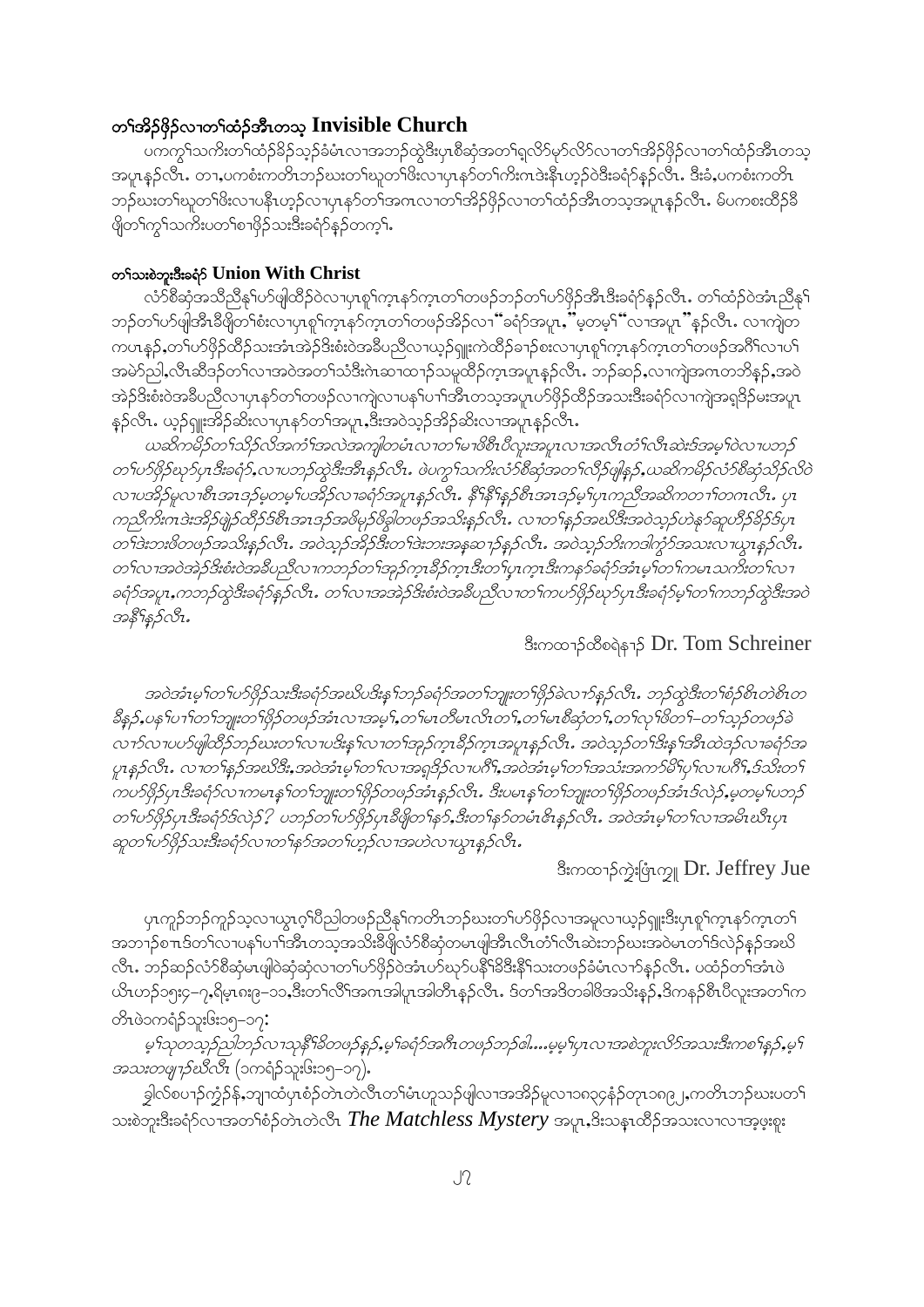## ၅း၃၀နဉ်လီၤ. ဒိကနဉ်တ႑်လၢအဝဲစံးဝဲ:

တ႑်သးစဲဘူးအတ႑်မၤအိဉ်လ႑ယ္မွၤဒီးပုၤခရံဉ်ဖိအဘ႑ာဴစ႑ာ…အဝဲအံၤတမ္နှြတ႑်ဃူတ႑်ဖိုးဘဉ်; မူ႑်တ႑်မူ႑်တ႑်န္နဉ်လီၤ. အဝဲ ခရံဉ်….ကဘဉ်အိဉ်ဒီးအပုၤဂိၢမု႑်; အဝဲသူဉ်မူၫပုၤအရှုဒိုဉ်လ႑အဂိၢန္နဉ်လိုၤ.

အဝဲအံၤမ္โတၤ်လီၤကမၢကမဉ်လၢတၤ်ကဆိကမိဉ်လၢခရံဉ်မ္โတၤ်လၢအဘဉ်ဃးဒီးတၤ်မူလၢခရံဉ်အနိုၤ်ကစၤ်ဒဉ်ဝဲအ ဂီးကမ္းတၤလၤအဃဉ်ကံ့ဉ်ဖဲပဘဉ်တၤ်ထုးကံ့ဉ်အီၤလၤအအိဉ်နဉ်လီၤႉ အဝဲအဲဉ်ပုၤႇဒီးသံဒ်သိုးပကမ္းအဝဲအခ်ဉ်ဖႏႇအဝဲ အတ႑်လီၤစπလီၤသွဲဉ်န္ဉာ်လီၤ. ဒီဖျိပဘဉ်တ႑်ဒုးစဲဘူးပုၤဒီးအီၤအဃိႇပုၤနှာ်တ႑်ကိုးကဒဲးကြ႑းတူ႑်ဘဉ်ဝဲတ႑်ဘံဉ်တ႑်ဘ႑ ဖးဒိဉ်လၢပတၫ်အှဉ်ကူၤဒိဉ်ကူၤအပူၤႇတ႑်ပျာ်တ႑်ကမဉ်အတ႑်အှဉ်ကီၤဖးဒိဉ်ႇဒိီးတ႑်ဟူဉ်ဂံ႑်ဟူဉ်ဘါဖးဒိဉ်လၢပကဆ႑ထ႑ဉ် အမ္ခါအတိလၫယ္ပၤအမဲ႒်ညါန္႒်လီၤ. ပကြ႑းဟံးန္ ါတ႑်ဂံ႑်တ႑်ဘါလ႑တ႑်သးစဲဘူးအံၤအအိဉ်,န္ ႑်ဘဉ်တ႑်ဂံ႑်တ႑်ဘါခ်ီဖြို ခရံာ်ဒီးတၫ်ဒုးမူခ်ီဖျိသးစိဆုံနှဉ်လိၤႉ ဒီးပကြၫးအိဉ်ဒီးတ႑်သးခူတလ့႑်လ႑ပတ႑်ရှလိဉ်သးဒီးယွၤအပူၤႇသ့ဉ်ညါလ႑ခ်ီဖျိပဘဉ် တၫိပာ်ခူသူဉ်ပုၤလၢခရံှာလီၤႉ အဝဲအံၤတအဲဉ်ဒိုးစံးဝဲလၢအဝဲသ့ဉ်တသိဉ်ကူၤသိက္ၤပုၤလၢပတၫ်ဒဲးဘးတဖဉ်နဉ်ဘဉ်ႉ မ့မ့႑် အဝဲအဲဉ်ဒိုးစံးဝဲလၢဖဲအဝဲသုဉ်မၤန္ဉွ်,အဝဲန္ဥကမ္နှ်တြန္ဘာတြမၤ,သူအိဥ္မလၤကစိာခ်ဳပုၤဆူတၤ်ဒြဉ်တုာ်ခ်ိဉ်ပုဲၤဒီးတၤ်လၤ တၫ်ပုံၤအကြၢးအဘဉ်လၢကဘဉ်တၫ်ဒုးစဲဘူးအီၤဒီးယွၤလီၤလီၤလီနဉ်လီၤ.

ခဲအံၤပက္ဂါတ့ါလံပုၤနှာ်တၫ်အတ႑်သးစဲဘူးဒီးခရံာ်ဝံၤဒီးႇပအိဉ်ကတဲာ်ကတိၤပသးလၢကက္ဂါတ႑်သးစဲဘူးဒီးပုၤနှာ်တ႑် လၢခရံာ်အပူၤအဂၤတဖဉ်နဉ်လီၤ.

# တၫ်သးစဲဘူးဒီးပုၤစုၫ်က္ၤန>်က္ၤတၫ်တဖဉ် Union With Believers

ခ်ိဖျိပုၤကိုးဂၤဒဲးလၢတၫ်အိဉ်ဖိုဉ်လၢတၫ်ထံဉ်အိၤသ္ဒအပူၤဘဉ်တၫ်ဒုးစဲဘူးအိၤဒိီးခရံာ်အဃိႇပုၤစူၫ်က္ၤနှာ်က္ၤတၫ်တဖဉ် စ့ါကီးဘဉ်တါဒုးစဲဘူးအီၤတဂၤဒီးတဂၤလၢအပူၤန္ဉာလီၤ. ပထံဉ်တါအံၤဖဲရိမ္ၤ၁၂း၅,ကလၤတံ၃း၂၆–၂၈,အဖူးစူး၄း၂၅,ဒီး တၫ်လိ်ၤအဂၤတဖဉ်အါမးန္ဉာ်လီၤႉ ဒိကနဉ်ကျဲလၤယ့ဉ်ရူူးစံးကတိၤဝဲဆူအပၤ်ဘဉ်ဃးတၤ်ရှလိဉ်ဘဉ်ထွဲအံၤဖဲယိၤဟဉ်၁၇း၂၂

 $\varphi$ :

ဒီးတ ်လၤကဝိၤလ႑နဟ္ဒဉ်ယၤန္နဉ်,ယဟ္ဒဉ်လ႑အိၤ,ဒ်သိးအဝဲသ္ဉ်ကမ့္ပ်တ႑်တမံၤဃိ,ဒ်ပမ္ ်ာတ႑်တမံၤဃိအသိးန္နဉ်လိၤ. .<br>ယအိဉ်လၢအဝဲသုဉ်အပူး ဒီးနအိုဉ်လၢယပူး ဒ်သိးအဝဲသုဉ်ကလၢထိဉ်ပုံၤထိဉ်လၢတ႑်တမံးဃိ,ဒ်ပမ္ ၊်တ႑်ပမီးဆသီး *န္၄ိလီး* (ယိၤဟဉ်၁၇း၂၂–၂၃).

ဖဲပတ႑်သးစဲဘူးဒီးတ႑်အိဉ်ဖိုဉ်လ႑တ႑်ထံဉ်အိၤသ္စမ္နှာတ႑်လ႑အအိဉ်ဒီးတ႑်ရှလိဉ်သးဒီးတ႑်နှၤပ႑်လဲၤနီဖျိပလ႑ာဴဘဉ် အိၤသ့အဃိႇပတၫ်သးစဲဘူးဒီးတၫ်အိဉ်ဖိုဉ်လၢတၫ်ထံဉ်အိၤတသ့မ့ၢ်တၫ်ဘဉ်ထွဲဒီးနိ۱်သးဒိီးတၫ်ဘဉ်ဃးအိဉ်ဆိးလၢပထံဉ်အိၤ တသ့ဘဉ်နဉ်လီၤ. ပတၫ်အိဉ်အိဉ်မှုဒဉ်ဝဲမ့ၢ်ဘဉ်တၫ်ဒုးစဲဘူးဃှာ်အီၤတပူၤဃိဒ်သိးသိးခီဖျိုခရံာ်ဒီးအသးနှဉ်လီၤ. ဒ်တၫ်အစ႑ အသိးနဉ်,ပဝဲကိုးကဒဲးမ့္ပ်ာက်တြာသီးသီးလၢခရံဉ်အပူ၊,ဒ်စီၤပီလူးသိဉ်လိဝဲဖဲ၂ကရံဉ်သူး၅း၁၄–၁၆,ကလၤတံ၃း၂၈,ဒီးကလိစဲ ၃း၁၁နဉ်လီၤ<sup>့ ဒြီး</sup>တုၤဒဉ်လဲာ်ပလဲၤခီဖျိပလၫ်ာဘဉ်ပဝဲတဂၤဒီးတဂၤအတၤ်သးခုဒီးတၤ်ဆူးတၫ်ဆါ ဒ်ပဖးဖဲ၁ကရံဉ်သူး၁၂း၂၆  $5001.$ 

ဒီးတၫ်အိဉ်ဖိုဉ်လၢတၫ်ထံဉ်အီၤတသ့အတ႑်ရှလိဉ်မှာ်လိာ်အံၤတဘဉ်တ႑်ပာ်ပနိဉ်အီၤလၢတ႑်အိဉ်ဖိုဉ်လၢဟိဉ်ခိဉ်အဖိ ခြိဉ်ဘဉ်;အဝဲစ့်ၫက်ိဳးထုးလဲၫ်ထိဉ်အသးဆူတၫ်အိဉ်ဖိုဉ်လၢမှုခိဉ်,ဆူပုၤလၢအစူၫ်က္နာနဉ်က္နာတ႑်တဖဉ်လၢအသံတ္ၫ်ဒီးလဲၤပူၤ တ့်၊လၢကအိဉ်ဒီးကစါနှဉ်လီၤ. ဒ်ပုၤနှာ်တါလၢဟိဉ်ခိဉ်အိဉ်ဒီးတါရူလိာ်ဘဉ်ထွဲလၢတါနှါပၢါအီၤတသ္စတဂၤဒီးတဂၤလၢ ခရံာ်အပူၤဒီးခ်ီဖျိုခရံာ်အသိးန္၄်ႇပအိဉ်ဒီးတ႑်ရှလိာ်ဘဉ်ထွဲတမံၤဃိဒီးပုၤကိုးကလၢအဘဉ်တ႑်ဟ်ဖိုဉ်စဲဘူးအီၤဒီးခရံာ်–ဟ် ဃှာ်ပုၤန<sup>်</sup>တၫ်လၫအအိဉ်ခဲအံၤလၫမှုခိဉ်နဉ်လီၤ. လံာ်စီဆုံသိဉ်လိဝဲတၫ်ထံဉ်ဆိကမိဉ်အံၤလၢတၫ်လိ်ၢ်တဖဉ်ဒ်အမ့ၢ်ဇူးဘြံ ၁၁း ၁၄ဒီး၁၂ႏ၂၂–၂၄န5ုလီၤ.

.<br>တၫ်အက္ခ႑်အဂၤလၢအလီၤတိ<sup>ု</sup>နိုဉ်တိ<sup>ု့</sup>ဃါလၢလံာ်စီဆုံသူဝဲလၢကသိဉ်လိတ႑်ဂ္ဂါအံၤမ္ ါဝဲတ႑်တဲဖျါထိဉ်ဖျဖျါဘဉ်ဃး တၫ်အိဉ်ဖိုဉ်ဒ်ခရံဉ်အတလးမှုးပိဉ်မှဉ်နှဉ်လီၤႉ ဖဲနဉ်တၫ်ထံဉ်အိဉ်ဝဲဒဉ်တမံၤလၢတၫ်အိဉ်ဖိုဉ်လၢတၫ်ထံဉ်အိၤသ့ဘဉ်တ႑်က တိၤဖျါထိဉ်အီၤဒ်ခရံဉ်အတလးမူးပိဉ်မှဉ်,ဘဉ်ဆဉ်အဝဲအံၤထိဘိမ့်)တ႑်ထံဉ်ဆူညါဆူတလးမူးပိဉ်မှဉ်အတ<sup>၎</sup>လ႑တ<sup>ြ</sup>ပုံၤလ႑ တၫ်အိဉ်ဖိုဉ်လၫတၫ်ထံဉ်အီၤတသ္စအပူ၊ နဉ်လီၤ. ပထံဉ်တၫ်အံၤလၫလံာ်စီဆုံအလိၤ်လံၤအပူ၊ ဖဲယရါယာ၅၄း၅–၈,ဟိၤရှု ၂း၁၉ –၂၀,ဒီးအ့ဖူးစူး၅း၂၆–၂၇နှဉ်လီၤ. ဒီးတၫ်အက္ခၤ်အဂီၤတဖဉ်အံၤအတၤ်လၤတၤ်ပုံၤအိဉ်ဖျဲထိဉ်လၤတၤ်အိဉ်ဖိုဉ်လၤတၤ်ထံဉ် အီးသွအလၢအပုံၤအပူၤဖဲလိ5်ဖျာရန5်လီး.